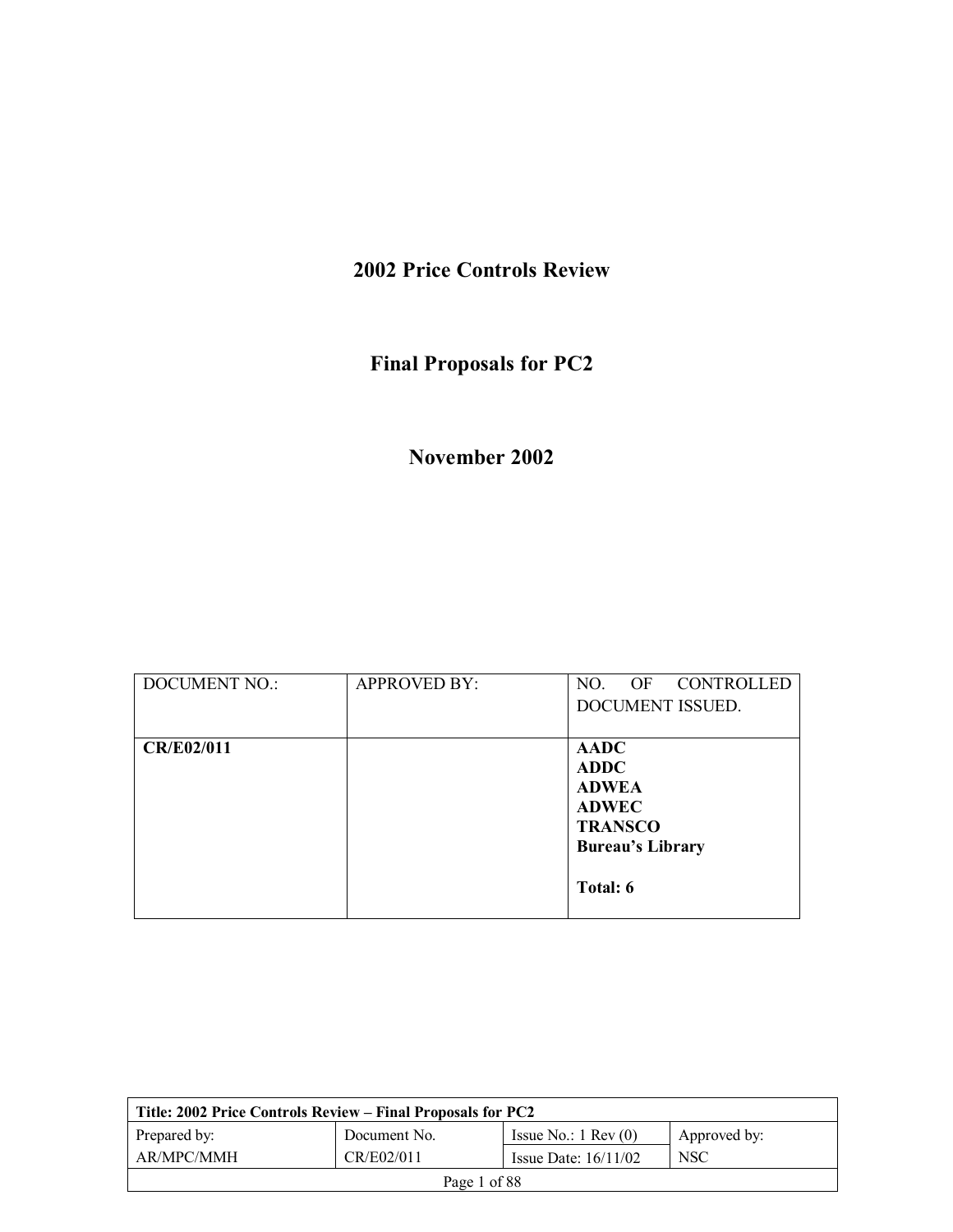### **TABLE OF CONTENTS**

| 1 |                                                                                  |  |
|---|----------------------------------------------------------------------------------|--|
|   |                                                                                  |  |
|   |                                                                                  |  |
|   |                                                                                  |  |
|   |                                                                                  |  |
|   | 1.5 CAPITAL EXPENDITURE AND ASSET VALUATION FOR NETWORK COMPANIES (SECTION 6)  8 |  |
|   |                                                                                  |  |
|   |                                                                                  |  |
|   |                                                                                  |  |
| 2 |                                                                                  |  |
|   |                                                                                  |  |
|   |                                                                                  |  |
|   |                                                                                  |  |
|   |                                                                                  |  |
| 3 |                                                                                  |  |
|   |                                                                                  |  |
|   |                                                                                  |  |
|   |                                                                                  |  |
|   |                                                                                  |  |
|   |                                                                                  |  |
| 4 |                                                                                  |  |
|   |                                                                                  |  |
|   |                                                                                  |  |
|   |                                                                                  |  |
|   |                                                                                  |  |
| 5 |                                                                                  |  |
|   |                                                                                  |  |
|   |                                                                                  |  |
| 6 | CAPITAL EXPENDITURE AND ASSET VALUATION FOR NETWORK COMPANIES 42                 |  |
|   |                                                                                  |  |
|   |                                                                                  |  |
|   |                                                                                  |  |
| 7 |                                                                                  |  |
|   |                                                                                  |  |
|   |                                                                                  |  |
| 8 |                                                                                  |  |
|   |                                                                                  |  |
|   |                                                                                  |  |
|   |                                                                                  |  |

| Title: 2002 Price Controls Review – Final Proposals for PC2 |              |                               |                  |
|-------------------------------------------------------------|--------------|-------------------------------|------------------|
| Prepared by:                                                | Document No. | Issue No.: $1 \text{ Rev}(0)$ | Approved by:     |
| AR/MPC/MMH                                                  | CR/E02/011   | Issue Date: $16/11/02$        | NSC <sup>.</sup> |
| Page 2 of 88                                                |              |                               |                  |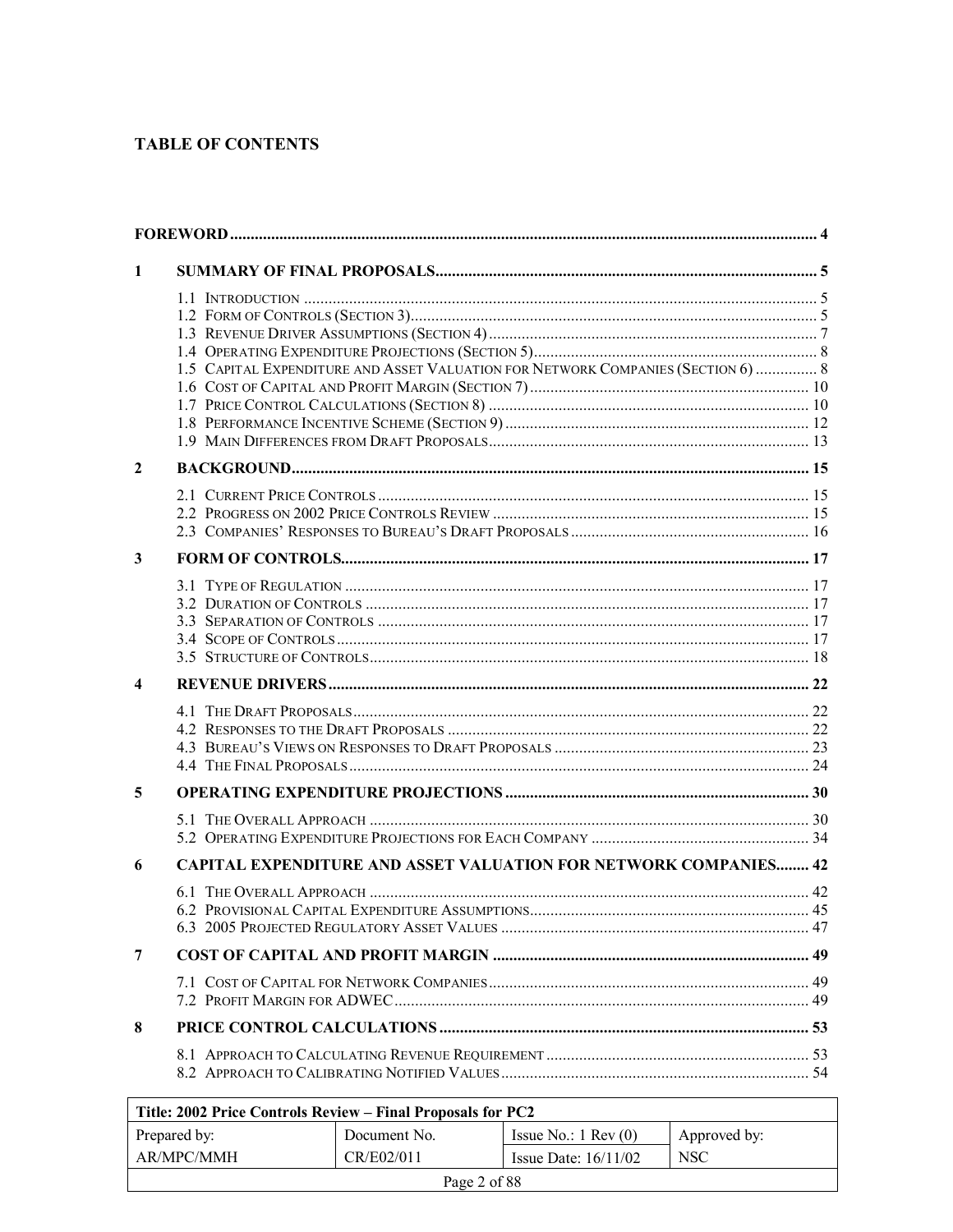| 9           |  |
|-------------|--|
| 91          |  |
|             |  |
|             |  |
|             |  |
|             |  |
|             |  |
| Appendix A: |  |
| Appendix B: |  |
| Appendix C: |  |
| Appendix D: |  |
| Appendix E: |  |
| Appendix F: |  |

| Title: 2002 Price Controls Review – Final Proposals for PC2      |              |                               |              |
|------------------------------------------------------------------|--------------|-------------------------------|--------------|
| Prepared by:                                                     | Document No. | Issue No.: $1 \text{ Rev}(0)$ | Approved by: |
| AR/MPC/MMH<br><b>NSC</b><br>CR/E02/011<br>Issue Date: $16/11/02$ |              |                               |              |
| Page 3 of 88                                                     |              |                               |              |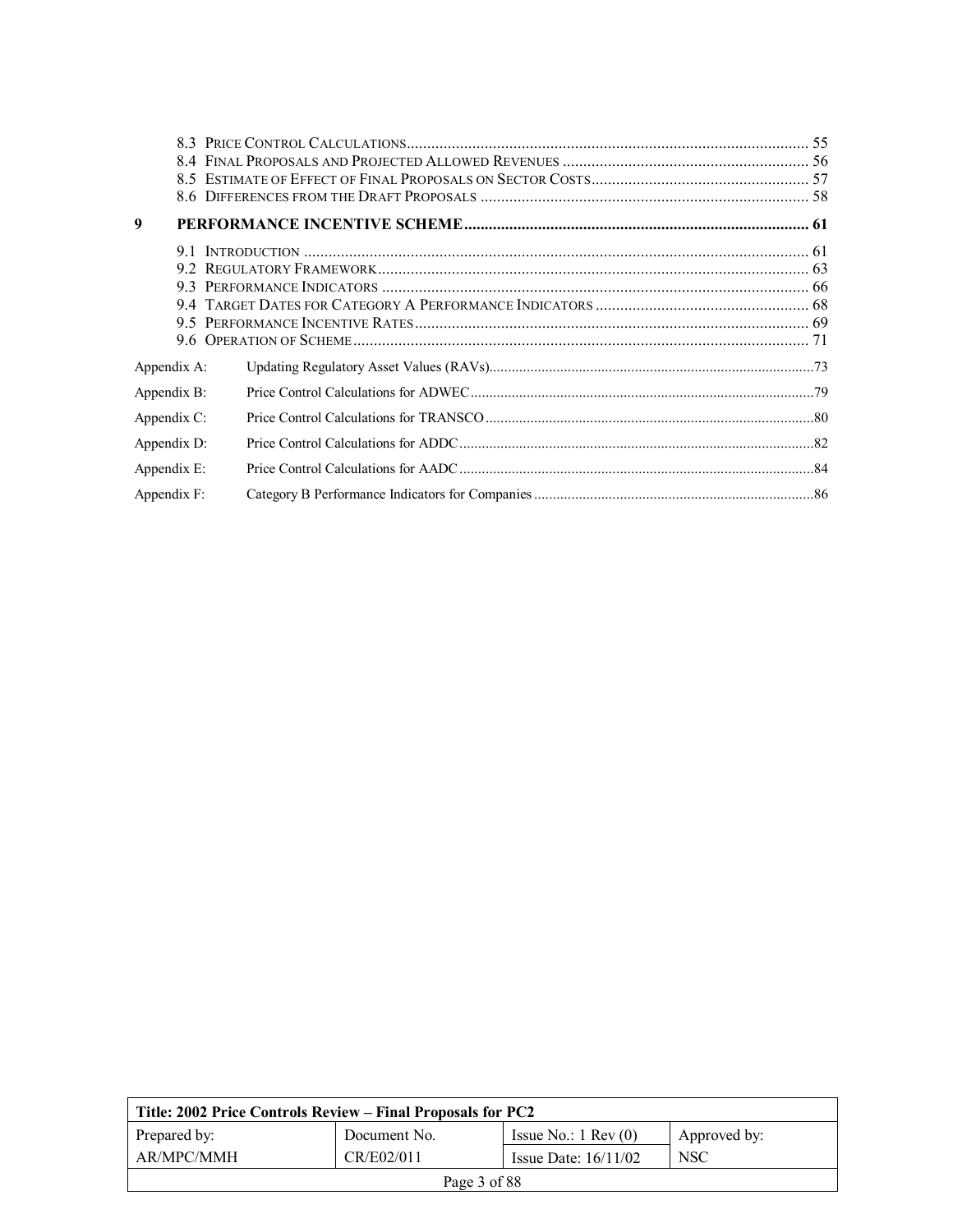#### **Foreword**

During 2002, the Regulation and Supervision Bureau ("the Bureau") has undertaken a review of the price controls which apply to ADWEC, TRANSCO, ADDC and AADC. These price controls determine the Maximum Allowed Revenue (MAR) that each of the companies can recover in respect of their licensed activities in any year.

Before publishing the Draft Proposals in September 2002, the Bureau published two Consultation Papers on the Review (in February 2002 and May 2002 respectively) and a Discussion Paper on the subject of the Performance Incentive Scheme (May 2002). Detailed and helpful responses were received from the companies which have been used by the Bureau to refine and, where necessary, amend its proposed approach.

This document sets out the Bureau's Final Proposals for the revised price controls (the "second price controls" or "PC2"), which are due to take effect on 1 January 2003 and to last for three years. A separate document which contains details of the proposed modifications to the charge restrictions schedule of each company's licence is also being issued to each company.

Companies are requested to state their acceptance or otherwise to the Final Proposals by **17 December 2002** at the following address:

Mark Clifton Director of Economic Regulation Regulation and Supervision Bureau P.O. Box 32800 Abu Dhabi Fax: 642-4217 Email: mpclifton@rsb.gov.ae

If companies accept these Final Proposals, they will come into effect on 1 January 2003.

**Nick Carter Director General Regulation and Supervision Bureau** 

| Title: 2002 Price Controls Review – Final Proposals for PC2                   |  |  |  |  |  |
|-------------------------------------------------------------------------------|--|--|--|--|--|
| Prepared by:<br>Issue No.: $1 \text{ Rev}(0)$<br>Approved by:<br>Document No. |  |  |  |  |  |
| AR/MPC/MMH<br>CR/E02/011<br><b>NSC</b><br>Issue Date: $16/11/02$              |  |  |  |  |  |
| Page 4 of 88                                                                  |  |  |  |  |  |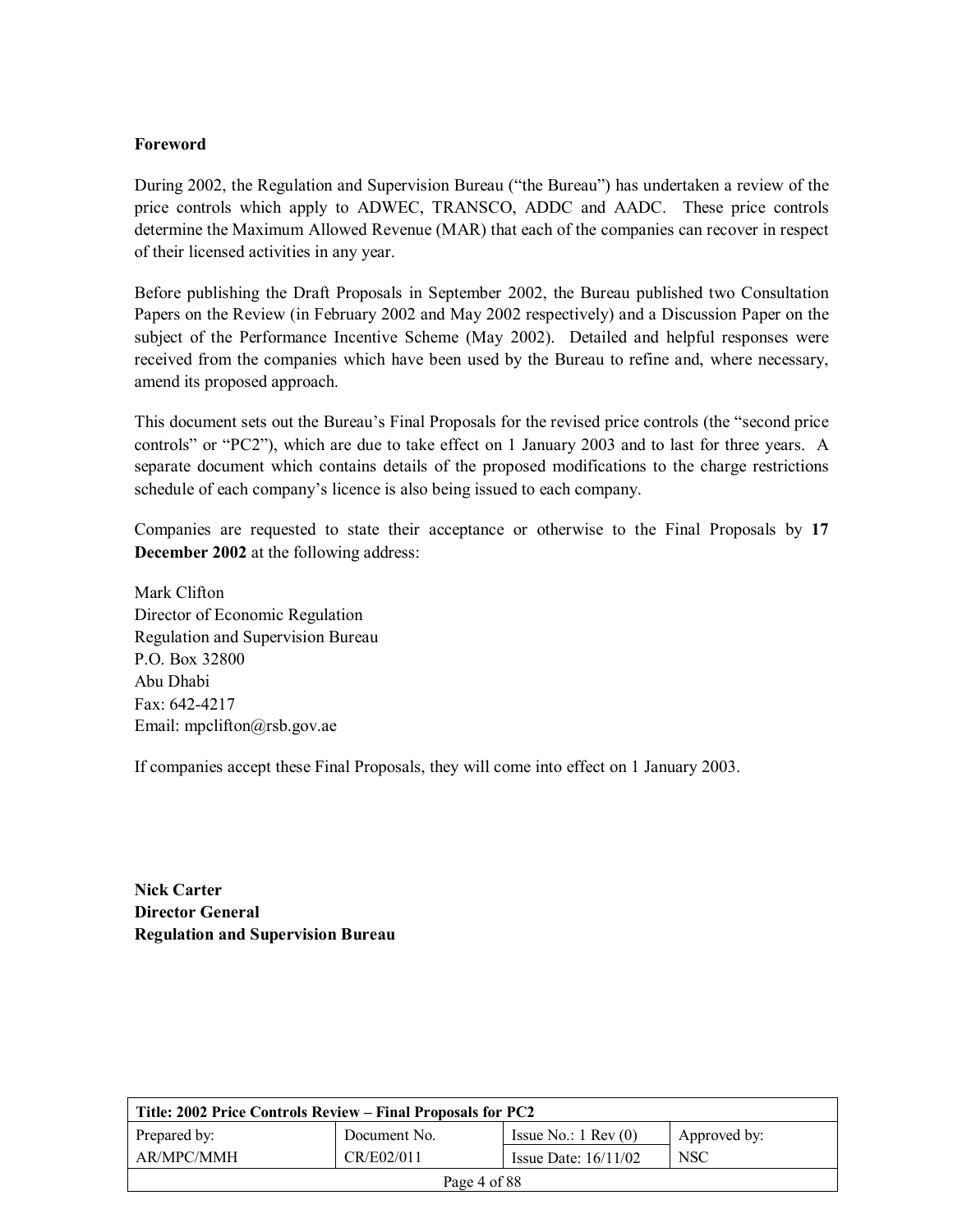## **1 Summary of Final Proposals**

## **1.1 Introduction**

During 2002, the Regulation and Supervision Bureau ("the Bureau") has undertaken a review of the price controls which presently apply to ADWEC, TRANSCO, ADDC and AADC (the "2002 Price Controls Review"). These price controls determine the Maximum Allowed Revenue (MAR) that each of the companies can recover in respect of their licensed activities in any year.

This paper sets out the Bureau's Final Proposals on the revised or second price controls (PC2). If accepted by the companies, PC2 will come into effect on 1 January 2003, and last for three years.

## **1.2 Form of Controls (Section 3)**

#### *1.2.1 Retained Features of Existing Controls*

Broadly speaking, the form of controls will remain as at present. That is to say:

- " Price controls will continue to be of the form  $\text{CPI} \text{X}$  and in the form of a cap on Maximum Allowed Revenues (MARs).
- ! The scope of the controls will continue to be all revenue recovered in respect of licensed activities. (For ADWEC, there will continue to be a slightly different treatment of certain income streams, such as liquidated damages, as explained in the paper).
- **II** MARs in respect of "own costs" will continue to be determined by "revenue drivers" set to reflect the cost structure of the companies, and to provide desirable incentives.
- The existing "pass-through" items in the controls of ADWEC, ADDC and AADC will be retained.
- ! There will continue to be separate controls for each of the electricity and water businesses of TRANSCO, ADDC and AADC (and a single control for ADWEC).
- ! For ADDC and AADC, these controls will continue to encompass both the distribution and supply activities of the relevant business.

#### *1.2.2 New Features of Controls*

The revised price controls will incorporate some new features compared to the existing controls:

A new term will be introduced into TRANSCO's price controls to allow the pass-through of the costs of ancillary services subject to the existing economic purchasing obligation.

| Title: 2002 Price Controls Review – Final Proposals for PC2      |              |                               |              |  |
|------------------------------------------------------------------|--------------|-------------------------------|--------------|--|
| Prepared by:                                                     | Document No. | Issue No.: $1 \text{ Rev}(0)$ | Approved by: |  |
| <b>NSC</b><br>AR/MPC/MMH<br>CR/E02/011<br>Issue Date: $16/11/02$ |              |                               |              |  |
| Page 5 of 88                                                     |              |                               |              |  |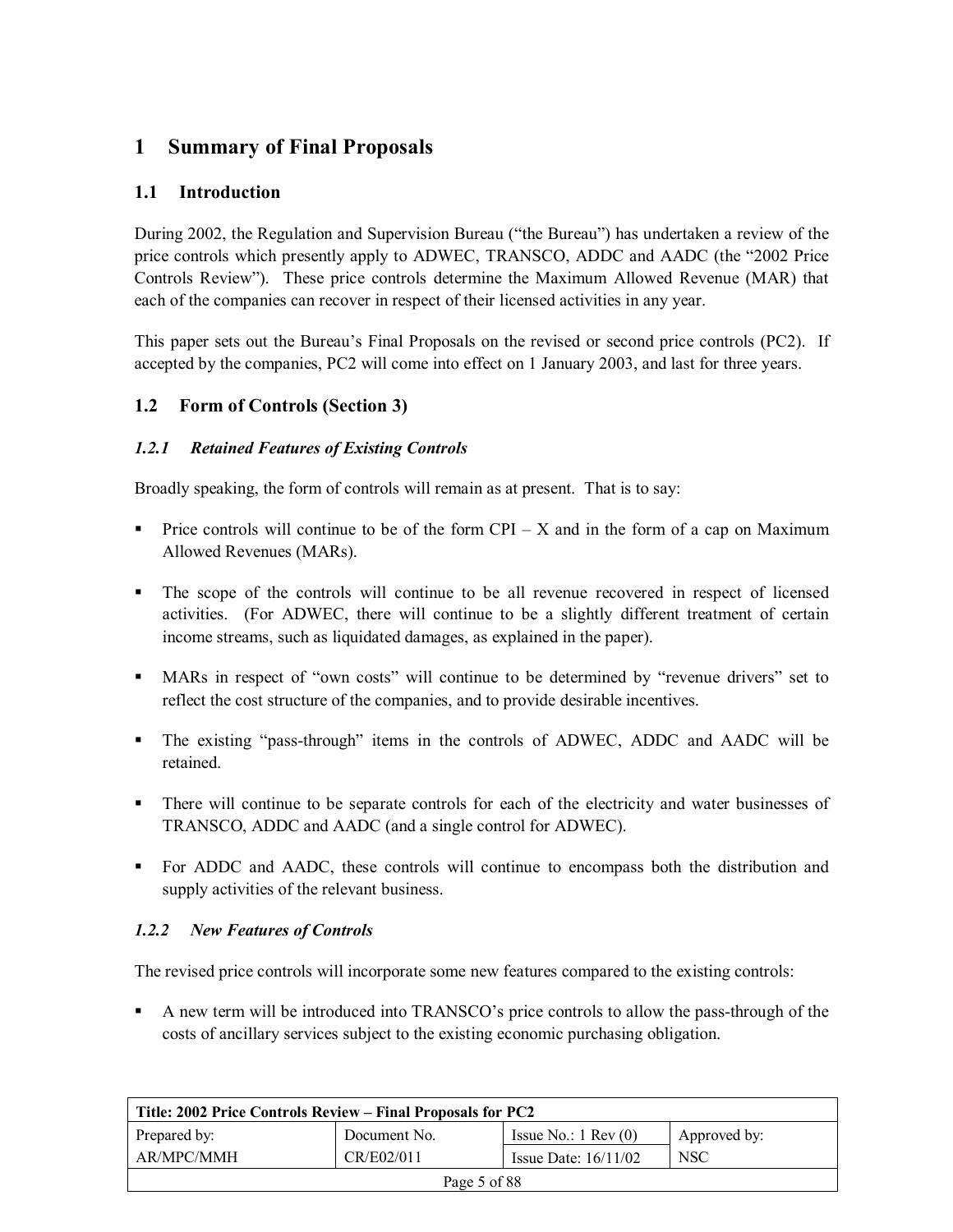- **•** TRANSCO's "unit transmitted" revenue drivers for electricity and water have been redefined to refer only to units transmitted through exit meters compliant with the Metering and Data Exchange Code (MDEC).
- ! The definitions of all revenue drivers have been reviewed and where necessary amended to remove any ambiguity or inconsistency in the existing definitions.
- ! The relative weights given to the different revenue drivers have been revised.
- ! CPI will be defined solely in terms of UAE inflation (at present, some of the controls use both UAE CPI and US CPI).
- ! For ADDC and AADC, the price controls will be extended in scope to also include the distribution and supply businesses assumed to have been inherited from RASCO with effect from 1 January 2001.
- $\blacksquare$  A Performance Incentive Scheme (PIS), represented by a new term "Q" in the price control formulae, is being introduced to additionally link MARs to certain aspects of each companyís performance.

#### *1.2.3 Structure of Price Controls*

The structure of each company's revised price controls is summarized below:

#### **ADWEC**

| $\text{MAR}$ = | PWPA Costs + Fuel Costs + $A + Q - K$ |
|----------------|---------------------------------------|
|                |                                       |

**TRANSCO (separate water and electricity price controls)** 

MAR =  $a + (b \times \text{Peak Domain}) + (c \times \text{Metered Units Transmitted}) + A + Q - K$ 

**ADDC & AADC (separate water and electricity price controls)** 

MAR = Electricity or Water Purchase Costs + Transmission Charges + DSR + Q - K

DSR =  $a + (b \times$  Number of Customers) + (c × Metered Units Distributed)

Where:

 $A'$  for ADWEC means its maximum allowed procurement cost;

'A' for TRANSCO means its allowed ancillary services costs;

'a' is the notified value for the fixed amount (co-efficient of revenue driver 1);

| Title: 2002 Price Controls Review – Final Proposals for PC2 |              |                               |              |
|-------------------------------------------------------------|--------------|-------------------------------|--------------|
| Prepared by:                                                | Document No. | Issue No.: $1 \text{ Rev}(0)$ | Approved by: |
| AR/MPC/MMH                                                  | <b>NSC</b>   |                               |              |
| Page 6 of 88                                                |              |                               |              |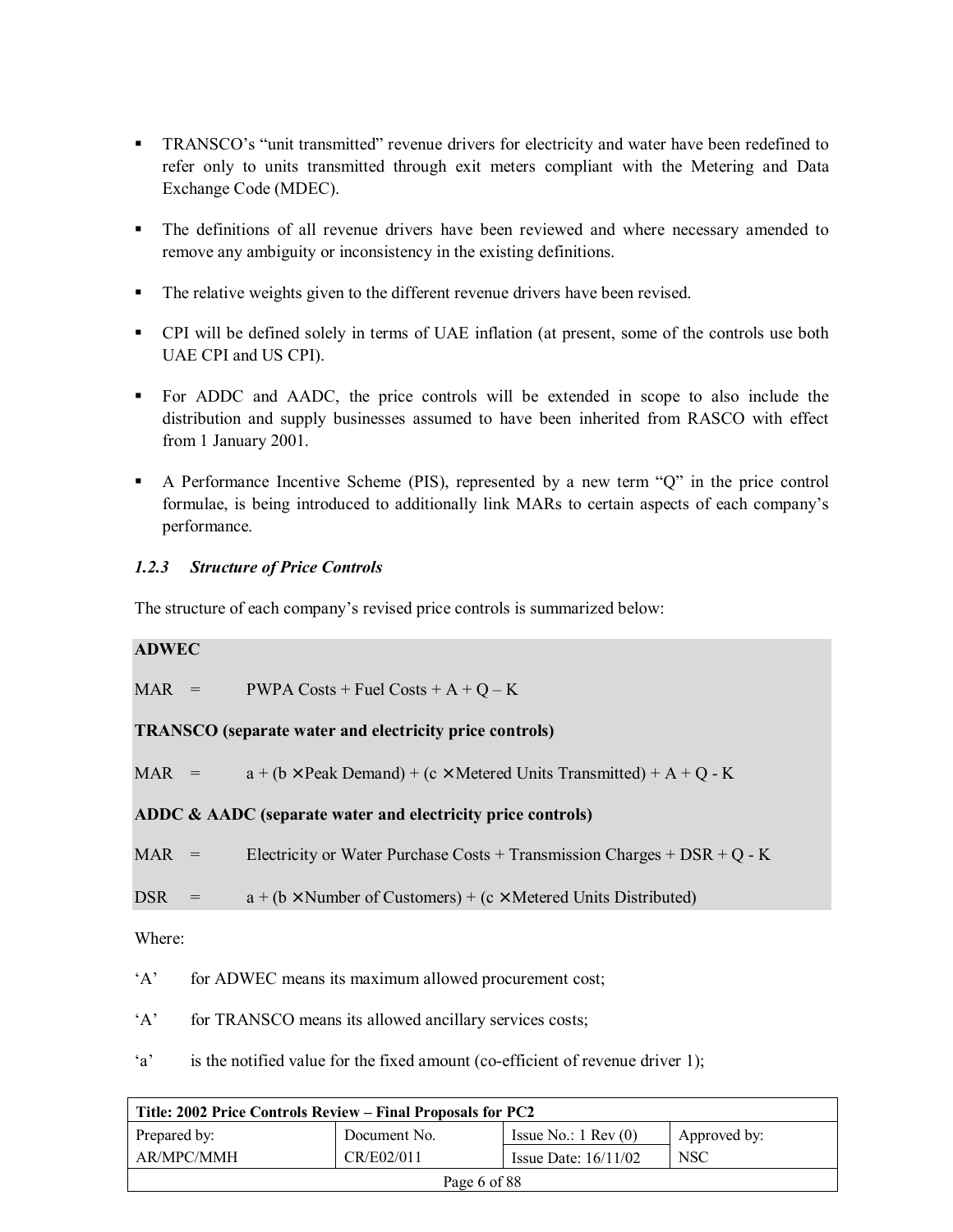- $b'$  is the notified value for the co-efficient of revenue driver 2;
- $\degree$  is the notified value for the co-efficient of revenue driver 3;
- 'DSR' is the allowed distribution and supply revenue for ADDC and AADC;
- K<sup> $\cdot$ </sup> is the correction factor adjusting any over or under-recovery in the preceding year; and
- $\dot{Q}$ <sup> $\dot{Q}$ </sup> is the revenue adjustment for performance under the PIS in the previous year.

#### **1.3 Revenue Driver Assumptions (Section 4)**

The revenue drivers proposed for the PC2 are summarized in **Table 1.1**.

| <b>Table 1.1: Revenue Drivers for <math>P\mathbb{C}Z</math> – Final Proposals</b> |                         |                               |                                       |  |
|-----------------------------------------------------------------------------------|-------------------------|-------------------------------|---------------------------------------|--|
|                                                                                   | <b>Revenue Driver 1</b> | <b>Revenue Driver 2</b>       | <b>Revenue Driver 3</b>               |  |
| <b>ADWEC</b>                                                                      | Fixed amount            |                               |                                       |  |
| <b>TRANSCO Electricity</b>                                                        | Fixed amount            | Peak electricity demand       | Metered electricity units transmitted |  |
| <b>TRANSCO Water</b>                                                              | Fixed amount            | Peak water demand             | Metered water units transmitted       |  |
| <b>ADDC</b> Electricity                                                           | Fixed amount            | Electricity customer accounts | Metered electricity units distributed |  |
| <b>ADDC</b> Water                                                                 | Fixed amount            | Water customer accounts       | Metered water units distributed       |  |
| <b>AADC</b> Electricity                                                           | Fixed amount            | Electricity customer accounts | Metered electricity units distributed |  |
| <b>AADC</b> Water                                                                 | Fixed amount            | Water customer accounts       | Metered water units distributed       |  |

**Table 1.1: Revenue Drivers for PC2 ñ Final Proposals** 

The definitions of all revenue drivers have been reviewed and where necessary amended to remove any ambiguity or inconsistency in the existing definitions.

TRANSCO's "unit transmitted" revenue drivers for electricity and water have been redefined to refer only to units transmitted through exit meters compliant with the Metering and Data Exchange Code (MDEC).

The projections adopted for each revenue driver are explained in Section 4 of the paper. These have been set to reflect a reasonable forecast of the revenue drivers and to provide incentives to the network companies to improve metering at exit points from their respective systems. (These projections in some cases have been revised from the Draft Proposals in view of the companies<sup>7</sup> responses and additional information.)

| Title: 2002 Price Controls Review – Final Proposals for PC2      |              |                               |              |  |
|------------------------------------------------------------------|--------------|-------------------------------|--------------|--|
| Prepared by:                                                     | Document No. | Issue No.: $1 \text{ Rev}(0)$ | Approved by: |  |
| AR/MPC/MMH<br>CR/E02/011<br><b>NSC</b><br>Issue Date: $16/11/02$ |              |                               |              |  |
| Page 7 of 88                                                     |              |                               |              |  |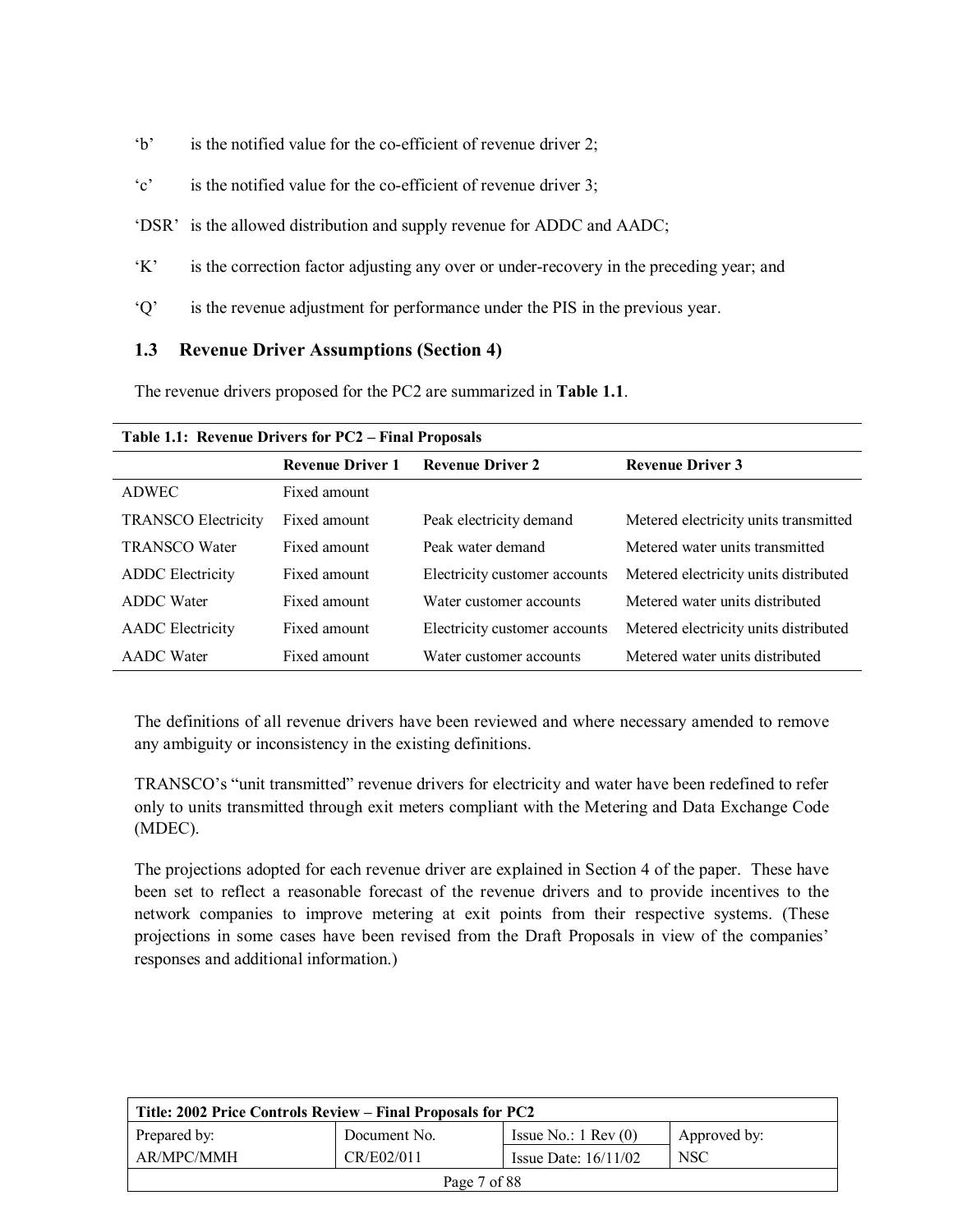## **1.4 Operating Expenditure Projections (Section 5)**

The Bureau has projected operating expenditure (opex) for the period  $2003-2005$  on the basis that opex can remain constant in real terms at its level in 2001. This assumes that the effect on opex of demand growth over the period can be offset by efficiency improvements.

In the absence of audited accounts for 2001, the Bureau has estimated 2001 operating expenditure as the average of 2001 operating expenditure (unaudited) and 2000 operating expenditure (unaudited in some cases and draft audited in other cases).

| Table 1.2: Operating Expenditure Allowances in PC2 - Final Proposals |         |         |         |  |
|----------------------------------------------------------------------|---------|---------|---------|--|
| AED m, 2003 prices                                                   | 2003    | 2004    | 2005    |  |
| ADWEC(1)                                                             | 9.798   | 9.798   | 9.798   |  |
| <b>TRANSCO Electricity</b>                                           | 96.809  | 96.809  | 96.809  |  |
| <b>TRANSCO Water</b>                                                 | 93.255  | 93.255  | 93.255  |  |
| <b>ADDC</b> Electricity                                              | 196.367 | 196.367 | 196.367 |  |
| <b>ADDC</b> Water                                                    | 122.575 | 122.575 | 122.575 |  |
| <b>AADC</b> Electricity                                              | 100.117 | 100.117 | 100.117 |  |
| <b>AADC</b> Water                                                    | 93.097  | 93.097  | 93.097  |  |

The resulting projections of operating expenditure for 2003-2005 are summarized in **Table 1.2**.

Note (1): Includes capital expenditure (ADWEC only)

ADWEC's allowed opex excludes any costs borne by ADWEC over 2003–2005 relating to the use of professional consultancy services by ADWEA for the procurement of Independent Water and Power Producers (IWPPs) over that period. An appropriate retrospective adjustment will be made for any such costs at the 2005 Price Control Review.

ADDC's and AADC's allowed opex exclude any costs that may arise from a redefinition of permitted distribution and supply activities. An appropriate retrospective adjustment for any such costs will be made at the 2005 Price Controls Review.

## **1.5 Capital Expenditure and Asset Valuation for Network Companies (Section 6)**

## *1.5.1 Past (1999 – 2002) Capital Expenditure*

The first price controls ("PC1") made no allowance for capital expenditure (capex) over 1999–2002. The Bureau agreed to remunerate companies for past efficient capex at the present review, via an appropriate adjustment to the opening (1 January 2003) Regulatory Asset Value (RAV). However, in the present absence of audited data on past capex, the Bureau has made a *provisional* capex allowance at the present review, as summarized in **Table 1.3**. For AADC, these are based on reported levels of capex in 1999, which appear to the Bureau to be the most reliable figures. For

| Title: 2002 Price Controls Review – Final Proposals for PC2 |              |                               |              |  |
|-------------------------------------------------------------|--------------|-------------------------------|--------------|--|
| Prepared by:                                                | Document No. | Issue No.: $1 \text{ Rev}(0)$ | Approved by: |  |
| AR/MPC/MMH                                                  | CR/E02/011   | Issue Date: $16/11/02$        | <b>NSC</b>   |  |
| Page 8 of 88                                                |              |                               |              |  |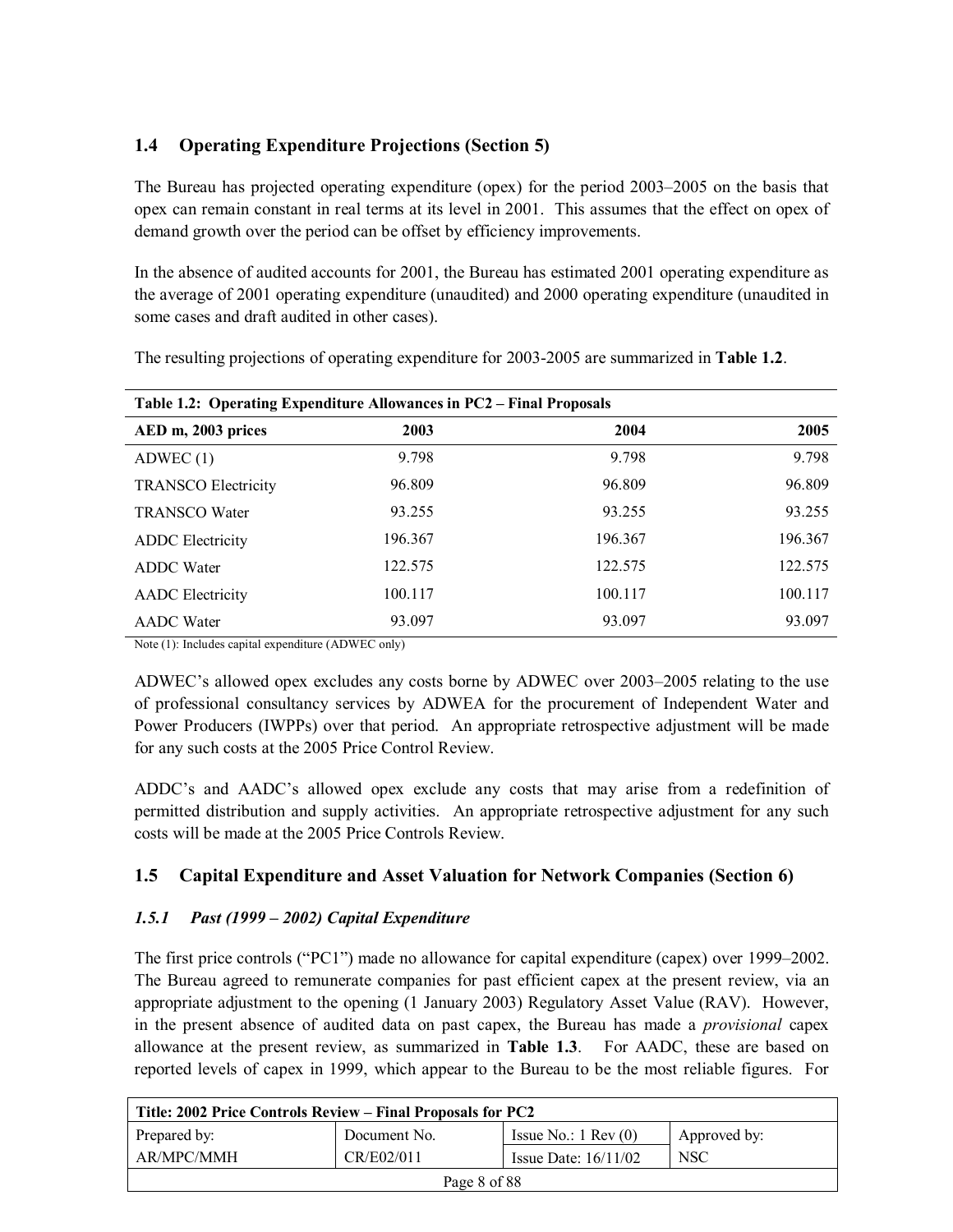| Table 1.3: Provisional Capital Expenditure Assumptions for 1999–2002 – Final Proposals |         |         |         |           |  |
|----------------------------------------------------------------------------------------|---------|---------|---------|-----------|--|
| AED m, 1999 prices                                                                     | 1999    | 2000    | 2001    | 2002      |  |
| <b>TRANSCO Electricity</b>                                                             | 344.172 | 533.792 | 795.288 | 1,222.498 |  |
| <b>TRANSCO Water</b>                                                                   | 118.735 | 123.456 | 92.110  | 289.037   |  |
| <b>ADDC</b> Electricity                                                                | 196.511 | 300.858 | 398.342 | 389.889   |  |
| <b>ADDC</b> Water                                                                      | 69.105  | 44.923  | 130.471 | 380.707   |  |
| <b>AADC</b> Electricity                                                                | 188.675 | 188.675 | 188.675 | 188.675   |  |
| <b>AADC</b> Water                                                                      | 66.350  | 66.350  | 66.350  | 66.350    |  |

TRANSCO and ADDC, they have been set at 75 per cent of the estimated capex submitted by the companies.

Once audited data on actual 1999–2002 capex is received by the Bureau, it will be reviewed against the efficiency criteria established by the Bureau. Any difference between efficient past capex and the provisional assumptions summarized in **Table 1.3** will be reflected in an appropriate adjustment to the RAV at the 2005 Price Control Review.

#### *1.5.2 Future (2003 – 2005) Capital Expenditure*

In contrast to the initial price control review, the Bureau proposes to include an allowance for future capex at the present review. However, companies' capex projections for  $2003 - 2005$  are subject to some uncertainty. The Bureau has therefore also adopted *provisional* projections of companies' future capex, summarized in **Table 1.4**:

| Table 1.4: Provisional Capital Expenditure Assumptions for 2003–2005 – Final Proposals |           |           |         |  |
|----------------------------------------------------------------------------------------|-----------|-----------|---------|--|
| AED m 2003 prices                                                                      | 2003      | 2004      | 2005    |  |
| <b>TRANSCO Electricity</b>                                                             | 1,267.791 | 730.378   | 346.036 |  |
| <b>TRANSCO Water</b>                                                                   | 1,261.103 | 1,280.087 | 243.243 |  |
| <b>ADDC</b> Electricity                                                                | 461.876   | 484.969   | 509.218 |  |
| <b>ADDC</b> Water                                                                      | 151.420   | 158.991   | 166.941 |  |
| <b>AADC</b> Electricity                                                                | 205.796   | 205.796   | 205.796 |  |
| <b>AADC</b> Water                                                                      | 72.370    | 72.370    | 72.370  |  |

The provisional allowances for  $2003-2005$  have been set in a similar manner as for  $1999-2002$ . Actual capex over 2003-2005 will be reviewed at the 2005 Price Controls Review against the Bureau's efficiency criteria, and appropriate adjustments made at that time.

| Title: 2002 Price Controls Review – Final Proposals for PC2 |              |                               |              |  |
|-------------------------------------------------------------|--------------|-------------------------------|--------------|--|
| Prepared by:                                                | Document No. | Issue No.: $1 \text{ Rev}(0)$ | Approved by: |  |
| AR/MPC/MMH                                                  | CR/E02/011   | Issue Date: $16/11/02$        | NSC          |  |
| Page 9 of 88                                                |              |                               |              |  |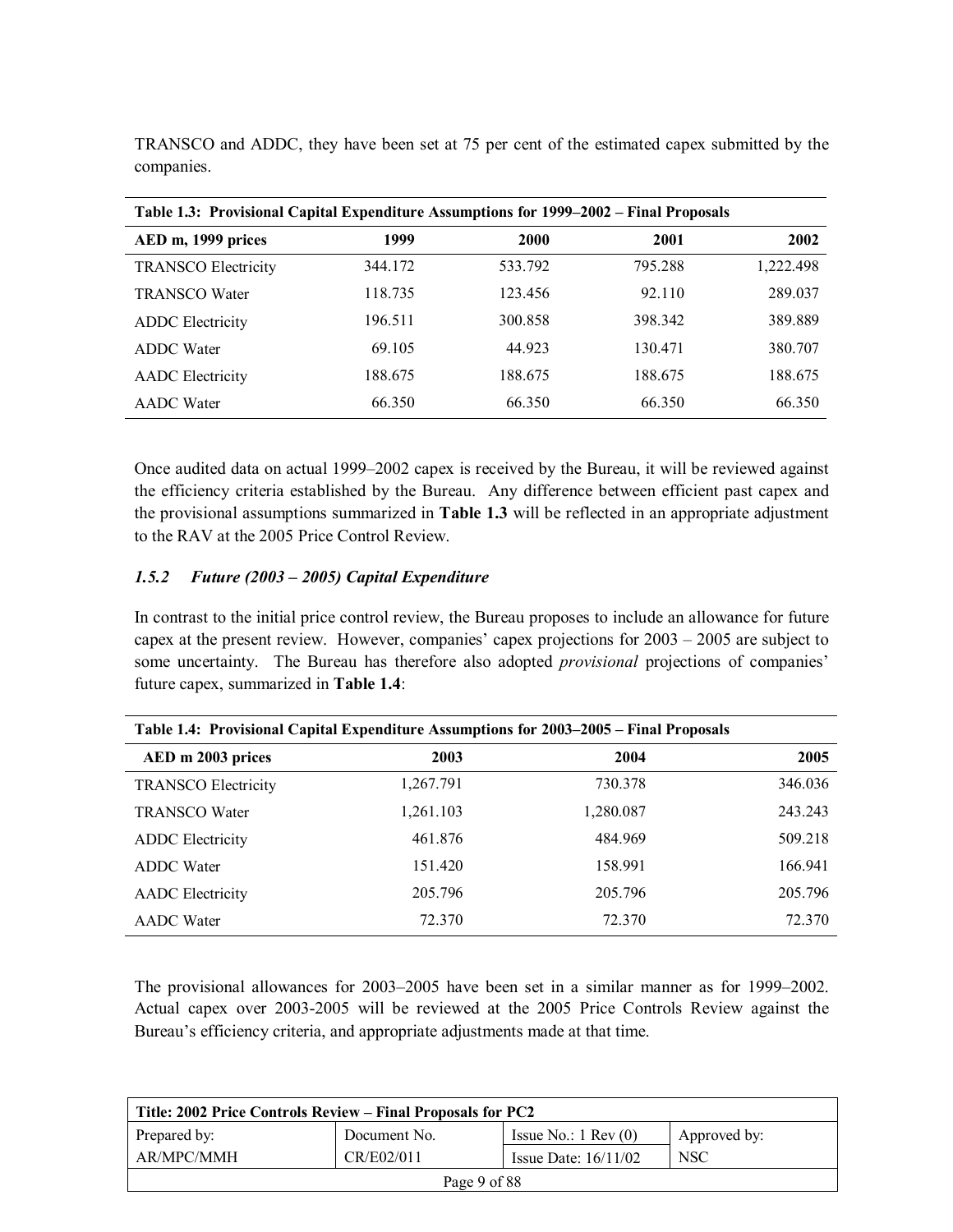## *1.5.3 Projected Regulatory Asset Values (RAVs)*

RAVs for the next price control period have been projected as follows:

- ! The Opening RAVs for each company at 1 January 2003 have been calculated by rolling forward the Initial (1 January 1999) RAVs used in setting the PC1 for provisional 1999–2002 capex.
- ! To this figure has been added the net present value (at 1 January 2003) of the financing costs foregone over 1999-2002 associated with the provisional 1999–2002 capex.
- ! The resulting Opening RAVs at 1 January 2003 have been rolled forward for 2003-2005 provisional capex to derive RAVs for each year of the control period.

The resultant opening RAVs (at 1 January each year) are summarized in **Table 1.5** (the opening RAV for 2006 also acts as the closing RAV for 2005):

| Table 1.5: Opening Projected Regulatory Asset Values (RAVs) - Final Proposals |          |          |          |          |  |
|-------------------------------------------------------------------------------|----------|----------|----------|----------|--|
| AED m, 2003 prices                                                            | 2003     | 2004     | 2005     | 2006     |  |
| <b>TRANSCO Electricity</b>                                                    | 6,150.55 | 7,149.01 | 7,585.72 | 7,626.55 |  |
| <b>TRANSCO Water</b>                                                          | 2,480.35 | 3,555.19 | 4,606.34 | 4,612.53 |  |
| <b>ADDC</b> Electricity                                                       | 4,180.40 | 4,440.40 | 4,707.32 | 4,981.52 |  |
| <b>ADDC</b> Water                                                             | 1,408.11 | 1,470.82 | 1,535.81 | 1,603.18 |  |
| <b>AADC</b> Electricity                                                       | 2,237.50 | 2,324.91 | 2,405.47 | 2,479.17 |  |
| <b>AADC</b> Water                                                             | 455.90   | 512.24   | 566.16   | 617.67   |  |

## **1.6 Cost of Capital and Profit Margin (Section 7)**

For the network companies (TRANSCO, ADDC and AADC), the Bureau has assumed a real, posttax weighted average cost of capital (WACC) of **6.0** per cent; the same as used in setting the PC1.

For ADWEC, which has few capital assets, the Bureau has allowed a margin on projected total BST turnover of **0.025** per cent. This has been calculated by applying the cost of capital to an estimate of the hypothetical capital that would be required to back the risks faced by ADWEC.

## **1.7 Price Control Calculations (Section 8)**

Consistent with the approach taken to setting the PC1, the Bureau has adopted a net present value (NPV) framework to establish the level and profile of price-controlled revenue for each business for the period 2003–2005. The NPV of required revenue over the control period is calculated as  $(1)$  the sum of the NPVs of the opening (1 January 2003) RAV and of opex and capex over the period, minus (2) the NPV of the closing (31 December 2005) RAV. For ADWEC, the NPV of required

| Title: 2002 Price Controls Review – Final Proposals for PC2 |              |                               |              |  |
|-------------------------------------------------------------|--------------|-------------------------------|--------------|--|
| Prepared by:                                                | Document No. | Issue No.: $1 \text{ Rev}(0)$ | Approved by: |  |
| AR/MPC/MMH                                                  | CR/E02/011   | Issue Date: $16/11/02$        | <b>NSC</b>   |  |
| Page 10 of $88$                                             |              |                               |              |  |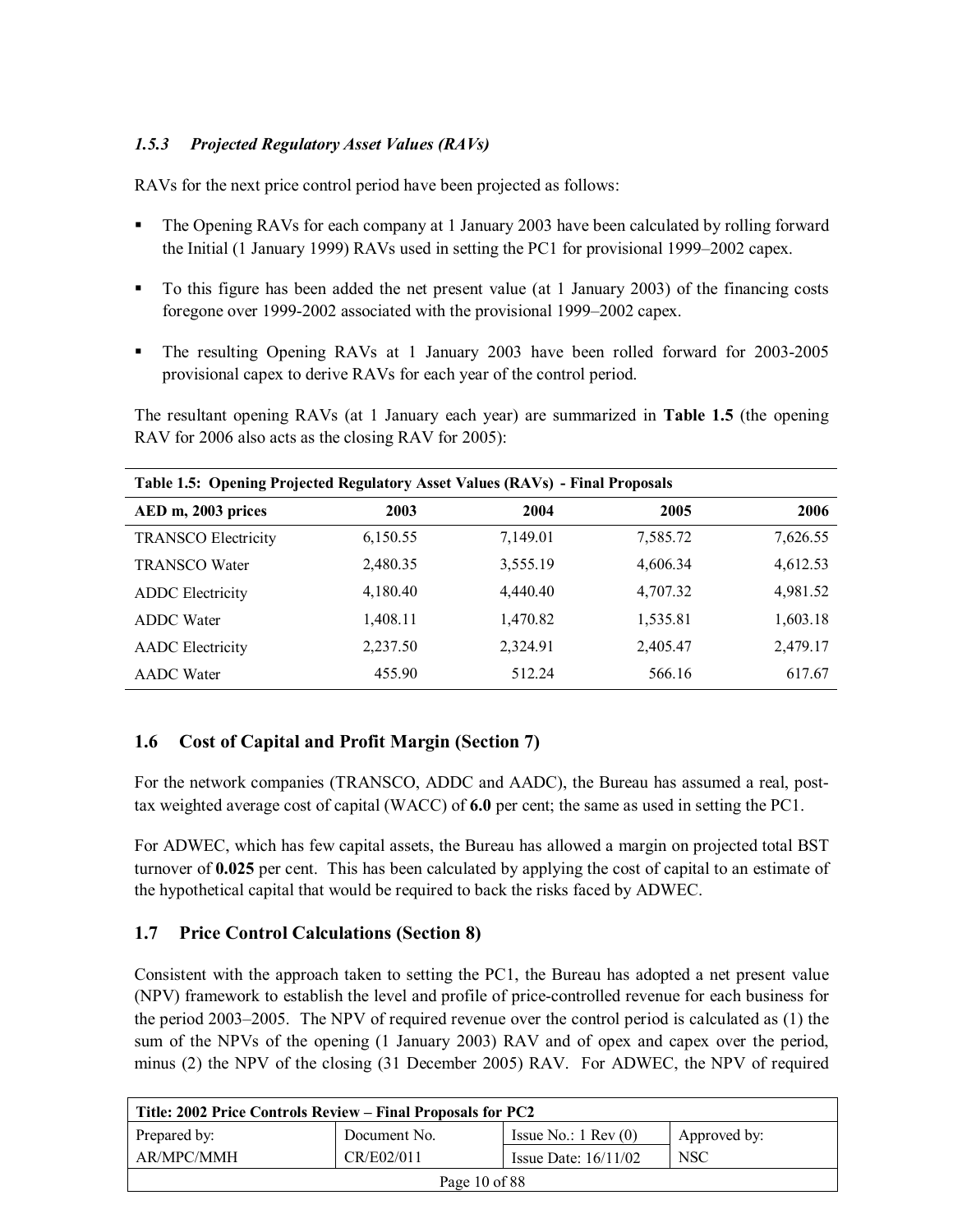revenue is calculated as the sum of the NPVs of expenditures and allowed profits on turnover over the period.

Different combination of the co-efficients on the revenue drivers – the "notified values" a, b, c and X - can yield an amount of revenue equal to the revenue requirement. For these proposals the notified values have been calculated by adopting the following constraints:

- ! For TRANSCO, ADDC and AADC: **65** per cent of revenue over the price control period is recovered via the fixed revenue driver; **25** per cent of revenue is recovered from the first variable revenue driver (as listed in **Table 1.1** above); and remaining **10** per cent from the second variable revenue driver (i.e. metered units transmitted or distributed).
- ! For ADWEC: **100** per cent of revenue is recovered as a fixed amount.
- $X = 0$  for all businesses.

The resulting notified values are given in **Table 1.6**. The annual MARs projected for each company over the price control period in respect of "own costs" are summarized in **Table 1.7**:

| Table 1.6: Notified Values for PC2 - Final Proposals |      |              |                               |                 |  |
|------------------------------------------------------|------|--------------|-------------------------------|-----------------|--|
|                                                      |      |              | <b>Notified Values</b>        |                 |  |
|                                                      | X    | A or a       | b                             | c               |  |
| <b>ADWEC</b> Procurement                             | 0.00 | 10.72 AED m  |                               |                 |  |
| <b>TRANSCO Electricity</b>                           | 0.00 | 522.77 AED m | 44.28 AED/kW                  | $1.05$ fils/kWh |  |
| <b>TRANSCO Water</b>                                 | 0.00 | 347.75 AED m | 305.57 AED/TIG                | $0.44$ AED/TIG  |  |
| <b>ADDC</b> Electricity                              | 0.00 | 442.01 AED m | 761 40 AED/customer account   | $0.45$ fils/kWh |  |
| <b>ADDC</b> Water                                    | 0.00 | 197.56 AED m | 382.74 AED/customer account   | $0.69$ AED/TIG  |  |
| <b>AADC</b> Electricity                              | 0.00 | 235.68 AED m | 1,028.83 AED/customer account | $0.57$ fils/kWh |  |
| <b>AADC</b> Water                                    | 0.00 | 92.74 AED m  | 586.50 AED/customer account   | $1.75$ AED/TIG  |  |

| Table 1.7: Projected MARs for 2003-2005 |        |        |        |  |  |
|-----------------------------------------|--------|--------|--------|--|--|
| AED m, 2003 prices                      | 2003   | 2004   | 2005   |  |  |
| <b>ADWEC</b> Procurement                | 10.72  | 10.72  | 10.72  |  |  |
| <b>TRANSCO Electricity</b>              | 725.77 | 800.96 | 895.94 |  |  |
| <b>TRANSCO Water</b>                    | 513.01 | 535.59 | 559.07 |  |  |
| <b>ADDC</b> Electricity                 | 659.41 | 681.49 | 701.59 |  |  |
| <b>ADDC</b> Water                       | 281.61 | 302.95 | 330.08 |  |  |
| <b>AADC</b> Electricity                 | 355.75 | 362.75 | 370.06 |  |  |
| <b>AADC</b> Water                       | 135.90 | 142.18 | 150.83 |  |  |

Note: Excludes pass-through costs.

| Title: 2002 Price Controls Review – Final Proposals for PC2 |              |                               |              |  |
|-------------------------------------------------------------|--------------|-------------------------------|--------------|--|
| Prepared by:                                                | Document No. | Issue No.: $1 \text{ Rev}(0)$ | Approved by: |  |
| AR/MPC/MMH                                                  | CR/E02/011   | Issue Date: $16/11/02$        | <b>NSC</b>   |  |
| Page 11 of $88$                                             |              |                               |              |  |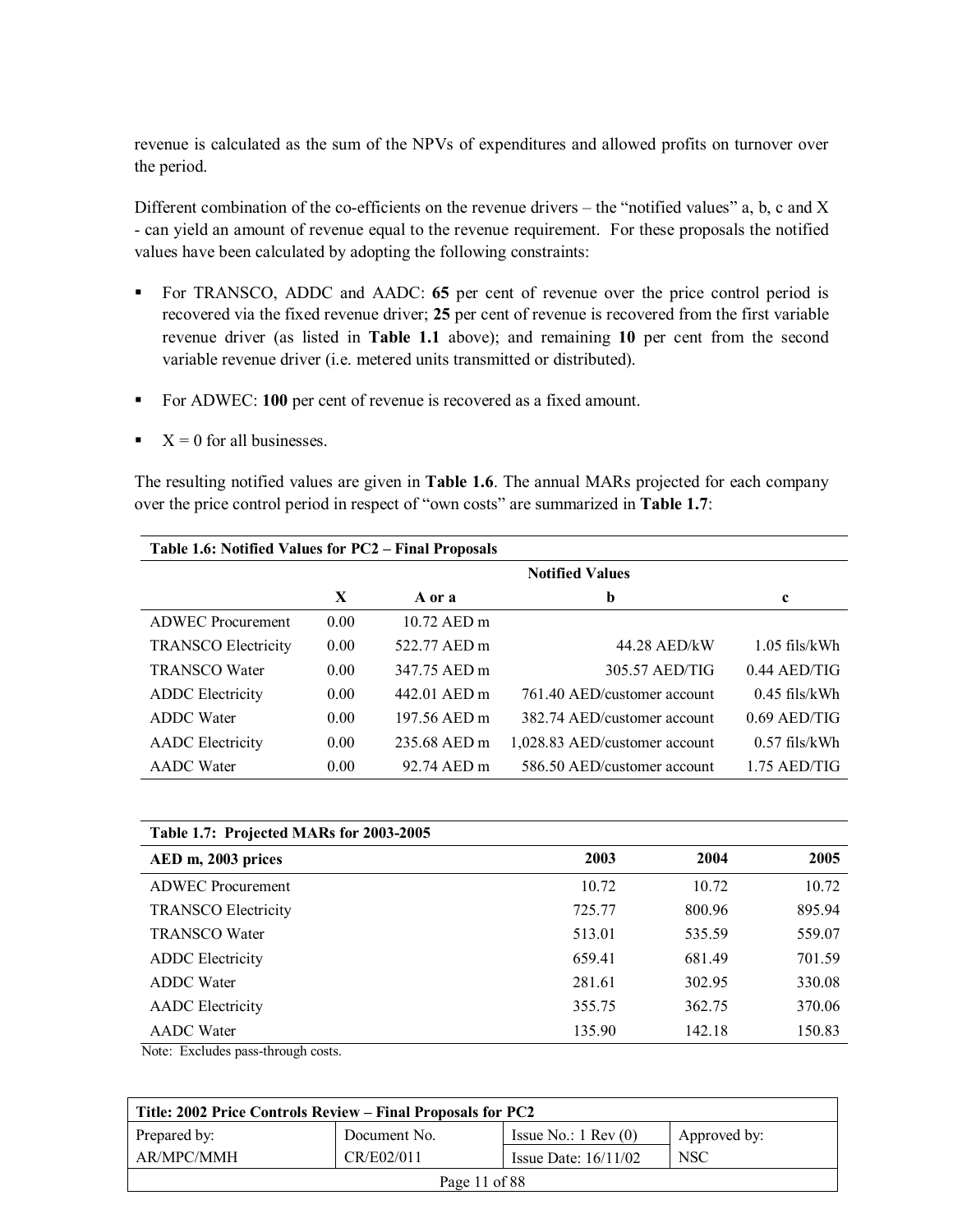### **1.8 Performance Incentive Scheme (Section 9)**

A PIS is being introduced for each company under the PC2, to provide a stronger incentive for companies to improve their performance than that which exists under the PC1. Under the Final Proposals, there are two "Category A" performance indicators for each business related to timeliness of audited accounts and of audited price control returns (PCRs), for which good (poor) performance will lead to an upward (downward) adjustment to MARs via a new term  $"O"$  in the price control formulae. In order to reduce risk for the companies, this adjustment in any year will be capped at **2** per cent of MAR in respect of "own costs" in that year. The Category A measures are summarized in **Table 1.8**, together with the incentive rates that will be applied to companies' performance on each measure against the "glide-path" target dates (which occur at a later date in 2003 and 2004 than the licence target dates) as set out in Section 9 of this paper. The incentive rates vary between businesses to reflect the relative size of the businesses.

| Table 1.8: Incentive Rates for Category A Indicators - Final Proposals |                                        |           |                       |  |
|------------------------------------------------------------------------|----------------------------------------|-----------|-----------------------|--|
| <b>Company / Business</b>                                              | <b>Performance Indicator</b>           |           | <b>Incentive Rate</b> |  |
|                                                                        |                                        |           | $(2003 - 2005)$       |  |
| <b>ADWEC</b>                                                           | <b>Audited Accounts</b>                | 18,000    | AED per month         |  |
|                                                                        | <b>Audited PCR</b>                     | 18,000    | AED per month         |  |
| <b>TRANSCO Electricity</b>                                             | Audited Accounts (Electricity)         | 1,335,000 | AED per month         |  |
|                                                                        | Audited PCR (Electricity)              | 1,335,000 | AED per month         |  |
| <b>TRANSCO Water</b>                                                   | Audited Accounts (Water)               | 893,000   | AED per month         |  |
|                                                                        | Audited PCR (Water)                    | 893,000   | AED per month         |  |
| <b>ADDC</b> Electricity                                                | Audited Accounts (Electricity)         | 1,136,000 | AED per month         |  |
|                                                                        | Audited PCR (Electricity)              | 1,136,000 | AED per month         |  |
| <b>ADDC</b> Water                                                      | Audited Accounts (Water)               | 505,000   | AED per month         |  |
|                                                                        | Audited PCR (Water)                    | 505,000   | AED per month         |  |
| <b>AADC</b> Electricity                                                | <b>Audited Accounts (Electricity)</b>  | 605,000   | AED per month         |  |
|                                                                        | Audited PCR (Electricity)              | 605,000   | AED per month         |  |
| <b>AADC</b> Water                                                      | Audited Accounts (Water)               | 237,000   | AED per month         |  |
|                                                                        | Audited PCR (Water)                    | 237,000   | AED per month         |  |
| $E = E1$ octuricity<br>$N_{\alpha+\alpha}$                             | $W = W_0$ tari nu = narmanth of dalari |           |                       |  |

Note:  $E = E$  lectricity;  $W = W$  ater;  $p.m. =$  per month of delay.

Detailed explanations of how the incentive rates will be applied are presented in the paper. In essence, the company receives a reward or penalty calculated according to the incentive rate and to the improvement or deterioration compared to the target performance for the year (the precise calculation varies from year to year).

In addition, the Bureau has proposed a number of "Category B" performance indicators which will be monitored over the next price control period, with a possible financial adjustment made in respect of particularly good or poor performance at the 2005 Price Controls Review.

| Title: 2002 Price Controls Review – Final Proposals for PC2 |              |                               |              |  |
|-------------------------------------------------------------|--------------|-------------------------------|--------------|--|
| Prepared by:                                                | Document No. | Issue No.: $1 \text{ Rev}(0)$ | Approved by: |  |
| AR/MPC/MMH                                                  | CR/E02/011   | Issue Date: $16/11/02$        | <b>NSC</b>   |  |
| Page 12 of 88                                               |              |                               |              |  |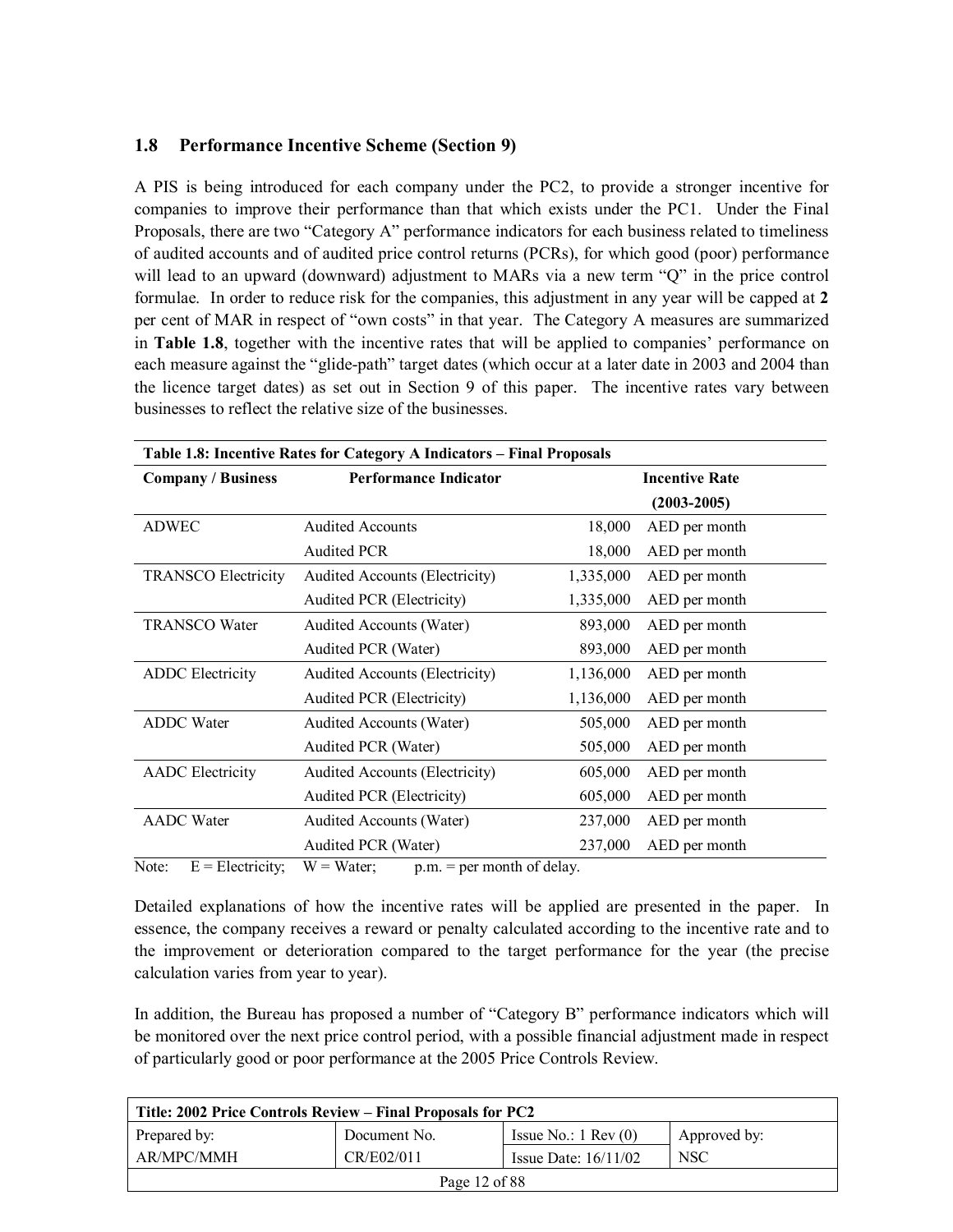### **1.9 Main Differences from Draft Proposals**

The main differences between the Draft Proposals and the Final Proposals are summarized **in Table 1.9** below. There have been a number of other consequential or more minor refinements of the proposals, as explained in this paper.

| Table 1.9: Summary of Differences from Draft Proposals                                            |                           |                                                                                |                                                                                           |  |
|---------------------------------------------------------------------------------------------------|---------------------------|--------------------------------------------------------------------------------|-------------------------------------------------------------------------------------------|--|
| <b>Main Feature</b>                                                                               | Company                   | <b>Draft Proposals</b>                                                         | <b>Final Proposals</b>                                                                    |  |
| <b>Revenue Drivers</b>                                                                            | <b>ADWEC</b>              | Three revenue drivers:                                                         | One revenue driver:                                                                       |  |
|                                                                                                   |                           | Fixed amount<br>$\blacksquare$                                                 | Fixed amount                                                                              |  |
|                                                                                                   |                           | Electricity units sold<br>$\blacksquare$<br>under BST                          |                                                                                           |  |
|                                                                                                   |                           | Water units sold<br>$\blacksquare$<br>under BST                                |                                                                                           |  |
| <b>Weights of Revenue</b>                                                                         | TRANSCO, ADDC,            | "a" term $-50%$                                                                | "a" term $-65%$                                                                           |  |
| <b>Drivers</b>                                                                                    | <b>AADC</b>               | "b" term $-25%$                                                                | "b" term $-25%$                                                                           |  |
|                                                                                                   |                           | "c" term $-25%$                                                                | "c" term $-10\%$                                                                          |  |
| <b>Revenue Driver</b><br>Projections-<br><b>Electricity Metered</b><br><b>Units Transmitted</b>   | <b>TRANSCO</b>            | Metering coverage target<br>for $2005 - Full$ metering<br>to be MDEC compliant | Metering coverage target<br>for $2005 - 50\%$ of full<br>metering to be MDEC<br>compliant |  |
| <b>Revenue Driver</b><br><b>Projections - Water</b><br><b>Metered Units</b><br><b>Distributed</b> | <b>ADDC</b>               | Metering coverage target<br>for $2005 - 72\%$                                  | Metering coverage target<br>for $2005 - 66\%$                                             |  |
| <b>Revenue Driver</b><br><b>Projections - Water</b><br><b>Customer Accounts</b>                   | <b>AADC</b>               | AADC's previous<br>submission (37,321)<br>accounts by 2005)                    | AADC's latest submission<br>$(63,931$ accounts by 2005)                                   |  |
| <b>Annual Opex</b><br>$2003 - 2005$                                                               | All companies             | Average of 1999 and<br>2001 operating<br>expenditure                           | Average of 2000 and 2001<br>operating expenditure                                         |  |
| <b>Provisional annual</b><br>Capex 1999-2005                                                      | TRANSCO and<br>ADDC       | 1999 capital expenditure                                                       | 75% of companies'<br>estimates for the relevant<br>year                                   |  |
| <b>Provisional Asset Life</b><br><b>Assumption</b>                                                | TRANSCO, ADDC<br>and AADC | 25 years                                                                       | 30 years                                                                                  |  |
| <b>PIS Revenue</b><br><b>Adjustment Timing</b>                                                    | All companies             | Revenue adjustment in<br>year t+2                                              | Revenue adjustment in year<br>$t+1$                                                       |  |
| <b>PIS Energy Lost</b><br>measure                                                                 | <b>TRANSCO</b>            | Category A                                                                     | Category B                                                                                |  |
| <b>PIS Customer Minutes</b><br>Lost measure                                                       | ADDC, AADC                | Category A                                                                     | Category B                                                                                |  |

| Title: 2002 Price Controls Review – Final Proposals for PC2 |              |                               |              |
|-------------------------------------------------------------|--------------|-------------------------------|--------------|
| Prepared by:                                                | Document No. | Issue No.: $1 \text{ Rev}(0)$ | Approved by: |
| AR/MPC/MMH                                                  | CR/E02/011   | Issue Date: $16/11/02$        | <b>NSC</b>   |
| Page 13 of 88                                               |              |                               |              |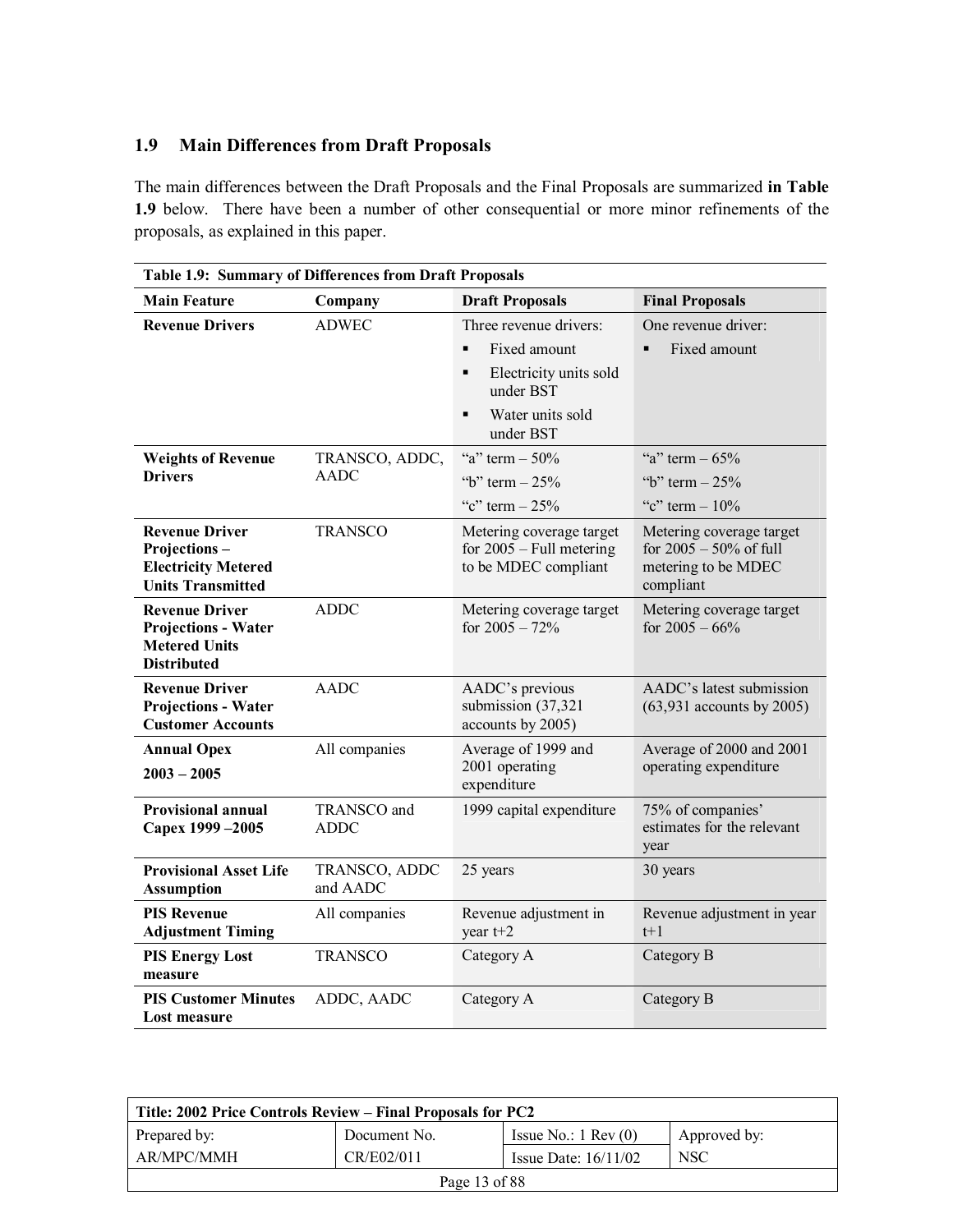Due to these changes in the Final Proposals, the results of various calculations in the Final Proposals are significantly different from those of the Draft Proposals. In general, higher allowances for opex and capex have been made in the Final Proposals.

As a result, the allowed revenues for ADWEC and TRANSCO projected in the Final Proposals are about **20%** higher than those projected in the Draft Proposals, in terms of present value over the next control period. Similarly, the overall allowed revenues for ADDC's electricity and water businesses are about **9%** and **16%** higher than those of the Draft Proposals. The overall allowed revenues for AADC electricity and water businesses are slightly higher (**1 to 2%**) than those projected in the Draft Proposals.

In terms of allowed revenue per unit of electricity or water supplied to the final customers, it is estimated that the total allowed revenue for all the network and procurement businesses (excluding production costs) projected by these Final Proposals will result in, on average, approximately **12%** and **16%** higher network costs per unit supplied of electricity and water respectively over the next control period compared to the allowed revenue projected in the Draft Proposals.

Other changes from the Draft Proposals, such as to the projections of certain revenue drivers, and the scope of the PIS, will also have a financial impact, but it is not possible to quantify this impact in advance.

| Title: 2002 Price Controls Review – Final Proposals for PC2 |              |                               |              |
|-------------------------------------------------------------|--------------|-------------------------------|--------------|
| Prepared by:                                                | Document No. | Issue No.: $1 \text{ Rev}(0)$ | Approved by: |
| AR/MPC/MMH                                                  | CR/E02/011   | Issue Date: $16/11/02$        | <b>NSC</b>   |
| Page 14 of $88$                                             |              |                               |              |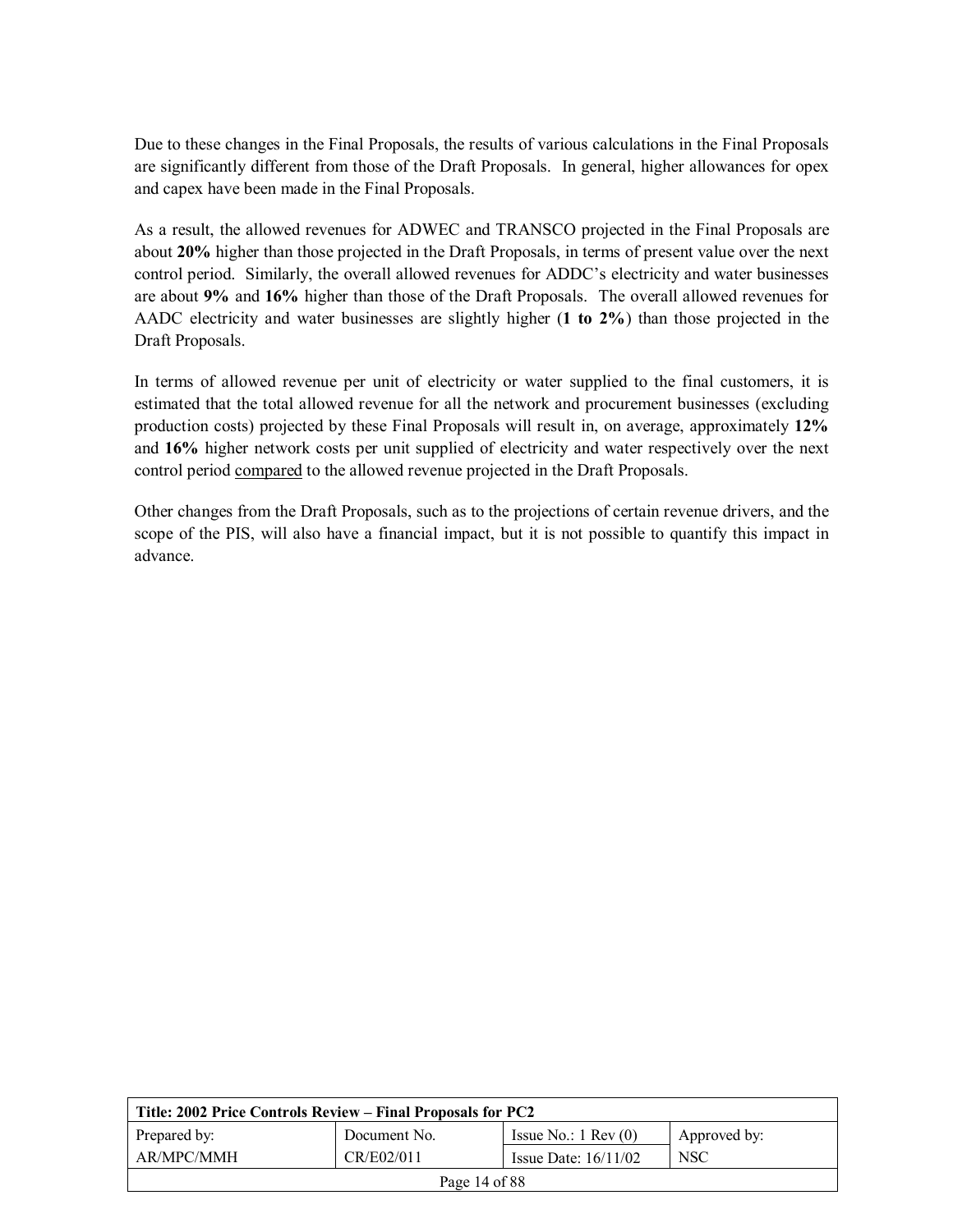## **2 Background**

## **2.1 Current Price Controls**

Following the passage of Law No.2 of 1998 in March 1998, a new structure for the Abu Dhabi water and electricity sector came into existence with effect from 1 January 1999, whereby the sector was unbundled into segments separately responsible for production, transmission and distribution/supply. The sector is now characterised by its 'single-buyer' model, with ADWEC, TRANSCO, ADDC and AADC as monopoly companies.

To protect customers from their market power and to promote economic efficiency, these monopoly companies are subject to price controls set by the Bureau. The first price controls (PC1) were set to run for three years starting from 1 January 1999 and were extended for a further year in 2001. These price controls, for the most part, are of a "CPI-X" type which define maximum allowed revenue (MAR) that each company can recover in respect of its licensed activities during each year of the control period. There are separate price controls for the water and electricity businesses of the three network companies (TRANSCO, ADDC and AADC).

The formulae to calculate MAR for the network companies have fixed cost terms as well as cost terms involving "revenue drivers" which allow revenue to vary with demand and output. ADWEC does not have any such revenue driver. Transmission charges and costs of water and electricity purchases are treated as "pass-through" for ADDC and AADC. Similarly, costs of water, electricity and fuel purchases are treated as "pass-through" for ADWEC. These pass-through costs are costs over which these companies have no direct control and are regulated elsewhere.

The fixed cost terms and the co-efficients of the revenue drivers were set by the Bureau for 1999 and automatically adjusted for each subsequent year by a Consumer Price Index (CPI) based inflation rate less an "X" factor. The "X" factor was also set by the Bureau for each business.

For more details on the industry structure and the current price controls, refer to the Bureauís Consultation Paper on Draft Proposals for PC2 published in September 2002.

## **2.2 Progress on 2002 Price Controls Review**

The PC1 for ADWEC, TRANSCO, ADDC and AADC are due to be replaced to take effect from 1 January 2003. The Bureau has published the following consultation documents in relation to the 2002 Price Controls Review to date:

- Initial Consultation Paper on the Review of Price Controls for Al Ain and Abu Dhabi Distribution Companies, TRANSCO and ADWEC, January 2001;
- First Consultation Paper on the 2002 Price Controls Review, February 2002;
- Discussion Paper on Performance Incentive Scheme (PIS), May 2002;

| Title: 2002 Price Controls Review – Final Proposals for PC2 |              |                               |              |
|-------------------------------------------------------------|--------------|-------------------------------|--------------|
| Prepared by:                                                | Document No. | Issue No.: $1 \text{ Rev}(0)$ | Approved by: |
| AR/MPC/MMH                                                  | CR/E02/011   | Issue Date: $16/11/02$        | <b>NSC</b>   |
| Page 15 of 88                                               |              |                               |              |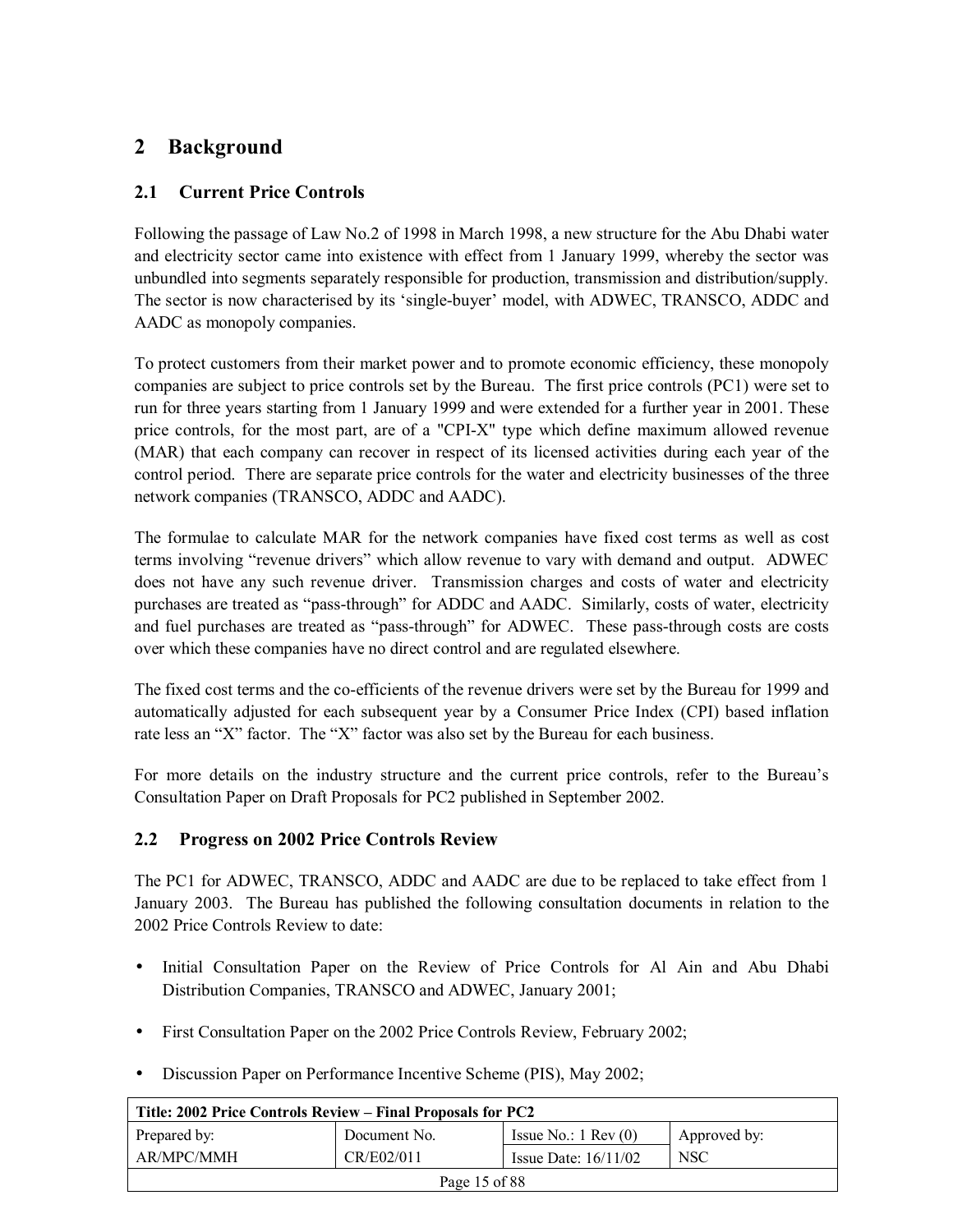- Second Consultation Paper on the 2002 Price Controls Review, May 2002; and
- 2002 Price Controls Review: Draft Proposals for PC2, September 2002.

The Bureau received responses to these documents and data submissions from the price-controlled companies and provided its further views and clarifications to these companies separately. Refer to the Draft Proposals for more details on this matter, which also lists all the companies' responses and submissions on the Review.

## **2.3 Companiesí Responses to Bureauís Draft Proposals**

The following responses have been received by the Bureau to its Draft Proposals:

- ADWEC's response dated 15 October 2002;
- TRANSCO's response dated 15 October 2002; and
- ADDC's response dated 15 October 2002.

These responses are discussed in some detail in the relevant sections of this paper. The companies through these responses have welcomed and accepted some aspects of the Draft Proposals and have raised concerns on, or argued against, some other aspects. These responses were subsequently discussed separately with the companies during October and early November 2002. Subsequent to the meetings, the Bureau has received further responses from these companies focusing on remaining concerns:

- ADWEC's letter dated 22 October 2002; and
- **EXECUTE:** TRANSCO's letters dated 28 October and 3 November 2002.

In response to these companies' requests, the Bureau has also let them known of its intentions on how it intends to deal with their remaining concerns in the Final Proposals through:

- ! Bureauís letter dated 26 October 2002 to ADWEC; and
- ! Bureauís letter dated 30 October and 5 November 2002 to TRANSCO.

The Bureau also received a response to its Draft Proposal from AADC on 5 November. AADC accepted all the aspects of the Draft Proposal except for the items on which it provided revised figures through its latest Price Control Information Submission to the Bureau.

The Bureau has given due consideration to the companies' responses and modified its Final Proposals on the new price controls where necessary, as set out in this paper.

| Title: 2002 Price Controls Review – Final Proposals for PC2 |              |                               |              |
|-------------------------------------------------------------|--------------|-------------------------------|--------------|
| Prepared by:                                                | Document No. | Issue No.: $1 \text{ Rev}(0)$ | Approved by: |
| AR/MPC/MMH                                                  | CR/E02/011   | Issue Date: $16/11/02$        | <b>NSC</b>   |
| Page 16 of 88                                               |              |                               |              |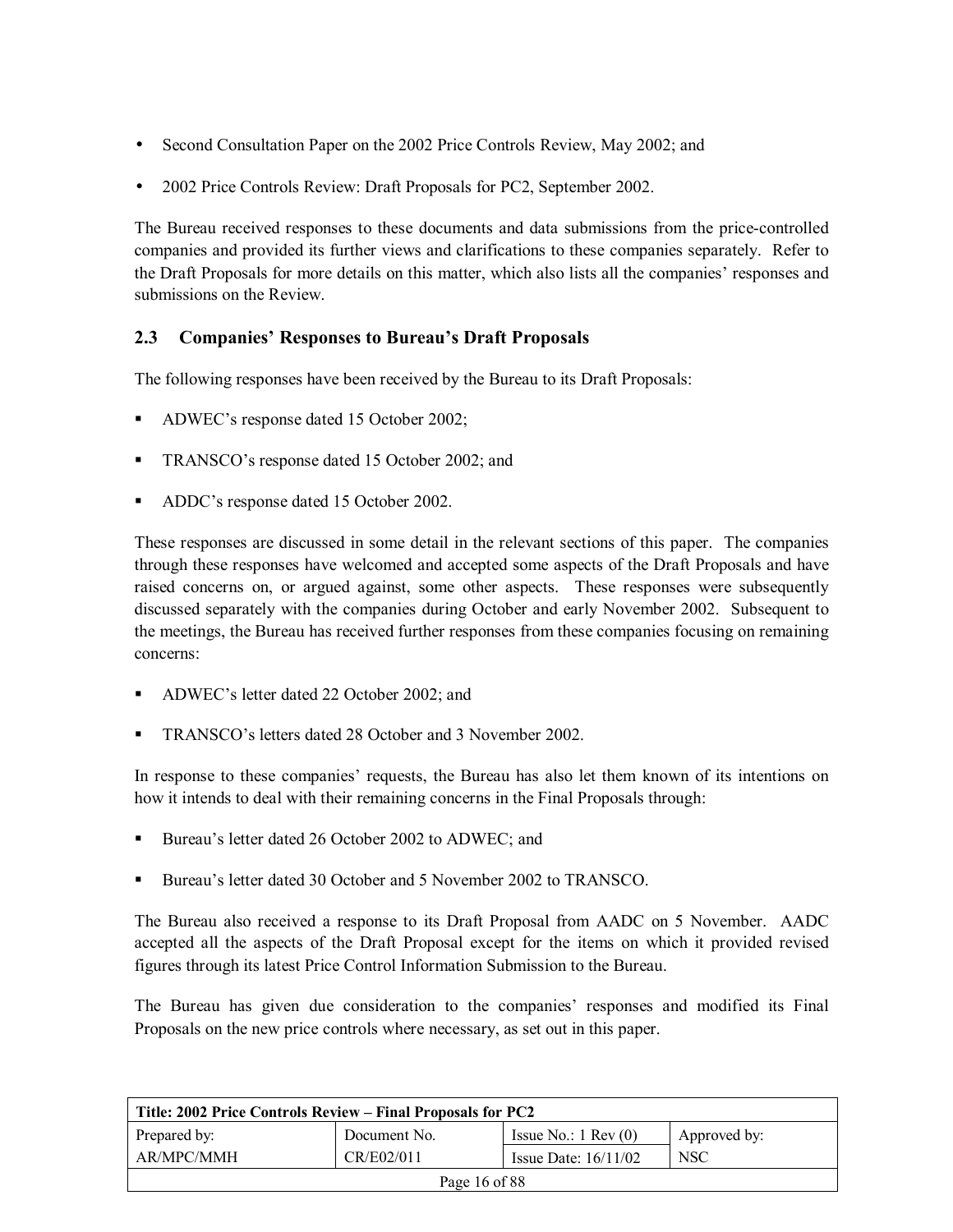## **3 Form of Controls**

## **3.1 Type of Regulation**

The existing price controls in the sector are of the form CPI-X. In the Draft Proposals, the Bureau proposed that the price controls for all the companies should remain of the form CPI-X. Companies continue to support the use of CPI-X regulation, which is therefore used as the basis for the Final Proposals set out in this paper.

### **3.2 Duration of Controls**

The Bureau has not received any objection to the proposal of three-year duration of PC2 made in the Draft Proposals. Therefore, the Final Proposals set out in this paper are based on a three-year duration (2003-2005 inclusive).

### **3.3 Separation of Controls**

Presently, there are separate price controls for the water and electricity businesses of the three network companies. There is no such separation of controls for the water and electricity procurement activities of ADWEC, nor for the distribution and supply businesses of the distribution companies (Discos). The Bureau explained in the Draft Proposals its intention to continue with this approach for the PC2. No respondent objected to this proposal. The Final Proposals are therefore based on this approach.

#### **3.4 Scope of Controls**

Broadly speaking, each company's existing revenue cap covers all revenue received in respect of licensed activities. Effectively, the revenue caps work as a "single till" – the overall level of revenue required by the company for its licensed activities is determined via the price control review process (based on a forecast of total cost), and any revenue that is recovered from one group of customers is automatically deducted from the revenue which can be recovered from other customers. The Bureau earlier proposed continuation of this existing approach for the new controls.

The Final Proposals are therefore based on the same approach as explained in the Draft Proposals. That is, the PC2 of each company will continue to cover all elements of revenues from its customers (including any income from any fines or penalties paid by customers) in relation to their licensed activities (including subsidy from the government in the case of ADDC and AADC). The only revenues not covered by PC2 are revenues in respect of activities which are other than licensed activities and for which the company has received the consent of the Bureau (as required for such activities according to the licences). For example, the revenues used in order to determine compliance with the price controls will not include ADDC's revenue from the Central Laboratory nor from any management contract in respect of RASCO's generation activities if ADDC receives the formal consent for the Bureau to undertake such activities.

| Title: 2002 Price Controls Review – Final Proposals for PC2 |              |                               |              |
|-------------------------------------------------------------|--------------|-------------------------------|--------------|
| Prepared by:                                                | Document No. | Issue No.: $1 \text{ Rev}(0)$ | Approved by: |
| AR/MPC/MMH                                                  | CR/E02/011   | Issue Date: $16/11/02$        | <b>NSC</b>   |
| Page 17 of 88                                               |              |                               |              |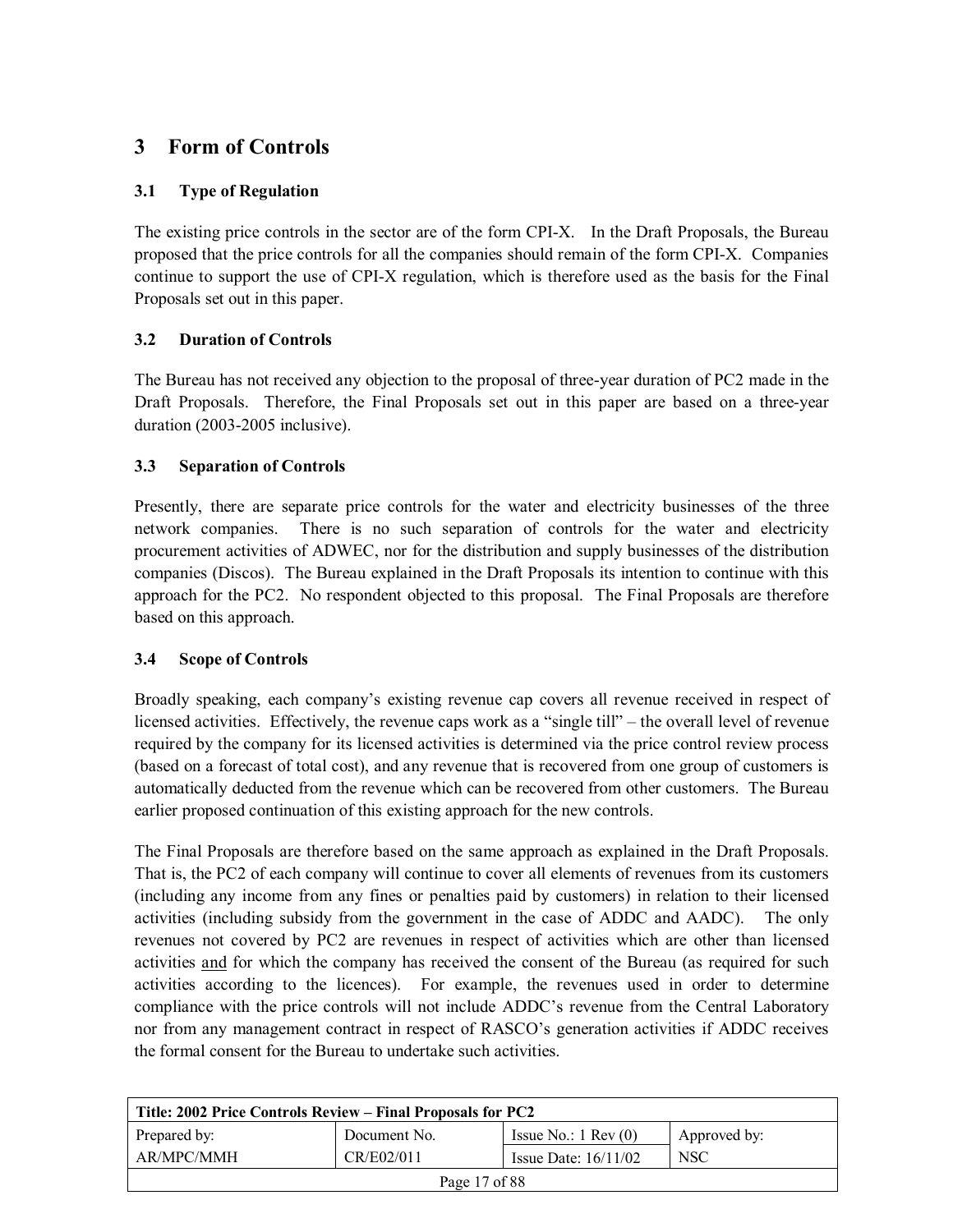For ADWEC, there is a slightly different treatment, in that any income received from production companies in the form of damages, claims, late payments or events of default will remain excluded from the calculation of its MAR.

For the avoidance of doubt, as mentioned in the Draft Proposals, in the case of TRANSCO and Discos, connection charges revenue should be deducted from their MARs before the calculation of transmission use-of-system (TUoS) charges for TRANSCO and of customer revenue and government subsidy for the Discos.

Further, the scope of the Discos' price controls will include the distribution and supply business activities which they are assumed to have inherited in 2001 from RASCO. As explained in the Draft Proposals, since the agreed purchase price of distribution and supply assets inherited from RASCO is not available at the time of this review, any necessary adjustments will be made to the price controls at the next review.

### **3.5 Structure of Controls**

#### *3.5.1 Overall Structure*

The Draft Proposals suggested, in broad terms, a continuation of the existing form of control, whereby each of the companies is subject to a control on the maximum revenue which it is allowed to recover each year. This maximum allowed revenue (MAR) is set in relation to the magnitude of various "revenue drivers" which, broadly-speaking, reflect the cost structure of each company (as well as other considerations). Such an approach reduces companies' exposure to the risks associated with the rapid pace of growth of water and electricity demand in the Emirate of Abu Dhabi. In the Draft Proposals, the Bureau also proposed the inclusion of two new revenue drivers in ADWEC's price control.

Besides specific concerns on some revenue drivers, none of the respondents dissented to this overall approach, which has therefore been retained for the PC2. To address the specific concerns, the Bureau has removed the proposed revenue drivers for ADWEC (as discussed below) and revised its assumptions for revenue driver projections and the weights of the revenue drivers for TRANSCO, ADDC and AADC (as discussed Section 4 of this paper).

In addition, a new term  $\ddot{Q}$  (which could be positive or negative) was proposed to be added to the price control formula for each business to incentivise performance under the PIS for the next control period. In these Final Proposals, the Bureau has amended the scope of the PIS compared to the proposal in the Draft Proposals. The PIS and the calculation of term 'Q' are discussed in detail in Section 9 of this paper.

| Title: 2002 Price Controls Review – Final Proposals for PC2 |              |                               |              |
|-------------------------------------------------------------|--------------|-------------------------------|--------------|
| Prepared by:                                                | Document No. | Issue No.: $1 \text{ Rev}(0)$ | Approved by: |
| AR/MPC/MMH                                                  | CR/E02/011   | Issue Date: $16/11/02$        | <b>NSC</b>   |
| Page 18 of 88                                               |              |                               |              |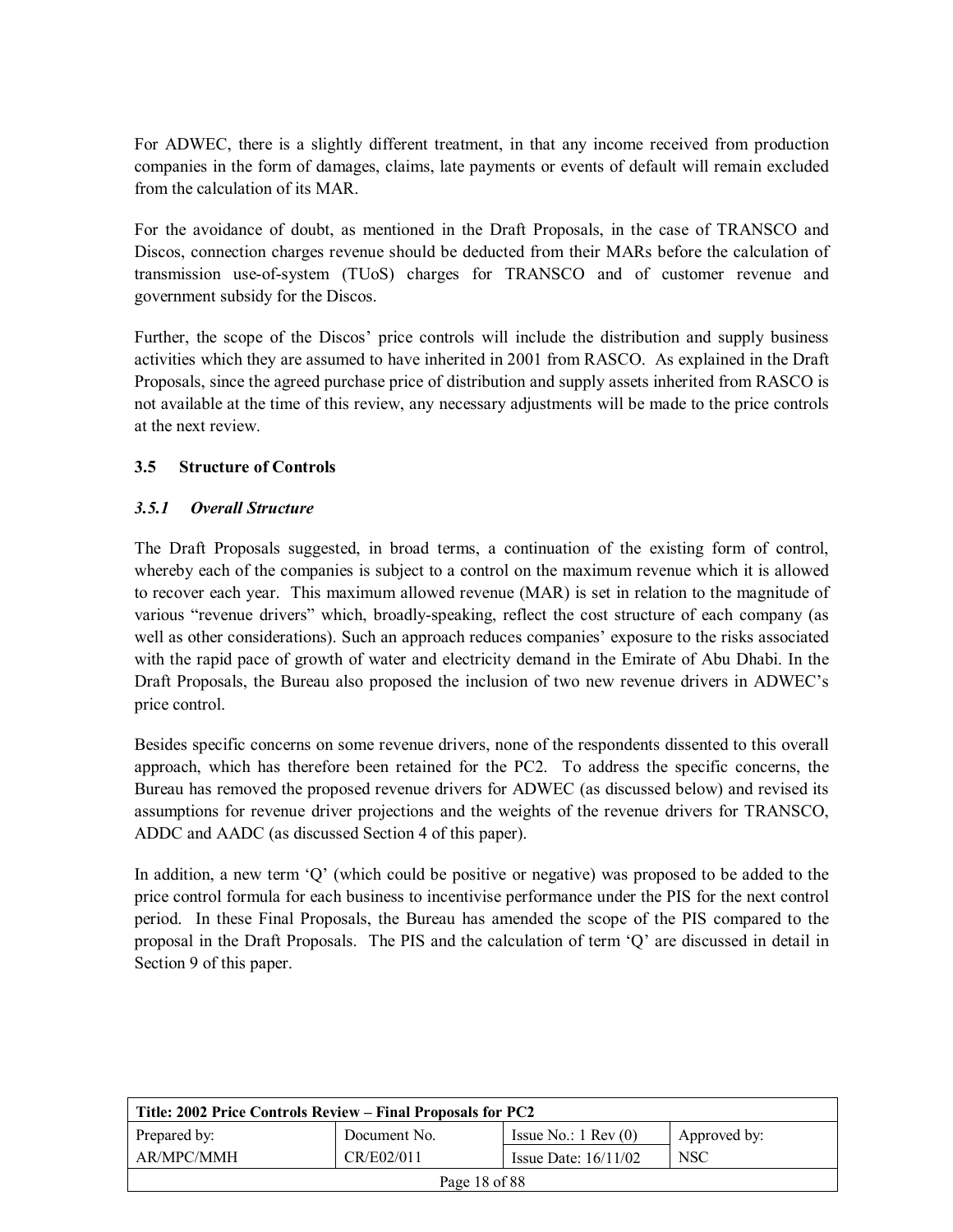## 3.5.2 Structure of ADWEC's Price Control

ADWEC's PC1 consists solely of a constant term, subject to the CPI-X formula. In response to concerns expressed by ADWEC earlier in the review, the Bureau proposed that its PC2 should also include a measure of its "activity" or workload to reduce ADWEC's exposure to risks associated with potential increases to its own costs arising from unexpected increases in its workload. In the Draft Proposals, the Bureau proposed the amounts of water and electricity units sold under the BST as the appropriate revenue drivers for ADWEC, so that ADWEC's procurement cost would comprise three terms: a fixed amount, a term related to electricity units sold under the BST, and a term related to water units sold under the BST.

However, ADWEC did not consider the two proposed revenue drivers appropriate to reflect its workload and proposed the continuation of a simple fixed amount for its procurement cost. The Bureau has therefore decided that ADWEC's control for its 'own' costs will continue to consist solely of a fixed term, as at present. This is the basis of the Final Proposals set out in this paper.

In its response to the Draft Proposals, ADWEC also proposed amendments: to the definition of "PWPA<sub>t</sub>" in its licence to include amounts due under any interconnection agreements and ancillary service agreements; and to add a new term  $B_t$ <sup>n</sup> to its MAR formula term to allow pass-through of additional costs of training of UAE nationals imposed due to government policies or instructions. These suggestions by ADWEC are discussed in detail in Section 7 of this paper. In essence, the Bureau does not see a need to revise the definition of "PWPA<sub>t"</sub> (as the concerned amounts are already covered) and does not consider the proposed amendment for the new term  ${}^{4}B_{t}$  as appropriate.

The Final Proposals are therefore based on the following structure of new price control for ADWEC:

#### MAR = PWPA Costs + Fuel Costs + Allowed Procurement Cost  $(A) + Q - K$

PWPA and fuel costs remain pass-through under the price controls, subject to the existing economic purchasing licence obligation.

#### *3.5.3 Structure of TRANSCOís Price Controls*

In the Draft Proposals, the Bureau proposed that TRANSCO's revenue drivers should continue to be a fixed amount, an amount related to peak demand and an amount related to units transmitted. In addition, the Bureau proposed inclusion of a new term for pass-through of ancillary services costs (A), subject to TRANSCOís existing licence economic purchase obligation. In contrast to the existing licence definition of units transmitted, the Bureau proposed that the number of units transmitted should be the number of units measured by meters in compliance with the MDEC as having been delivered to Discos.

In its response to the Draft Proposals, TRANSCO expressed strong concerns about the introduction of metered units transmitted as revenue drivers, particularly in relation to the proposed 25% weight

| Title: 2002 Price Controls Review – Final Proposals for PC2 |              |                               |              |
|-------------------------------------------------------------|--------------|-------------------------------|--------------|
| Prepared by:                                                | Document No. | Issue No.: $1 \text{ Rev}(0)$ | Approved by: |
| AR/MPC/MMH                                                  | CR/E02/011   | Issue Date: $16/11/02$        | <b>NSC</b>   |
| Page 19 of 88                                               |              |                               |              |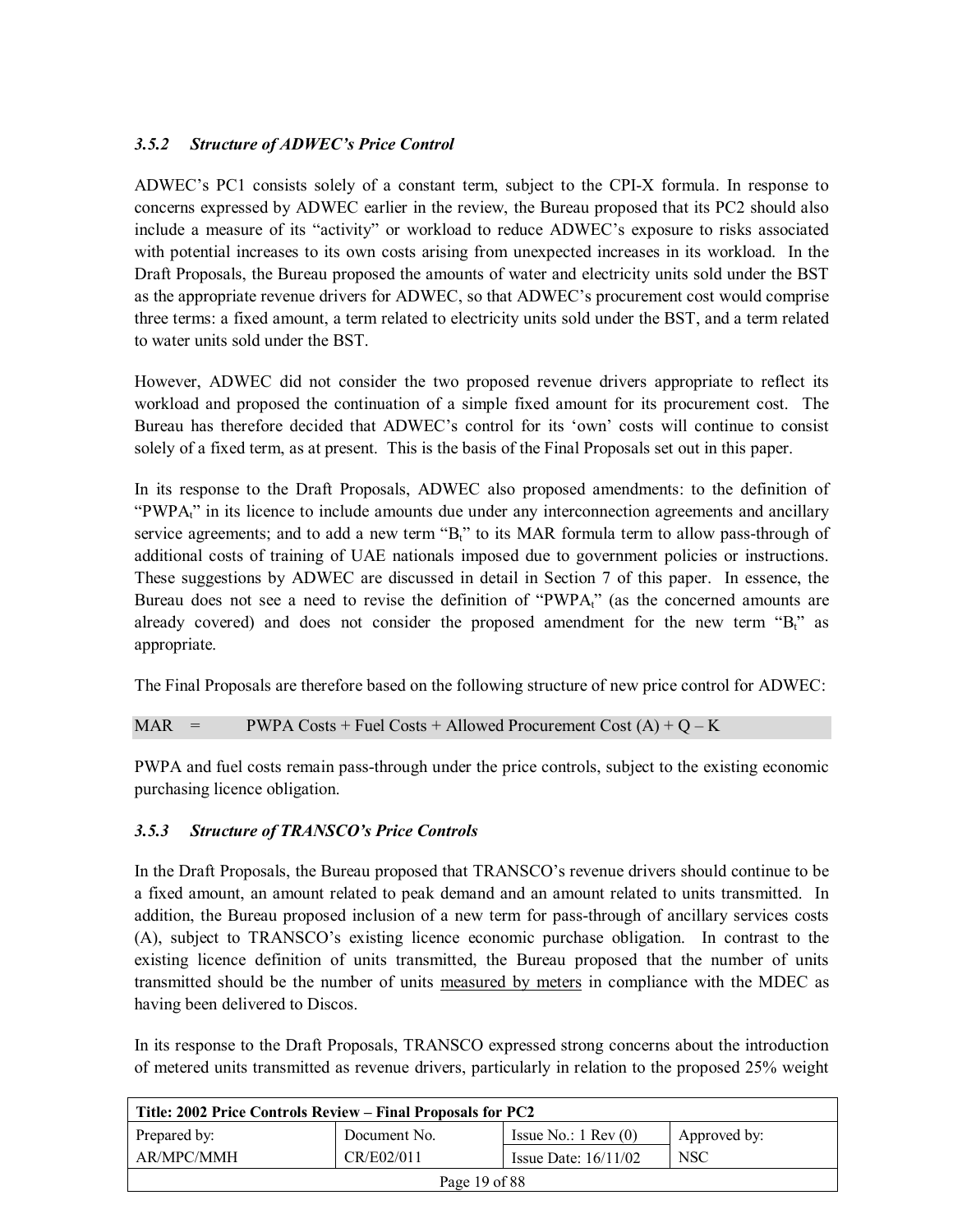of these revenue drivers and to comments made by the Bureau in relation to usersí obligations to provide meters. These concerns are discussed in detail in Section 4 of this paper. However, in view of the statutory obligations of both the Bureau and TRANSCO, the Bureau has retained the metered electricity and water units transmitted as the revenue drivers for TRANSCO. However, acknowledging the dependent nature of responsibility towards metering and associated risks for TRANSCO, the Bureau has significantly modified several aspects of its proposals on these revenue drivers to alleviate TRANSCO's concerns. Precisely, the Bureau in these Final Proposals has reduced the weight of these metered units transmitted revenue drivers to 10 per cent in the total revenue of TRANSCO, and has significantly reduced its projections for electricity metered units transmitted, making it more likely that the projections are achieved or exceeded.

TRANSCO also asked for an explanation of how this revenue driver can incentivise TRANSCO to reduce transmission losses. The Bureau has clarified that as with the present controls, use of units exiting (rather than entering) the system provides this incentive.

The Final Proposals are based on the following structure of the separate price controls for the water and electricity transmission businesses of TRANSCO:

MAR =  $a + (b \times \text{Peak Domain}) + (c \times \text{Metered Units Transmitted}) + A + O - K$ 

The term  $A'$  stands for electricity related ancillary services costs and does not apply to water transmission business of TRANSCO. The Bureau will monitor TRANSCO's licence obligation for economic purchase of electricity ancillary services through an annual statement by TRANSCO to demonstrate compliance with its obligation as part of the audited price control returns (PCRs). This statement should also demonstrate that procurement of ancillary services was necessary for system security and stability and/or resulted in a reduction in overall transmission costs. The introduction of this new term 'A' in TRANSCO's price control does not and should not prevent ADWEC from procuring ancillary services in accordance with its licence. However, TRANSCO and ADWEC must coordinate with each other on the procurement of ancillary services, as required by their licences.

#### 3.5.4 Structure of Discos' Price Controls

There was no objection to the Draft Proposal that revenue drivers for ADDC and AADC should continue to be a fixed amount, an amount related to metered units distributed and an amount related to the number of customers.

The Final Proposals are therefore based on the following structure ("DSR" refers to distribution and supply revenue):

MAR = Electricity or Water Purchase Costs + Transmission Charges + Allowed DSR + Q - K

Distribution and Supply Revenue (DSR) =  $a + (b \times$  Number of Customers) + (c  $\times$  Units Distributed)

| Title: 2002 Price Controls Review – Final Proposals for PC2 |              |                               |              |
|-------------------------------------------------------------|--------------|-------------------------------|--------------|
| Prepared by:                                                | Document No. | Issue No.: $1 \text{ Rev}(0)$ | Approved by: |
| AR/MPC/MMH                                                  | CR/E02/011   | Issue Date: $16/11/02$        | <b>NSC</b>   |
| Page 20 of 88                                               |              |                               |              |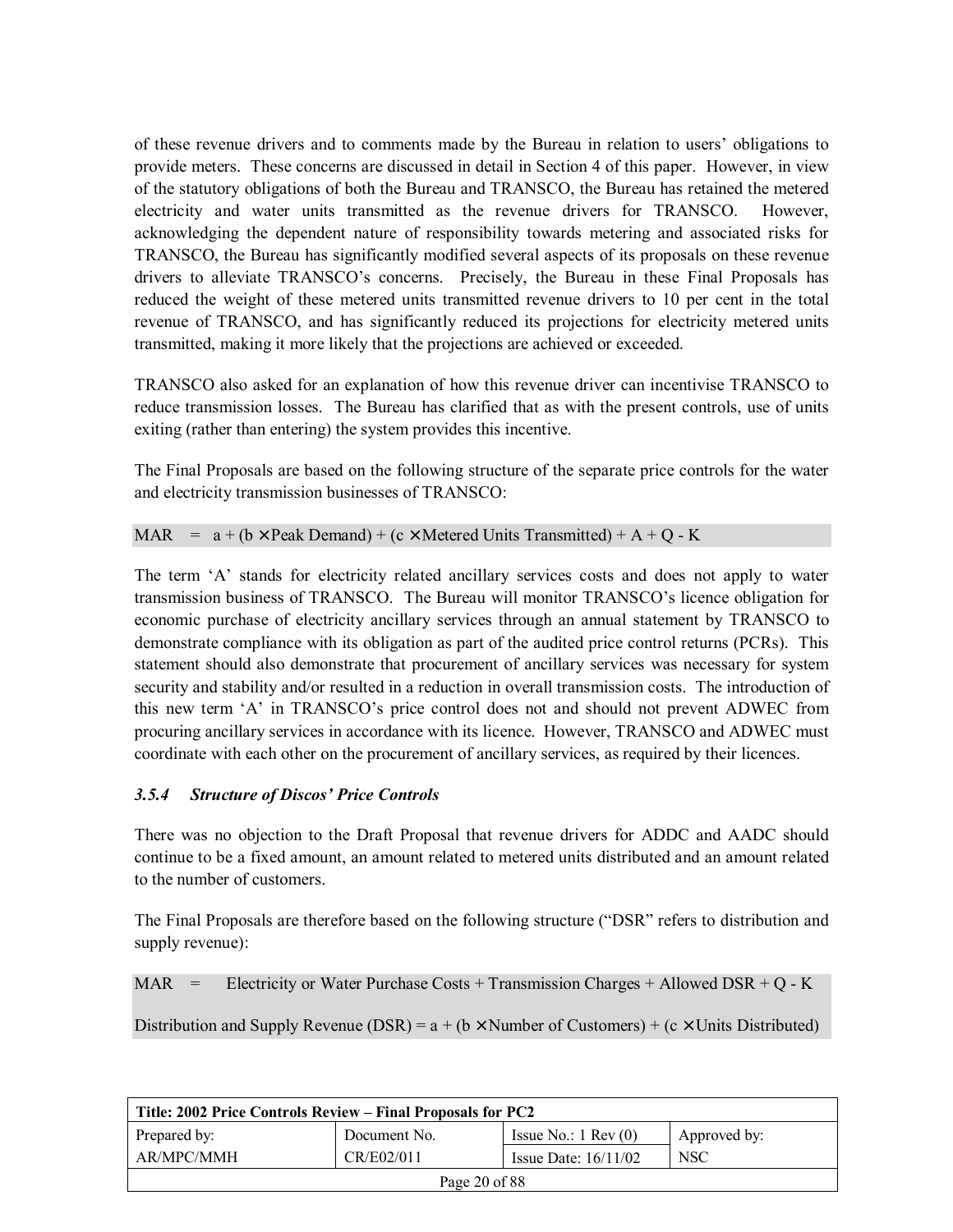However, in response to concerns raised by ADDC, the weights of metered electricity and water units distributed have been reduced to **10%** (from 25% in the Draft Proposals) for both ADDC and AADC (similar to the change for TRANSCO's metered units transmitted revenue drivers) and their projections have in some cases been revised. These issues are discussed in detail in Sections 4 and 8 of this paper.

### *3.5.5 Definition of CPI*

Respondents to the Draft Proposals have either accepted or not objected strongly to the use of UAE CPI (as published by the UAE Ministry of Planning) as the sole basis of term "CPI" in the price control formulae. The Final Proposals are therefore based on this approach.

| Title: 2002 Price Controls Review – Final Proposals for PC2 |              |                               |              |
|-------------------------------------------------------------|--------------|-------------------------------|--------------|
| Prepared by:                                                | Document No. | Issue No.: $1 \text{ Rev}(0)$ | Approved by: |
| AR/MPC/MMH                                                  | CR/E02/011   | Issue Date: $16/11/02$        | <b>NSC</b>   |
| Page 21 of $88$                                             |              |                               |              |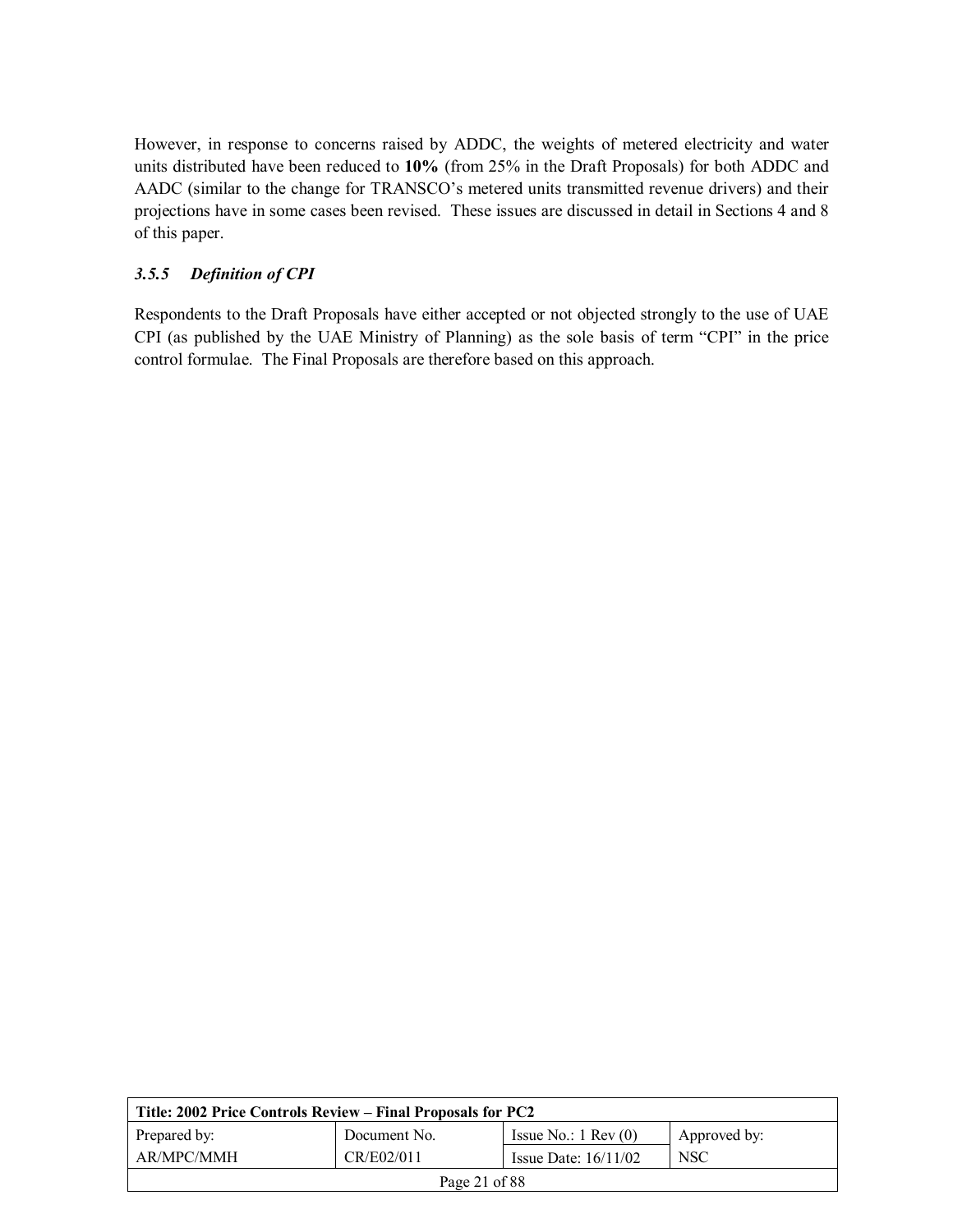## **4 Revenue Drivers**

### **4.1 The Draft Proposals**

The Draft Proposals explained the Bureauís detailed review of the existing definitions of the ìrevenue driversî set out in the companiesí licences and used in setting the initial price controls. In the Draft Proposals, the Bureau proposed to modify certain aspects of these definitions in particular:

- ! To introduce two new revenue drivers for ADWEC, in order to reflect the number of water and electricity units sold via the BST.
- To modify the definition of the "units transmitted" revenue drivers in TRANSCO's price controls, so that only units measured by meters that comply with the Metering and Data Exchange Code (MDEC) are counted.

The Bureau also proposed minor refinements to the definition of other revenue drivers, as explained in Section 4 of the Draft Proposals.

Further, the Bureau proposed that, in each price control formula, the fixed term be given a weighting of 50% of the maximum allowed revenues (MARs), with a 25% weighting being given to each of the two variable revenue drivers.

### **4.2 Responses to the Draft Proposals**

#### *4.2.1 TRANSCOís Response*

TRANSCO raised two specific concerns in response to the Draft Proposal for the introduction of metered electricity and water units transmitted as revenue drivers. The first concern of TRANSCO relates to the obligation to provide meters at user connections to its transmission systems.

According to TRANSCO, this obligation rests with the users in accordance with the Metering and Data Exchange Code (MDEC) and not with TRANSCO. TRANSCO presented the Bureau with data which suggests that, while water users have complied with their obligations under the MDEC, electricity users have not made significant progress. TRANSCO further argued that while MDEC does contain provisions for TRANSCO to repair, adjust, replace or renew any defective components in the metering systems of users, it does not mention the provision of new meters. Notwithstanding these provisions, TRANSCO has in good faith commenced the preparation of a scheme to provide MDEC compliant meters at transmission system exit points. Some of the users have themselves provided or promised to provide MDEC compliant meters at their connection sites.

The second concern related to the risk for TRANSCO arising due to the proposed weight given to these revenue drivers (25%) in determining MARs.

| Title: 2002 Price Controls Review – Final Proposals for PC2 |              |                               |              |
|-------------------------------------------------------------|--------------|-------------------------------|--------------|
| Prepared by:                                                | Document No. | Issue No.: $1 \text{ Rev}(0)$ | Approved by: |
| AR/MPC/MMH                                                  | CR/E02/011   | Issue Date: $16/11/02$        | NSC          |
| Page 22 of 88                                               |              |                               |              |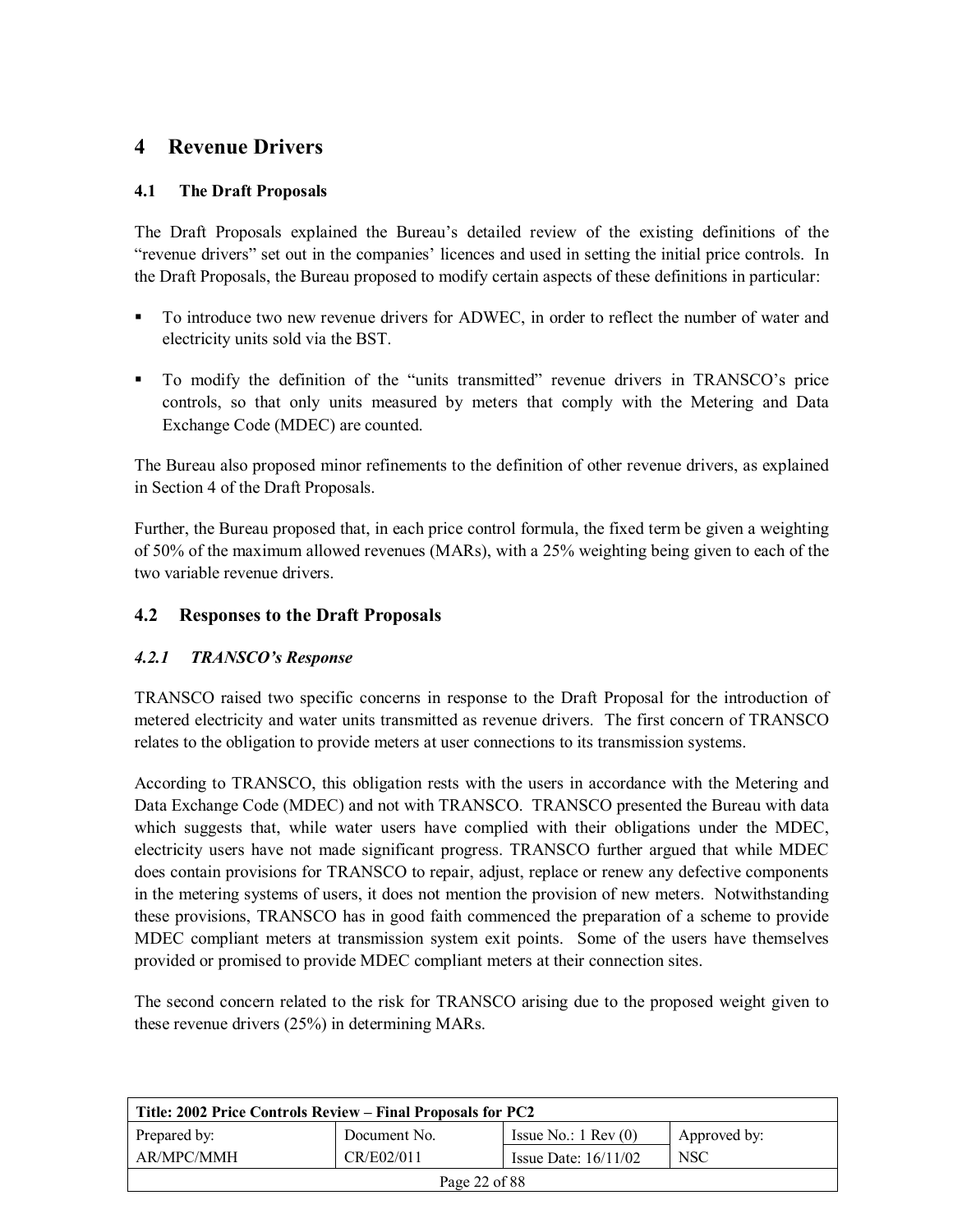## *4.2.2 ADWECís Response*

ADWEC objected to the inclusion of two new revenue drivers in that part of its price control formula which relates to its own (procurement) cost, saying that it preferred that its own revenue be solely comprised of a fixed term, as in the initial price control.

## *4.2.3 ADDCís Response*

ADDC raised a concern in relation to the measurement of "metered water units distributed", the " $c$ " term in the price control formula for its water business. Although this is also a term in the initial price control formula, ADDC has to date had great difficulty providing accurate data relating to this term. It therefore suggested that the weighting attached to this revenue driver be reduced, and argued that the projections for this revenue driver contained in the Draft Proposals were not achievable.

## **4.3 Bureauís Views on Responses to Draft Proposals**

## *4.3.1 TRANSCOís Response*

The Bureau acknowledges the provisions of the MDEC referred to by TRANSCO which have, to some extent, clarified the obligations in relation to the metering. The Bureau regrets any impression given in the Draft Proposals that the poor performance on metering coverage is the sole responsibility of TRANSCO. The Bureau also appreciates the initiative taken by TRANSCO in commencing the metering project and looks forward to the outcome of this project.

Nonetheless, these provisions of MDEC do not relieve TRANSCO from its obligations to develop and maintain a settlement system (for which accurate metering is essential) under the Law (Article 39) and its licence (Condition 20), and its obligations to keep in effect and force and comply with MDEC under its licence (Condition 20).

The obligation to ensure compliance with MDEC is further supported by Condition 14 of TRANSCO's licence which requires TRANSCO not to offer and enter into any connection and use of system agreement if such an agreement puts TRANSCO in breach of any of its licence conditions. Condition 14 of licence also requires TRANSCO to specify appropriate metering equipment before entering into a connection agreement with users. The importance of accurate metering cannot be over-emphasized as the basis of all financial transactions in the sector involving the transmission system. Further, without complete and accurate metering of transmission system, the extent of losses cannot be ascertained, and economic and efficient water and electricity transmission systems cannot be developed, which is a statutory obligation of both the Bureau and TRANSCO.

In view of these statutory obligations, the Bureau has retained metered units transmitted as revenue drivers for TRANSCO. However, acknowledging the dependent nature of responsibility towards metering and the associated risks for TRANSCO, the Bureau has significantly modified its proposals on these revenue drivers. In these Final Proposals, the Bureau has reduced the weight of the metered

| Title: 2002 Price Controls Review – Final Proposals for PC2 |              |                               |              |
|-------------------------------------------------------------|--------------|-------------------------------|--------------|
| Prepared by:                                                | Document No. | Issue No.: $1 \text{ Rev}(0)$ | Approved by: |
| AR/MPC/MMH                                                  | CR/E02/011   | Issue Date: $16/11/02$        | <b>NSC</b>   |
| Page 23 of 88                                               |              |                               |              |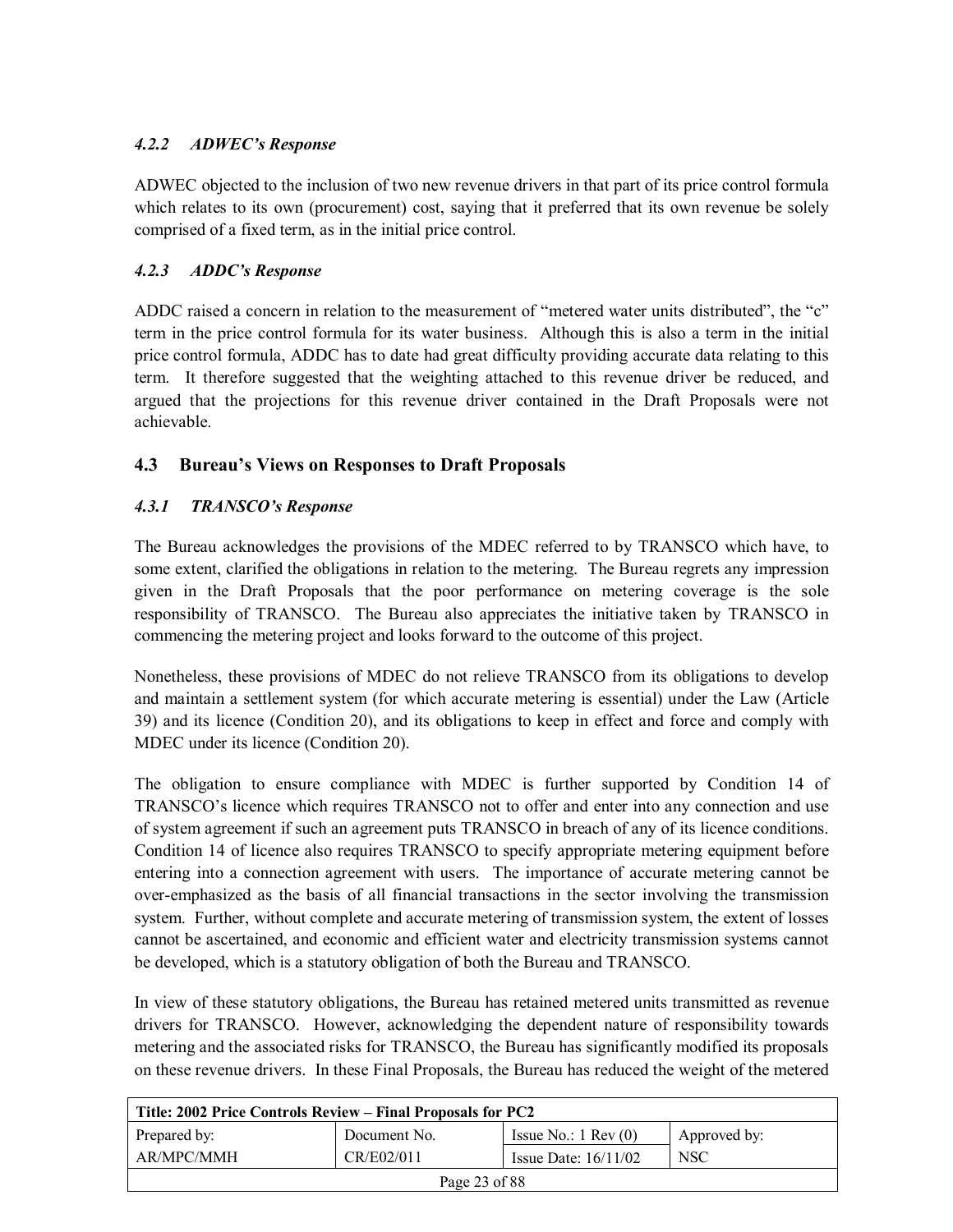units transmitted revenue drivers to **10%** in the allowed revenues of TRANSCO; and significantly reduced its assumptions for electricity metered units transmitted projections, making it more likely that the projections are achieved or exceeded.

## *4.3.2 ADWECís Response*

The Bureau had proposed the two new revenue drivers for ADWEC believing they would reduce the extent to which ADWEC is exposed to risks associated with uncertainties in its future workload, which ADWEC had raised as a concern earlier in the present review process. However, since ADWEC is opposed to the proposal, the Bureau is content not to pursue it. The Final Proposals are therefore based on a single, fixed term in that part of ADWEC's price control formula relating to its own cost, as was the case for the initial price controls.

### *4.3.3 ADDCís Response*

The Bureau is disappointed that ADDC is unable to state accurately how much water has been distributing to metered customers. ADDC has stated that (in 2001) 56% of water distribution system exit points are metered, but has reported metered water units to be only 9,012 MG, or just 15% of the total water units estimated to have been distributed. Until this apparent inconsistency is convincingly explained, it would not be prudent for the Bureau to reduce its projections of the level of this revenue driver to the reported level. However, in view of the uncertainty surrounding the issue, which represents a risk to the Bureau (as the representative of customers and the government via subsidy) as well as to ADDC, the Bureau agrees to reduce the weight associated to this revenue driver to 10%. At the same time, the revenue driver assumptions have also been reduced in these Final Proposals compared to the Draft Proposals, as discussed in Section 4.4.2 below, consistent with the approach that has been used for projecting TRANSCO's 'metered electricity units transmitted' revenue driver, which is subject to similar uncertainty (a 50 percentage point increase by 2005 is assumed).

## **4.4 The Final Proposals**

The Bureauís proposed definitions of all the revenue drivers for the revised price controls for TRANSCO, ADDC and AADC are reproduced from the Draft Proposals in **Table 4.1** (ADWECís price control will continue to consist solely of a fixed term, as is in the current price control). The Bureau has also altered the relative weighting given to the revenue drivers in determining MARs (see Section 8 of this paper).

As at present, annual revenue driver data will require to be audited as part of the Price Control Return (PCR) to be submitted by the companies to the Bureau by 31 March each year (licence target date). For the second price control period, companies will have a financial incentive under the PIS to meet this target date (see Section 9 of this paper). The PCR will also be required to present information relevant to the calculation of the "Q" term under the PIS for each business (see Section 9). Further, as part of its PCR, TRANSCO will now be required to provide a statement to

| Title: 2002 Price Controls Review – Final Proposals for PC2 |              |                               |              |
|-------------------------------------------------------------|--------------|-------------------------------|--------------|
| Prepared by:                                                | Document No. | Issue No.: $1 \text{ Rev}(0)$ | Approved by: |
| AR/MPC/MMH                                                  | CR/E02/011   | Issue Date: $16/11/02$        | NSC          |
| Page 24 of 88                                               |              |                               |              |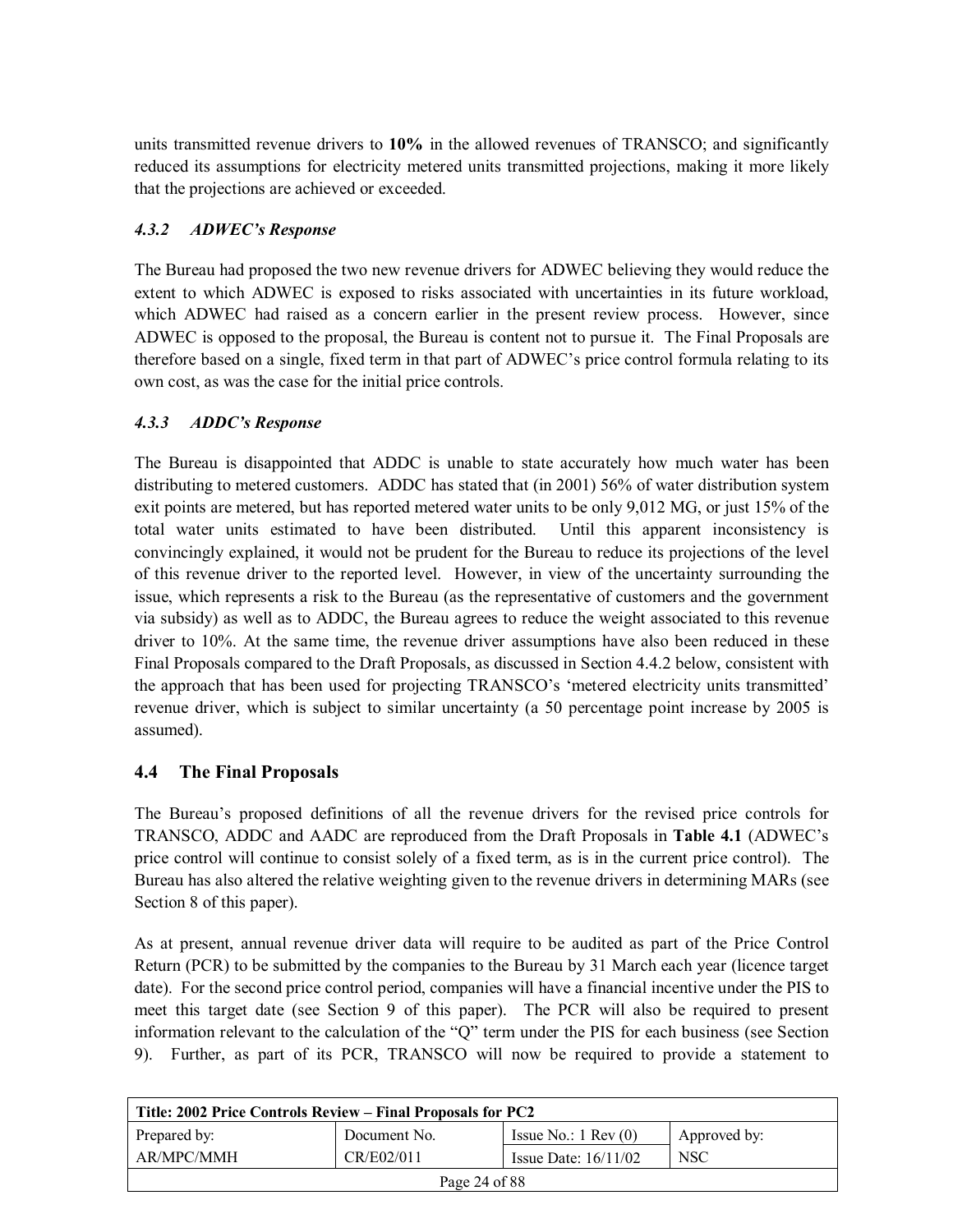demonstrate the economic and efficient procurement of any ancillary services, their necessity for system security and stability, and their effect on total transmission costs.

| Company                             | <b>Revenue Driver</b>                                  | <b>Proposed Definition</b>                                                                                                                                                                                                                                                                                 |
|-------------------------------------|--------------------------------------------------------|------------------------------------------------------------------------------------------------------------------------------------------------------------------------------------------------------------------------------------------------------------------------------------------------------------|
| <b>TRANSCO</b>                      | <b>Peak Electricity</b><br><b>Demand</b>               | The maximum average electricity demand in an hour (expressed in<br>kilowatts) as metered or otherwise measured at exit points on leaving<br>the Licensee's electricity transmission system in relevant year t.                                                                                             |
|                                     | <b>Metered Electricity</b><br><b>Units Transmitted</b> | The aggregate quantity of electricity units transmitted (expressed in<br>kilowatt-hours) through the Licensee's electricity transmission system<br>in relevant year t metered (in compliance with the Metering and Data<br>Exchange Code) at exit points on leaving the Licensee's transmission<br>system. |
|                                     | <b>Peak Water Demand</b>                               | The maximum average water demand in a day (expressed in imperial<br>gallons per day) as metered or otherwise measured at exit points on<br>leaving the Licensee's water transmission system in relevant year t.                                                                                            |
|                                     | <b>Metered Water Units</b><br><b>Transmitted</b>       | The aggregate quantity of water units transmitted (expressed in<br>imperial gallons) through the Licensee's water transmission system in<br>relevant year t metered (in compliance with the Metering and Data<br>Exchange Code) at exit points on leaving the Licensee's transmission<br>system.           |
| <b>Discos</b><br>(ADDC and<br>AADC) | <b>Electricity Customer</b><br><b>Accounts</b>         | The number of electricity customer accounts registered with the<br>Licensee as of 31 December of relevant year t for the supply of<br>electricity by the Licensee in that relevant year.                                                                                                                   |
|                                     | <b>Metered Electricity</b><br><b>Units Distributed</b> | The aggregate quantity of electricity units distributed (expressed in<br>kilowatt-hours) through the Licensee's electricity distribution system<br>in relevant year t metered at exit points on leaving the Licensee's<br>distribution system.                                                             |
|                                     | <b>Water Customer</b><br><b>Accounts</b>               | The number of water customer accounts registered with the Licensee<br>as of 31 December of relevant year t for the supply of water by the<br>Licensee in that relevant year.                                                                                                                               |
|                                     | <b>Metered Water Units</b><br><b>Distributed</b>       | The aggregate quantity of water units distributed (expressed in<br>imperial gallons) through the Licensee's water distribution system in<br>relevant year t metered at exit points on leaving the Licensee's<br>distribution system.                                                                       |

**Table 4.1: Definitions of Revenue Drivers for Revised Price Controls** 

The following sections present the Bureau's assumptions for the Final Proposals on each revenue driver for the next price control period. As compared to the Draft Proposals, the main changes have been made to the metered units transmitted or distributed assumptions. Other, more minor changes to the assumptions have been made to reflect the latest data made available to the Bureau after the publication of the Draft Proposals.

| Title: 2002 Price Controls Review – Final Proposals for PC2 |              |                               |              |
|-------------------------------------------------------------|--------------|-------------------------------|--------------|
| Prepared by:                                                | Document No. | Issue No.: $1 \text{ Rev}(0)$ | Approved by: |
| AR/MPC/MMH                                                  | CR/E02/011   | Issue Date: $16/11/02$        | <b>NSC</b>   |
| Page 25 of 88                                               |              |                               |              |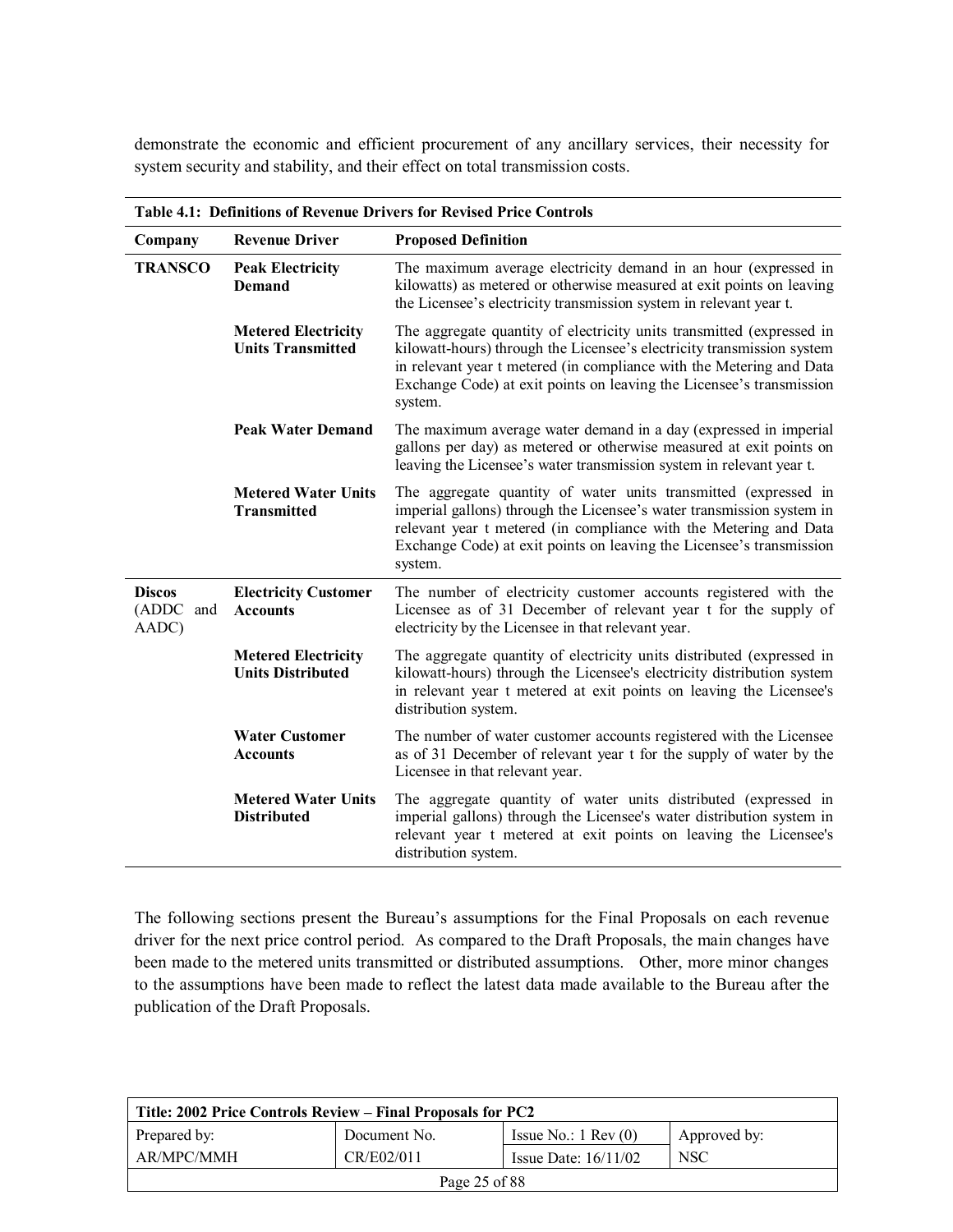#### *4.4.1 Revenue Driver Assumptions for TRANSCO*

**Tables 4.2 to 4.5** set out the Bureau's assumptions for TRANSCO's four revenue drivers for the Final Proposals, along with those used in the Draft Proposals. As shown in **Table 4.2**, assumptions for peak electricity demand remain the same as in the Draft Proposals.

| Table 4.2: TRANSCO Peak Electricity Demand (MW) |       |       |       |  |  |
|-------------------------------------------------|-------|-------|-------|--|--|
|                                                 | 2003  | 2004  | 2005  |  |  |
| Bureau's Assumptions for Draft Proposals        | 4.056 | 4.519 | 5.109 |  |  |
| <b>Bureau's Assumptions for Final Proposals</b> | 4.056 | 4.519 | 5,109 |  |  |

**Table 4.3** shows that the Bureau has significantly reduced the assumed extent of metering for electricity units transmitted over the period 2003-2005 in view of TRANSCO's concerns explained earlier. The Bureau regards the revised assumption as reasonable, as TRANSCO has informed the Bureau that while presently electricity metering at transmission exit points is non-existent or noncompliant with MDEC, TRANSCO plans to let a project which, if implemented, would enable 100% metering (MDEC compliant) within about a year. Therefore, if this metering project is implemented as planned, TRANSCO will over-perform against the targets implied by the revised assumptions and earn additional revenue. However, in view of the uncertainty, this revenue driver now has a weight of 10% (instead of 25%) in the calculations of MAR.

| Table 4.3: TRANSCO Metered Electricity Units Transmitted (GWh) |        |        |         |  |
|----------------------------------------------------------------|--------|--------|---------|--|
|                                                                | 2003   | 2004   | 2005    |  |
| Bureau's Assumptions for Draft Proposals                       |        |        |         |  |
| Total units transmitted                                        | 22,300 | 24,800 | 28,000  |  |
| Metered Only as % of Total                                     | 50%    | 75%    | $100\%$ |  |
| Metered Only                                                   | 11,150 | 18,600 | 28,000  |  |
| <b>Bureau's Assumptions for Final Proposals</b>                |        |        |         |  |
| Total units transmitted                                        | 22,300 | 24,800 | 28,000  |  |
| Metered Only as % of Total                                     | 10%    | 30%    | 50%     |  |
| <b>Metered Only</b>                                            | 2,230  | 7.440  | 14,000  |  |

Assumptions for peak water demand and metered water units transmitted remain the same as in the Draft Proposals, as shown in **Tables 4.4** and **4.5**. This is because TRANSCO has confirmed the high metering coverage of water transmission system in compliance with MDEC.

| Title: 2002 Price Controls Review – Final Proposals for PC2 |              |                               |              |
|-------------------------------------------------------------|--------------|-------------------------------|--------------|
| Prepared by:                                                | Document No. | Issue No.: $1 \text{ Rev}(0)$ | Approved by: |
| AR/MPC/MMH                                                  | CR/E02/011   | Issue Date: $16/11/02$        | NSC          |
| Page 26 of 88                                               |              |                               |              |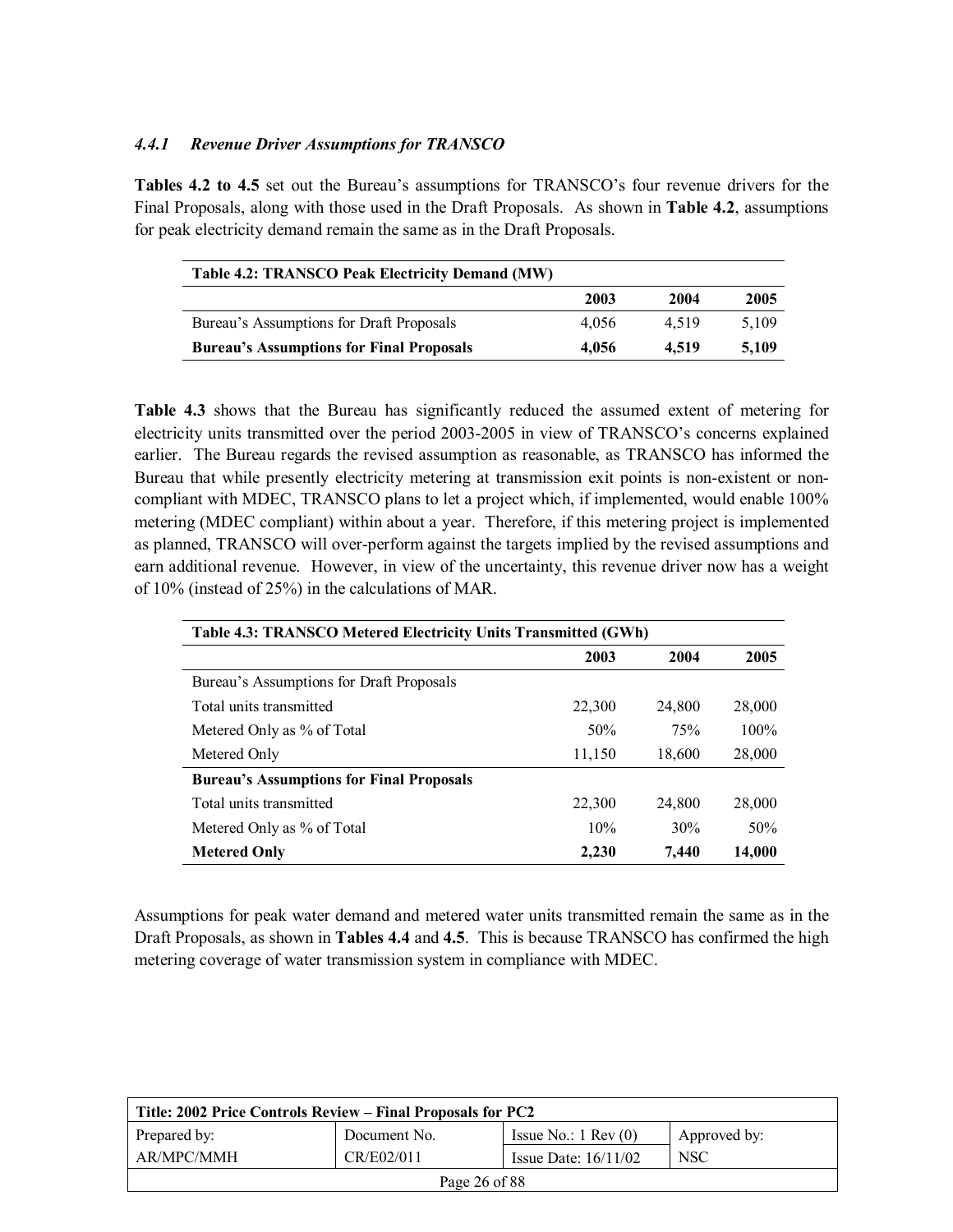| Table 4.4: TRANSCO Peak Water Demand (MGD)      |      |      |      |  |
|-------------------------------------------------|------|------|------|--|
|                                                 | 2003 | 2004 | 2005 |  |
| Bureau's Assumptions for Draft Proposals        | 389  | 440  | 490  |  |
| <b>Bureau's Assumptions for Final Proposals</b> | 389  | 440  | 490  |  |

| Table 4.5: TRANSCO Metered Water Units Transmitted (MG) |         |         |         |  |
|---------------------------------------------------------|---------|---------|---------|--|
|                                                         | 2003    | 2004    | 2005    |  |
| Bureau's Assumptions for Draft Proposals                |         |         |         |  |
| Total                                                   | 110,370 | 124,400 | 139,200 |  |
| Metered Only as % of Total                              | 95%     | 97%     | $100\%$ |  |
| Metered Only                                            | 104,852 | 120,668 | 139,200 |  |
| <b>Bureau's Assumptions for Final Proposals</b>         | 104,852 | 120,668 | 139,200 |  |

### *4.4.2 Revenue Driver Assumptions for ADDC*

Tables 4.6 to 4.9 set out the Bureau's assumptions for the four revenue drivers for ADDC over the period 2003-2005 for the purpose of the Final Proposals. All these assumptions remain the same as those used in the Draft Proposals, with the exception of assumptions for metered water units distributed.

| <b>Table 4.6: ADDC Electricity Customer Accounts (Numbers)</b> |         |         |         |  |
|----------------------------------------------------------------|---------|---------|---------|--|
|                                                                | 2003    | 2004    | 2005    |  |
| Bureau's Assumptions for Draft Proposals                       | 207.628 | 225.110 | 238,920 |  |
| <b>Bureau's Assumptions for Final Proposals</b>                | 207,628 | 225,110 | 238,920 |  |

| Table 4.7: ADDC Metered Electricity Units Distributed (GWh) |        |        |        |  |
|-------------------------------------------------------------|--------|--------|--------|--|
|                                                             | 2003   | 2004   | 2005   |  |
| Bureau's Assumptions for Draft Proposals                    | 13.152 | 15.095 | 17.221 |  |
| <b>Bureau's Assumptions for Final Proposals</b>             | 13.152 | 15,095 | 17,221 |  |

| <b>Table 4.8: ADDC Water Customer Accounts (Numbers)</b>                         |         |         |         |  |
|----------------------------------------------------------------------------------|---------|---------|---------|--|
|                                                                                  | 2003    | 2004    | 2005    |  |
| Bureau's Assumptions for Draft Proposals                                         | 184.601 | 200.151 | 212.461 |  |
| <b>Bureau's Assumptions for Final Proposals</b><br>184,601<br>200.151<br>212,461 |         |         |         |  |

| Title: 2002 Price Controls Review – Final Proposals for PC2 |              |                               |              |
|-------------------------------------------------------------|--------------|-------------------------------|--------------|
| Prepared by:                                                | Document No. | Issue No.: $1 \text{ Rev}(0)$ | Approved by: |
| AR/MPC/MMH                                                  | CR/E02/011   | Issue Date: $16/11/02$        | <b>NSC</b>   |
| Page 27 of 88                                               |              |                               |              |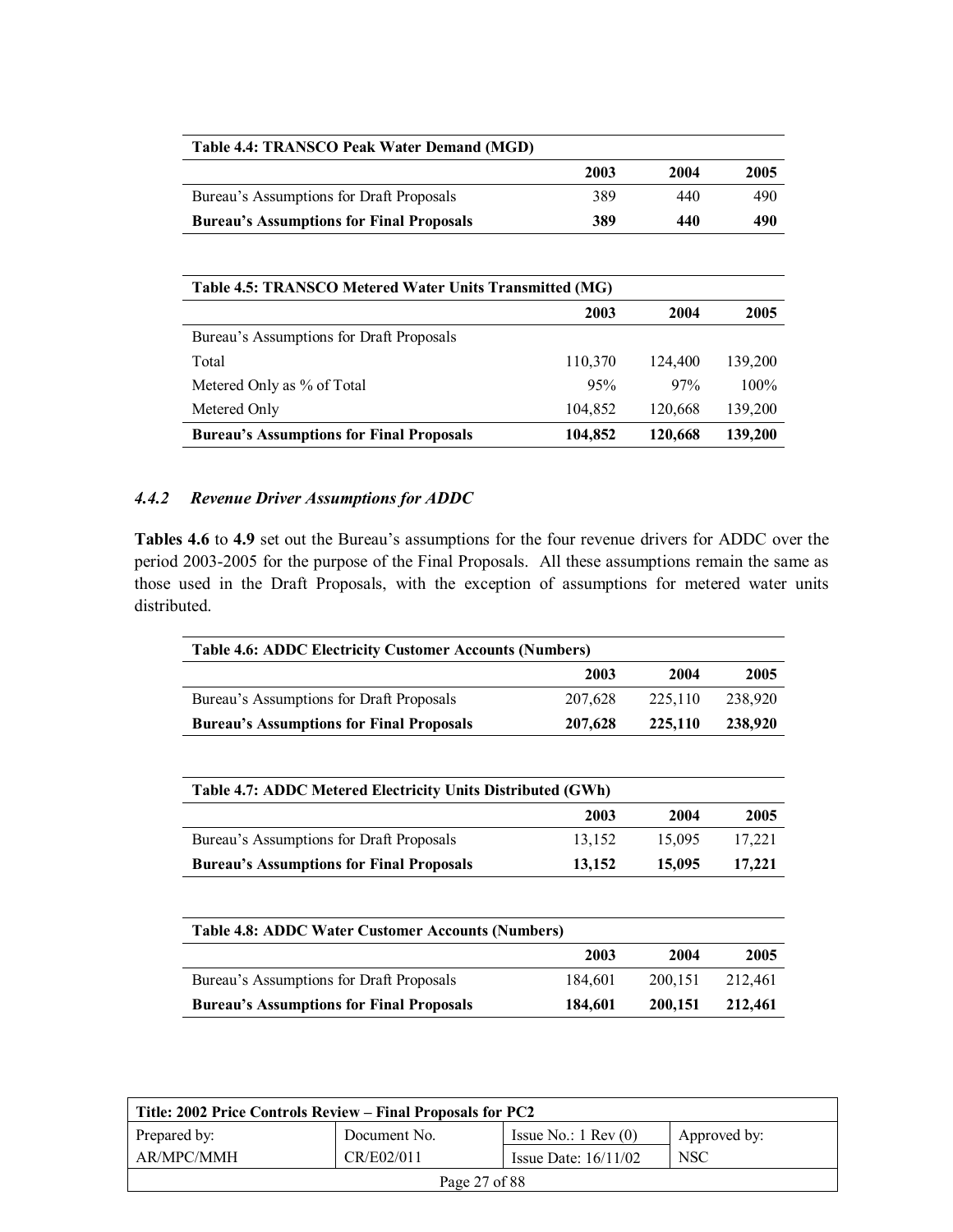In relation to metered water units distributed, the Draft Proposals mentioned that ADDC was not able to provide any reliable estimate for this revenue driver. ADDC was concerned that the figures for 2000 derived from its New Billing System (NBS) differ significantly from the 1999 and 2001 figures. According to ADDC, it was continuing to work towards resolving these issues. To complete its 2002 PCR, ADDC used the 1999 figure (21,133 MG) for 2000 and 2001 for the time being.

As discussed above, in response to the Draft Proposals ADDC has expressed concerns on the opening base level of this driver in the Bureauís assumptions. ADDC has now provided the Bureau with the outturn figures for this revenue driver for 2001 and the first half of 2002. These figures (9,012 MG and 7,061 MG respectively) are significantly lower than those provided earlier by ADDC for 1999-2001. The Bureau has great concerns on this poor metering of water distribution system of ADDC. These concerns have also been shared by ADDC in its response to the Draft Proposals. The Bureau is concerned that while 56% of customer or distribution exit points are reported by ADDC as being metered, only 15% of the units distributed are reported as being metered at exit points. This implies that customers with large consumptions are not metered and only small customers are metered.

The Bureau has revised its assumptions for ADDC's metered water units distributed by taking the new figures for 2001 and 2002 provided by ADDC (figures for the full year 2002 has been calculated by doubling the figure for the first six months of 2002 reported by ADDC). The revised assumptions for the Final Proposals are set out in **Table 4.9** below. The Bureauís revised assumptions are based on lower percentages assumed for metering coverage to 66% at the end of second control period in the Final Proposals (from 72% in the Draft Proposals). These lower percentages assumed for metering coverage are consistent with those for TRANSCO's electricity units metered projections, in that both envisage a 50 percentage point increase in metering coverage over the next control period; that is from almost 0% in 2002 to 50% in 2005 for TRANSCO and from 16% to 66% for ADDC.

| Table 4.9 ADDC Metered Water Units Distributed (MG) |        |        |        |         |         |
|-----------------------------------------------------|--------|--------|--------|---------|---------|
|                                                     | 2001   | 2002   | 2003   | 2004    | 2005    |
| <b>Bureau's Assumptions for Draft Proposals</b>     |        |        |        |         |         |
| <b>Total Units at Exit Points</b>                   | 62.140 | 87,364 | 97,751 | 105,052 | 113,232 |
| Metered Units as % of Total at Exit Points          | 56%    | 60%    | 64%    | 68%     | 72%     |
| Metered Units at Exit Points                        | 34,746 | 52,474 | 62,669 | 71.798  | 81,012  |
| <b>Bureau's Assumptions for Final Proposals</b>     |        |        |        |         |         |
| <b>Total Units at Exit Points</b>                   | 62.140 | 87,364 | 97,751 | 105,052 | 113,232 |
| Metered Units as % of Total at Exit Points          | 15%    | 16%    | 20%    | 40%     | 66%     |
| Metered Units at Exit Points                        | 9,012  | 14,122 | 19,550 | 42,021  | 74,733  |

If it is the case that ADDC has failed to meter its larger customers it should be relatively straightforward for ADDC to rapidly increase metered units distributed in line with these projections.

| Title: 2002 Price Controls Review – Final Proposals for PC2 |              |                               |              |  |
|-------------------------------------------------------------|--------------|-------------------------------|--------------|--|
| Prepared by:                                                | Document No. | Issue No.: $1 \text{ Rev}(0)$ | Approved by: |  |
| AR/MPC/MMH                                                  | CR/E02/011   | Issue Date: $16/11/02$        | <b>NSC</b>   |  |
| Page 28 of 88                                               |              |                               |              |  |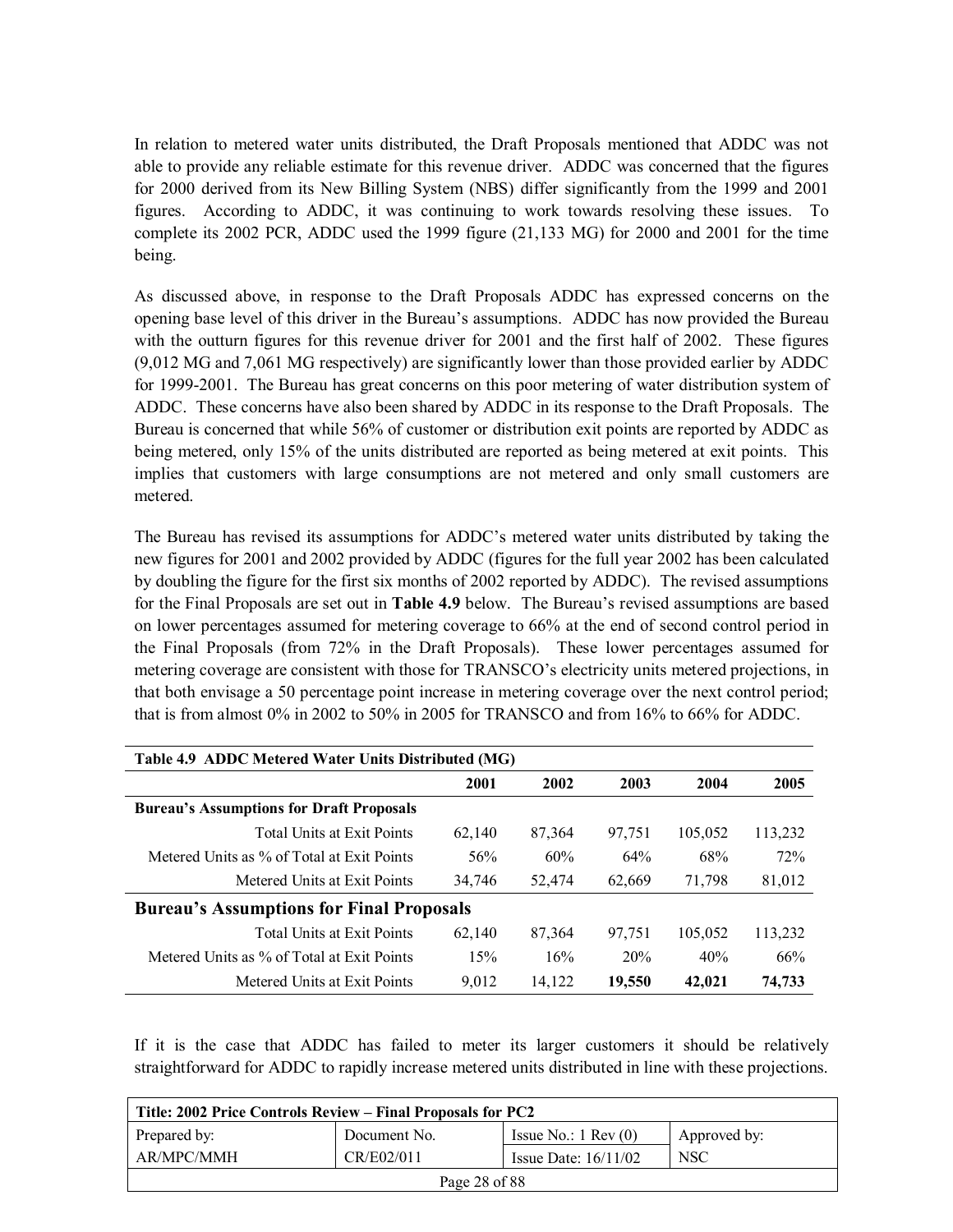#### *4.4.3 Revenue Driver Assumptions for AADC*

Subsequent to the Draft Proposals, the Bureau has received a revised un-audited 2002 PCR from AADC. Latest figures for all the revenue drivers (except for water customer accounts) for the past years provided in AADC's PCR remains broadly unchanged, hence requiring no change in the Bureauís assumptions for these revenue drivers as set out in **Tables 4.10, 4.11 and 4.13** below (AADC's latest figures for water units continue to be for total water units rather than the metered units only and hence have not been adopted). The one exception to this is "water customer accounts", for which AADC has now provided significantly higher figures than previously. The Bureau has adopted these revised figures as the basis for its projections shown in **Table 4.12**.

| <b>Table 4.10: AADC Electricity Customer Accounts (Numbers)</b> |        |        |        |  |  |
|-----------------------------------------------------------------|--------|--------|--------|--|--|
|                                                                 | 2003   | 2004   | 2005   |  |  |
| Bureau's Assumptions for Draft Proposals                        | 84.000 | 88.202 | 92.612 |  |  |
| <b>Bureau's Assumptions for Final Proposals</b>                 | 84,000 | 88,202 | 92.612 |  |  |

| Table 4.11: AADC Metered Electricity Units Distributed (GWh) |       |       |       |  |  |
|--------------------------------------------------------------|-------|-------|-------|--|--|
|                                                              | 2003  | 2004  | 2005  |  |  |
| Bureau's Assumptions for Draft Proposals                     | 5.915 | 6.385 | 6.873 |  |  |
| <b>Bureau's Assumptions for Final Proposals</b>              | 5.915 | 6.385 | 6.873 |  |  |

| <b>Table 4.12 AADC Water Customer Accounts (Numbers)</b>  |        |        |          |        |          |          |          |
|-----------------------------------------------------------|--------|--------|----------|--------|----------|----------|----------|
|                                                           | 1999   | 2000   | 2001     | 2002   | 2003     | 2004     | 2005     |
| Bureau's Assumptions<br>for<br>Draft Proposals            | 25.580 | 27,590 | 30,070   | 31,713 | 33,619   | 35.529   | 37,321   |
| % Annual Increase                                         |        | 7.86%  | 8.99%    | 5.46%  | $6.01\%$ | 5.68%    | $5.04\%$ |
| <b>Bureau's Assumptions for</b><br><b>Final Proposals</b> | 50,935 | 51,065 | 53,168   | 55,226 | 57,987   | 60.887   | 63,931   |
| % Annual Increase                                         |        | 0.26%  | $4.12\%$ | 3.87%  | $5.00\%$ | $5.00\%$ | $5.00\%$ |

| Table 4.13: AADC Metered Water Units Distributed (MG) |       |       |        |  |  |
|-------------------------------------------------------|-------|-------|--------|--|--|
|                                                       | 2003  | 2004  | 2005   |  |  |
| Bureau's Assumptions for Draft Proposals              | 5.242 | 7.862 | 11.794 |  |  |
| <b>Bureau's Assumptions for Final Proposals</b>       | 5.242 | 7.862 | 11.794 |  |  |

| Title: 2002 Price Controls Review – Final Proposals for PC2 |              |                               |              |  |
|-------------------------------------------------------------|--------------|-------------------------------|--------------|--|
| Prepared by:                                                | Document No. | Issue No.: $1 \text{ Rev}(0)$ | Approved by: |  |
| AR/MPC/MMH                                                  | CR/E02/011   | Issue Date: $16/11/02$        | <b>NSC</b>   |  |
| Page 29 of 88                                               |              |                               |              |  |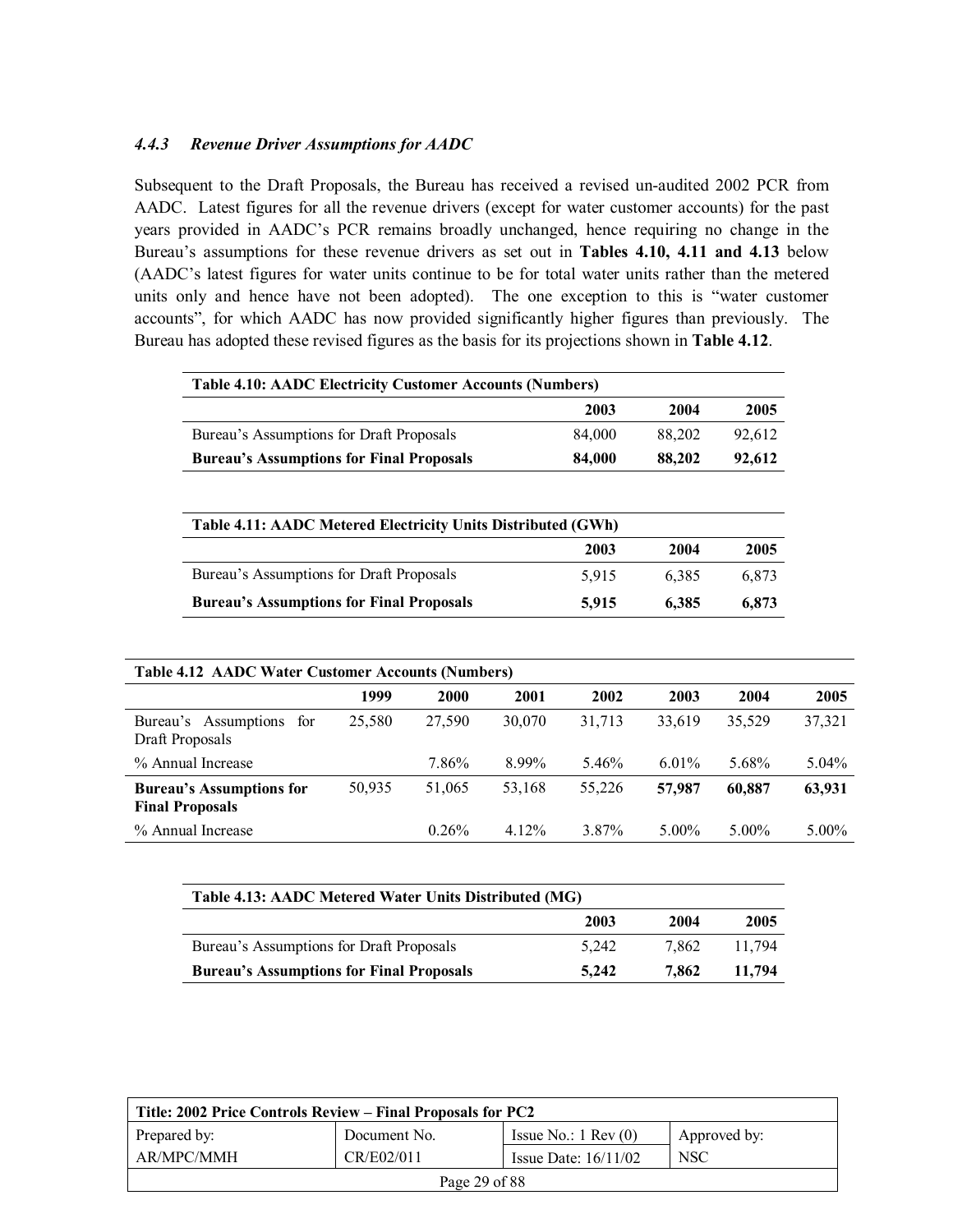## **5 Operating Expenditure Projections**

### **5.1 The Overall Approach**

### *5.1.1 The Draft Proposals*

The operating expenditure (opex) projections are one of the main inputs to the price control calculations for each company. While assessing the level of opex to be allowed by the price controls, the Bureau has to pay regard to its duties under Law No.2 of 1998 which require it (among other things) to ensure the operation and development of an *efficient* and *economic* water and electricity sector and to ensure that the companies are able to finance and plan their businesses with a reasonable degree of assurance.

Given the above considerations, the Bureau used the following approach in the Draft Proposals to assessing future opex for each company:

- 1. *Base Level:* For the base level of opex, assess the actual level of opex at the end of the first price control period, based on the most reliable recent data submitted by the companies.
- 2. *Adjustment for Demand Increases:* To forecast future (2003–2005) opex, increase the base level of opex to reflect increased costs associated with meeting increases in demand.
- 3. *Adjustment for Efficiency Improvement:* Reduce this demand-adjusted level of opex to take account of the assumed efficiency improvement over the duration of the revised price control.
- 4. *Further Adjustments:* Make any further adjustments to opex projections which may be appropriate.

(See the Draft Proposals for more details.)

In respect of point 1 above (*Base Level*), the Bureau explained in the Draft Proposals that its preferred methodology would be to use the audited level of opex in the most recently completed financial year (2001) as the base level of opex. According to their licences, these were due to be provided by the companies to the Bureau by 30 June 2002 at the latest. At the time of publication of the Draft Proposals, the Bureau had received draft audited accounts for 1999 for all of the companies except for TRANSCO, but no audited accounts for any company for the years 2000 and 2001.

For the Draft Proposals, the Bureau was reluctant to rely solely on unaudited data to set the price controls and therefore took *the average of the 1999 (draft audited) and 2001 (unaudited) operating expenditure* submitted by the companies. The Bureau agreed to *update this approach for the Final Proposals* in the light of any additional audited account data received from the companies.

The Draft Proposals also explained in detail the Bureau's approach on adjustments under points 2 and 3 above (i.e. *Adjustments for Demand Increases and Efficiency Improvements*). In essence,

| Title: 2002 Price Controls Review – Final Proposals for PC2 |              |                               |              |  |
|-------------------------------------------------------------|--------------|-------------------------------|--------------|--|
| Prepared by:                                                | Document No. | Issue No.: $1 \text{ Rev}(0)$ | Approved by: |  |
| AR/MPC/MMH                                                  | CR/E02/011   | Issue Date: $16/11/02$        | <b>NSC</b>   |  |
| Page 30 of 88                                               |              |                               |              |  |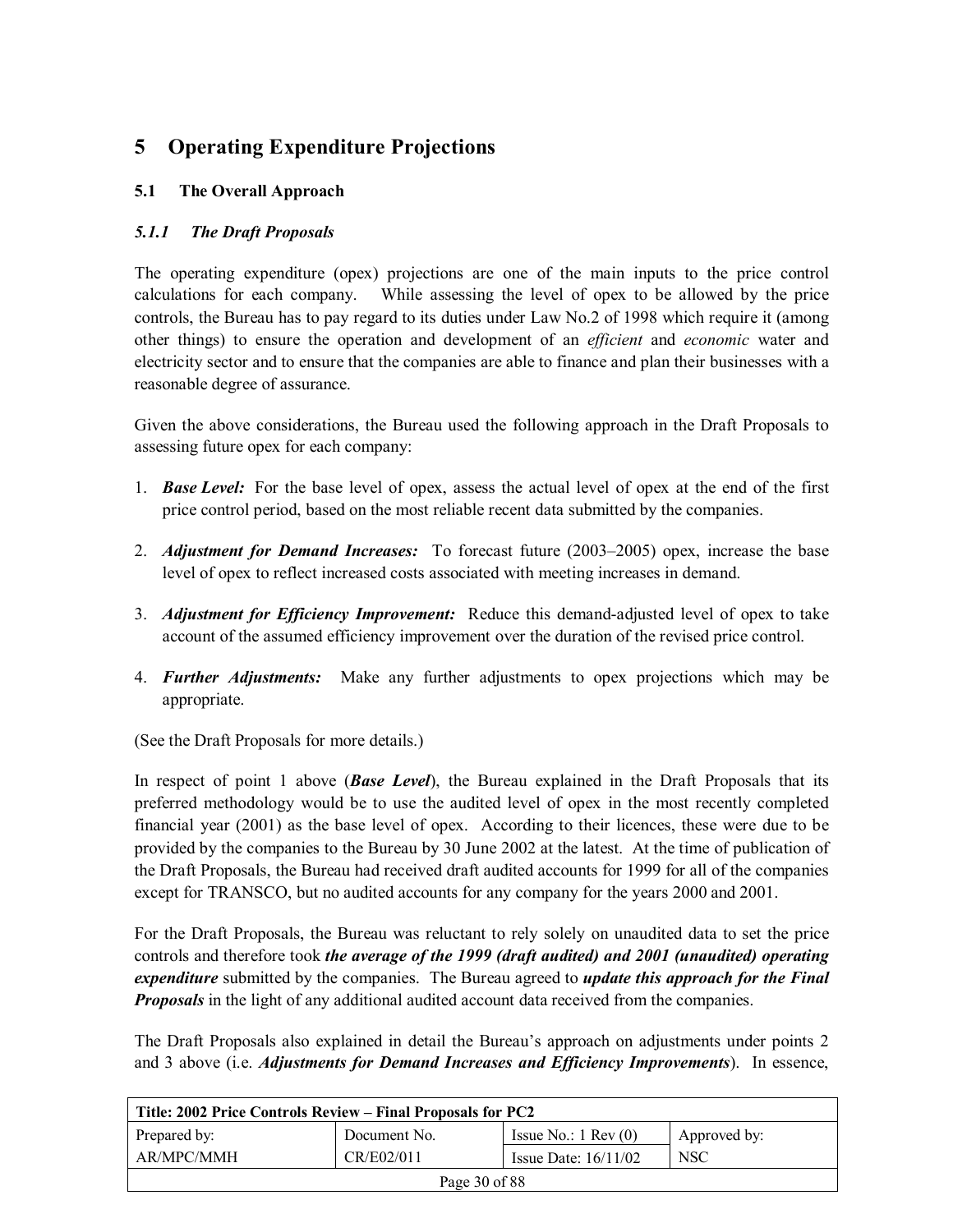the Bureau assumed that opex for 2003, 2004 and 2005 can remain constant in real terms at the base level. This assumes that any increases in opex over the next price control period that would otherwise result from demand growth can be offset by efficiency improvements.

The Draft Proposals also considered the necessity for *further adjustments* for other factors not adequately dealt with by the above methodology. The proposals discussed in some detail the possibility of adjustments for the effect of input prices on a firm's costs, substitution of capital for operating costs, administrative costs which ADWEA incurs on companiesí behalf or causes them to incur, labour cost issues specific to the UAE, and costs associated with administering the PIS. However, for the reasons explained in the Draft Proposals, the Bureau did not make any adjustment to opex for these factors.

Finally, the Draft Proposals discussed one particular issue that arises in relation to any costs borne by ADWEC over 2003–2005 relating to the use of *professional consultancy services by ADWEA for the procurement of IWPPs* over that period. It was proposed that any costs borne by ADWEC over  $2003 - 2005$  relating to the use of professional consultancy services by ADWEA for the procurement of IWPPs over that period will be reviewed at the 2005 Price Controls Review against the Bureauís efficiency criteria. To the extent that such costs have not been taken into account at the present price control review but are subsequently found to be in accordance with the Bureau's efficiency criteria, an appropriate upward adjustment will be made to future allowed revenues at the 2005 Price Controls Review. This adjustment will be made in such a way that ADWEC will be no better or worse off in net present value terms than if the expenditure had been included in ADWEC's revenue allowance at the time it was borne by ADWEC.

#### *5.1.2 Responses to the Draft Proposals*

In general, the companies have recognized the need for the Bureau to use the above methodology to assess the future projections of costs in the absence of the required audited data. Some companies expressed concerns on the levels of opex for the next price control period determined in accordance with the above methodology, considering them as inadequate or insufficient. Factors cited included increasing staff requirement, increasing work load and gearing up to meet their licence requirements or other requirements due to lack of progress on certain matters by other companies. They argued against the use of historic costs or averaging of historic costs and the disregarding of their forecast of future cost levels.

The following is a summary of specific comments received from the companies:

- 1. ADDC considered the method to calculate its future opex projections from historic costs as partially flawed as the method implicitly disallowed 50% of the additional cost incurred by ADDC for the remote area distribution and supply businesses assumed to have been taken over by ADDC from RASCO from 2001.
- 2. ADDC argued that the cost of any generation or water production unit or the cost of providing standby generation taken over by ADDC from RASCO is not being covered by

| Title: 2002 Price Controls Review – Final Proposals for PC2 |              |                               |              |  |
|-------------------------------------------------------------|--------------|-------------------------------|--------------|--|
| Prepared by:                                                | Document No. | Issue No.: $1 \text{ Rev}(0)$ | Approved by: |  |
| AR/MPC/MMH                                                  | CR/E02/011   | Issue Date: $16/11/02$        | <b>NSC</b>   |  |
| Page 31 of 88                                               |              |                               |              |  |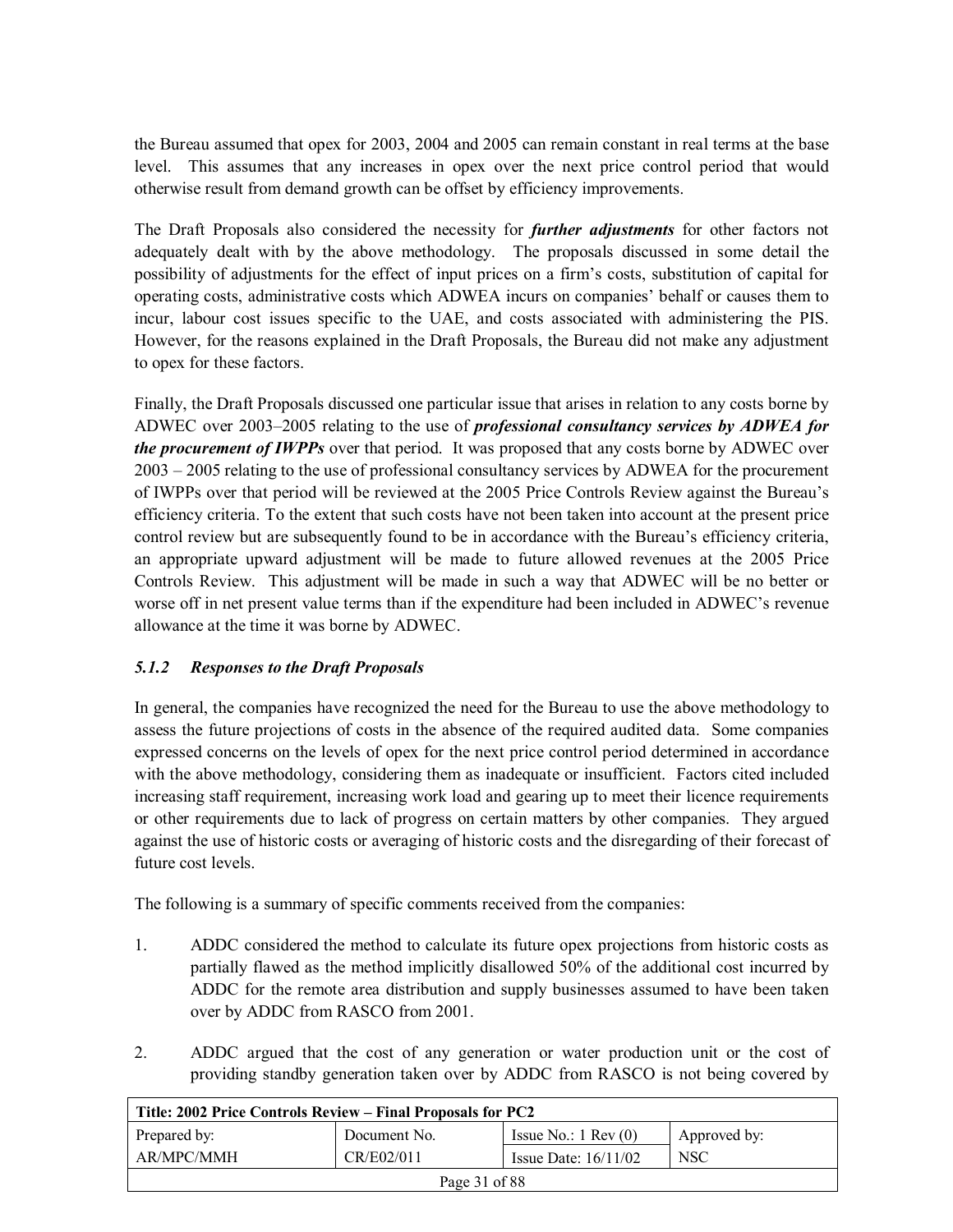the Draft Proposals. ADDC proposed that any further transfer of assets and responsibilities beyond those related to distribution and supply businesses as presently defined in the licence should be reflected in future reviews.

- 3. ADWEC did not agree with the Bureauís arguments that ADWEC can achieve an efficiency improvement of 3-7% during the next control period and has argued against the Bureauís comparison of ADWEC with Northern Ireland Electricity's Power Procurement Business (PPB).
- 4. ADWEC asked for a detailed breakdown of how the efficiency improvements have been factored into the allowed revenue calculation.
- 5. ADWEC also asked the Bureau to demonstrate how its "efficiency criteria" for review of professional consultancy fees over the period 2003-2005 at the time of the 2005 review are fair, reasonable and independent.
- 6. ADWEC asked for the pass-through treatment of any additional costs of training of UAE nationals (over and above those incurred in the past and hence already reflected in the base cost level for next control period) incurred in accordance with government policies. Accordingly, ADWEC proposed to add a new term  $B_t$ <sup>th</sup> to its MAR formula to allow this pass through.
- 7. ADWEC argued against the Bureauís views in the Draft Proposals on the nature of ADWEC's budget for opex. While ADWEC accepted that it is unlikely that actual expenditure will exactly match budgeted expenditure, ADWEC argued that the company's budget and its development over time is still a very good indicator of the companyís expenditure needs. ADWEC stated that there is a clear trend that ADWEC's actual expenditure has been catching up with its budget.

Subsequent to the publication of the Draft Proposals, the Bureau has also received draft audited accounts for 2000 from ADWEC and for 1999 and 2000 from TRANSCO. At the Bureau's request, ADWEC and ADDC have also submitted interim profit and loss accounts (unaudited as per licences) for 2002. The Bureau has not yet received these interim accounts from TRANSCO and AADC.

#### *5.1.3 Bureauís Views on Responses to Draft Proposals*

In relation to the companies' general concerns about the use of historic costs in setting future allowances, the Bureau recognizes that 1999 costs (which made up a 50% weight of the opex allowances in the Draft Proposals) may have been unusually low, due to the impact of restructuring at that time. However, the Bureau still believes that it would be imprudent to rely entirely on unaudited data in setting the price controls. In the continuing absence of audited financial data for 2001 (the Bureauís preferred basis for setting the revised price controls, if available), the Bureau has therefore decided to *use average of 2000 and 2001 opex as the base level* for the future opex

| Title: 2002 Price Controls Review – Final Proposals for PC2 |              |                               |              |  |  |
|-------------------------------------------------------------|--------------|-------------------------------|--------------|--|--|
| Prepared by:                                                | Document No. | Issue No.: $1 \text{ Rev}(0)$ | Approved by: |  |  |
| CR/E02/011<br>AR/MPC/MMH                                    |              | Issue Date: $16/11/02$        | <b>NSC</b>   |  |  |
| Page 32 of 88                                               |              |                               |              |  |  |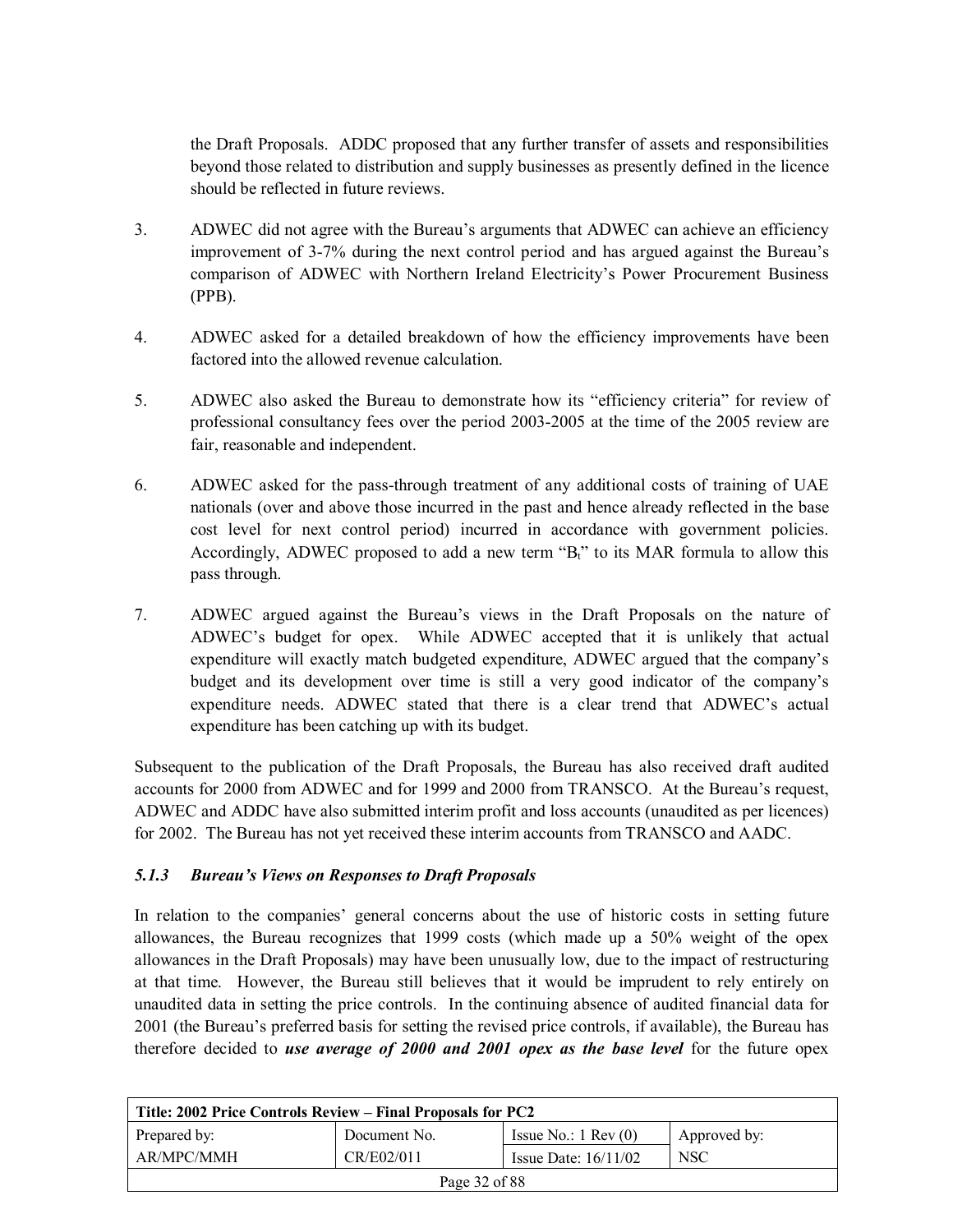projections. This proposal results in significantly higher opex allowances than in the Draft Proposals.

The Bureauís views on the specific issues raised by the companies, as summarized above, are as follows:

- 1. The Bureau accepts ADDC's argument on RASCO distribution and supply costs and has adjusted its approach for the distribution companies accordingly.
- 2. The Bureau accepts ADDC's arguments and proposes to make a retrospective adjustment for the distribution companies at the 2005 price control review if the licence is modified to allow any new activity as part of their licensed activities. Any such costs will be treated in a similar manner to "ADWEA costs for procurement of IWPPs for ADWEC" (see Section 5.2.5 of the Draft Proposals).
- 3. The Draft Proposals have discussed in detail the arguments for and against the assumption of efficiency improvement achievable and the comparison between ADWEC and NIE's PPB.
- 4. The assumption of efficiency improvement has not been specifically factored into the allowed revenue calculations as an input as such. Rather, the assumption is factored into the projections of opex (which are then used in determining allowed revenue). The Draft Proposals assumed that any increases in opex over the next control period due to increases in demand and output can be offset by a reduction in opex due to efficiency improvements. That is, opex for 2003, 2004 and 2005 has been kept remain constant in real terms at the base level.
- 5. The Bureauís efficiency criteria were established at the First Price Controls Review, and explained in Section 6 of the Draft Proposals. The criteria are that the expenditure is required to meet growth in customer demand or the relevant security standards, and is efficiently procured. These criteria for a review of any professional consultancy fees over the period 2003-2005 at the time of 2005 review are reasonable and fair in view of ADWEC's economic purchasing licence obligation (Condition 14 of ADWEC's licence) and of the Bureauís statutory duties to ensure the development and operation of economic and efficient water and electricity sector. The use of an independent, suitably-qualified, professional firm at the 2005 control review to make this assessment is not necessary, but is also not ruled out.
- 6. The Bureau considers that the higher levels of allowed revenue for ADWEC for the future than the current controls allow financing of additional UAE nationals training costs over and above incurred in the past and that any further risks have been adequately financed in its proposed profit margin for ADWEC (see Section 7.2 of this paper). The Bureau also considers pass-through of such costs would be inappropriate, since there would then be no incentive for ADWEC to attempt to control such costs.

| Title: 2002 Price Controls Review – Final Proposals for PC2 |              |                               |              |  |  |
|-------------------------------------------------------------|--------------|-------------------------------|--------------|--|--|
| Prepared by:                                                | Document No. | Issue No.: $1 \text{ Rev}(0)$ | Approved by: |  |  |
| AR/MPC/MMH                                                  | CR/E02/011   | Issue Date: $16/11/02$        | NSC          |  |  |
| Page 33 of 88                                               |              |                               |              |  |  |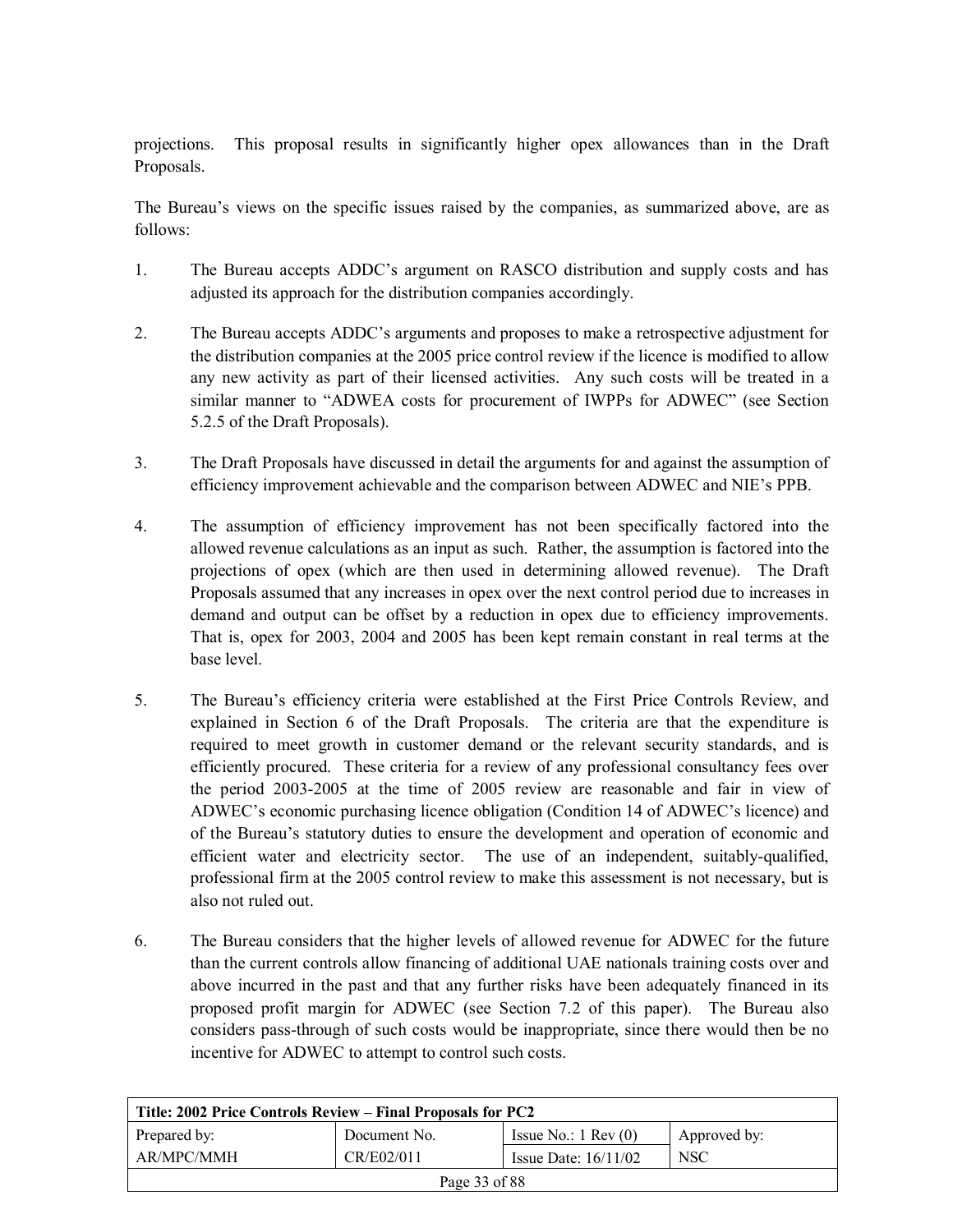7. The Bureau regards ADWECís budget as a matter for ADWEC and ADWEA. In setting revised price controls, the Bureau is required to develop an independent view of ADWEC's expenditure needs over the next control period.

### *5.1.4 The Final Proposals*

In view of the above, the Final Proposals are set on the basis of a base level of opex calculated as the average of the 2000 and 2001 opex for each company (adjusted to 2003 prices).

In addition, the treatment proposed in the Draft Proposals (section 5.2.5 thereof) for any costs borne by ADWEC over 2003-2005 relating to the use of professional consultancy services by ADWEA for the procurement of IWPPs over that period will be extended to also apply in the same manner to any costs borne by the Discos as a result of changes to the definition of the distribution or supply businesses arising as a result of the transfer of certain activities of RASCO to the Discos.

#### **5.2 Operating Expenditure Projections for Each Company**

Using the approach described in the preceding section (i.e. adjusting the 2000 and 2001 unaudited costs for 2003 prices and taking their average as the base level of costs), the Bureau has forecast opex projections for the companies, which are described in turn for each company in the following sub-sections. The actual and assumed CPIs for the past and future years are shown in **Table 5.1**.

| Table 5.1: Actual and Assumed CPIs                   |       |       |         |       |          |  |
|------------------------------------------------------|-------|-------|---------|-------|----------|--|
| $(1995 = 100)$                                       | 1998  | 1999  | 2000    | 2001  | 2002     |  |
|                                                      |       |       | Actuals |       | Estimate |  |
| <b>UAE CPI</b>                                       | 106.9 | 109.2 | 110.7   | 113.1 | 114.7    |  |
| Source:<br>UAE Ministry of Planning for 1999 - 2001. |       |       |         |       |          |  |

2002 estimate based on projection of Economist Intelligence Unit.

In these Final Proposals, the Bureau has improved the accuracy of its methodology for adjusting costs to 1999 or 2003 prices (or any other price base), to reflect the fact that UAE CPI reported by the Ministry of Planning is an end-year figure (not mid-year as assumed by the Bureau in its Draft Proposals).

## *5.2.1 Operating Expenditure Projections for ADWEC*

#### *The Draft Proposals*

In the Draft Proposals, pending receipt of more recent audited accounts, the Bureau based opex projections for  $2003 - 2005$  on the average of 1999 draft audited and 2001 unaudited opex. The resultant figures (adjusted to 2003 prices) are summarized in **Table 5.2**.

| Title: 2002 Price Controls Review – Final Proposals for PC2 |              |                               |              |  |
|-------------------------------------------------------------|--------------|-------------------------------|--------------|--|
| Prepared by:                                                | Document No. | Issue No.: $1 \text{ Rev}(0)$ | Approved by: |  |
| AR/MPC/MMH                                                  | CR/E02/011   | Issue Date: $16/11/02$        | <b>NSC</b>   |  |
| Page 34 of 88                                               |              |                               |              |  |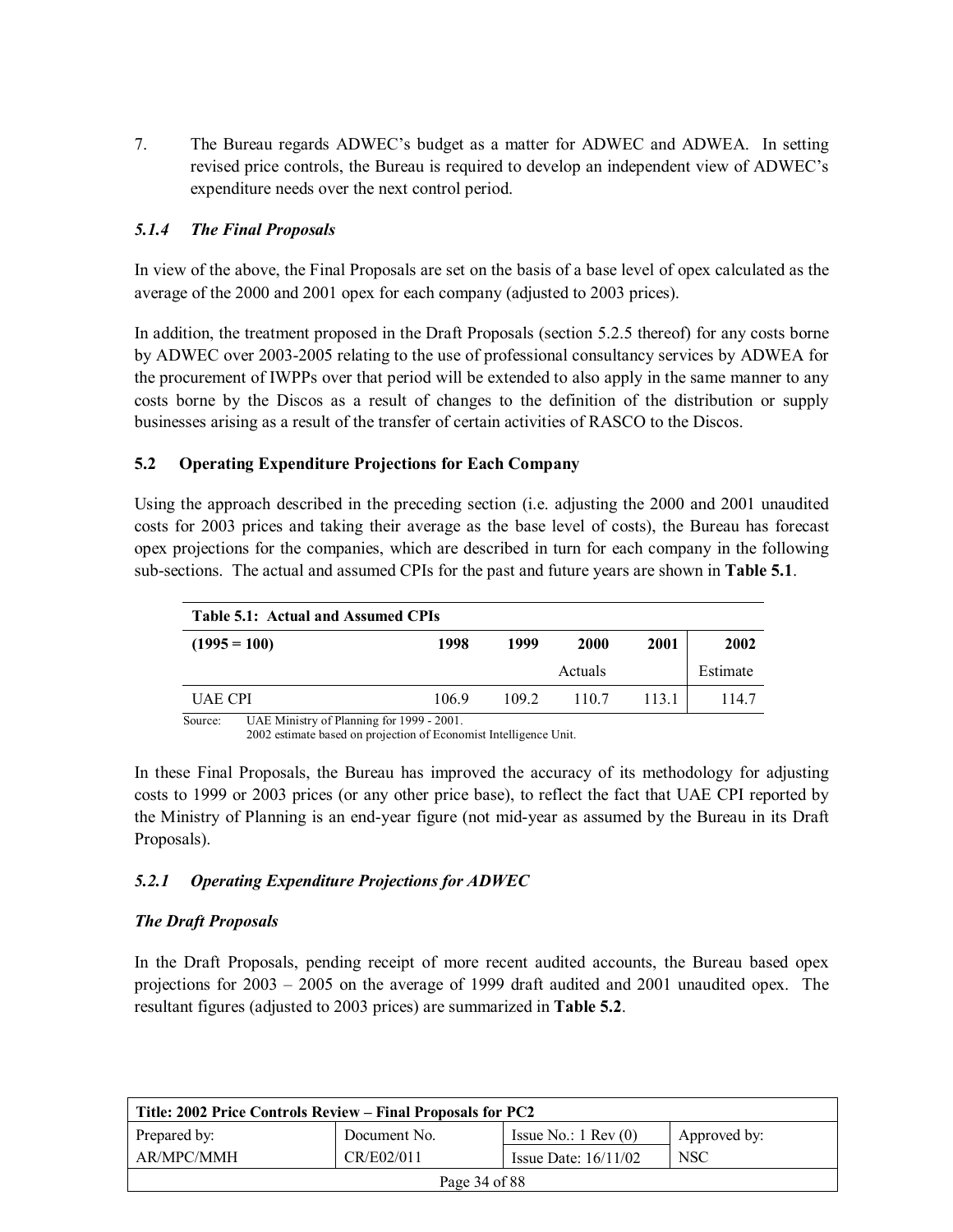| <b>Table 5.2: ADWEC Operating Expenditure: Draft Proposals</b> |      |      |      |  |
|----------------------------------------------------------------|------|------|------|--|
| 2003 prices, AED m                                             | 2003 | 2004 | 2005 |  |
| <b>Operating Expenditure</b>                                   | 8.04 | 804  | 8.04 |  |

Source: Bureau

#### *Subsequent Developments*

Subsequent to the Draft Proposals, the Bureau has received from ADWEC draft audited accounts for 2000, an interim profit and loss account for the first half of 2002 (unaudited), and further unaudited past cost data from ADWEC in its response to the Draft Proposals. The data from these sources and the original information submission are reproduced in **Table 5.3** below.

| <b>Table 5.3: ADWEC Operating Expenditure Submissions</b> |       |                  |       |          |       |                         |       |
|-----------------------------------------------------------|-------|------------------|-------|----------|-------|-------------------------|-------|
| (All figures in AED m)                                    | 1999  | 2000             | 2001  | 2002     | 2003  | 2004                    | 2005  |
|                                                           |       | Actuals          |       | Estimate |       | Forecasts               |       |
|                                                           |       | (nominal prices) |       |          |       | $(2002 \text{ prices})$ |       |
| <b>Information Submission</b>                             | 6.58  | 9.37             | 8.78  | 14.99    | 15.11 | 20.72                   | 21.09 |
| Draft Proposal Response                                   | 6.562 | 9.461            | 9.322 | 13.467   |       |                         |       |
| Interim P&L Account*                                      |       |                  |       | 7.872*   |       |                         |       |
| Draft audited accounts                                    | 6.56  | 9.46             | n/a   | n/a      | n/a   | n/a                     | n/a   |

Interim P&L Account gives cost for first half of the year. In the above table, cost for the whole year has been calculated simply by doubling this amount. Certain costs / recharges may be excluded from this figure.

Source: ADWEC

ADWEC's response to the Draft Proposals indicated an estimated opex for 2002 of about AED 13.5 million, which is about 10% lower than the figure of AED 15 million provided in its earlier Price Control Information Submission (PCS). The interim profit and loss account for 2002 shows AED 3.936 million as the actual opex in the first half of 2002. The Bureau has doubled this figure to assess the opex expected to be incurred over a full year basis in 2002. The Bureau understands that the resultant figure of AED 7.872 million may not include certain costs such as ADWEA recharges. Nonetheless, the difference between this resultant figure for 2002 and the budgeted cost for 2002 is substantial, at about AED 5.6 million. In other words, the budget costs for 2002 mentioned in ADWEC's earlier PCS and in its response to the Draft Proposals are about 90% and 71% respectively higher than the full year actual costs implied by the interim profit and loss account. This again supports the Bureau's view that the budgeted costs for 2002 or onwards are not a reasonable basis to forecast the efficient levels of future costs.

It is also noted that ADWEC's costs appear to have fallen between 2000 and 2001 (to below AED 9 million), which is also not suggestive of a need for major increase in allowed costs (to over AED 20 million by 2004 according to ADWEC).

| Title: 2002 Price Controls Review – Final Proposals for PC2 |              |                               |              |  |
|-------------------------------------------------------------|--------------|-------------------------------|--------------|--|
| Prepared by:                                                | Document No. | Issue No.: $1 \text{ Rev}(0)$ | Approved by: |  |
| AR/MPC/MMH                                                  | CR/E02/011   | Issue Date: $16/11/02$        | <b>NSC</b>   |  |
| Page 35 of 88                                               |              |                               |              |  |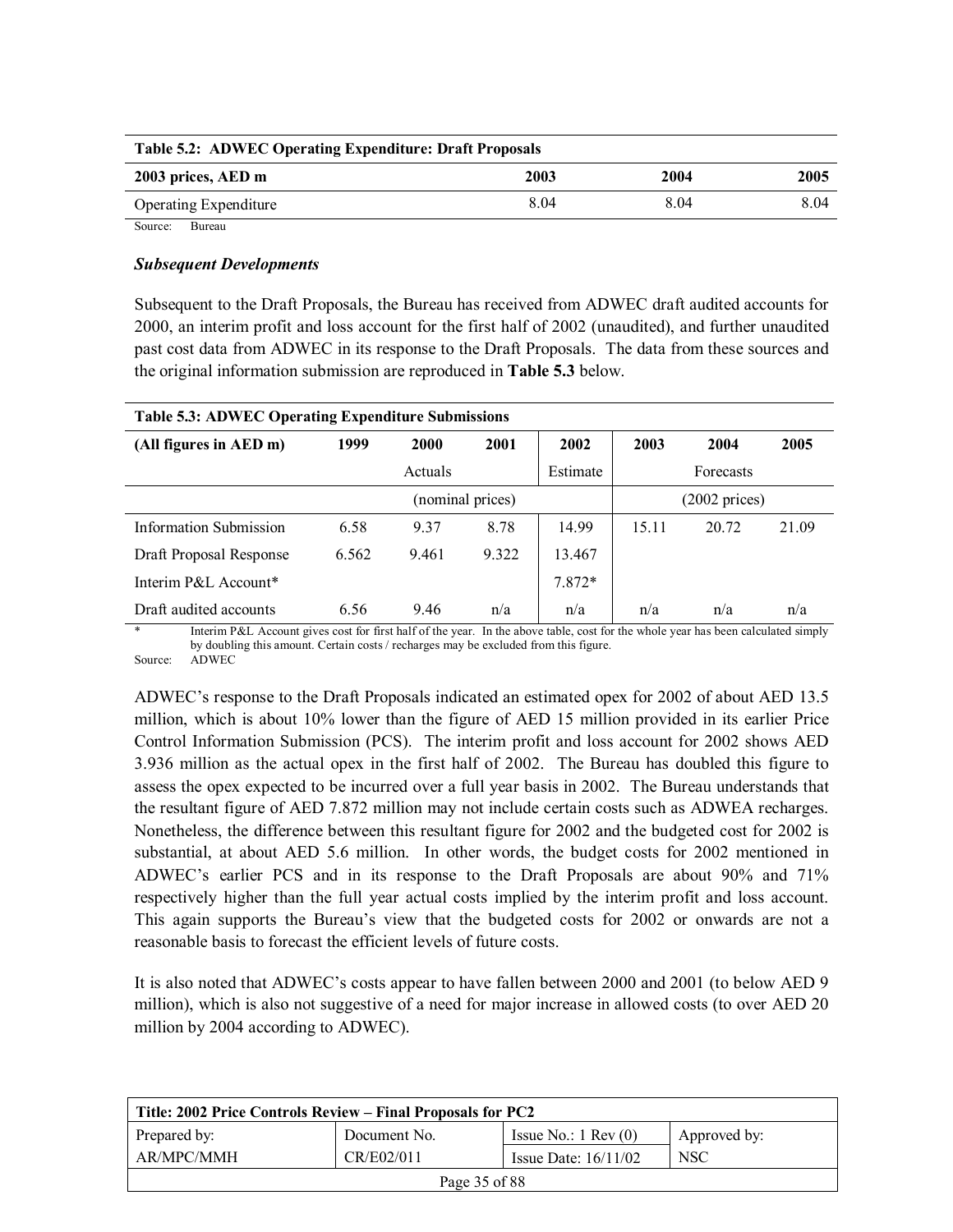#### *The Final Proposals*

In line with the proposed methodology described in Section 5.1 above, the Bureau has based opex projections for  $2003 - 2005$  on the average of 2000 draft audited and 2001 unaudited opex. The resultant figures (adjusted to 2003 prices) are summarized in **Table 5.4**. As with the Draft Proposals, ìoperating expenditureî for ADWEC is taken to include the small amount of capital expenditure undertaken by ADWEC, and depreciation.

| <b>Table 5.4: ADWEC Operating Expenditure: Final Proposals</b> |         |       |       |  |
|----------------------------------------------------------------|---------|-------|-------|--|
| 2003 prices, AED m                                             | 2003    | 2004  | 2005  |  |
| <b>Operating Expenditure</b>                                   | 9 7 9 8 | 9.798 | 9 798 |  |
| Source:<br>Bureau                                              |         |       |       |  |

These opex allowances are significantly higher than those used in the Draft Proposals, by about **22%**. Note that the above levels of costs do not include ADWEC's profit based on the Bureau's proposed profit margin (which amounts to another AED 1 million approximately), which is dealt with separately later in this paper. Further, any of ADWEA's professional consultancy costs incurred by ADWEC for the procurement of IWPPs (subject to the Bureau's efficiency criteria) will be reviewed at the 2005 control review for remuneration through future price controls.

## *5.2.2 Operating Expenditure Projections for TRANSCO*

#### *The Draft Proposals*

In the Draft Proposals, pending receipt of any audited accounts, the Bureau based opex projections for  $2003 - 2005$  on the average of 1999 and 2001 unaudited opex. The resultant figures (adjusted to 2003 prices) are summarized in **Table 5.5**.

| <b>Table 5.5: TRANSCO Operating Expenditure: Draft Proposals</b> |       |       |       |  |  |
|------------------------------------------------------------------|-------|-------|-------|--|--|
| 2003 prices, AED m                                               | 2003  | 2004  | 2005  |  |  |
| Operating Expenditure (excluding depreciation) – electricity     | 79 37 | 79 37 | 79.37 |  |  |
| Operating Expenditure (excluding depreciation) – water           | 76 86 | 76.86 | 76.86 |  |  |
| Source:<br>Bureau                                                |       |       |       |  |  |

#### *Subsequent Developments*

The Bureau acknowledges and appreciates the receipt of TRANSCO's draft audited accounts for 1999 on 24 September and draft audited accounts for 2000 on 4 November from TRANSCO. The projections for opex from TRANSCO's PCS (which were taken into account by the Bureau in the Draft Proposals) and actual opex from 1999 and 2000 draft audited accounts are summarized in **Table 5.6**.

| Title: 2002 Price Controls Review – Final Proposals for PC2 |              |                               |              |  |
|-------------------------------------------------------------|--------------|-------------------------------|--------------|--|
| Prepared by:                                                | Document No. | Issue No.: $1 \text{ Rev}(0)$ | Approved by: |  |
| AR/MPC/MMH                                                  | CR/E02/011   | Issue Date: $16/11/02$        | <b>NSC</b>   |  |
| Page 36 of 88                                               |              |                               |              |  |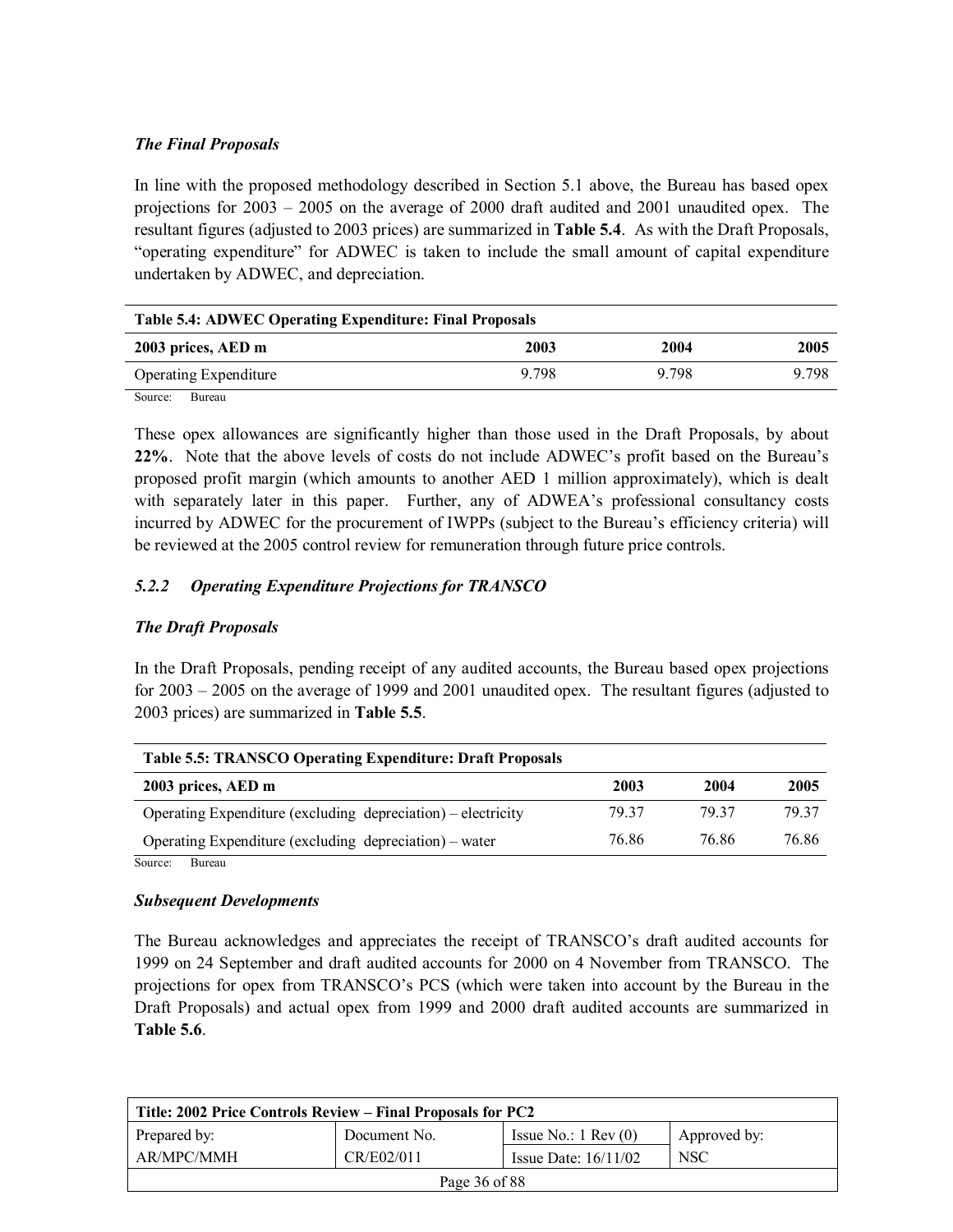| <b>Table 5.6: TRANSCO Operating Expenditure (excluding Depreciation)</b> |                  |         |       |          |                         |           |        |  |
|--------------------------------------------------------------------------|------------------|---------|-------|----------|-------------------------|-----------|--------|--|
| (All figures in AED m)                                                   | 1999             | 2000    | 2001  | 2002     | 2003                    | 2004      | 2005   |  |
|                                                                          |                  | Actuals |       | Estimate |                         | Forecasts |        |  |
|                                                                          | (nominal prices) |         |       |          | $(2002 \text{ prices})$ |           |        |  |
| Information Submission – electricity                                     | 53.97            | 69.29   | 98.09 | 107.37   | 105.36                  | 105.50    | 105.48 |  |
| Information Submission – water                                           | 50.82            | 65.21   | 96.46 | 108.69   | 107.00                  | 107.35    | 107.41 |  |
| Draft audited accounts                                                   | 134.245          | 169.988 | n/a   | n/a      | n/a                     | n/a       | n/a    |  |
| Draft audited accounts – electricity*                                    | 69.136           | 87.573  | n/a   | n/a      | n/a                     | n/a       | n/a    |  |
| Draft audited accounts $-$ water $*$                                     | 65.109           | 82.415  | n/a   | n/a      | n/a                     | n/a       | n/a    |  |

The total operating costs available from 1999 and 2000 accounts have been allocated by the Bureau to water and electricity according to water/electricity ratio underlying TRANSCO's PCS data for 1999 and 2000 respectively. Source: TRANSCO

It can be seen that TRANSCO's concern at the level of costs proposed to be allowed by the Bureau in the Draft Proposals resulted, in part, due to its own information submission considerably understating its 1999 costs. At a meeting with the Bureau on 27 October, TRANSCO was invited to confirm its data submitted for 2000 and 2001 are accurate. Subsequent to this meeting, TRANSCO provided the Bureau with its draft audited accounts for 2000, which again showed costs considerably in excess of those previously reported by TRANSCO to the Bureau, and which have been taken into account for the Final Proposals.

### *The Final Proposals*

Applying the methodology described earlier (i.e. by adjusting the 2000 draft audited and 2001 unaudited costs for 2003 prices and taking their average as the base level of costs), the Bureau's opex allowances for TRANSCO for 2003 - 2005 are summarized in **Table 5.7**:

| <b>Table 5.7: TRANSCO Operating Expenditure: Final Proposals</b> |        |        |  |  |  |  |  |  |
|------------------------------------------------------------------|--------|--------|--|--|--|--|--|--|
| 2003                                                             | 2004   | 2005   |  |  |  |  |  |  |
| 96.809                                                           | 96.809 | 96.809 |  |  |  |  |  |  |
| 93.255                                                           | 93 255 | 93.255 |  |  |  |  |  |  |
|                                                                  |        |        |  |  |  |  |  |  |

Source: Bureau

These opex allowances are higher than those used in the Draft Proposals, by about **22%** and **21%** for electricity and water, respectively.

### *5.2.3 Operating Expenditure Projections for ADDC*

### *The Draft Proposals*

The Bureau's opex allowances in the Draft Proposals for ADDC's electricity and water businesses respectively following the previously described methodology (i.e. adjusting the 1999 and 2001

| Title: 2002 Price Controls Review – Final Proposals for PC2 |              |                               |              |  |  |  |
|-------------------------------------------------------------|--------------|-------------------------------|--------------|--|--|--|
| Prepared by:                                                | Document No. | Issue No.: $1 \text{ Rev}(0)$ | Approved by: |  |  |  |
| AR/MPC/MMH                                                  | CR/E02/011   | Issue Date: $16/11/02$        | <b>NSC</b>   |  |  |  |
| Page 37 of 88                                               |              |                               |              |  |  |  |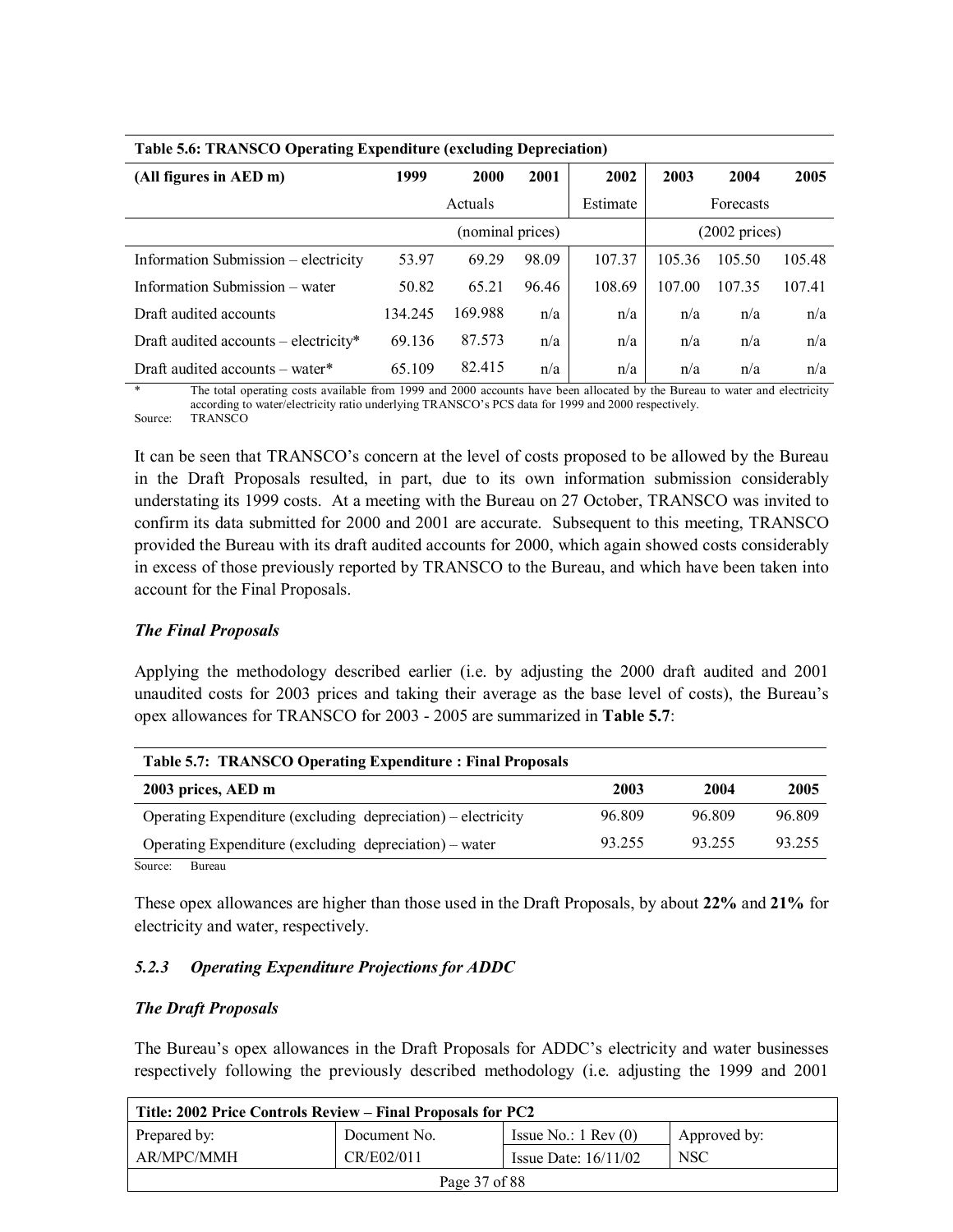unaudited costs for 2003 prices and taking their average as the base level of costs) are summarized in **Table 5.8**.

| <b>Table 5.8: ADDC Operating Expenditure: Draft Proposals</b> |        |        |        |  |  |  |  |  |  |
|---------------------------------------------------------------|--------|--------|--------|--|--|--|--|--|--|
| 2003 prices, AED m                                            | 2003   | 2004   | 2005   |  |  |  |  |  |  |
| Operating Expenditure (excluding depreciation) – electricity  | 182.88 | 182.88 | 182.88 |  |  |  |  |  |  |
| Operating Expenditure (excluding depreciation) – water        | 11045  | 110.45 | 110.45 |  |  |  |  |  |  |
| Source:<br>Bureau                                             |        |        |        |  |  |  |  |  |  |

The above allowances for the Draft Proposals were based on ADDC's draft audited accounting data for 1999 and unaudited 2001 data from ADDC's PCS. In the PCS, only figures relating to 2001 and onwards included additional costs to reflect the costs of the distribution and supply businesses of RASCO which are assumed to have been inherited with effect from 1 January 2001.

#### *Subsequent Developments*

The Bureau received a revised PCS from ADDC after the deadline for the receipt of information to be used in the Draft Proposals. The new cost data differ from previous the PCS for 1999 and 2000 only. The new cost data provided in the revised PCS are set out in **Table 5.9** below, along with 1999 draft audited costs allocated to water and electricity according to the ratio of such costs underlying ADDC's PCS data for 1999. As discussed in Section 5.1 above, the Bureau has accepted ADDC's argument that 1999 and 2000 costs should, for the purpose of assessing the future opex allowances, also include costs in relation to distribution and supply businesses taken over from RASCO. The Bureau has therefore calculated the costs related to the RASCO distribution and supply businesses taken over by ADDC as the difference between (i) the 2001 opex including RASCO costs and (ii) the 2001 opex excluding RASCO costs (as such a breakdown was provided to the Bureau in ADDCís PCS). In 2001, this difference amounted to about AED 9 million for electricity and AED 8.8 million for water. Adjusting this difference to 1999 and 2000 prices and then adding it to 1999 and 2000 costs in the draft audited accounts and the PCS, respectively, gives the opex for these years which include allowances for RASCO related costs. The above calculations and resulting opex for ADDC are also summarized in **Table 5.9** below, which then have been used to assess future opex for the purpose of Final Proposals:

ADDC also raised a concern that the Bureau had not taken adequate account in its projections of the budget agreed between ADWEA and ADDC. The Bureau has not been involved in the process of developing the budget and organisation plan agreed between ADWEA and ADDC, and so can make no comment upon it. However, the Bureau is aware of the tendency in the sector for the budget to overstate actual costs, and so considers that even if the budget is established on a reasonable basis, there is no guarantee it will reflect actual future costs (e.g. if recruitment does not match the staff plan). Furthermore, since the Draft Proposals, ADDC had submitted its (unaudited) interim accounts for the first six months of 2002. These indicate operating expenditure (for water and electricity combined) of about AED 144 million for the first six months of 2002, compared to ADDC's PCS

| Title: 2002 Price Controls Review – Final Proposals for PC2 |              |                               |              |  |  |
|-------------------------------------------------------------|--------------|-------------------------------|--------------|--|--|
| Prepared by:                                                | Document No. | Issue No.: $1 \text{ Rev}(0)$ | Approved by: |  |  |
| AR/MPC/MMH                                                  | CR/E02/011   | Issue Date: $16/11/02$        | NSC          |  |  |
| Page 38 of 88                                               |              |                               |              |  |  |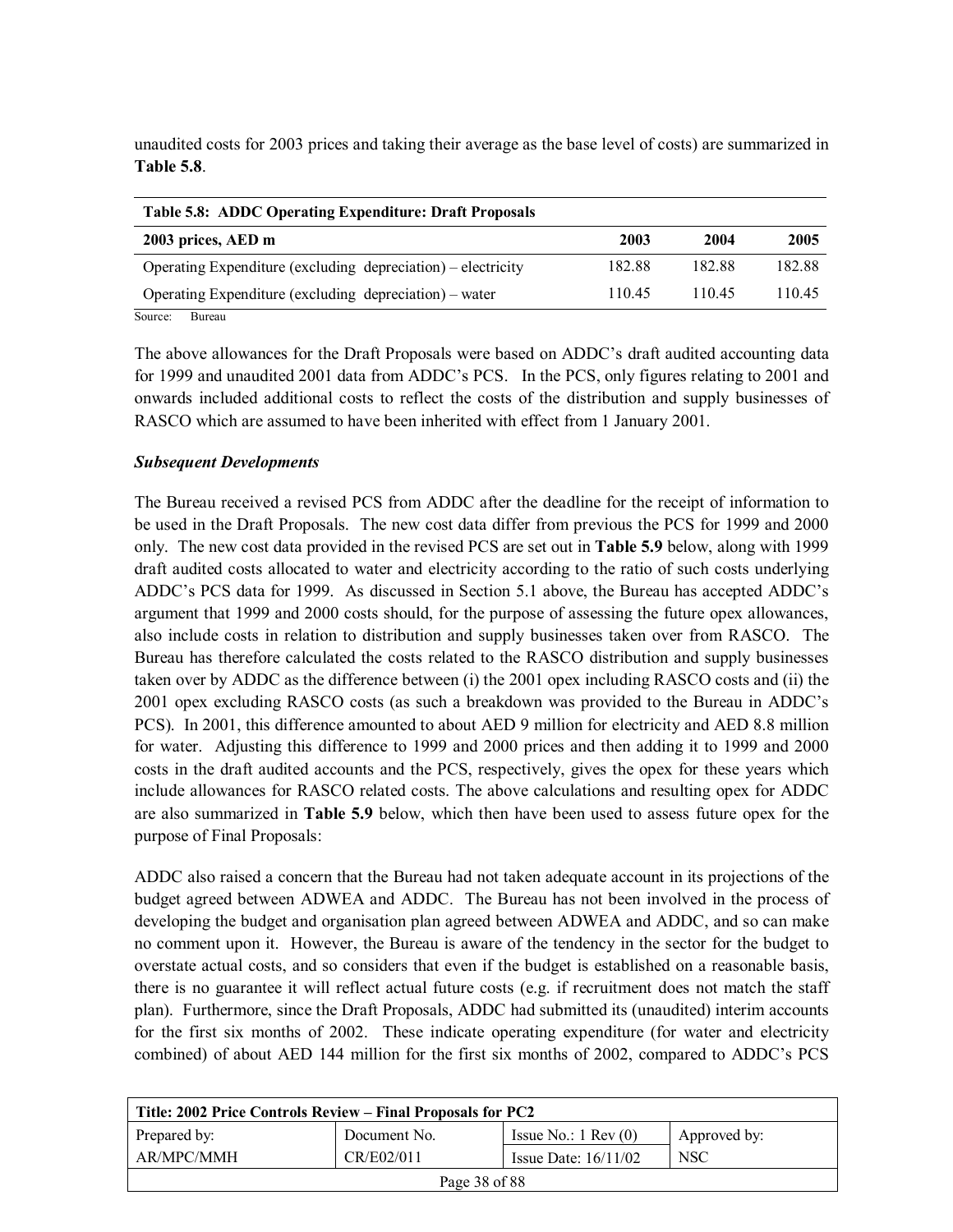estimate of AED 346 million for the full year (AED 214 million for electricity and AED 132 million for water). Even if account is taken of the fact that the interim figure excludes ADWEA recharges, it is not suggestive of a substantial increase in costs beyond the 2001 level of AED 309 million. The Bureau is therefore not persuaded that ADDC's budget is a better indicator than past costs of future costs.

| Table 5.9: ADDC Operating Expenditure (excluding Depreciation) - Adjustments |        |         |                  |          |        |                         |        |
|------------------------------------------------------------------------------|--------|---------|------------------|----------|--------|-------------------------|--------|
| (All figures in AED m)                                                       | 1999   | 2000    | 2001             | 2002     | 2003   | 2004                    | 2005   |
|                                                                              |        | Actuals |                  | Estimate |        | Forecasts               |        |
|                                                                              |        |         | (nominal prices) |          |        | $(2002 \text{ prices})$ |        |
| Electricity                                                                  |        |         |                  |          |        |                         |        |
| PCS Opex excluding RASCO                                                     | 158.52 | 178.49  | 180.04           |          |        |                         |        |
| PCS Opex including RASCO                                                     |        |         | 189.07           | 214.26   | 224.97 | 236.22                  | 248.03 |
| Opex for RASCO only for 2001                                                 |        |         | 9.03             |          |        |                         |        |
| Opex for RASCO for 1999 & 2000                                               | 8.72   | 8.91    |                  |          |        |                         |        |
| Draft Audited Opex (excl RASCO)                                              | 150.49 |         |                  |          |        |                         |        |
| <b>Adjusted Opex (incl RASCO)</b>                                            | 159.21 | 187.40  | 189.07           |          |        |                         |        |
| Water                                                                        |        |         |                  |          |        |                         |        |
| PCS Opex excluding RASCO                                                     | 92.58  | 106.43  | 111.10           |          |        |                         |        |
| PCS Opex including RASCO                                                     |        |         | 119.90           | 132.15   | 138.76 | 145.70                  | 152.99 |
| Opex for RASCO only for 2001                                                 |        |         | 8.81             |          |        |                         |        |
| Opex for RASCO for 1999 & 2000                                               | 8.50   | 8.69    |                  |          |        |                         |        |
| Draft Audited Opex (excl RASCO)                                              | 87.89  |         |                  |          |        |                         |        |
| <b>Adjusted Opex (incl RASCO)</b><br>$\sqrt{2}$                              | 96.40  | 115.12  | 119.90           |          |        |                         |        |

Source: Bureau/ADDC

#### *The Final Proposals*

Applying the methodology described earlier in Section 5.1 of this paper for the Final Proposals (i.e. by adjusting the 2000 and 2001 unaudited costs for 2003 prices and taking their average as the base level of costs), the Bureauís opex allowances for ADDC for 2003 - 2005 are summarized in **Table 5.10**:

| Table 5.10: ADDC Operating Expenditure: Final Proposals      |         |         |         |  |  |  |  |  |
|--------------------------------------------------------------|---------|---------|---------|--|--|--|--|--|
| 2003 prices, AED m                                           | 2003    | 2004    | 2005    |  |  |  |  |  |
| Operating Expenditure (excluding depreciation) – electricity | 196.367 | 196.367 | 196.367 |  |  |  |  |  |
| Operating Expenditure (excluding depreciation) – water       | 122.575 | 122.575 | 122.575 |  |  |  |  |  |
| Source:<br>Bureau                                            |         |         |         |  |  |  |  |  |

| Title: 2002 Price Controls Review – Final Proposals for PC2 |              |                               |              |  |  |
|-------------------------------------------------------------|--------------|-------------------------------|--------------|--|--|
| Prepared by:                                                | Document No. | Issue No.: $1 \text{ Rev}(0)$ | Approved by: |  |  |
| AR/MPC/MMH                                                  | CR/E02/011   | Issue Date: $16/11/02$        | NSC          |  |  |
| Page 39 of 88                                               |              |                               |              |  |  |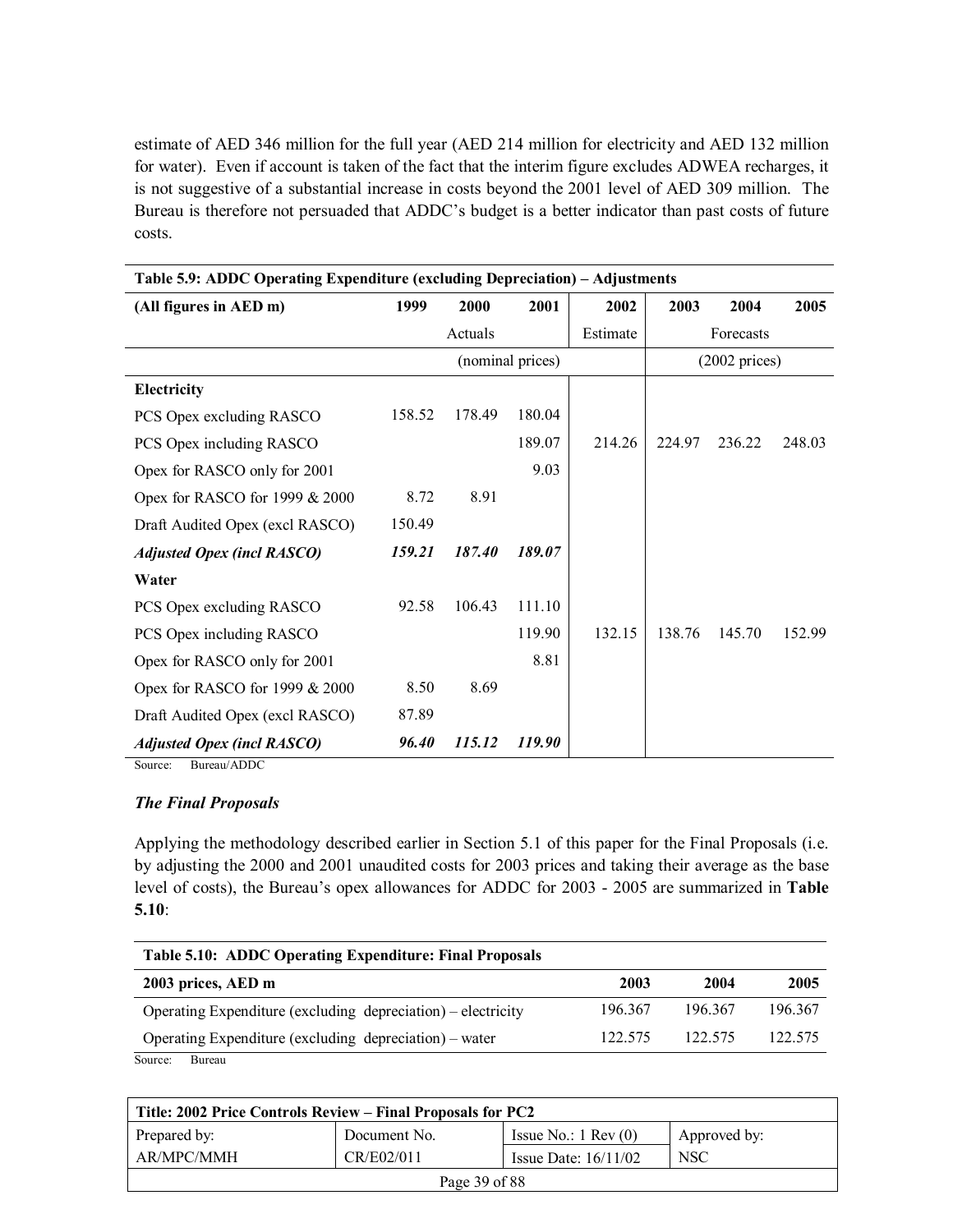These allowances for opex are higher than those used in the Draft Proposals, by approximately **7%** for electricity and **11%** for water.

#### *5.2.4 Operating Expenditure Projections for AADC*

#### *The Draft Proposals*

The Bureau's opex allowances for AADC for  $2003 - 2005$  used in the Draft Proposals are summarized in **Table 5.11**, being an average of 1999 and 2001 PCS data (adjusted for 2003 prices).

| <b>Table 5.11: AADC Operating Expenditure: Draft Proposals</b> |       |       |       |  |  |  |  |  |
|----------------------------------------------------------------|-------|-------|-------|--|--|--|--|--|
| 2003 prices, AED m                                             | 2003  | 2004  | 2005  |  |  |  |  |  |
| Operating Expenditure (excluding depreciation) – electricity   | 91.87 | 91.87 | 91.87 |  |  |  |  |  |
| Operating Expenditure (excluding depreciation) – water         | 8785  | 8785  | 8785  |  |  |  |  |  |

Source: Bureau

#### *Subsequent Developments*

Subsequent to the publication of the Draft Proposals, the Bureau has received a revised PCS from AADC. The main change from the previous PCS is a significant change in the general overhead expense due to a bad debt provision, as explained by the company. The Bureau is not persuaded by the company that it would be appropriate to include this provision in identifying future expenditure requirements. The Bureau has therefore accepted this new submission but has disregarded the bad debt provision by replacing the general overhead expense in the new PCS by that in the original PCS. These underlying calculations and resulting opex are reproduced in **Table 5.12** below, which have been used to assess the future opex for the purpose of the Final Proposals. Since AADC has informed the Bureau that it has not taken over any distribution and supply businesses of RASCO, the Bureau has not made any adjustment to AADC's past opex to account for such business (as has been done for ADDC).

| Title: 2002 Price Controls Review – Final Proposals for PC2 |              |                               |              |  |  |
|-------------------------------------------------------------|--------------|-------------------------------|--------------|--|--|
| Prepared by:                                                | Document No. | Issue No.: $1 \text{ Rev}(0)$ | Approved by: |  |  |
| AR/MPC/MMH                                                  | CR/E02/011   | Issue Date: $16/11/02$        | <b>NSC</b>   |  |  |
| Page 40 of 88                                               |              |                               |              |  |  |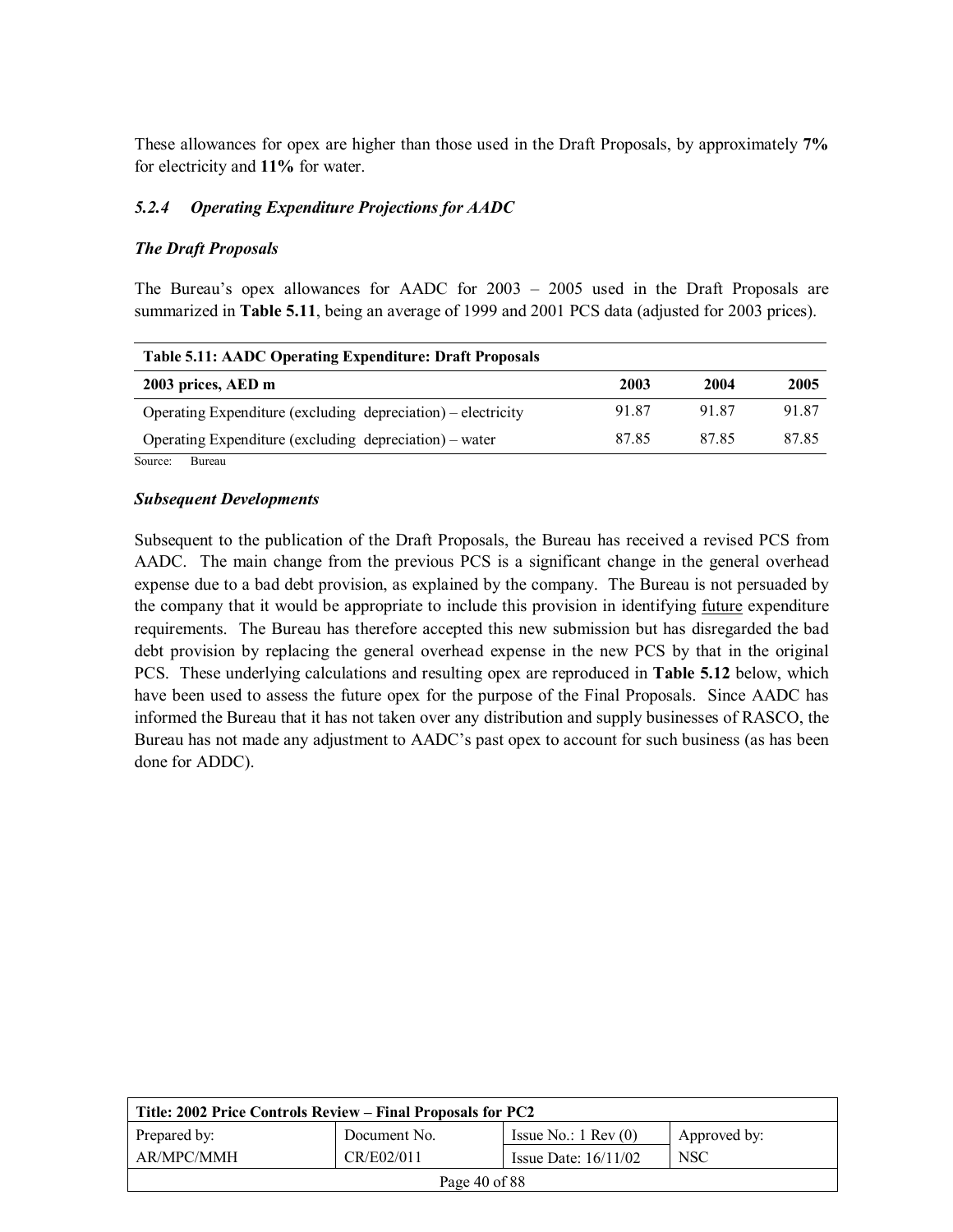| Table 5.12: AADC Operating Expenditure (excluding Depreciation) |        |         |                  |          |        |                         |        |
|-----------------------------------------------------------------|--------|---------|------------------|----------|--------|-------------------------|--------|
| (All figures in AED m)                                          | 1999   | 2000    | 2001             | 2002     | 2003   | 2004                    | 2005   |
|                                                                 |        | Actuals |                  | Estimate |        | Forecasts               |        |
|                                                                 |        |         | (nominal prices) |          |        | $(2002 \text{ prices})$ |        |
| Electricity                                                     |        |         |                  |          |        |                         |        |
| Latest PCS Opex                                                 | 170.46 | 152.32  | 105.92           | 112.57   | 146.76 | 154.10                  | 161.80 |
| Latest PCS General Overhead                                     | 92.30  | 64.51   | 8.09             | 18.44    | 17.57  | 18.45                   | 19.37  |
| Latest PCS Opex excl General OH                                 | 78.15  | 87.81   | 97.83            | 94.14    | 129.19 | 135.65                  | 142.43 |
| Previous PCS General Overhead                                   | 10.76  | 5.99    | 0.34             | 22.39    | 23.51  | 24.69                   | 25.92  |
| <b>Adjusted Latest PCS Opex</b>                                 | 88.91  | 93.80   | 98.17            | 116.53   | 152.70 | 160.34                  | 168.35 |
| Water                                                           |        |         |                  |          |        |                         |        |
| Latest PCS Opex                                                 | 64.39  | 80.09   | 79.64            | 100.53   | 103.03 | 108.19                  | 113.60 |
| Latest PCS General Overhead                                     | 6.49   | 7.33    | 8.60             | 47.73    | 32.22  | 33.84                   | 35.53  |
| Latest PCS Opex excl General OH                                 | 57.90  | 72.77   | 71.04            | 52.80    | 70.81  | 74.35                   | 78.07  |
| Previous PCS General Overhead                                   | 6.04   | 0.88    | 34.00            | 30.72    | 32.26  | 33.87                   | 35.57  |
| <b>Adjusted Latest PCS Opex</b>                                 | 63.93  | 73.65   | 105.04           | 83.52    | 103.07 | 108.22                  | 113.63 |

Source: Bureau's calculations based on AADC's PCS.

#### *The Final Proposals*

Applying the methodology described earlier in Section 5.1 of this paper for the Final Proposal to the operating costs set out in **Table 5.12** above (i.e. by adjusting the 2000 and 2001 unaudited costs for 2003 prices and taking their average as the base level of costs), the Bureau's opex allowances for AADC for 2003 - 2005 are summarized in **Table 5.13**:

| Table 5.13: AADC Operating Expenditure: Final Proposals |         |         |  |  |  |  |  |  |
|---------------------------------------------------------|---------|---------|--|--|--|--|--|--|
| 2003                                                    | 2004    | 2005    |  |  |  |  |  |  |
| 100.117                                                 | 100.117 | 100.117 |  |  |  |  |  |  |
| 93.097                                                  | 93.097  | 93.097  |  |  |  |  |  |  |
|                                                         |         |         |  |  |  |  |  |  |

Source: Bureau

These allowances for AADC's opex are higher than those used in the Draft Proposals, by approximately **9%** for electricity and **6%** for water.

| Title: 2002 Price Controls Review – Final Proposals for PC2      |              |                               |              |  |  |
|------------------------------------------------------------------|--------------|-------------------------------|--------------|--|--|
| Prepared by:                                                     | Document No. | Issue No.: $1 \text{ Rev}(0)$ | Approved by: |  |  |
| AR/MPC/MMH<br>CR/E02/011<br><b>NSC</b><br>Issue Date: $16/11/02$ |              |                               |              |  |  |
| Page 41 of 88                                                    |              |                               |              |  |  |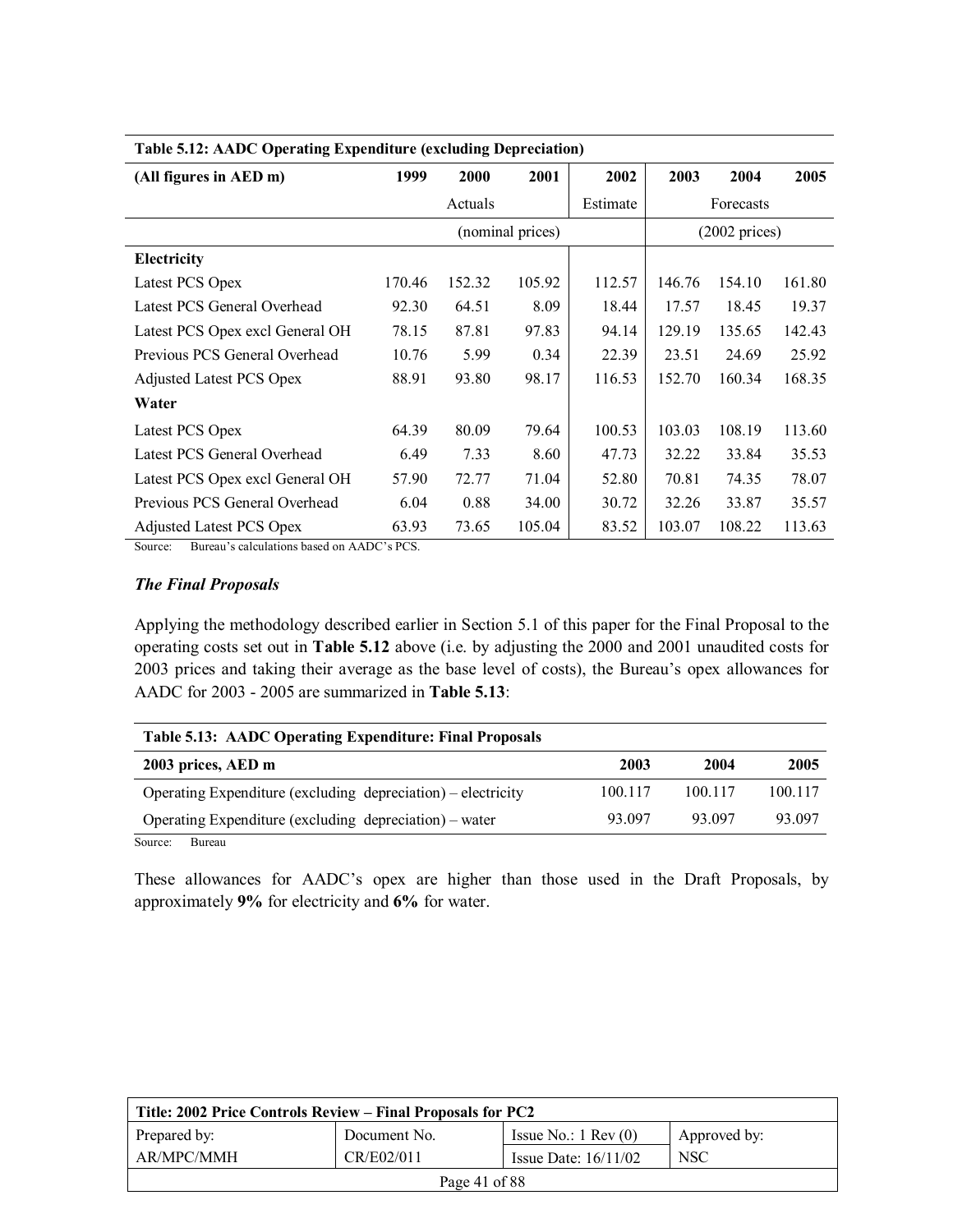# **6 Capital Expenditure and Asset Valuation for Network Companies**

# **6.1 The Overall Approach**

The calculations of Regulatory Asset Values (RAVs) for network businesses are an important element of the Bureauís estimation of the costs needed to be recovered via allowed revenues under the price controls. RAV for each network business is calculated for each year by updating the previous yearís RAV for net new investment over the year (where net new investment is capital expenditure less depreciation). These calculations therefore require projections of the capital expenditures (capex) and depreciation for each business. This section sets out the Bureau's approach to making these projections for past (1999-2002) as well as future (2003-2005) capex and to updating the RAVs, which have then been used in the price control calculations in Section 8 of this paper.

For ADWEC, capex is included within the operating expenditure allowances, discussed in Section 5 of this paper.

# *6.1.1 Treatment of Capital Expenditure in Initial Price Controls*

The initial price controls were set in 1999 assuming no capex in the first price control period for the three network companies, due to the unavailability of reliable projections at that time. It was then agreed that when setting the next price controls, the Bureau would take account of capital expenditure incurred during the current period (along with its associated foregone financing costs), provided that capex carried out could be shown to be in accordance with the "efficiency criteria" established by the Bureau at the time of setting the first price controls. These criteria are that the expenditures:

- were required to meet growth in customer demand or the relevant security standards; and
- were efficiently procured.

# *6.1.2 The Draft Proposals*

As explained in the Draft Proposals, the lack of audited data has meant that the Bureau has had great difficulty in accurately identifying the amount of capex actually incurred by the companies over the first price control period. The Bureau therefore deferred to the 2005 price control review the assessment of past capital expenditure against the Bureauís efficiency criteria. However, in the Draft Proposals the Bureau made a provisional assumption for past capital expenditure accounted for at the present price control review. An adjustment – upwards or downwards – would then be made to the RAVs at the 2005 price control review to appropriately remunerate actual investment over  $1999 -$ 2002 that can be shown to be consistent with the Bureau's efficiency criteria.

| Title: 2002 Price Controls Review – Final Proposals for PC2 |                                                    |                               |              |  |  |
|-------------------------------------------------------------|----------------------------------------------------|-------------------------------|--------------|--|--|
| Prepared by:                                                | Document No.                                       | Issue No.: $1 \text{ Rev}(0)$ | Approved by: |  |  |
| AR/MPC/MMH                                                  | <b>NSC</b><br>CR/E02/011<br>Issue Date: $16/11/02$ |                               |              |  |  |
| Page $42$ of $88$                                           |                                                    |                               |              |  |  |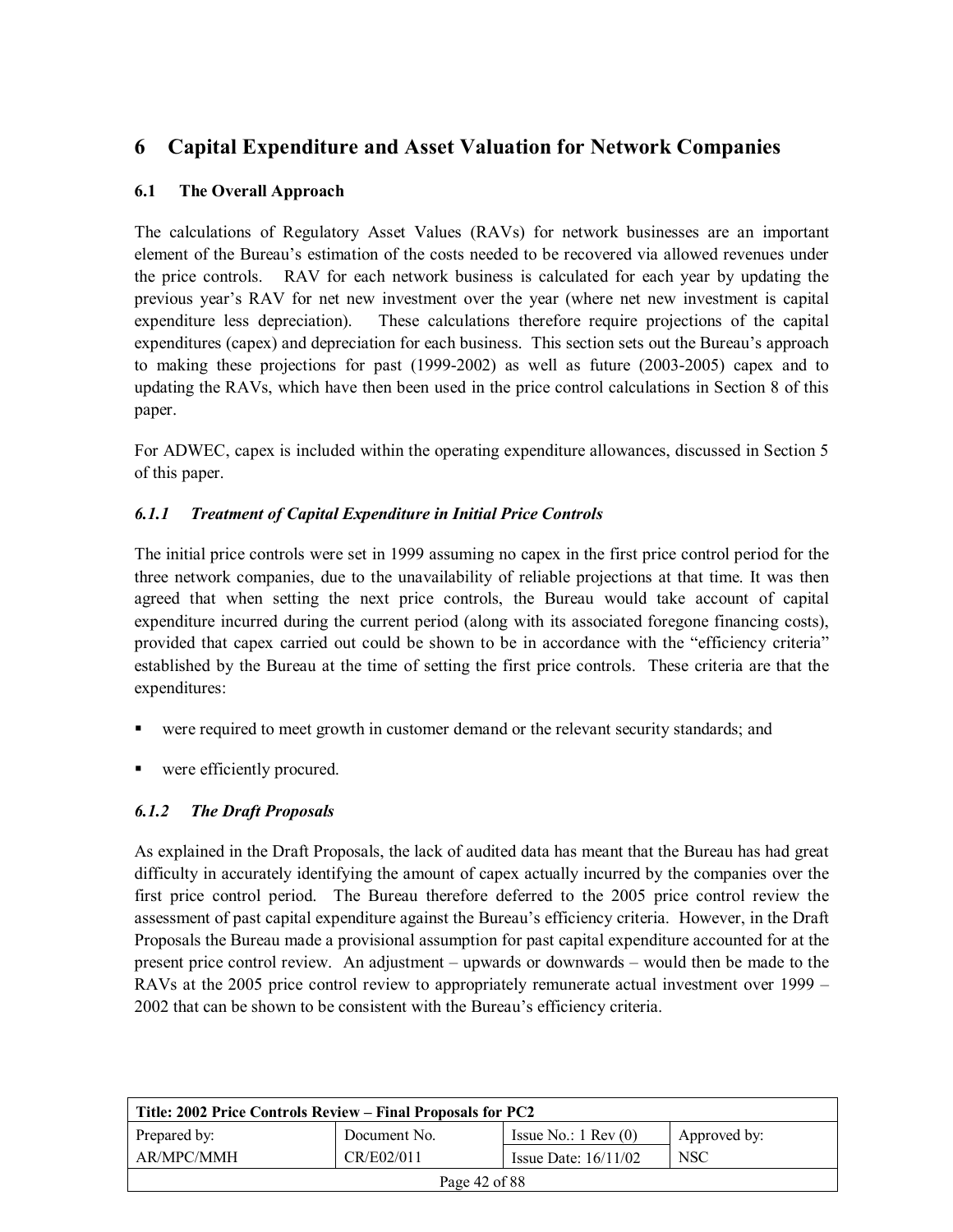This approach of allowing some provisional amounts of capex was principally aimed at minimizing revenue volatility across price control periods, and was thus preferred to the alternative of continuing to allow zero capex.

The Bureauís approach for future capex (2003-2005) in the Draft Proposals was similar to that for past capex. That is, the Bureau made a conservative judgement as to the provisional amount of future capex that could be allowed at the present price control review and an adjustment  $-$  upwards or downwards – would then be made to the RAV at the 2005 price control review to appropriately remunerate actual investment over  $2003 - 2005$  that meets the Bureau's efficiency criteria.

For the Draft Proposals, the provisional figures for past capex, which apply to each year of the first price control period, were derived as follows:

- For TRANSCO, in the absence of *any* audited data at that time, unaudited 1999 capex figures for water and electricity were taken from its PCS.
- For ADDC, draft audited total 1999 capex was split between water and electricity in the same proportions as unaudited capex in its PCS.
- For AADC, draft audited total 1999 capex was split between water and electricity in the same proportions as unaudited capex in *ADDC*'s PCS (since AADC's PCS was not regarded as sufficiently reliable for this purpose).

The provisional figures for 2003-2005 in the Draft Proposal were, with one exception, the same annual amounts as assumed for  $1999 - 2002$ , but expressed in 2003 prices (the price base for the revised controls) rather than 1999 prices (the price base for the initial controls). The one exception related to TRANSCO's water transmission business, for which an increased provision was assumed due to the reason explained in the Draft Proposals.

Depreciation associated with each of past and future expenditure was then estimated by assuming an average asset life of 25 years and straight-line depreciation. The Bureau made it clear that they should not be taken as reflecting the Bureauís view of the appropriate depreciation policy. The depreciation associated with allowed capex will be finally determined in the process of reviewing the efficiency of past capex at the 2005 Price Controls Review.

### *6.1.3 Responses to the Draft Proposals*

Companiesí responses to the Draft Proposals in relation to the treatment of capex are summarized below:

1. Companies in general have accepted the need for the Bureau to exercise judgement towards capex in the absence of audited data. However they have expressed concerns about the levels of capex accounted for in the Draft Proposals compared to their actual and forecast capex.

| Title: 2002 Price Controls Review – Final Proposals for PC2 |                                                    |                               |              |  |  |  |
|-------------------------------------------------------------|----------------------------------------------------|-------------------------------|--------------|--|--|--|
| Prepared by:                                                | Document No.                                       | Issue No.: $1 \text{ Rev}(0)$ | Approved by: |  |  |  |
| AR/MPC/MMH                                                  | CR/E02/011<br><b>NSC</b><br>Issue Date: $16/11/02$ |                               |              |  |  |  |
| Page $43$ of $88$                                           |                                                    |                               |              |  |  |  |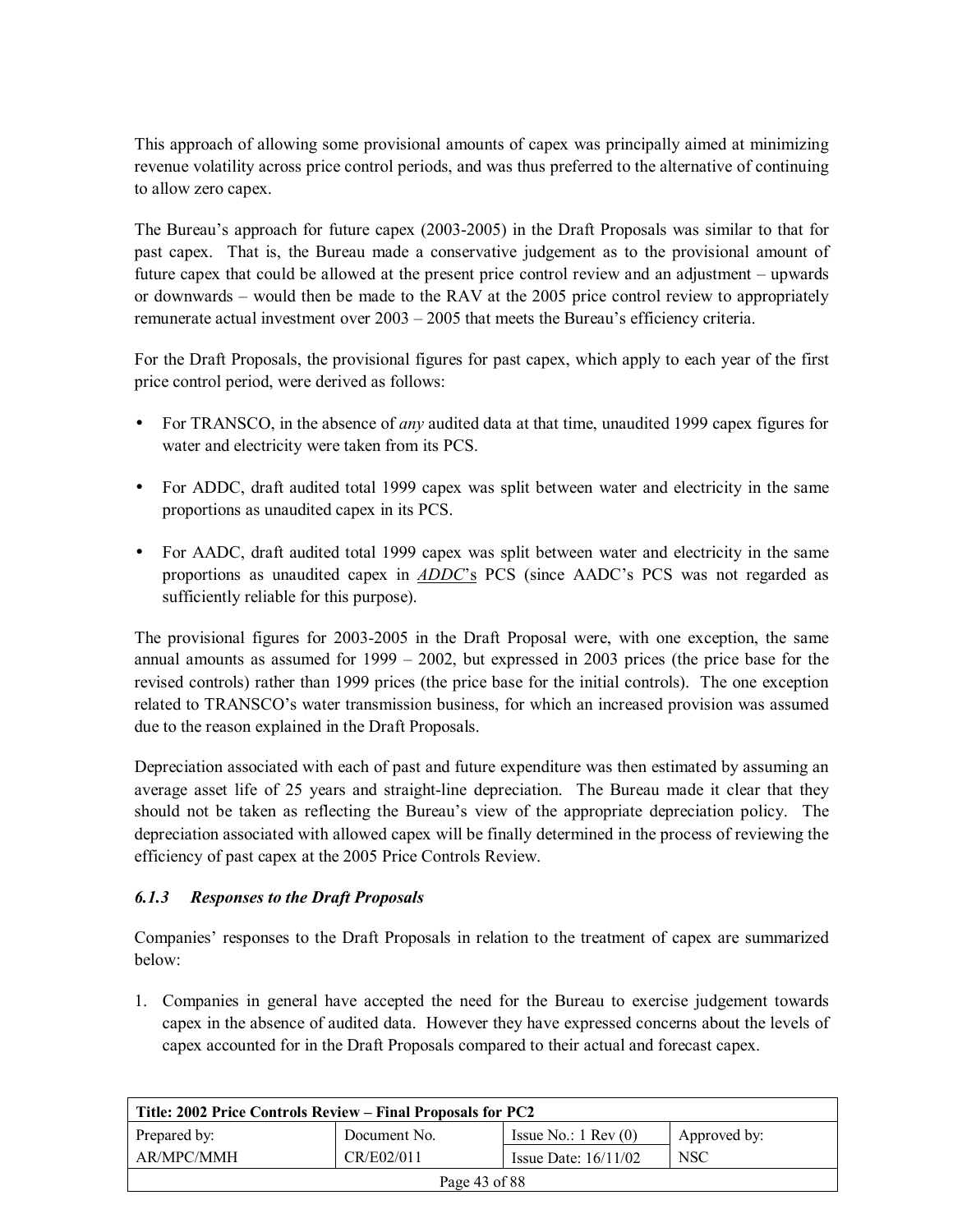- 2. One company has argued that deferral of the assessment of capex to the 2005 Price Controls Review would increase regulatory risk. It has therefore been questioned as to why such assessment should not be made at the present review.
- 3. The same company has also argued that the Bureau should define its view of the appropriate depreciation policy as this has impacts on the asset management strategy of the company.

### *6.1.4 Bureauís Views on Responses to Draft Proposals*

The Bureau's responses to the issues raised by the companies on the Draft Proposals are as follows:

- 1. The Bureau proposes to address the companies' concerns on the level of capex by modifying its approach to determining the provisional levels of past and future capex in the Final Proposals that should be accounted for in the revised price controls (see below).
- 2. In relation to the deferral of the assessment of 1999-2002 capex against the Bureau's efficiency criteria to the 2005 price control review, the Bureau clarifies that such an assessment cannot be made in the absence of audited accounts and approved security standards for these past years. The Bureau hopes that audited information for each of years 1999 to 2002 would be available by 2004 to carry out the efficiency assessment of capex for these years as part of the 2005 price control review. The Bureau believes that the companies, apart from cash flow reasons, should in any case be indifferent to the provisional levels of the capex used in the revised price controls, as the adjustments to be made at the 2005 price control review would take account of the financing costs associated with any delay in including or excluding the capex concerned in the RAV.
- 3. For the price controls review, assets have been considered on an aggregate basis at the level of each separate business, which requires an assumption for the average life of the assets. On the other hand, the companyís asset management strategy requires an assessment of the economic and engineering lives of individual assets, among other factors. The Bureau therefore regards the average life assumption used for the price controls review as a separate matter to the companyís asset management strategy or practices. More importantly, the Bureau reiterates that the average life assumption for price controls does not reflect the Bureauís view of the appropriate depreciation policy for any or all parts of the assets of any business, and therefore should not pre-judge the future assessment of capex against the efficiency criteria.

To avoid any further confusion and to ensure consistency with the depreciation assumption underlying the initial price controls (used in depreciating the initial 1999 RAVs), the Bureau has assumed an overall average asset life of **30 years** for the Final Proposals (compared to 25 years assumed for the Draft Proposals).

### *6.1.5 The Final Proposals*

The Bureauís overall approach of including *provisional* levels of past and future capex in the new price controls, and of updating the RAVs, remains the same for the Final Proposals as set out in the

| Title: 2002 Price Controls Review – Final Proposals for PC2      |              |                               |              |  |  |
|------------------------------------------------------------------|--------------|-------------------------------|--------------|--|--|
| Prepared by:                                                     | Document No. | Issue No.: $1 \text{ Rev}(0)$ | Approved by: |  |  |
| AR/MPC/MMH<br>CR/E02/011<br><b>NSC</b><br>Issue Date: $16/11/02$ |              |                               |              |  |  |
| Page 44 of 88                                                    |              |                               |              |  |  |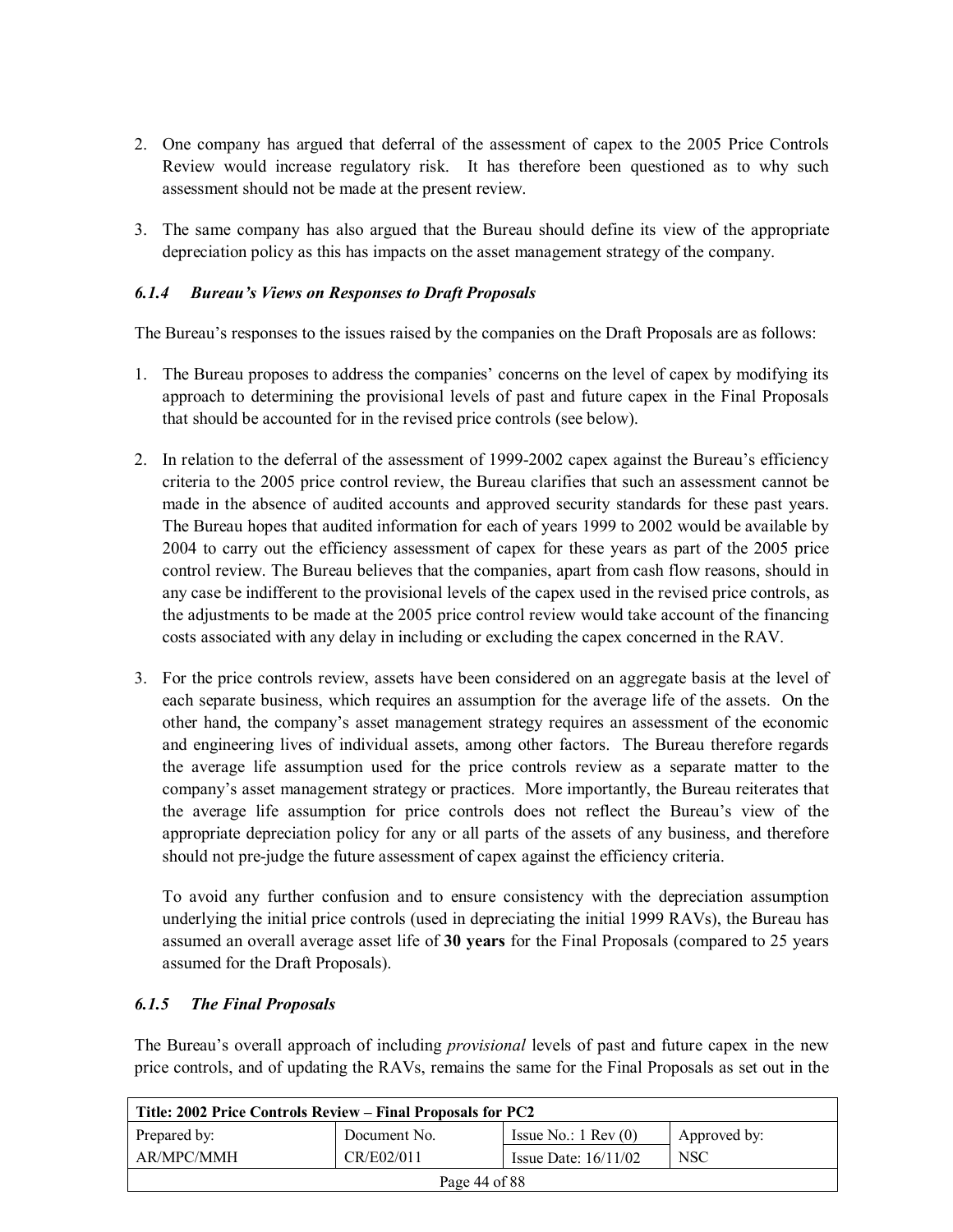Draft Proposals. However, as mentioned above, the Bureau has revised its approach to making a judgement as to the provisional *amounts* of past and future capex to be accounted for at the present price control review. The setting of the revised provisional amounts of past and future capex for the Final Proposals is clarified in the following section.

# **6.2 Provisional Capital Expenditure Assumptions**

# *6.2.1 Setting Provisional Levels of Capital Expenditure for 1999 - 2005*

Given the difficulties in accurately identifying the amount of capex actually undertaken by the companies over the first price control period, due to the lack of audited data for the period, the Bureau in the Draft Proposals made a conservative judgement as to the amount of past and future capex to be accounted for at the present price control review. For the Final Proposals, the Bureau has continued with its principle to make a conservative judgement as to the provisional amounts of capex. However, the Bureau has revised its method to derive the provisional amounts of capex.

For the Final Proposals, the provisional figures for past and future capex have been derived as follows:

- For TRANSCO for 1999 and 2000, 75% of draft audited 1999 and 2000 capex (split between water and electricity in the same proportion as unaudited capex in their PCSs) have been taken as the provisional figures. For 2001-2005, the provisional figures have been calculated as 75% of the unaudited or forecast capex (separately for water and electricity) provided in TRANSCO's PCSs.
- For ADDC, for 1999, 75% of draft audited 1999 capex (split between water and electricity in the same proportion as unaudited capex in their PCSs) has been taken as the provisional figure. For 2000-2005, the provisional figures have been calculated as 75% of the unadited or forecast capex (separately for water and electricity) provided in ADDC's PCSs.
- For AADC, the above approach would produce lower capex which than that allowed in the Draft Proposals and so the approach used in the Draft Proposals (i.e. 100% of 1999 draft audited capex) has been retained for all years.

As discussed above, the depreciation associated with each of these provisional capex assumptions has been estimated by assuming an overall average asset life of **30 years**, and straight-line depreciation.

The resulting provisional allowances for  $1999 - 2002$  (1999 prices) annual capex are given in **Table 6.1**.

| Title: 2002 Price Controls Review – Final Proposals for PC2      |              |                               |              |  |  |
|------------------------------------------------------------------|--------------|-------------------------------|--------------|--|--|
| Prepared by:                                                     | Document No. | Issue No.: $1 \text{ Rev}(0)$ | Approved by: |  |  |
| AR/MPC/MMH<br>CR/E02/011<br><b>NSC</b><br>Issue Date: $16/11/02$ |              |                               |              |  |  |
| Page 45 of 88                                                    |              |                               |              |  |  |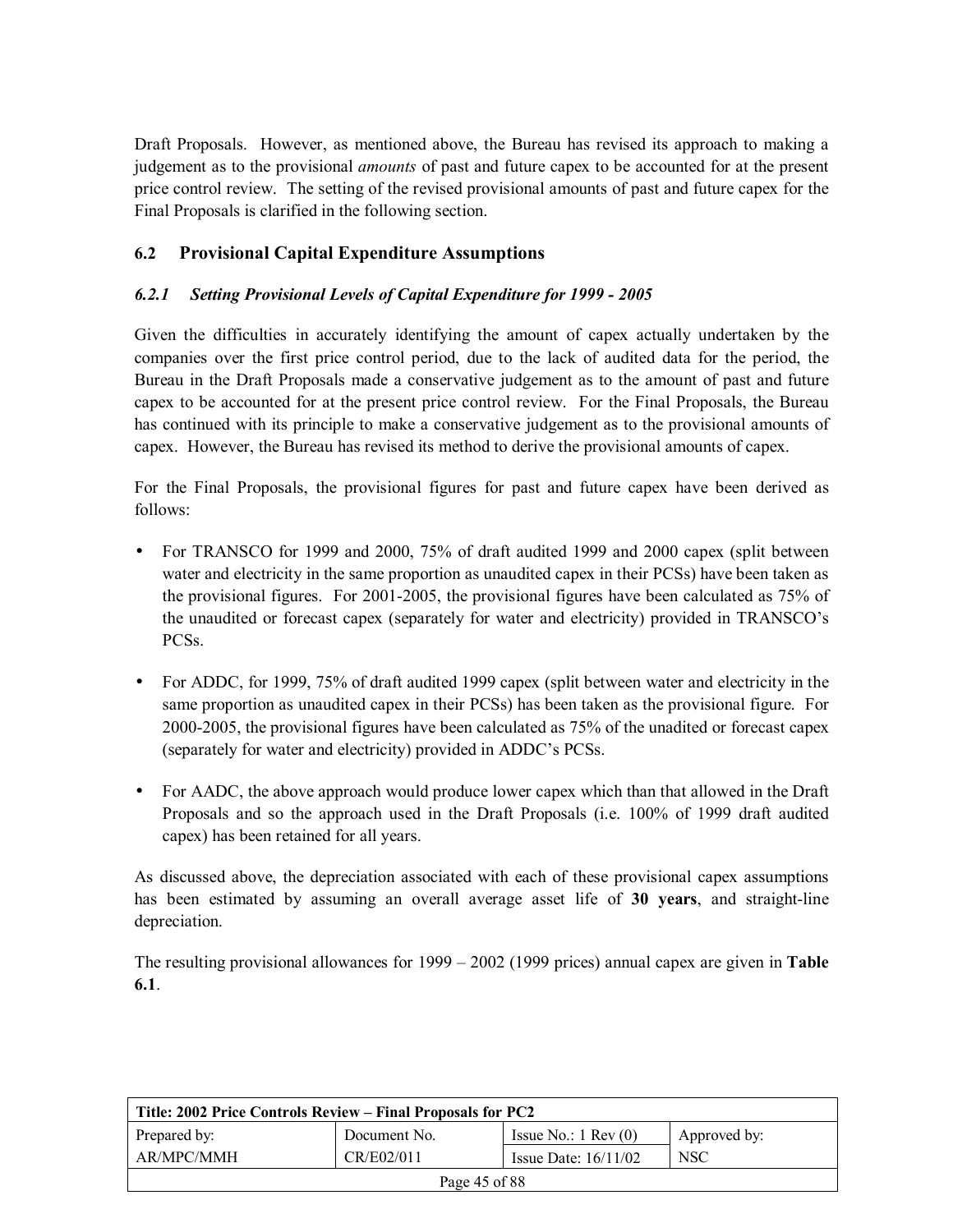| Table 6.1: Provisional 1999 – 2002 Capital Expenditure: Final Proposals |         |             |         |           |  |
|-------------------------------------------------------------------------|---------|-------------|---------|-----------|--|
| AED million, 1999 prices                                                | 1999    | <b>2000</b> | 2001    | 2002      |  |
| TRANSCO - Electricity                                                   | 344.172 | 533.792     | 795.288 | 1,222.498 |  |
| TRANSCO – Water                                                         | 118.735 | 123.456     | 92.110  | 289.037   |  |
| ADDC - Electricity                                                      | 196.511 | 300.858     | 398.342 | 389.889   |  |
| $ADDC - Water$                                                          | 69.105  | 44.923      | 130.471 | 380.707   |  |
| AADC – Electricity                                                      | 188.675 | 188.675     | 188.675 | 188.675   |  |
| $AADC-Water$                                                            | 66.350  | 66.350      | 66.350  | 66.350    |  |

Source: Bureau

Overall, the provisional allowances for TRANSCO and ADDC for 1999-2000 are **25%** and **35%** respectively higher than those proposed in the Draft Proposals. The provisional capex for AADC remains the same as that in the Draft Proposals.

The resulting provisional allowances for  $2003 - 2005$  annual capex (2003 prices) are given in **Table 6.2**.

| Table 6.2: Provisional 2003 - 2005 Capital Expenditure: Final Proposals |           |           |         |  |
|-------------------------------------------------------------------------|-----------|-----------|---------|--|
| AED million, 2003 prices                                                | 2003      | 2004      | 2005    |  |
| TRANSCO - Electricity                                                   | 1,267.791 | 730.378   | 346.036 |  |
| TRANSCO – Water                                                         | 1,261.103 | 1,280.087 | 243.243 |  |
| ADDC – Electricity                                                      | 461.876   | 484.969   | 509.218 |  |
| $ADDC - Water$                                                          | 151.420   | 158.991   | 166.941 |  |
| AADC – Electricity                                                      | 205.796   | 205.796   | 205.796 |  |
| AADC – Water<br>$\sim$ $\sim$                                           | 72.370    | 72.370    | 72.370  |  |

Source: Bureau

Overall, the provisional allowances for TRANSCO and ADDC for 2003-2005 are **62%** and **70%** respectively higher than those proposed in the Draft Proposals. The provisional level of capex for AADC in each year is about **2%** higher than that in the Draft Proposals, due to change in the CPI adjustments discussed in Section 5.2 of this paper.

### *6.2.2 Capex Assessment at 2005 Price Control Review*

As set out in the Draft Proposals, once the Bureau receives a full set of audited data reporting capex for the period  $1999 - 2002$ , it will undertake an efficiency audit to judge the extent to which the actual capex undertaken complied with the Bureau's efficiency criteria. The actual capital expenditure undertaken over the period 2003-2005 will also be reviewed at the 2005 Price Controls Review against the Bureau's efficiency criteria. An adjustment  $-$  upwards or downwards  $-$  will then be made to the RAV at the 2005 price control review to appropriately remunerate the actual investments over 1999-2002 and  $2003 - 2005$  that can be shown to be consistent with the Bureau's efficiency criteria. This upward or downward adjustment will also take account of the financing

| Title: 2002 Price Controls Review – Final Proposals for PC2      |              |                               |              |  |  |
|------------------------------------------------------------------|--------------|-------------------------------|--------------|--|--|
| Prepared by:                                                     | Document No. | Issue No.: $1 \text{ Rev}(0)$ | Approved by: |  |  |
| AR/MPC/MMH<br>CR/E02/011<br><b>NSC</b><br>Issue Date: $16/11/02$ |              |                               |              |  |  |
| Page 46 of 88                                                    |              |                               |              |  |  |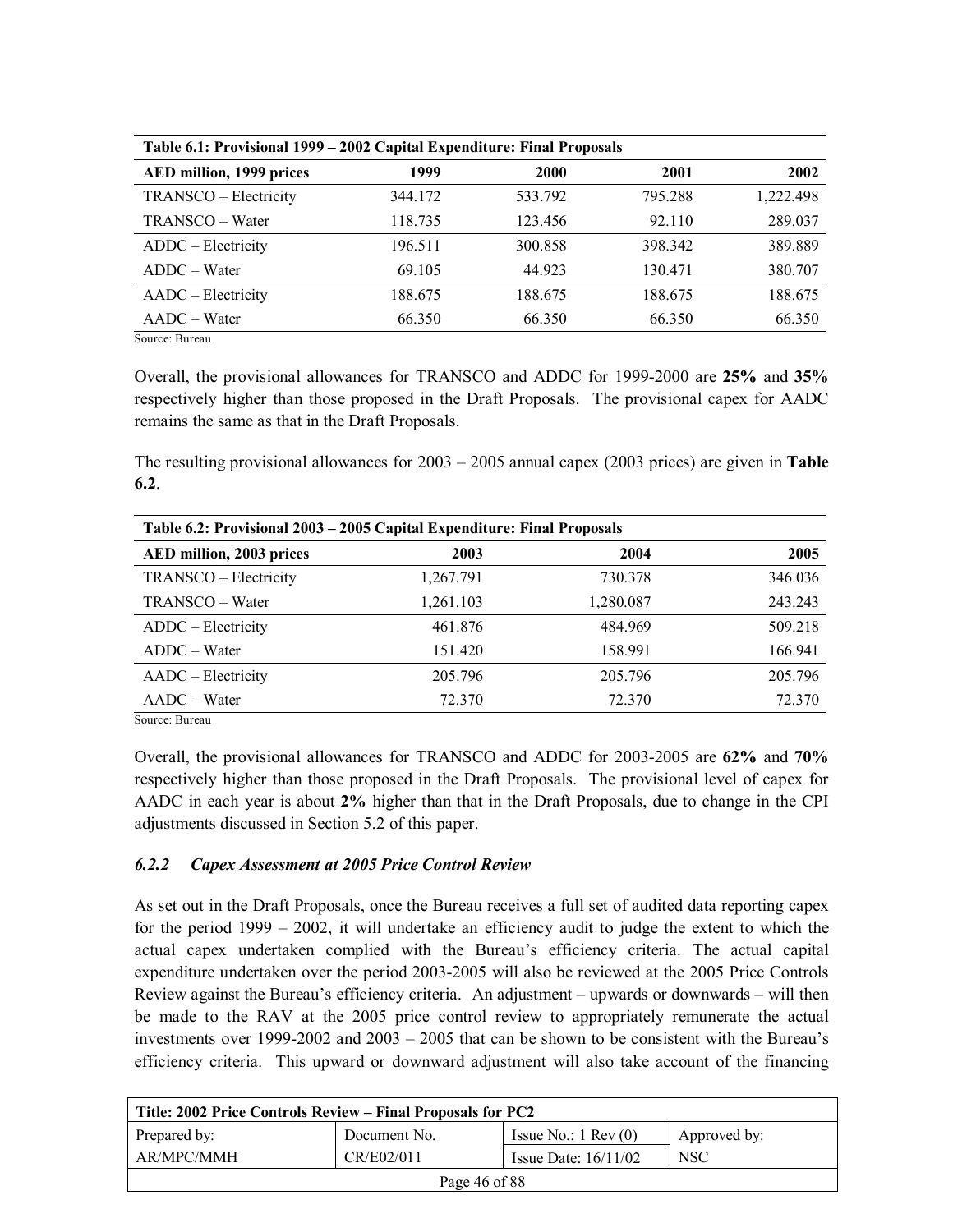costs (at the cost of capital underlying the price controls) associated with any delay in including or excluding the expenditure concerned in the RAV.

Thus, no judgement has been made at the present review regarding the efficiency or otherwise of capex undertaken by the companies over 1999-2002 or as to the appropriate level of capital expenditure over  $2003 - 2005$ . This assessment has been deferred to a later date, when improved information should be available. The provisional levels of past and future capex and depreciation used in setting the revised price controls should not be taken as in any way indicative of the Bureauís views of the appropriate level of capital expenditure and depreciation over the periods 1999-2002 and 2003-2005.

# **6.3 2005 Projected Regulatory Asset Values**

### *6.3.1 Initial RAVs for 1999*

In setting the initial price controls, the opening asset value of TRANSCO (as at 1 January 1999) was reduced by 15 per cent, following analysis by the Bureau, with no adjustment to the opening asset values of the distribution companies. As explained in the previous consultation papers and summarized in the Draft Proposals, the Bureau concluded that it would not be appropriate to make any further adjustment to the initial RAVs (as at 1 January 1999) for any network company. This conclusion remains valid for the calculations used to derive these Final Proposals.

The RAVs at the start of the first price control period used in setting the initial price controls are summarized in **Table 6.3**, alongside their annual depreciation.

| Table 6.3: Initial (1 January 1999) RAVs |            |                            |
|------------------------------------------|------------|----------------------------|
| AED million, 1999 prices                 | <b>RAV</b> | <b>Annual depreciation</b> |
| TRANSCO – Electricity                    | 2,907.1    | 115.1                      |
| TRANSCO – Water                          | 2,053.2    | 113.6                      |
| ADDC – Electricity                       | 2,939.2    | 131.0                      |
| $ADDC - Water$                           | 845.6      | 57.1                       |
| AADC – Electricity                       | 1,516.1    | 78.8                       |
| $AADC-Water$                             | 129.3      | 3.9                        |

Source: Bureau

### **6.3.2** Projected RAVs for  $2003 - 2005$

To calculate the regulatory asset values (RAVs) over 2003-2005 for the Final Proposals based on the revised provisional figures for past and future capex and associated depreciation, the Bureau has employed the same steps as set out in the Draft Proposals. That is, RAVs for the next price control period have been projected as follows:

| Title: 2002 Price Controls Review – Final Proposals for PC2 |                                                    |                               |              |  |  |  |
|-------------------------------------------------------------|----------------------------------------------------|-------------------------------|--------------|--|--|--|
| Prepared by:                                                | Document No.                                       | Issue No.: $1 \text{ Rev}(0)$ | Approved by: |  |  |  |
| AR/MPC/MMH                                                  | <b>NSC</b><br>CR/E02/011<br>Issue Date: $16/11/02$ |                               |              |  |  |  |
| Page 47 of 88                                               |                                                    |                               |              |  |  |  |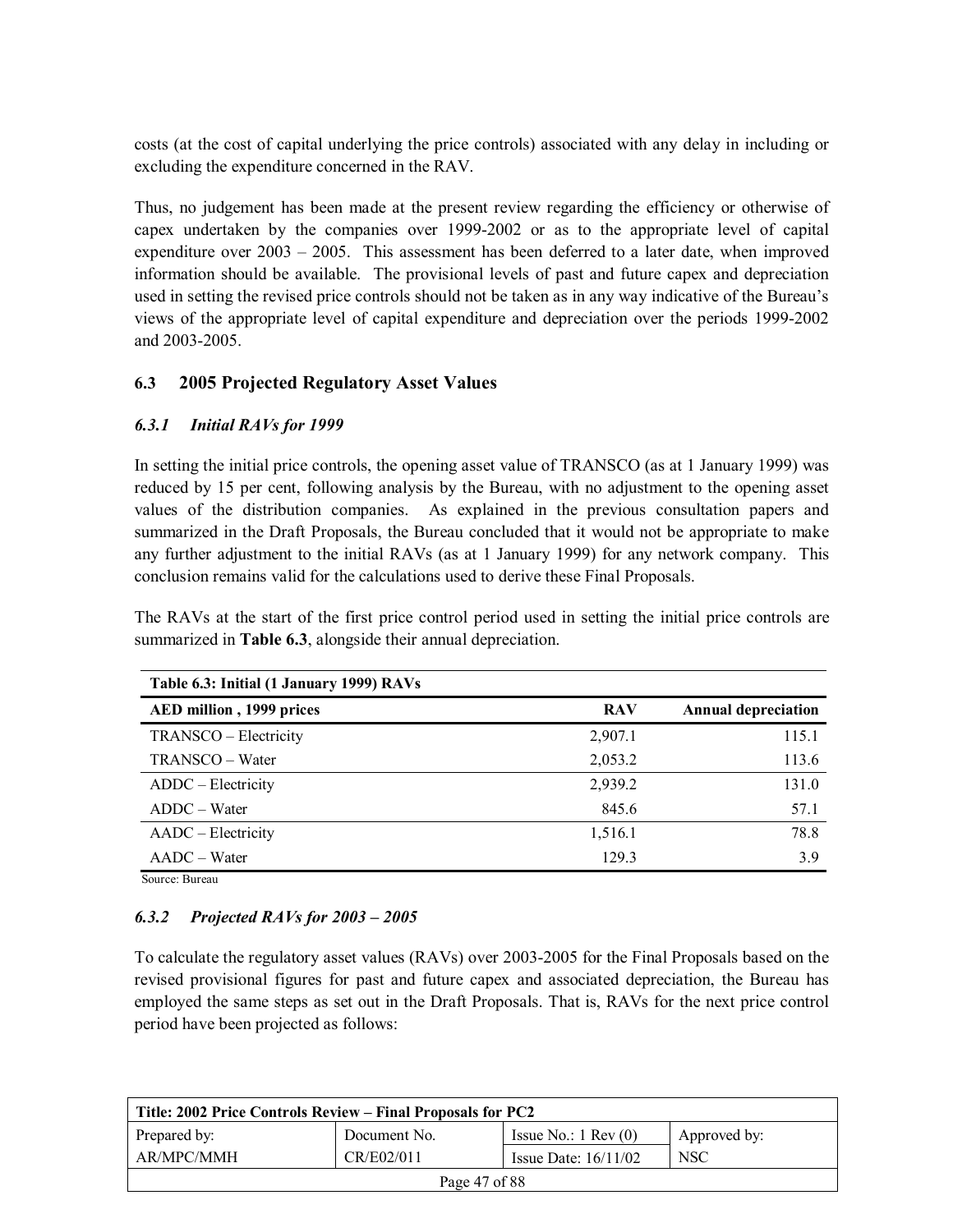- ! The Opening RAVs for each company at 1 January 2003 have been calculated by rolling forward the Initial (1 January 1999) RAVs used in setting the initial price controls for provisional  $1999 -$ 2002 capital expenditure.
- ! To this figure has been added the net present value (at 1 January 2003) of the financing costs foregone (both foregone depreciation and return on capital) over 1999 - 2002 associated with the provisional  $1999 - 2002$  capital expenditure.
- ! The resulting Opening RAVs at 1 January 2003, adjusted for 2003 prices, have been rolled forward for 2003 - 2005 provisional capital expenditure to derive RAVs for each year of the control period.

Detailed calculations for updating 2003 RAVs to the start of 2003 are provided in **Appendix A** to this paper, and those for updating subsequent RAVs are given in **Appendices C to E** (along with main price control calculations). The resultant opening RAVs (at 1 January each year) in 2003 prices are summarized in **Table 6.4** (the opening RAV for 2006 also acts as the closing RAV for 2005).

| Table 6.4: Opening RAVs for 2003 - 2006: Final Proposals |          |          |          |          |  |
|----------------------------------------------------------|----------|----------|----------|----------|--|
| AED m, 2003 prices                                       | 2003     | 2004     | 2005     | 2006     |  |
| <b>TRANSCO Electricity</b>                               | 6,150.55 | 7,149.01 | 7,585.72 | 7,626.55 |  |
| <b>TRANSCO Water</b>                                     | 2,480.35 | 3,555.19 | 4,606.34 | 4,612.53 |  |
| <b>ADDC</b> Electricity                                  | 4,180.40 | 4,440.40 | 4,707.32 | 4,981.52 |  |
| <b>ADDC</b> Water                                        | 1,408.11 | 1,470.82 | 1,535.81 | 1,603.18 |  |
| <b>AADC</b> Electricity                                  | 2,237.50 | 2,324.91 | 2,405.47 | 2,479.17 |  |
| <b>AADC</b> Water                                        | 455.90   | 512.24   | 566.16   | 617.67   |  |

Source: Bureau

These RAVs are higher than those derived in the Draft Proposals in almost all cases, reflecting higher provisional levels of capex accounted for in the Final Proposals. For example, the 2005 closing RAVs for TRANSCO are about **24%** and **31%** higher than those in the Draft Proposals for electricity and water, respectively. For ADDC's electricity and water businesses, the 2005 closing RAVs are about **21%** and **38%** higher than those in the Draft Proposals, respectively. There are also small increases (up to 2%) for AADC's RAVs compared to the Draft Proposals (due to the inflation adjustment and change in average life assumption referred to earlier).

| Title: 2002 Price Controls Review – Final Proposals for PC2 |                                             |                               |              |  |  |  |
|-------------------------------------------------------------|---------------------------------------------|-------------------------------|--------------|--|--|--|
| Prepared by:                                                | Document No.                                | Issue No.: $1 \text{ Rev}(0)$ | Approved by: |  |  |  |
| AR/MPC/MMH                                                  | CR/E02/011<br>NSC<br>Issue Date: $16/11/02$ |                               |              |  |  |  |
| Page 48 of 88                                               |                                             |                               |              |  |  |  |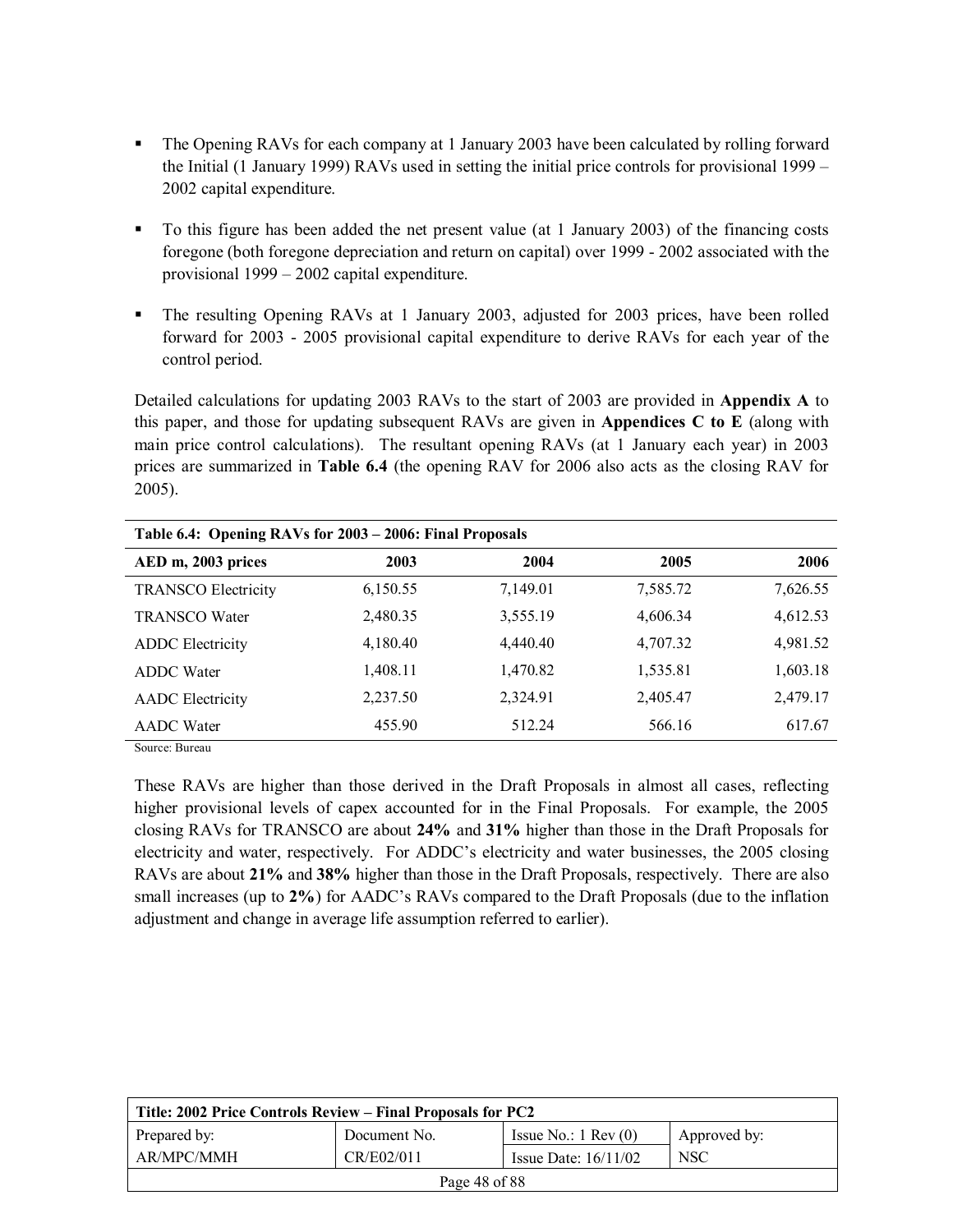# **7 Cost of Capital and Profit Margin**

# **7.1 Cost of Capital for Network Companies**

# *7.1.1 The Draft Proposals*

The initial price controls were set on the basis of a real post-tax cost of capital of 6 per cent. In the Draft Proposals, the Bureau proposed to continue to assume a cost of capital of 6 per cent for the new price controls. The Bureau calculated the cost of capital as the weighted average cost of capital (WACC) and used the Capital Asset Pricing Model (CAPM) to estimate the cost of equity to the Abu Dhabi businesses. The cost of debt was found by adding a suitable corporate debt premium to a riskfree rate. The Bureauís cost of capital calculations for the Abu Dhabi companies draw on estimates of the cost of capital of network businesses in the UK, USA, and Australia. The present coverage and liquidity of the UAE capital market is such that the Bureau is reluctant to reference its cost of capital calculations to it at this time.

In the previous consultation papers and the Draft Proposals, the Bureau made references to several overseas regulatory decisions and gave examples of local electricity and water, and oil and gas, companies to support its estimate of cost of capital. The cost of capital estimate of 6 per cent was retained, despite some evidence that the cost of capital may have fallen over the present price control period. The Bureau adopted such an approach to ensure that companies have a strong incentive to invest to meet the forecast demand growth in the sector in good time and to ensure that companies remain able to finance their operations assuming they operate efficiently. Such a return also accommodates any additional risks that may be perceived by the companies as being associated with the strengthening of incentive mechanisms within these revised price controls.

# *7.1.2 The Final Proposals*

None of the responses to the Draft Proposals objected to the Bureauís proposal of 6 per cent for the cost of capital. The Bureau has therefore retained its estimate of 6 per cent for real post-tax cost of capital.

# **7.2 Profit Margin for ADWEC**

# *7.2.1 The Draft Proposals*

The previous consultation papers highlighted that ADWEC, in contrast to the network companies, has few capital assets but is exposed to risks associated with large financial flows. Therefore, the application of a cost of capital to an asset value is not the best means of estimating the allowed returns for ADWEC. The Bureau proposed to express ADWEC's allowed return in the form of a margin on its maximum allowed revenue. The Draft Proposals explained in detail the Bureauís calculation of ADWEC's profit margin for the new price controls. In essence, to proxy for all of the risks faced by ADWEC, the Bureau considered a "worst case" scenario for BST forecasting risk whereby ADWEC over-recovers the BST by 5% in each year of the control period due to any reason.

| Title: 2002 Price Controls Review – Final Proposals for PC2 |              |                               |              |  |
|-------------------------------------------------------------|--------------|-------------------------------|--------------|--|
| Prepared by:                                                | Document No. | Issue No.: $1 \text{ Rev}(0)$ | Approved by: |  |
| AR/MPC/MMH                                                  | <b>NSC</b>   |                               |              |  |
| Page 49 of 88                                               |              |                               |              |  |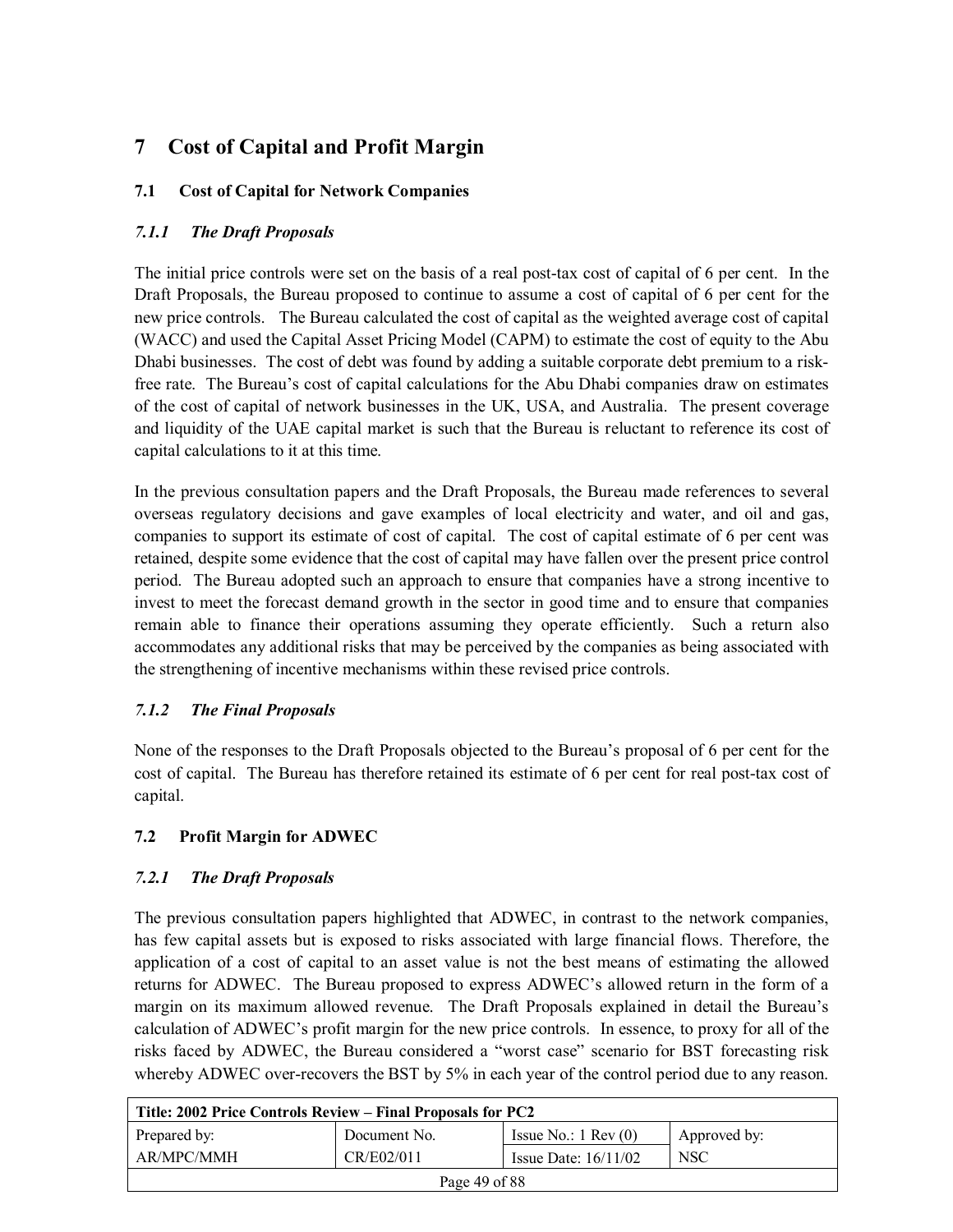Under ADWEC's existing licence, ADWEC is subject to a "penalty" interest rate of 3% if ADWEC over-recovers the BST by more than 2% of MAR. The Bureau therefore calculated the hypothetical capital that would be required to back this risk over the three-year price control period. Applying the cost of capital of 6 per cent to this hypothetical capital and applying the resulting annual return to ADWEC's expected total annual turnover produced a profit margin of about 0.025 per cent.

The above calculation was based on ADWEC's existing licence (and degree of risk exposure), and the Bureau stated that a lower allowed margin may be appropriate were the licence to be amended to reduce ADWEC's exposure to risks. The Draft Proposals also identified options on how the licence could be modified with regards to the BST calculations, if ADWEC so wished, to reduce ADWEC's expose to risks associated with the BST over-recoveries.

# *7.2.2 Responses to the Draft Proposals*

In response to the Draft Proposals, ADWEC has accepted in principle the approach of profit margin and stated its preferred option to keep the licence unmodified with regards to the BST calculations. However, it has shown concerns on the 0.025% margin proposal and proposed a number of amendments to its licence, as summarized below:

- 1. ADWEC has considered that 0.025% margin proposal has not been calculated on the basis of a ëworst-caseí over-recovery scenario. In essence, ADWEC has argued that the Bureau has used past experience to predict what could be the worst-case scenario.
- 2. ADWEC believes that in the future the possibilities for over-estimating the BST may be greater than those in the past. The potential scenario which ADWEC has identified could occur in 2004 or after, due to an event of default of a generator as per the PWPA, which may result in ADWEC buying the production plant. ADWEC sees two issues arising from such a situation:
	- ! First, production of water and electricity by ADWEC is currently prohibited by its licence. In order to partly address this issue, ADWEC has proposed an amendment to its licence to allow ADWEC to produce electricity and water in the above described situation.
	- Second, ADWEC has argued that if it opts to buy the plant there is a cost of capital associated with it. According to ADWEC, such a situation may or may not occur during the next price control period. However, it is exposed to such risks which cannot be remunerated through the present margin on turnover.
- 3. ADWEC has recommended to add a new term  $B<sub>t</sub>$  to the formula used in its licence to calculate MAR, in order to allow as pass-through costs that it regards as out of ADWEC/ADWEA control as per government policies or instructions either implemented through ADWEA or directly.
- 4. ADWEC has also recommended revision of the definition of the term "PWPA $<sub>i</sub>$ " used in its MAR</sub> formula in the licence to include amounts due under interconnection agreements and ancillary services agreements.

| Title: 2002 Price Controls Review – Final Proposals for PC2 |              |                               |              |
|-------------------------------------------------------------|--------------|-------------------------------|--------------|
| Prepared by:                                                | Document No. | Issue No.: $1 \text{ Rev}(0)$ | Approved by: |
| AR/MPC/MMH                                                  | CR/E02/011   | Issue Date: $16/11/02$        | <b>NSC</b>   |
| Page 50 of 88                                               |              |                               |              |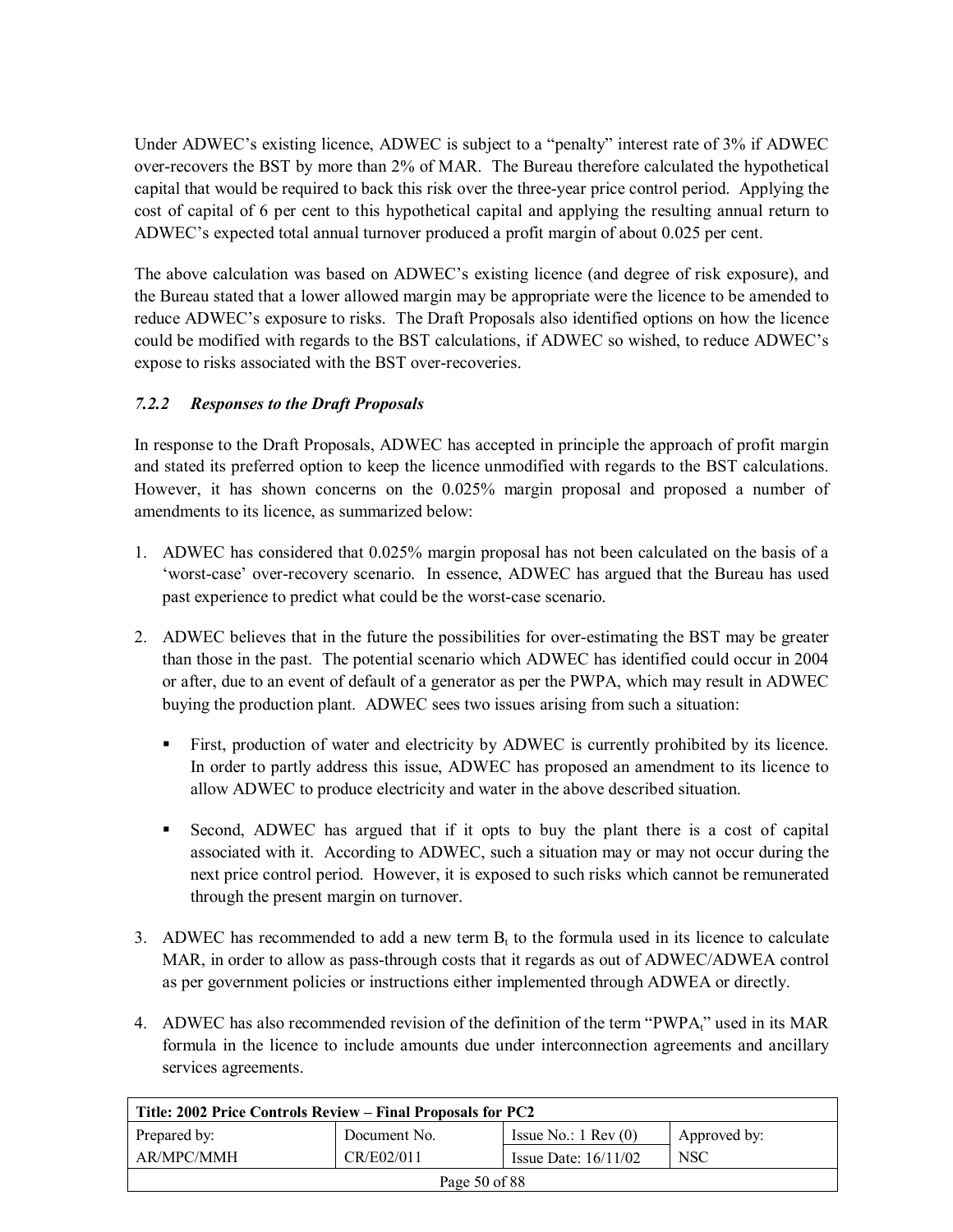# *7.2.3 Bureauís Views on Responses to Draft Proposals*

The Bureau's views on the ADWEC's response are as follows:

- 1. The Bureau regards the assumption of BST over-recovery by 5 per cent as, if anything, generous to ADWEC. In practice, average over-recovery would be expected to be lower than this: one should expect that if ADWEC over-recovers in one year, it will calculate BST in the future in a manner so as to avoid over-recoveries in subsequent years. In fact, the Bureau considers that the BST over-recovery of 5% assumed in the Bureau's calculation example, if anything, overestimates the risks faced by ADWEC, as the actual BST over-recovery in any of the past years has never approached 5% (and if it had consistently been so large the Bureau would have expected ADWEC to have amended its forecasting approach). Therefore, it is not true to say that the Bureau has used the past experience as the sole basis to predict what could be the worstcase scenario.
- 2. It has not been explained to the Bureau how an event of default of a generator under the PWPA (which may result in ADWEC buying the plant) should necessarily cause an over-estimation of the BST and hence increased BST over-recoveries. Nonetheless, the Bureau's views on the two issues raised by ADWEC in relation to this potential scenario are summarized below:
	- The Bureau proposes to consider outside of the price control review ADWEC's proposed licence modification to allow ADWEC to generate electricity and water if an event occurs under the PWPA requiring ADWEC to purchase of the plant. The proposed licence modification deserves detailed review and consideration of several crucial issues.
	- ! In relation to the argument for remunerating ADWEC for risks or cost of capital associated with the purchase, ownership or operation of the plant, the Bureau notes that:
		- The BST calculations (through the definition of the term "PWPA<sub>t</sub>" in the MAR formula) and the Bureauís calculation of profit margin do not take into consideration the liquidated damages or other income that ADWEC can be expected to receive due to any event of default under the PWPAs. Therefore, it is not reasonable to ask for profit margin to remunerate for costs or risks for ADWEC arising due to events of defaults under the PWPAs.
		- ! The Bureau also believes that it is for ADWEC to negotiate a balanced PWPA so that an event of default of a generator should not increase the burden on ADWEC. The option to buy a plant in case of a default by the generator under the PWPA should be exercised by ADWEC keeping in view the costs and benefits and associated risks.
		- ! If ADWEC has to buy a plant because of any event under the PWPA, the risks associated with such a purchase, ownership and operation of the plant should be remunerated through the sale of the plant or of its capacity and output rather than through the regulated procurement business of ADWEC.

| Title: 2002 Price Controls Review – Final Proposals for PC2 |              |                               |              |
|-------------------------------------------------------------|--------------|-------------------------------|--------------|
| Prepared by:                                                | Document No. | Issue No.: $1 \text{ Rev}(0)$ | Approved by: |
| AR/MPC/MMH                                                  | CR/E02/011   | Issue Date: $16/11/02$        | NSC          |
| Page 51 of $88$                                             |              |                               |              |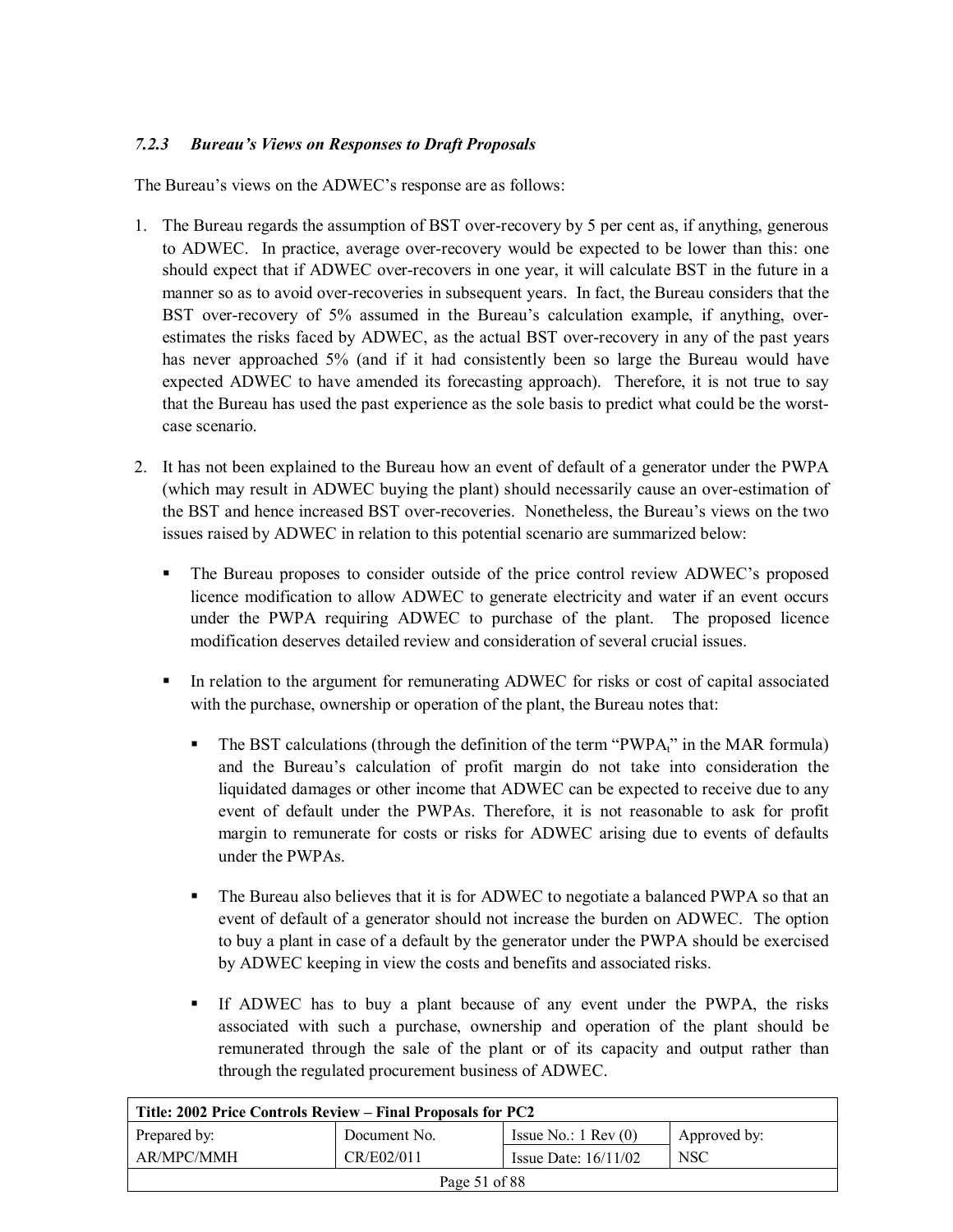- 3. The Bureau understands that the amendment relating to addition of a new term  $B_t^*$  for costs incurred due to implementation of government policies or instructions on training of UAE nationals has been proposed to eliminate the risk of such costs, over and above those costs incurred in the past (and hence already remunerated through the new price controls). The issue has also been discussed in Section 5 of this paper; the Bureau does not regard any adjustment to its proposals as necessary.
- 4. Similarly, the amendments proposed by ADWEC for the definition of "PWPA<sub>t</sub>" to include amounts due under any interconnection agreements and ancillary service agreements also aims at eliminating the risks of such costs not being recovered under the price controls. The Bureau's view is that the contracts for ancillary services are already specifically covered by the licence definition of term "PWPA<sub>t</sub>" read with the licence definition of "power and water purchase agreementsî and Article 36 of Law No.2 of 1998. Similarly, any contract such as interconnection agreement if it involves the purchase of water and electricity capacity and output is also covered by the above definitions.

# *7.2.4 The Final Proposals*

In view of the foregoing discussion, the Bureau has therefore retained the profit margin of 0.025% on turnover for the Final Proposals set out in this paper. The Bureau has incorporated profits into the  $A'$  term (the procurement cost), based on the margin (0.025%) applied to ADWEC's forecast BST turnover for the next control period.

| Title: 2002 Price Controls Review – Final Proposals for PC2      |              |                               |              |  |
|------------------------------------------------------------------|--------------|-------------------------------|--------------|--|
| Prepared by:                                                     | Document No. | Issue No.: $1 \text{ Rev}(0)$ | Approved by: |  |
| AR/MPC/MMH<br>CR/E02/011<br><b>NSC</b><br>Issue Date: $16/11/02$ |              |                               |              |  |
| Page 52 of 88                                                    |              |                               |              |  |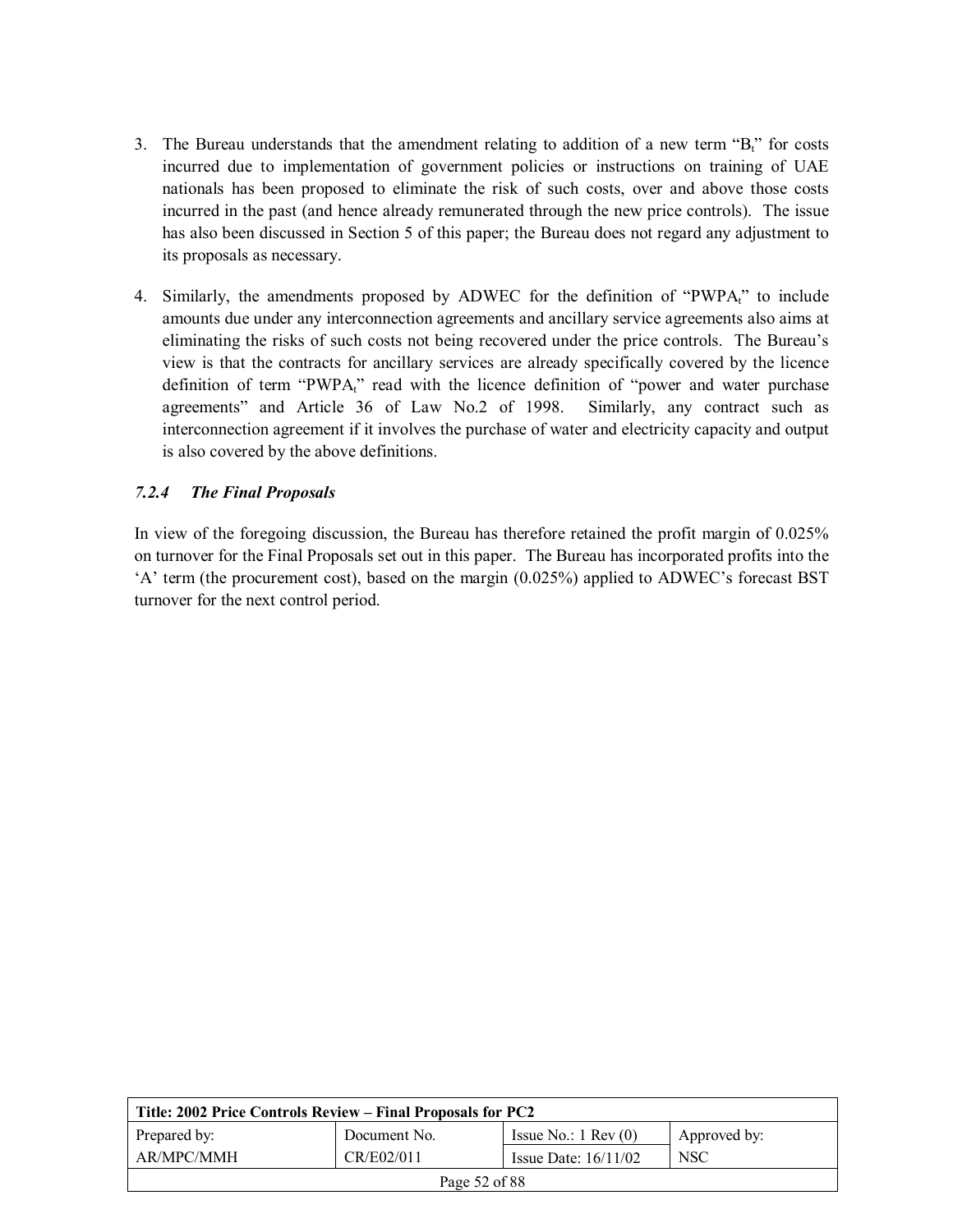# **8 Price Control Calculations**

### **8.1 Approach to Calculating Revenue Requirement**

Consistent with the approach taken to setting the initial price controls and used in the Draft Proposals, the Bureau has used a net present value (NPV) framework to establish the level and profile of price controlled revenue for each business for the period  $2003 - 2005$  in these Final Proposals. The calculation of the present value of the company's required revenue over the control period is as follows:

**PV** ( $Rev$ ) =  $PV(RAV_{opening}) + PV(Opex) + PV(Capex) - PV(RAV_{ closing})$ 

where,

PV is the present value at 1 January 2003;

Rev is the total revenue over the price control period

RAV <sub>opening</sub> is the opening regulated asset value on 1<sup>st</sup> January 2003;

Opex is the total operating expenditure over the price control period;

Capex is the total capital expenditure over the price control period; and

RAV closing is the closing regulated asset value on 31<sup>st</sup> December 2005.

The above calculation methodology applies to electricity and water MARs for TRANSCO, to maximum allowed electricity and water distribution and supply revenues (DSRs) for Discos, and to maximum allowed procurement cost (A) for ADWEC. However, in the case of ADWEC, asset values, depreciation and capital expenditures being very small are set to zero in the above calculations and instead included in the operating expenditures. That is, for ADWEC, the PV of required revenue is calculated as the sum of present values of operating expenditures (which includes ADWEC's capital expenditures as well) and profits on turnover over the control period.

The price control calculation requires projections to be made of operating and capital expenditures, RAVs and revenue drivers over the price control period. The Bureau's assumptions for revenue drivers for network companies are described in the Section 4 of this paper, whereas Section 5 of this paper describes the Bureau's projections for operating expenditure over  $2003 - 2005$ . The provisional allowances for capital expenditure and opening RAVs for the periods  $1999 - 2002$  and  $2003 - 2005$  are described in Section 6 of this paper. The discount rate used in the present value calculation is the cost of capital discussed and set out in Section 7 of this paper (i.e. 6%, real posttax).

| Title: 2002 Price Controls Review – Final Proposals for PC2 |              |                               |              |  |
|-------------------------------------------------------------|--------------|-------------------------------|--------------|--|
| Prepared by:                                                | Document No. | Issue No.: $1 \text{ Rev}(0)$ | Approved by: |  |
| AR/MPC/MMH                                                  | CR/E02/011   | Issue Date: $16/11/02$        | <b>NSC</b>   |  |
| Page 53 of 88                                               |              |                               |              |  |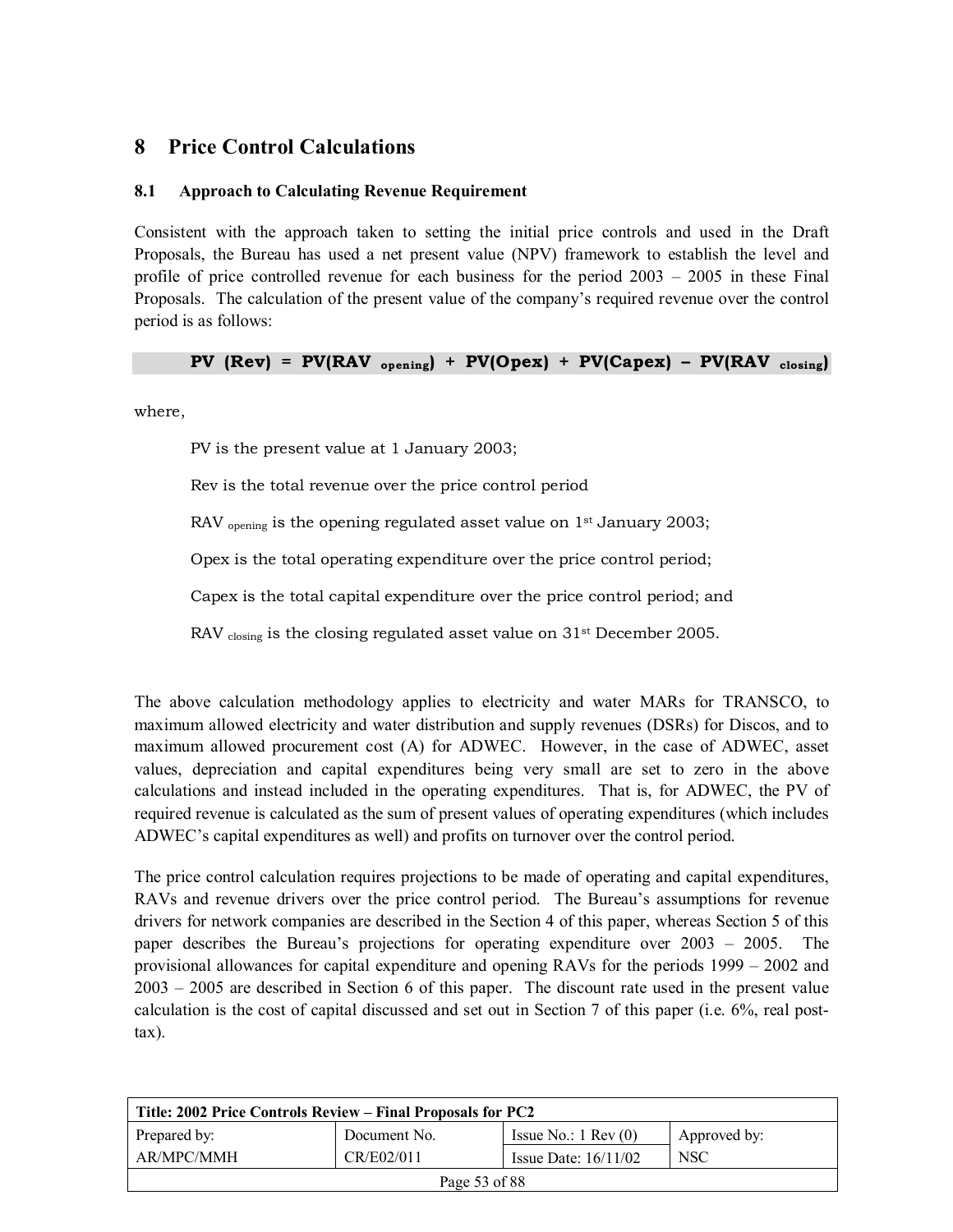# **8.2 Approach to Calibrating Notified Values**

As explained in the Draft Proposals, to determine the notified values (a (or A for ADWEC), b, c and X), the sum of the present values (PVs) of annual maximum allowed revenues (MARs) over the control period, based on the annual projections of revenue drivers for the control period, has been set equal to the PV of total required revenue calculated as above. All calculations are carried out in 2003 real terms, that is excluding the effect of inflation, and are subject to constraints which are put on shares of different revenue terms to the total revenue and on the value of X.

The above PV approach ensures a smooth profile of allowed revenues across the price control period  $(i.e., the same value of 'X' in the CPI-X formula in each year).$  In addition, the Bureau has crosschecked the resulting profile of allowed revenues against accrued operating costs on an annual basis to ensure that it does not result in undue volatility from year-to-year in the reported financial position of any of the companies.

As for the Draft Proposals, the Bureau for the price control calculations in the Final Proposals has assumed appropriate weights for the three terms (i.e. fixed term and two variable terms) in the PV of total price-controlled revenue for the network companies. These weights are summarized in **Table 8.1**. These weights are different from those proposed in the Draft Proposals. The weight of the third term involving metered electricity or water units transmitted or distributed has now been reduced to 10% for the Final Proposals (from 25% in the Draft Proposals) in view of the companies' concerns on these revenue drivers, as discussed in Sections 3 and 4 of this paper. Accordingly, the weight of the fixed term involving notified value 'a' has been increased to 65% (from 50% in the Draft Proposals). These weights relate to the present value of total revenue over the control period. The weights may vary from year to year, depending on the relative movement in revenue drivers in each year.

| Table 8.1: Weights of Terms in Network Revenue for PC2 |                                                  |                                                  |                          |  |
|--------------------------------------------------------|--------------------------------------------------|--------------------------------------------------|--------------------------|--|
| <b>Revenue Term</b>                                    |                                                  | <b>Related Revenue Driver</b>                    | <b>Weight in Revenue</b> |  |
|                                                        | <b>TRANSCO (E/W)</b>                             | Discos $(E/W)$                                   |                          |  |
| First Term ('a')                                       | <b>Fixed Amount</b>                              | <b>Fixed Amount</b>                              | 65%                      |  |
| <b>Second Term</b><br>(involving 'b')                  | Peak Electricity / Water<br>Demand               | Electricity / Water Customer<br>Accounts         | 25%                      |  |
| <b>Third Term</b><br>(involving 'c')                   | Metered Electricity / Water<br>Units Transmitted | Metered Electricity / Water<br>Units Distributed | 10%                      |  |
| <b>Total</b>                                           |                                                  |                                                  | 100%                     |  |

For ADWEC, as discussed in Sections 3 and 4, the fixed procurement cost term (A) has been given 100% weight as the two variable revenue drivers for ADWEC proposed in the Draft Proposals have now been removed in the Final Proposals.

| Title: 2002 Price Controls Review – Final Proposals for PC2      |              |                               |              |  |  |
|------------------------------------------------------------------|--------------|-------------------------------|--------------|--|--|
| Prepared by:                                                     | Document No. | Issue No.: $1 \text{ Rev}(0)$ | Approved by: |  |  |
| CR/E02/011<br>AR/MPC/MMH<br><b>NSC</b><br>Issue Date: $16/11/02$ |              |                               |              |  |  |
| Page 54 of 88                                                    |              |                               |              |  |  |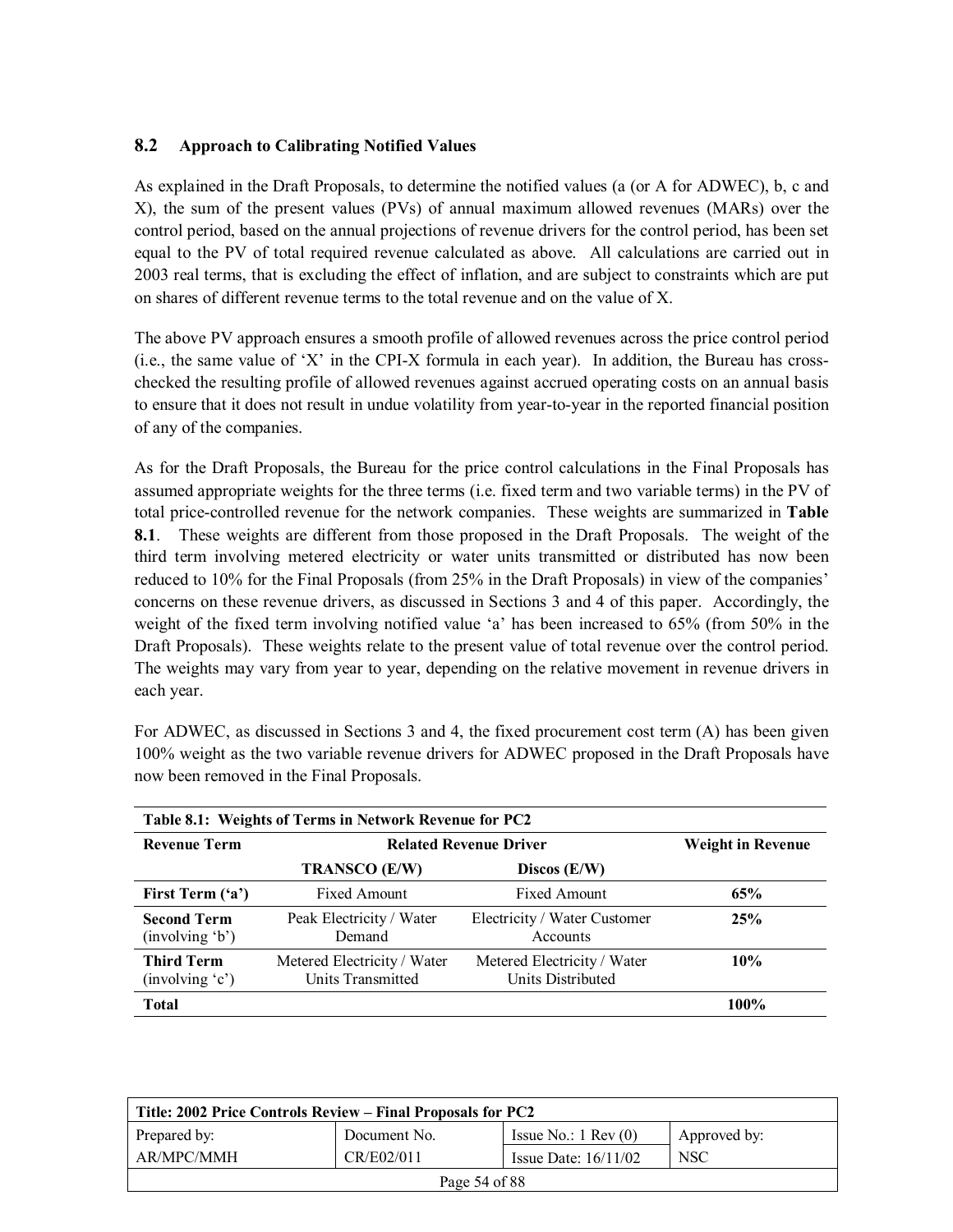The Bureau has used the same Microsoft Excel models for its price control calculations for the Final Proposals as were used in the Draft Proposals. However, necessary changes have been made to the price control calculation model for ADWEC in view of the structure of its price control adopted for these Final Proposals.

The 'X' factor has been used as an input, among many others, to the above calculations. The choice of ëXí is largely an arbitrary one and has been set to zero in these Draft Proposals for all regulated business in view of the considerations explained in the Draft Proposals. The outputs of the price control model are the co-efficients of the three terms in the MAR formula (i.e. a, b and c) for network businesses. In the case of ADWEC, the model produces the notified value of the fixed procurement cost term (A).

As with the model used in the Draft Proposals, the price control calculation model for the Final Proposals also reports two financial indicators for each business. These indicators for network businesses are the implied annual profit (in AED million) and the implied return (in percentage terms) on the average of the opening and closing RAVs in each year. For ADWEC, the financial indicators used are the implied annual profit (in AED million) and the implied profit margin on BST turnover (in percentage terms).

For full details of the Excel based price control calculation models, see Section 8 of the Draft Proposals.

#### **8.3 Price Control Calculations**

**Appendices B through E** to this paper present detailed calculations for Final Proposals for the four companies, as follows:

| Table B.1 in Appendix B: | Draft price control calculations for ADWEC                        |
|--------------------------|-------------------------------------------------------------------|
| Table C.1 in Appendix C: | Draft price control calculations for TRANSCO electricity business |
| Table C.2 in Appendix C: | Draft price control calculations for TRANSCO water business       |
| Table D.1 in Appendix D: | Draft price control calculations for ADDC electricity business    |
| Table D.2 in Appendix D: | Draft price control calculations for ADDC water business          |
| Table E.1 in Appendix E: | Draft price control calculations for AADC electricity business    |
| Table E.2 in Appendix E: | Draft price control calculations for AADC water business          |
|                          |                                                                   |

Electronic versions of these calculations are available from the Bureau to companies on request.

| Title: 2002 Price Controls Review – Final Proposals for PC2      |              |                               |              |  |
|------------------------------------------------------------------|--------------|-------------------------------|--------------|--|
| Prepared by:                                                     | Document No. | Issue No.: $1 \text{ Rev}(0)$ | Approved by: |  |
| AR/MPC/MMH<br><b>NSC</b><br>CR/E02/011<br>Issue Date: $16/11/02$ |              |                               |              |  |
| Page 55 of 88                                                    |              |                               |              |  |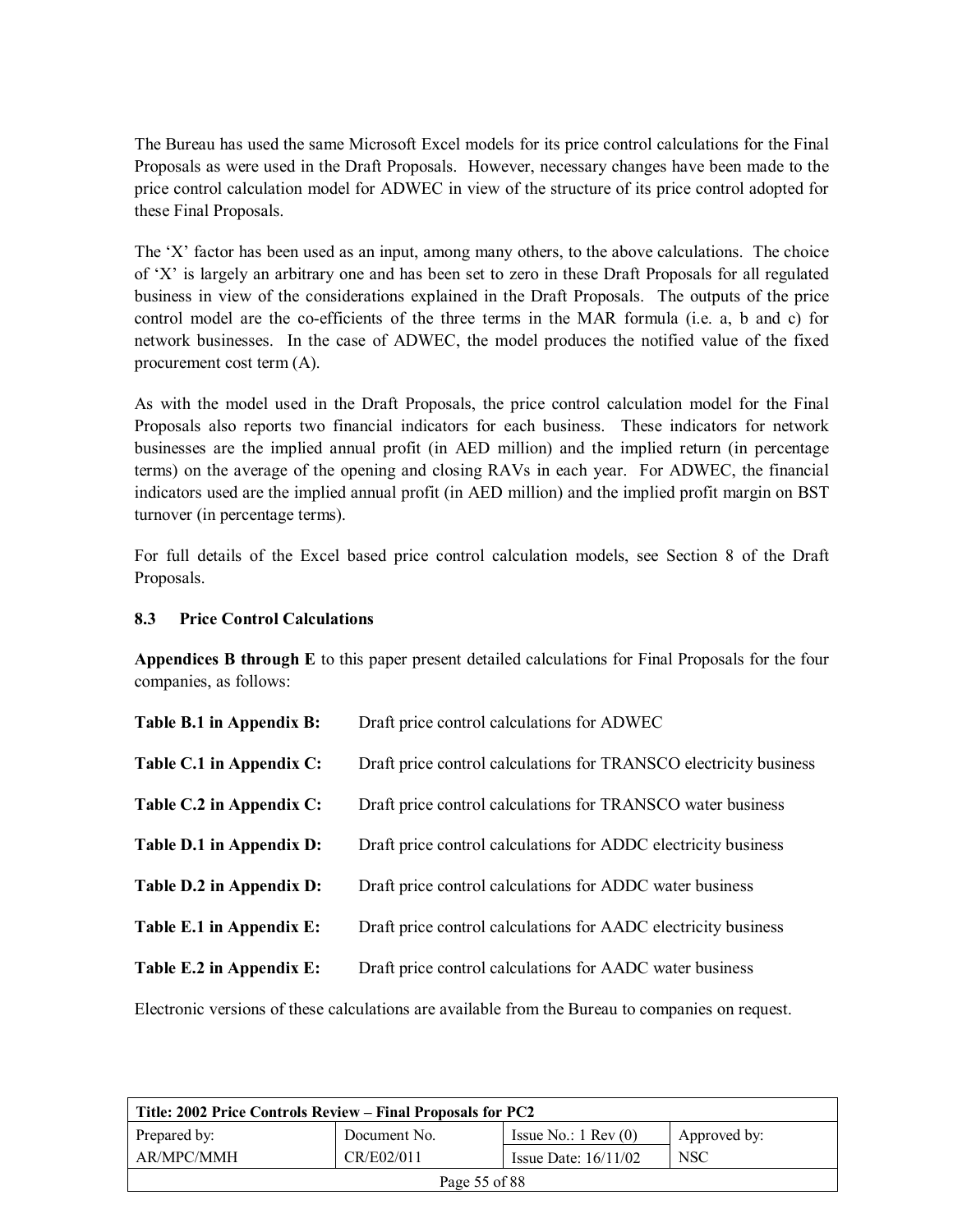#### **8.4 Final Proposals and Projected Allowed Revenues**

#### *8.4.1 Notified Values*

The Bureauís Final Proposals for the notified values for the regulated businesses of ADWEC, TRANSCO, ADDC and AADC are summarized in **Tables 8.2** below. These proposals are the same as calculated in **Appendices B to E** to this paper. However, the notified values here are expressed in appropriate units for clearer understanding. The notified values given in **Table 8.2** (to the accuracy expressed therein) will be those used to calculate MARs when the new price controls are implemented.

| Table 8.2: Final Proposals for PC2 (Notified Values for 2003) |                        |              |                               |                 |
|---------------------------------------------------------------|------------------------|--------------|-------------------------------|-----------------|
|                                                               | <b>Notified Values</b> |              |                               |                 |
|                                                               | X                      | a or A       | b                             | $\mathbf c$     |
| <b>ADWEC</b> Procurement                                      | 0.00                   | 10.72 AED m  |                               |                 |
| <b>TRANSCO Electricity</b>                                    | 0.00                   | 522.77 AED m | 44.28 AED/kW                  | $1.05$ fils/kWh |
| <b>TRANSCO Water</b>                                          | 0.00                   | 347 75 AED m | 305.57 AED/TIG                | $0.44$ AED/TIG  |
| <b>ADDC</b> Electricity                                       | 0.00                   | 442.01 AED m | 761.40 AED/customer account   | $0.45$ fils/kWh |
| <b>ADDC</b> Water                                             | 0.00                   | 197.56 AED m | 382.74 AED/customer account   | $0.69$ AED/TIG  |
| <b>AADC</b> Electricity                                       | 0.00                   | 235.68 AED m | 1,028.83 AED/customer account | $0.57$ fils/kWh |
| <b>AADC</b> Water                                             | 0.00                   | 92.74 AED m  | 586.50 AED/customer account   | 1.75 AED/TIG    |

#### *8.4.2 Projected Allowed Revenues*

Table 8.3 presents the projected MAR in respect of "own costs" for each business for 2003-2005 based on the proposed notified values and the forecasts or assumptions for revenue drivers adopted in this paper. (Of course, actual revenue during 2003-2005 will be different due to different actual revenue driver data and the effect of inflation on notified values).

| Table 8.3: Projected Maximum Allowed Revenue for 2003-2005 (AED million, 2003 prices) |        |        |        |  |
|---------------------------------------------------------------------------------------|--------|--------|--------|--|
|                                                                                       | 2003   | 2004   | 2005   |  |
| ADWEC Procurement                                                                     | 10.72  | 10.72  | 10.72  |  |
| <b>TRANSCO Electricity</b>                                                            | 725.77 | 800.96 | 895.94 |  |
| <b>TRANSCO Water</b>                                                                  | 513.01 | 535.59 | 559.07 |  |
| <b>ADDC</b> Electricity                                                               | 659.41 | 681.49 | 701.59 |  |
| <b>ADDC</b> Water                                                                     | 281.61 | 302.95 | 330.08 |  |
| <b>AADC</b> Electricity                                                               | 355.75 | 362.75 | 370.06 |  |
| <b>AADC</b> Water                                                                     | 135.90 | 142.18 | 150.83 |  |

Note: Excludes pass-through costs.

| Title: 2002 Price Controls Review – Final Proposals for PC2      |              |                               |              |  |  |
|------------------------------------------------------------------|--------------|-------------------------------|--------------|--|--|
| Prepared by:                                                     | Document No. | Issue No.: $1 \text{ Rev}(0)$ | Approved by: |  |  |
| AR/MPC/MMH<br>CR/E02/011<br><b>NSC</b><br>Issue Date: $16/11/02$ |              |                               |              |  |  |
| Page 56 of 88                                                    |              |                               |              |  |  |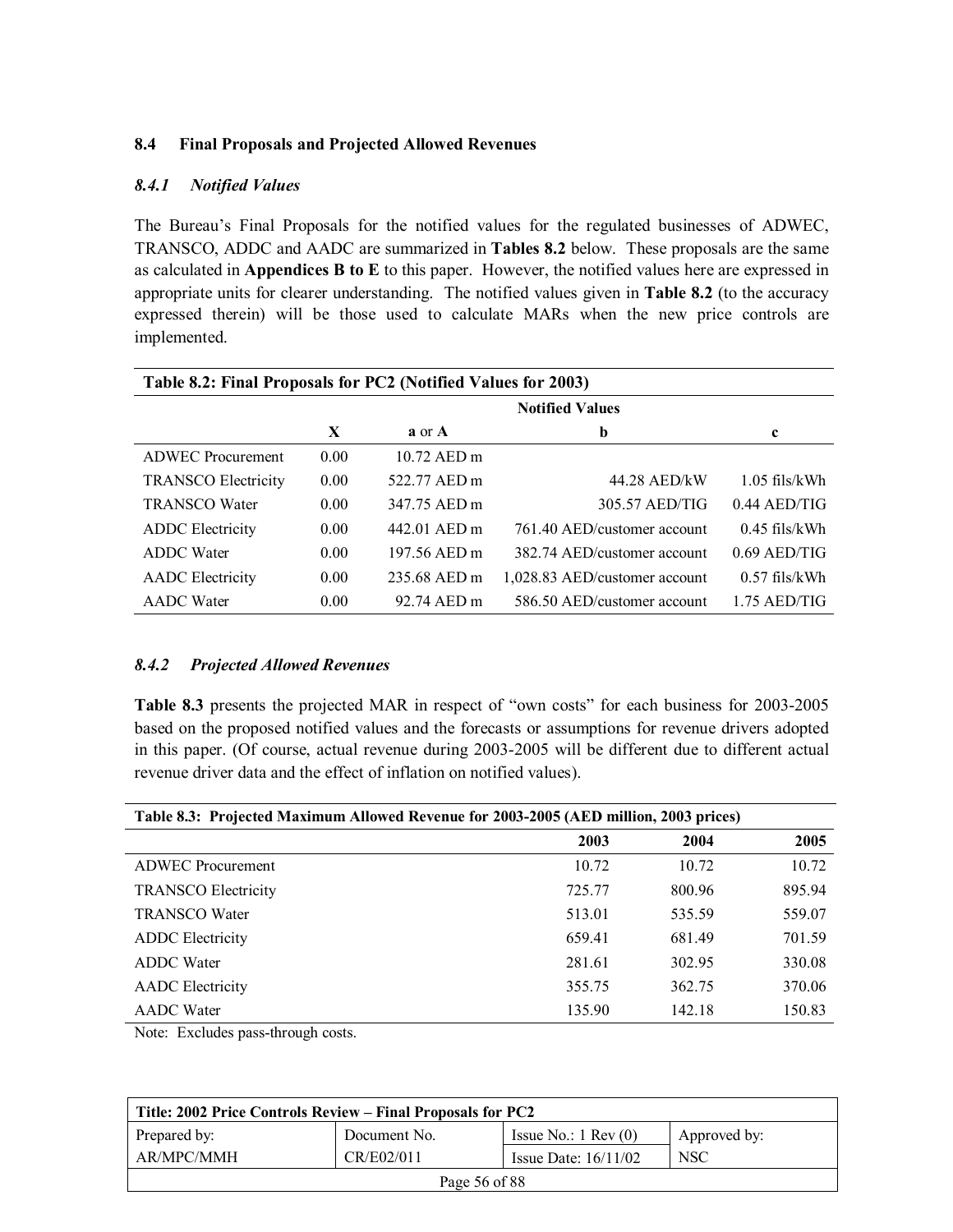The two financial indicators for each business as implied by the projected revenue show that the notified values will result in reasonable profit for each year and on average over the next control period.

#### **8.5 Estimate of Effect of Final Proposals on Sector Costs**

The Bureau has analysed the effect on sector electricity and water unit costs that would result from the Final Proposals. This is shown graphically (separately for electricity and water) in **Figures 8.1** and **8.2** (respectively) for 1999-2000 and 2003-2005 (figures for 2002 are not yet available).





| Title: 2002 Price Controls Review – Final Proposals for PC2 |              |                               |              |  |
|-------------------------------------------------------------|--------------|-------------------------------|--------------|--|
| Prepared by:                                                | Document No. | Issue No.: $1 \text{ Rev}(0)$ | Approved by: |  |
| AR/MPC/MMH                                                  | CR/E02/011   | Issue Date: $16/11/02$        | <b>NSC</b>   |  |
| Page 57 of 88                                               |              |                               |              |  |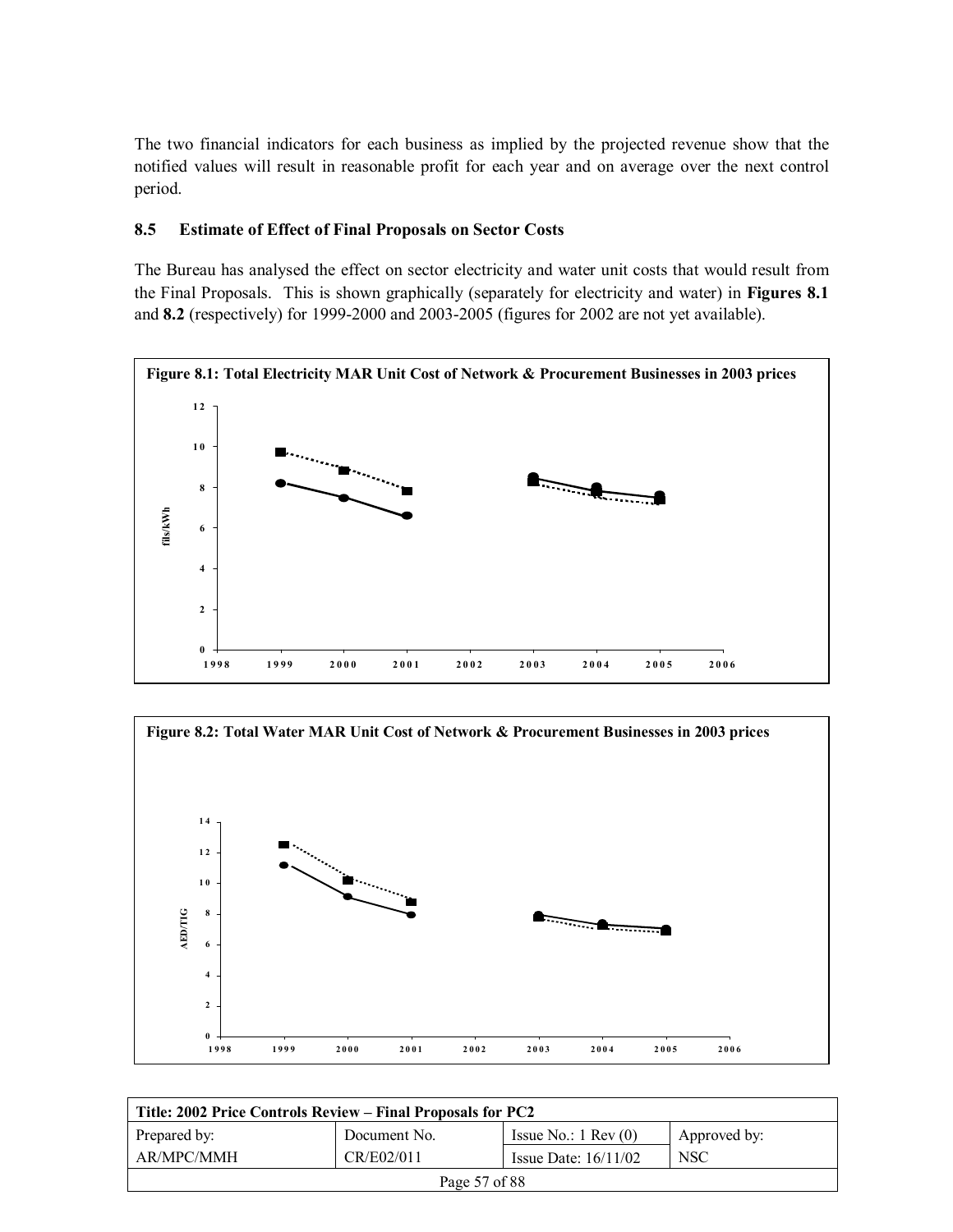**Figures 8.1** and 8.2 show the effect solely on the unit costs (electricity and water, respectively) which are attributable to the resetting of price controls. They exclude the effect of changes in the purchase price of water and electricity (i.e. BST costs), which accounts for the majority of sector costs.

Solid lines in the above figures represent the MARs per unit under the initial price controls and revised price controls as implemented as per the Final Proposals.

The dotted lines in the above figures show the MARs per unit in the two price control periods had capital expenditure during the first control period been financed within the initial price controls.

It can be seen that in terms of price-controlled costs only, the revised price controls would continue the downward trend of sector unit costs seen since the Bureau first implemented price controls in 1999.

While there is some discontinuity in this general trend at the start of the second control period, this is explained by the fact that the capital expenditure incurred during 1999-2002 was not financed within the first controls and so has had to be financed within the second price controls (as well as 2003- 2005 capital expenditures).

Had 1999-2002 capital expenditures been financed within the first price control period, unit costs over 1999-2002 (shown by dotted lines) would have been higher than the actual MARs per unit (shown by solid lines). Furthermore, unit costs over 2003-2005 (shown by dotted lines in the above figures) would have been lower than those implied by the Final Proposals set out in this paper (shown by the solid lines).

In summary, therefore, abstracting from the financing of the first control period's capital expenditure, these Final Proposals represent a continuation of the significant and ongoing reduction in the sector unit economic costs attributable to the network companies. Even though, as explained below, the Final Proposals envisage higher projected allowed revenue for the businesses than the Draft Proposals, the trends shown in the above figures are not different from those depicted in corresponding figures in the Draft Proposals.

### **8.6 Differences from the Draft Proposals**

In general, the projected allowed revenue for each business in the Final Proposals is higher than that projected in the Draft Proposals, both on annual and overall basis. A comparison between the Draft and Final Proposals in percentage terms (taking the figures for the Draft Proposals as the base) is presented in **Table 8.4**.

| Title: 2002 Price Controls Review – Final Proposals for PC2 |              |                               |              |  |
|-------------------------------------------------------------|--------------|-------------------------------|--------------|--|
| Prepared by:                                                | Document No. | Issue No.: $1 \text{ Rev}(0)$ | Approved by: |  |
| AR/MPC/MMH                                                  | CR/E02/011   | Issue Date: $16/11/02$        | <b>NSC</b>   |  |
| Page 58 of 88                                               |              |                               |              |  |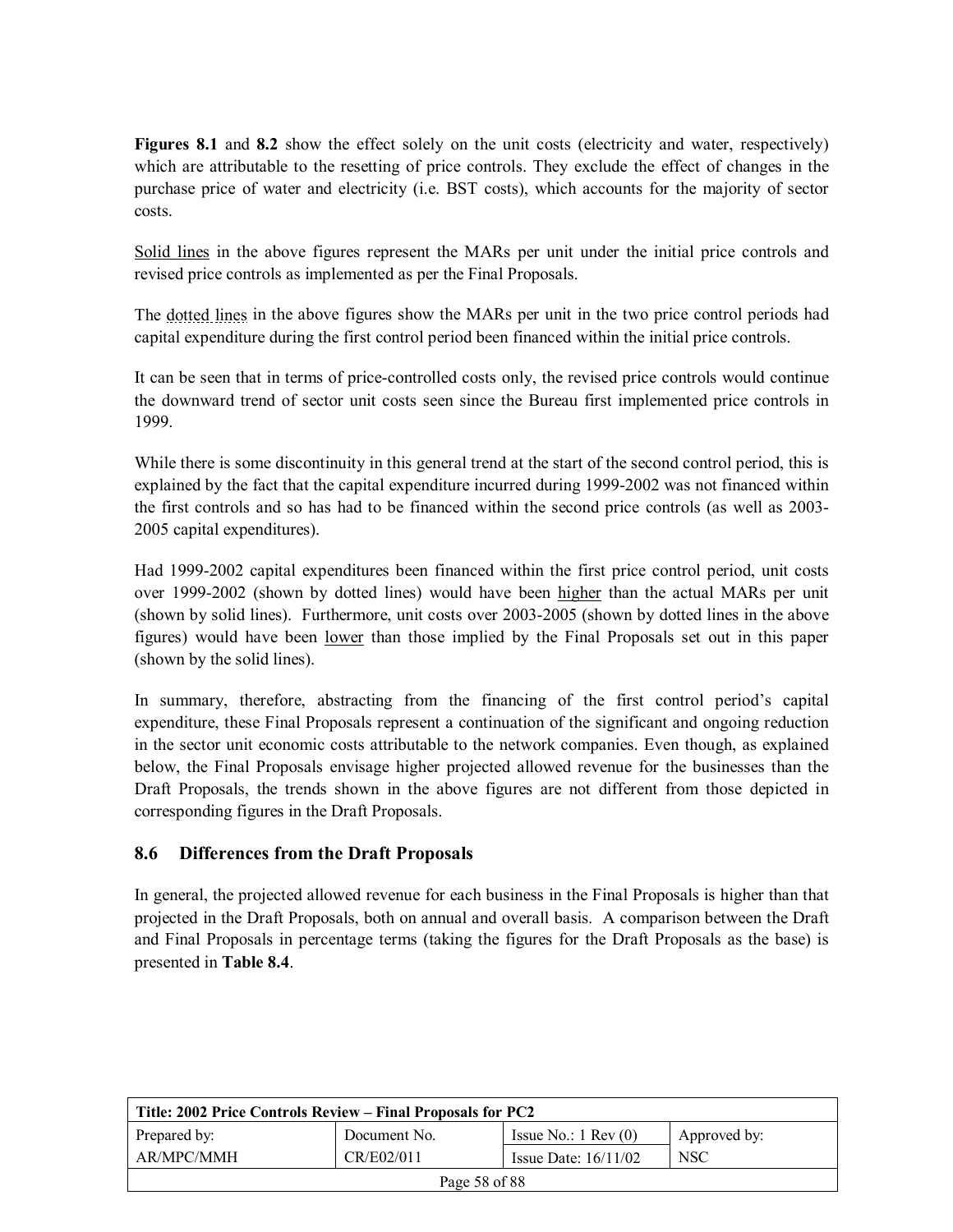| Table 8.4: Projected Maximum Allowed Revenue – Comparison between Draft and Final Proposals |       |       |        |                         |  |
|---------------------------------------------------------------------------------------------|-------|-------|--------|-------------------------|--|
| <b>Final Proposal is higher than Draft Proposal by</b>                                      | 2003  | 2004  | 2005   | <b>Overall PV Terms</b> |  |
| <b>ADWEC</b> Procurement                                                                    | 27%   | 19%   | 13%    | 20%                     |  |
| <b>TRANSCO Electricity</b>                                                                  | 25%   | 21%   | 17%    | 21%                     |  |
| <b>TRANSCO Water</b>                                                                        | 22%   | 20%   | 17%    | 20%                     |  |
| <b>ADDC</b> Electricity                                                                     | 11%   | 9%    | 7%     | 9%                      |  |
| <b>ADDC</b> Water                                                                           | 13%   | 15%   | 20%    | 16%                     |  |
| <b>AADC</b> Electricity                                                                     | $2\%$ | $1\%$ | $0\%$  | $1\%$                   |  |
| <b>AADC</b> Water                                                                           | 8%    | 3%    | $-4\%$ | $2\%$                   |  |

Table 8.4: Projected Maximum Allowed Revenue – Comparison between Draft and Final Proposals

Source: Bureau calculations

In terms of allowed revenue per unit of electricity or water supplied to the final customers, it is estimated that the total allowed revenue for all the network and procurement businesses (excluding production costs) projected by these Final Proposals will result in, on average, approximately **12%** and **16%** higher network costs per unit supplied of electricity and water respectively over the next control period compared to the allowed revenue projected in the Draft Proposals.

These higher allowed revenues and higher unit network and procurement cost than the Draft Proposals are mainly due to larger allowances for operating and capital expenditures in the Final Proposals.

**Table 8.5** below compares the notified values calculated in these Final Proposals with those in the Draft Proposals. The table highlights that:

- $\blacksquare$  'X' factor remains zero for all businesses;
- ! the fixed term ëaí has increased significantly for all businesses, due to both increase in allowed revenue and increase in weight of this term to 65% for network businesses and to 100% for ADWEC;
- the term 'b' has also increased in all cases mainly due to increase in allowed revenue, except for ADWEC (for which this term does not apply in the Final Proposals) and AADC (for which it has reduced mainly due to higher water accounts assumptions); and
- ! the term ëcí has decreased significantly mainly due to reduction in the weight of this term in the revenue (from 25% to 10% for network businesses and to 0% for ADWEC). The only exception is the value of 'c' for TRANSCO's electricity business, which is lower than that in the Draft Proposals due to the projections for the revenue driver having been reduced significantly. A similar effect is evident for the ADDC's water business, however it has been offset by the increase in allowed revenue.

| Title: 2002 Price Controls Review – Final Proposals for PC2 |              |                               |              |  |
|-------------------------------------------------------------|--------------|-------------------------------|--------------|--|
| Prepared by:                                                | Document No. | Issue No.: $1 \text{ Rev}(0)$ | Approved by: |  |
| AR/MPC/MMH                                                  | CR/E02/011   | Issue Date: $16/11/02$        | <b>NSC</b>   |  |
| Page 59 of 88                                               |              |                               |              |  |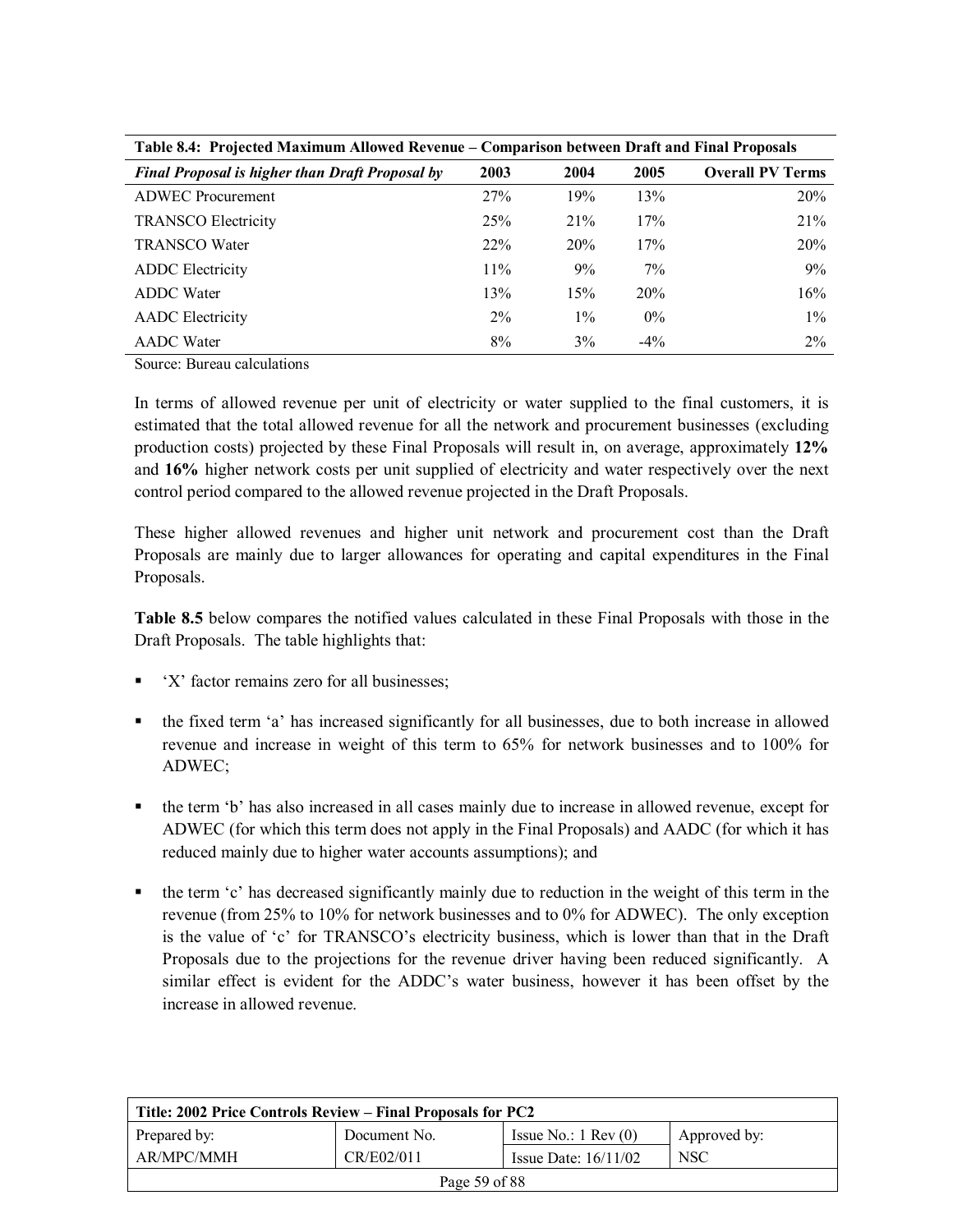| Table 8.5: Final Proposals for PC2 (Notified Values for 2003) |                        |              |                               |                 |
|---------------------------------------------------------------|------------------------|--------------|-------------------------------|-----------------|
|                                                               | <b>Notified Values</b> |              |                               |                 |
|                                                               | X                      | $a$ or $A$   | b                             | c               |
| <b>ADWEC Procurement</b>                                      |                        |              |                               |                 |
| Draft Proposals                                               | 0.00                   | 4.48 AED m   | 91.27 AED/GWh                 | 14.34 AED/MIG   |
| Final Proposals                                               | 0.00                   | 10.72 AED m  |                               |                 |
| <b>TRANSCO Electricity</b>                                    |                        |              |                               |                 |
| Draft Proposal                                                | 0.00                   | 333.05 AED m | 36.67 AED/kW                  | $0.88$ fils/kWh |
| Final Proposals                                               | 0.00                   | 522.77 AED m | 44.28 AED/kW                  | $1.05$ fils/kWh |
| <b>TRANSCO Water</b>                                          |                        |              |                               |                 |
| Draft Proposal                                                | 0.00                   | 223.53 AED m | 255.35 AED/TIG                | $0.92$ AED/TIG  |
| Final Proposals                                               | 0.00                   | 347.75 AED m | 305.57 AED/TIG                | 0.44 AED/TIG    |
| <b>ADDC Electricity</b>                                       |                        |              |                               |                 |
| Draft Proposal                                                | 0.00                   | 311.42 AED m | 697.38 AED/customer account   | $1.03$ fils/kWh |
| <b>Final Proposals</b>                                        | 0.00                   | 442.01 AED m | 761.40 AED/customer account   | $0.45$ fils/kWh |
| <b>ADDC</b> Water                                             |                        |              |                               |                 |
| Draft Proposal                                                | 0.00                   | 130.76 AED m | 329.32 AED/customer account   | 0.91 AED/TIG    |
| Final Proposals                                               | 0.00                   | 197.56 AED m | 382.74 AED/customer account   | 0.69 AED/TIG    |
| <b>AADC</b> Electricity                                       |                        |              |                               |                 |
| Draft Proposal                                                | 0.00                   | 180.02 AED m | 1,021.62 AED/customer account | $1.41$ fils/kWh |
| Final Proposals                                               | 0.00                   | 235.68 AED m | 1,028.83 AED/customer account | $0.57$ fils/kWh |
| <b>AADC</b> Water                                             |                        |              |                               |                 |
| Draft Proposal                                                | 0.00                   | 69.81 AED m  | 985.48 AED/customer account   | 4.27 AED/TIG    |
| <b>Final Proposals</b>                                        | 0.00                   | 92.74 AED m  | 586.50 AED/customer account   | 1.75 AED/TIG    |

| Title: 2002 Price Controls Review – Final Proposals for PC2 |              |                               |                  |  |
|-------------------------------------------------------------|--------------|-------------------------------|------------------|--|
| Prepared by:                                                | Document No. | Issue No.: $1 \text{ Rev}(0)$ | Approved by:     |  |
| AR/MPC/MMH                                                  | CR/E02/011   | Issue Date: $16/11/02$        | NSC <sup>.</sup> |  |
| Page $60$ of 88                                             |              |                               |                  |  |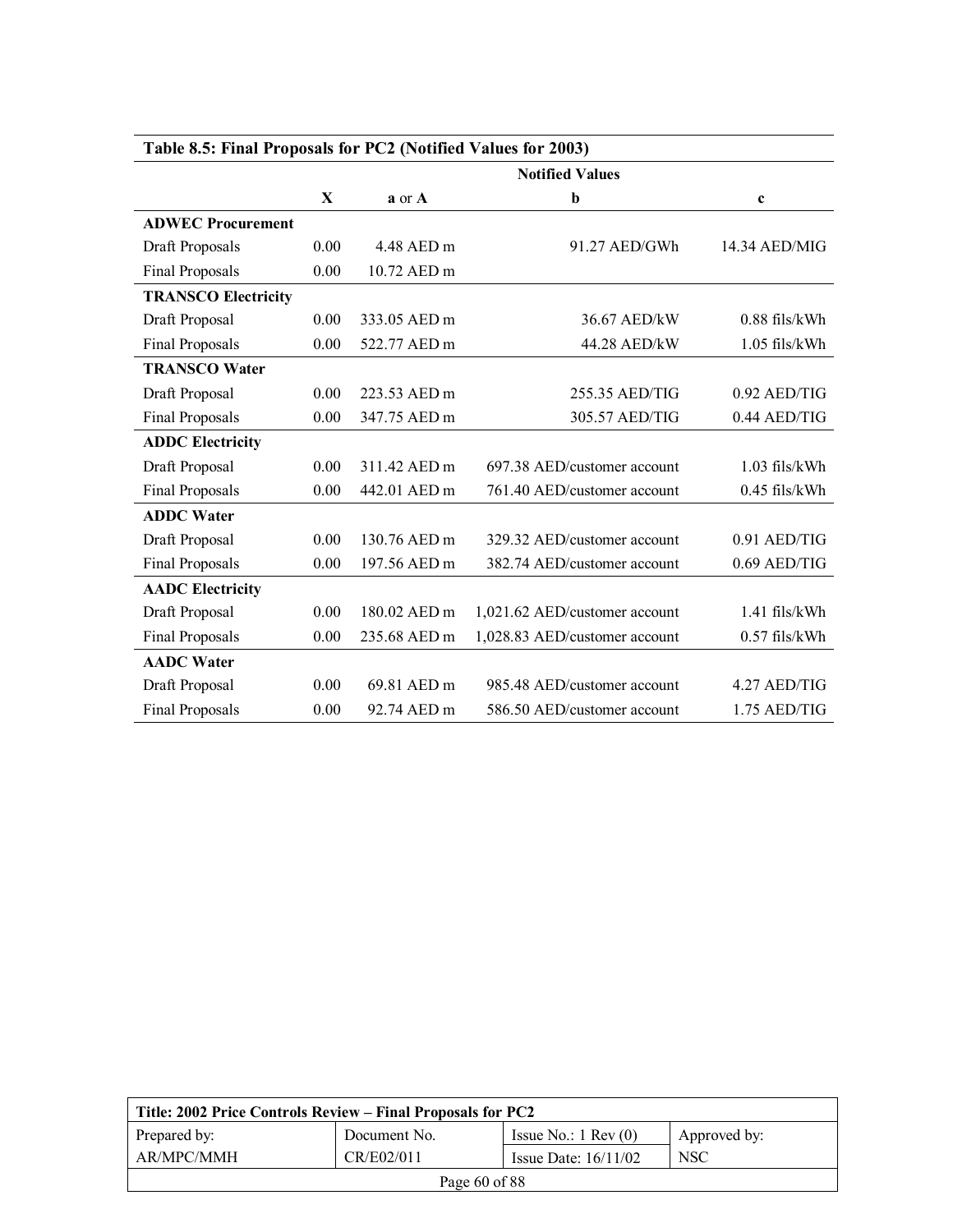# **9 Performance Incentive Scheme**

# **9.1 Introduction**

# *9.1.1 The Draft Proposals*

The Bureau has extensively consulted with the price-controlled companies as part of the 2002 Price Controls Review on the feasibility of linking important aspects of each company's performance to its price controls. By developing such links, companies can be rewarded for improved output performance and penalised for deteriorating output performance.

The Initial Consultation Paper of January 2001 first highlighted the need for formula based incentives for technical and non-technical losses on transmission and distribution systems and the need to review the interaction between quality of supply and price controls. The Bureau then proposed a more specific Performance Incentive Scheme (PIS) in the First Consultation Paper of February 2001 and, on receipt of a supportive response from the respondents to that paper, issued a separate Discussion Paper on the subject of PIS in May 2002. The PIS Discussion Paper and particularly the Draft Proposals explained the details of the Bureau's proposals on the measures of the performance, size and timing of incentives and other important aspects of the regulatory framework for the PIS.

The Bureau proposed a number of "Category A" performance indicators (indicators which should be monitored and incentivised through mechanistic annual financial adjustment under the PIS during 2003-2005) and "Category B" performance indicators (which should be kept under close monitoring during 2003-2005 so that they be ready for consideration as Category A indicators at the 2005 Price Controls Review and for also a possible financial adjustment at that review for a poor or superior performance during 2003-2005). The Bureau established proposed criteria for Category A indicators of being measurable, verifiable, non-manipulable, non-distortionary and customer-oriented.

In the Draft Proposals, the Bureau proposed:

- ! For ADWEC, two timeliness Category A indicators for audited accounts and audited price control returns (PCRs) and a BST timeliness Category A indicator;
- ! For TRANSCO, two timeliness Category A indicators for audited accounts and audited price control returns (PCRs) and an energy lost Category A indicator; and
- ! For ADDC and AADC, two timeliness Category A indicators for audited accounts and audited price control returns (PCRs) and a customer minutes lost (CML) Category A indicator.

# *9.1.2 Responses to the Draft Proposals*

The following is the summary of the companies' general responses to the Draft Proposals in relation to the PIS:

| Title: 2002 Price Controls Review – Final Proposals for PC2 |              |                               |              |  |
|-------------------------------------------------------------|--------------|-------------------------------|--------------|--|
| Prepared by:                                                | Document No. | Issue No.: $1 \text{ Rev}(0)$ | Approved by: |  |
| AR/MPC/MMH                                                  | CR/E02/011   | Issue Date: $16/11/02$        | <b>NSC</b>   |  |
| Page $61$ of 88                                             |              |                               |              |  |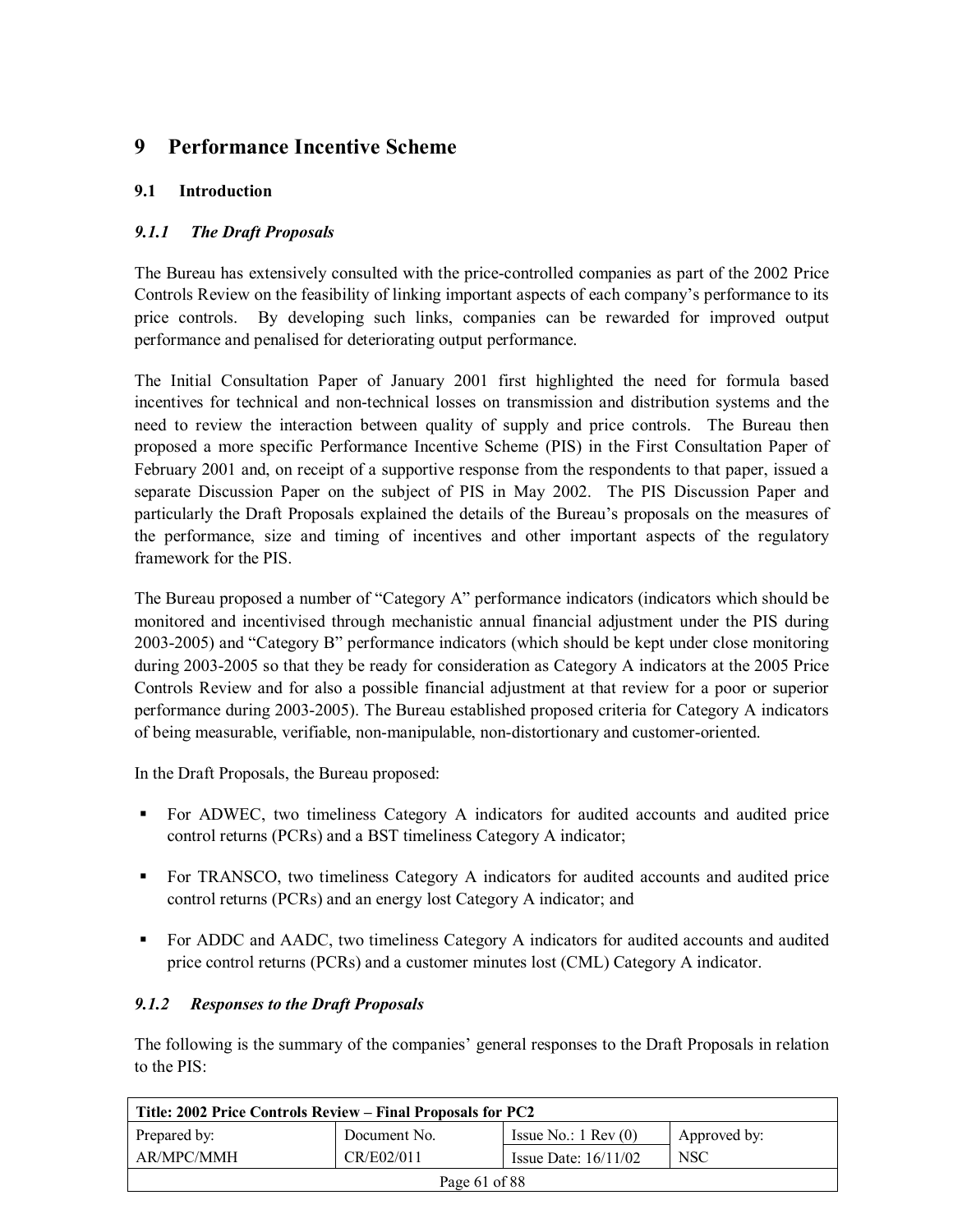- 1. In general, the sector companies have recognized and supported the need for the PIS concept and have highlighted a number of specific points in relation to the proposed Category A performance indicators.
- 2. TRANSCO has questioned whether now is the right time to introduce such a scheme and has argued that the Bureau apparently intends to apply in Abu Dhabi after just 3-4 years of unbundling a regulatory regime related to performance incentives which took over 10 years to develop in the UK.

# *9.1.3 Bureauís Views on Responses to Draft Proposals*

The Bureau's views on the above responses are as follows:

- 1. In view of the support for the PIS, the Bureau has retained this scheme in the Final Proposals. However, the Bureau has modified several aspects of the PIS (including the list of Category A performance indicators) from the Draft Proposals while taking into account the companies responses and other necessary considerations. These variations are discussed in the relevant sections below.
- 2. In relation to the appropriateness of the PIS at this price control review, the Bureau believes that performance of the companies on certain indicators is such that an incentive scheme seems essential at this review. Further, the Bureau considers that if a useful tool or concept has been developed in one country after a decade of efforts and research, it should not mean that other countries must also wait for another decade to apply the same concept. There are examples of countries (such as Australia and India) which did not wait for a decade after restructuring or unbundling to apply incentive schemes to performance in electricity sector. Indeed, the Bureauís proposed PIS is different from incentive schemes in other countries in detail, is focused on the particular problems faced in Abu Dhabi and may be simpler and less comprehensive in coverage than many others.

### *9.1.4 The Final Proposals*

For these Final Proposals, the Bureau has retained the concept of the PIS, but with some modifications to the regulatory framework, performance indicators and incentive rates. These modifications are clarified in the relevant sections below. In essence, the Bureau has removed the BST timeliness indicator for ADWEC, the Energy Lost indicator for TRANSCO and the CML indicator for Discos from Category A, and moved them to Category B. These removals leave only two timeliness indicators for each business in Category A and hence allow the performance in year t to be rewarded through revenue adjustment in year 't+1' (instead of 't+2' in the Draft Proposals). The removal of some performance indicators from Category A and the increase in the allowed revenues under the Final Proposals have also resulted in an increase in incentive rates for remaining Category A indicators.

| Title: 2002 Price Controls Review – Final Proposals for PC2 |              |                               |              |  |
|-------------------------------------------------------------|--------------|-------------------------------|--------------|--|
| Prepared by:                                                | Document No. | Issue No.: $1 \text{ Rev}(0)$ | Approved by: |  |
| AR/MPC/MMH                                                  | CR/E02/011   | Issue Date: $16/11/02$        | <b>NSC</b>   |  |
| Page $62$ of 88                                             |              |                               |              |  |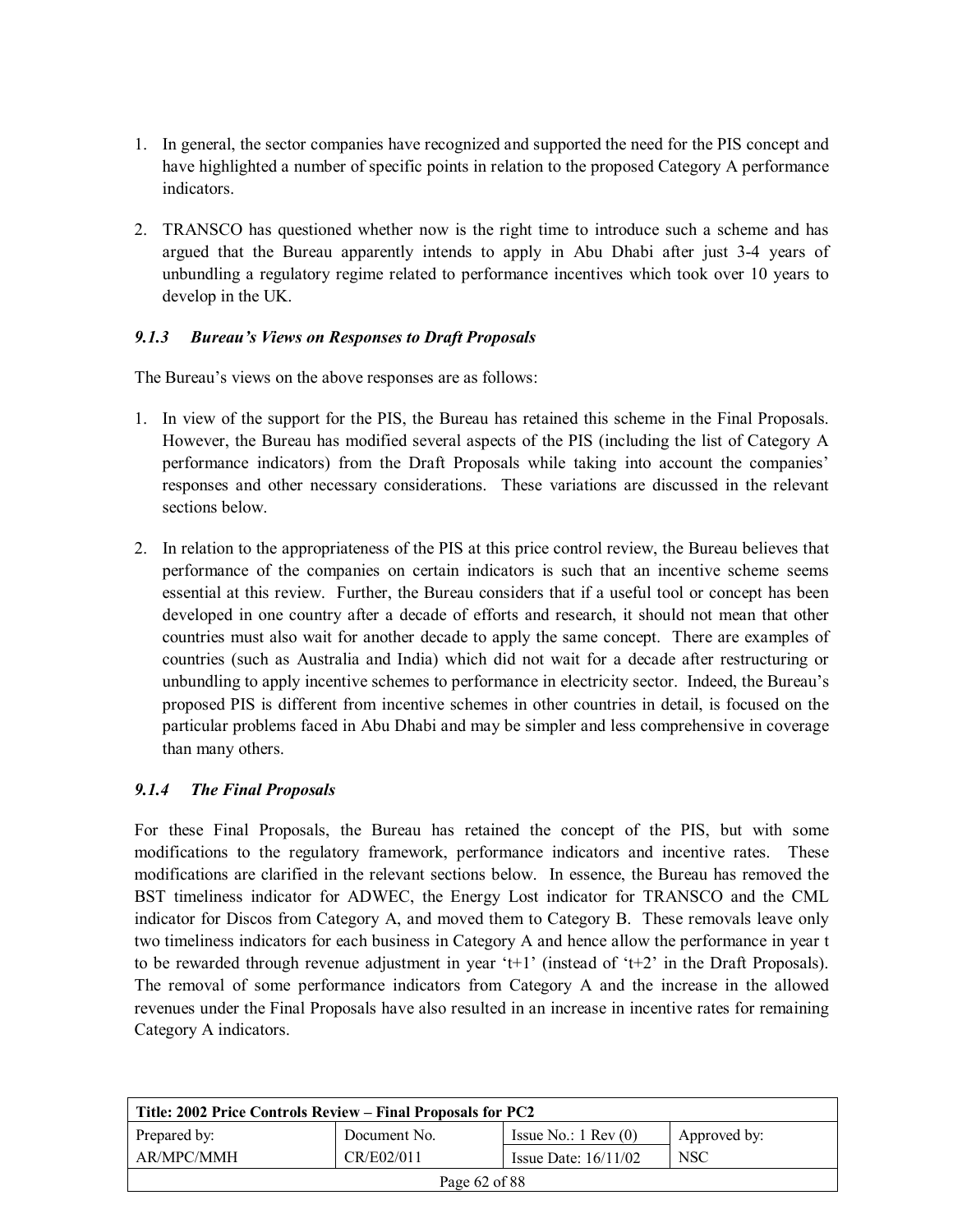# **9.2 Regulatory Framework**

The Draft Proposals discussed a number of practical issues in relation to the regulatory framework for the design of the PIS and made various proposals. As a result of the companies' responses to the Draft Proposals and the Bureauís consideration of other related issues, the Bureau has modified several aspects of the PIS regulatory framework, as set out below:

## *9.2.1 Timing of Revenue Adjustment*

In the Draft Proposals, the Bureau proposed that the performance in year t should be rewarded through an annual adjustment to revenue in year t+2.

The main reason for t+2 proposal was to allow adequate time for collection, analysis, verification and audit of the data on Category A technical indicators (energy lost and customer minutes lost). With the removal of the technical indicators from Category A, a 't+1' approach is now feasible. That is, *the performance in year t should be rewarded through an annual adjustment to the revenue in year t+1*. This will allow the term  $\dot{Q}$  to be calculated in the PCR for year  $\dot{f}$  due in year  $\dot{f}$ .

# *9.2.2 Scale of Incentives*

In the Draft Proposal, the Bureau proposed to alter the symmetric nature of scale of incentives for some performance indicators, while retaining appropriate rewards for timely compliance. (It was not thought appropriate for the timeliness performance indicators to give incentives for companies to publish the relevant statements before they are required to do by their licences.)

In the absence of any objection to this suggestion, the Bureau has continued with this approach. However, as with the Draft Proposals, the total rewards and penalties for each indicator based on hypothetical performance remains symmetric.

# *9.2.3 Setting Targets for Performance*

The Draft Proposal was that the targets for technical performance indicators should be set on the basis of companies' past or current performance and for timeliness indicators as per the glide-path approach.

Now with only timeliness indicators in Category A, only glide-path targets will apply. The glide-path target dates for audited accounts and audited Price Control Returns (PCRs) is structured in a way that by the end of the next control period (i.e. by 2005), the sector companies must be able to comply with the target dates set out in the licences for these statements.

None of the companies has objected to the glide-path targets. However, ADWEC has stated that it is still not convinced by the Bureau's examples of six banks and three other companies in the UAE for audited accounts and returns. According to ADWEC, this is because of the well-established financial environment under which these companies work and staff resources devoted to accounting.

| Title: 2002 Price Controls Review – Final Proposals for PC2 |              |                               |              |  |
|-------------------------------------------------------------|--------------|-------------------------------|--------------|--|
| Prepared by:                                                | Document No. | Issue No.: $1 \text{ Rev}(0)$ | Approved by: |  |
| AR/MPC/MMH                                                  | CR/E02/011   | Issue Date: $16/11/02$        | <b>NSC</b>   |  |
| Page 63 of 88                                               |              |                               |              |  |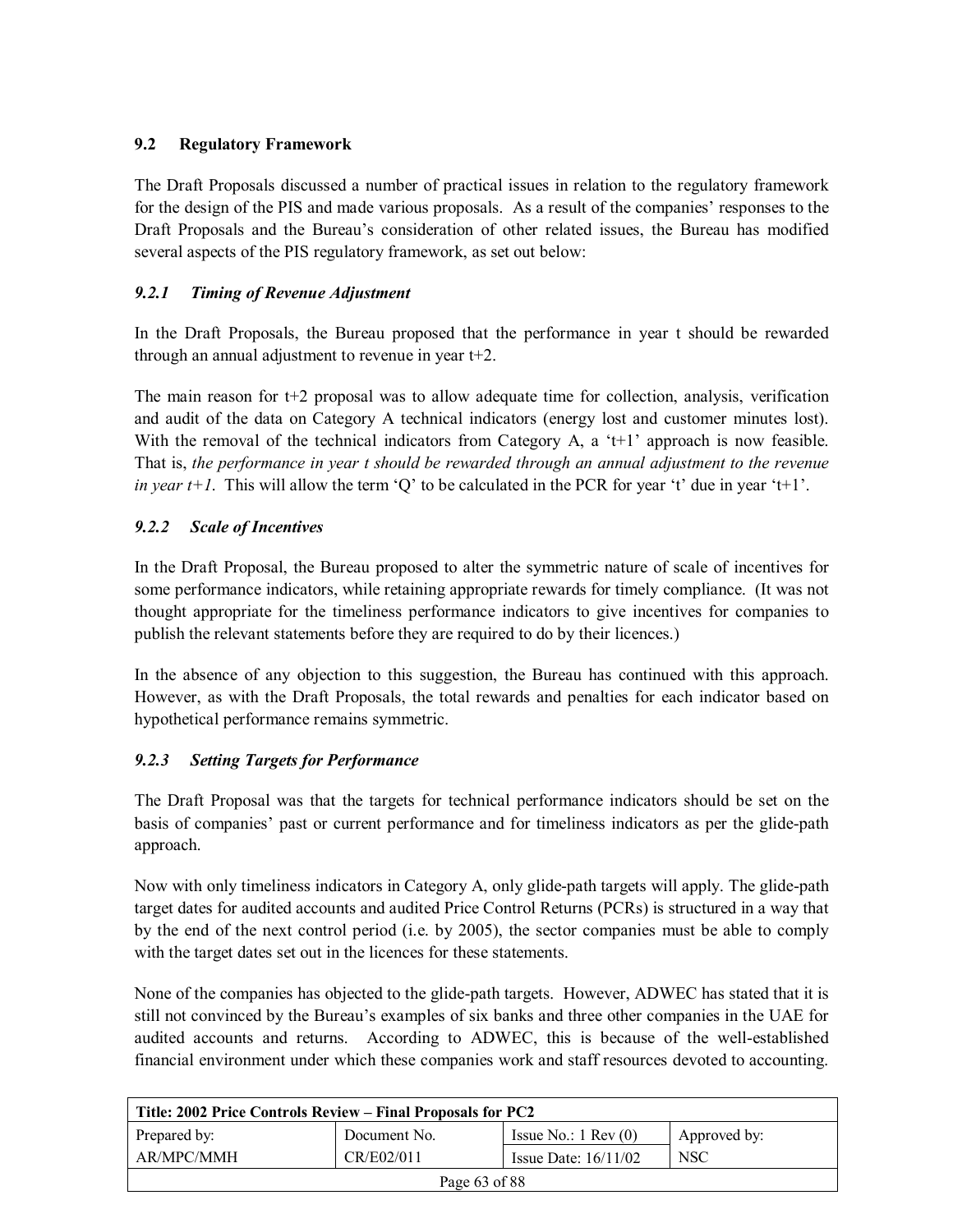Nonetheless ADWEC has considered itself up to speed with its financial accounts and that it can present them for timely auditing.

These examples were given in response the company's earlier views, to show that submission of audited accounts or returns on or before the licence target dates is possible and achievable in UAE. While the Bureau does not fully agree with the implied conclusion of ADWEC that the wellestablished financial environment enable these other companies to produce audited accounts (as both are inter-dependent), the Bureau again highlights here that its examples were not related to only banks and insurance companies (which are considered as financial institutions). Two of the examples (a real estate company and a district cooling company) are not financial institutions as such. The Bureau also notes that ADWEC has not commented on the legal requirements on timely audited accounts of public and private joint stock companies.

In view of the above, the Bureau has retained the same glide-path targets for the Final Proposals as were set out in the Draft Proposals.

# *9.2.4 Size of Incentives*

The Draft Proposals explained the Bureauís methodology to calculate the size of the reward or penalty on the basis of the allocation of the 2% cap on incentives between different Category A performance indicators.

The Bureau has not received any objection to the above methodology, which has therefore been retained for the Final Proposals.

### *9.2.5 Cap on Incentives*

In the Draft Proposals, the Bureau proposed that the total annual rewards and penalties for each company should be capped at 2% of their 'own' annual revenue, i.e., ADWEC's procurement cost, TRANSCO's total price control revenue and Discos' distribution and supply related revenue.

This 2% cap on total incentives has been retained for the Final Proposals in the absence of any concerns on this suggestion in response to the Draft Proposals.

### *9.2.6 Exceptional Events*

In the Draft Proposals, the Bureau proposed that certain exceptional events should be excluded from the PIS if they meet the necessary criteria. However, any action or inaction of ADWEA or the impact thereof would not be considered as an 'exceptional event'.

These exceptional events were intended for the technical performance indicators (Energy Lost and CML), and for the BST timeliness indicator. Since these indicators are no more in Category A, the Bureau sees no need for the concept of exceptional events. The Bureau believes that that preparation of audited accounts and PCRs are in full control of the companies' management and/or their owner.

| Title: 2002 Price Controls Review – Final Proposals for PC2 |              |                               |              |  |
|-------------------------------------------------------------|--------------|-------------------------------|--------------|--|
| Prepared by:                                                | Document No. | Issue No.: $1 \text{ Rev}(0)$ | Approved by: |  |
| AR/MPC/MMH                                                  | CR/E02/011   | Issue Date: $16/11/02$        | NSC          |  |
| Page 64 of 88                                               |              |                               |              |  |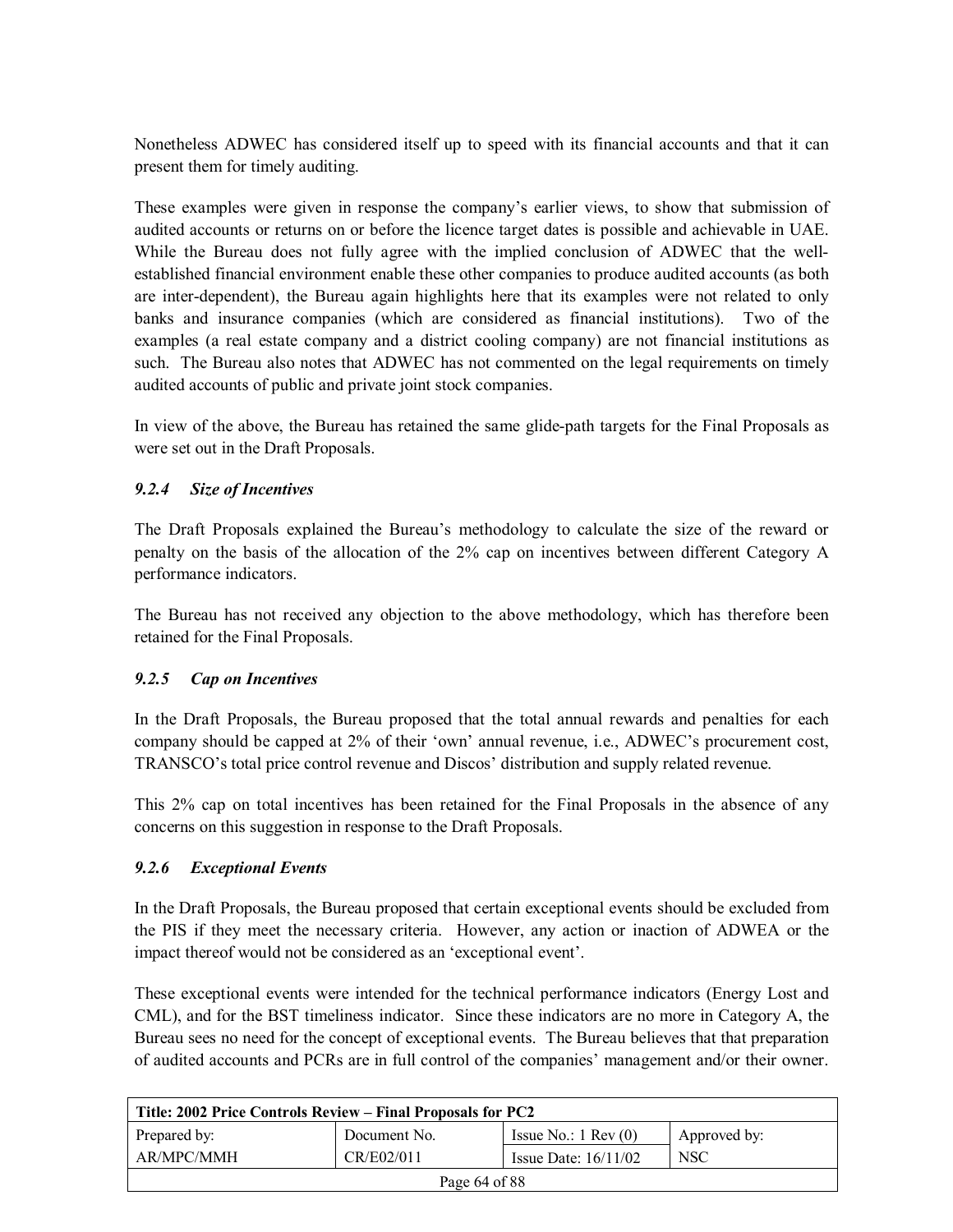Where certain items are uncertain, accounting standards allow for the accounts to be closed even if a provision needs to be made for such items.

# *9.2.7 Performance Audit*

The Draft Proposals set out the mechanism for the opinion or certificate of an independent suitably qualified professional firm approved by the Bureau on the robustness and accuracy of Category A technical performance indicators. As specifically stated in the Draft Proposals, this certification mechanism was not proposed to be applied to timeliness performance indicators on which accurate information will be readily available to the Bureau (as the recipient of such documents).

With no technical indicator in Category A of the PIS, the Bureau sees no need for the performance audit mechanism set out in the Draft Proposals.

# *9.2.8 Addition of ëQí term to Price Control Formulas*

None of the companies has objected to the addition of a new term  $\degree Q$  to the current MAR formulae for companies to supplement the CPI-X price controls by the PIS. The Bureau has therefore adopted the "Q" term approach for the Final Proposals. However, as discussed earlier, the "Q" term will adjust the MAR of year "t" for the performance exhibited during year "t-1" (instead of year "t-2" as proposed in the Draft Proposals).

The term  $Q_t$ , the performance adjustment to revenue for year t for any business, is calculated in AED terms according to the following formula:

$$
Q_t = Q1_t + Q2_t
$$

where

- $Q_1$  is the revenue adjustment in year t reflecting total reward or penalty for performance in year t-1 in respect of timeliness of submission of audited accounts for the relevant business to the Bureau against the target date; and
- $Q2_t$  is the revenue adjustment in year t reflecting total reward or penalty for performance in year t-1 in respect of timeliness of submission of audited price control return (PCR) for the relevant business to the Bureau against the target date.

There will be separate Q terms for the separate water and electricity price controls of network companies, representing the revenue adjustments for water and electricity business-related performance indicators. Performance indicators on timeliness of audited accounts and audited PCR for the water businesses will be reflected in the Q terms of water price controls and those for the electricity businesses in the Q terms of electricity price controls.

| Title: 2002 Price Controls Review – Final Proposals for PC2 |              |                               |              |  |
|-------------------------------------------------------------|--------------|-------------------------------|--------------|--|
| Prepared by:                                                | Document No. | Issue No.: $1 \text{ Rev}(0)$ | Approved by: |  |
| AR/MPC/MMH                                                  | CR/E02/011   | Issue Date: $16/11/02$        | <b>NSC</b>   |  |
| Page 65 of 88                                               |              |                               |              |  |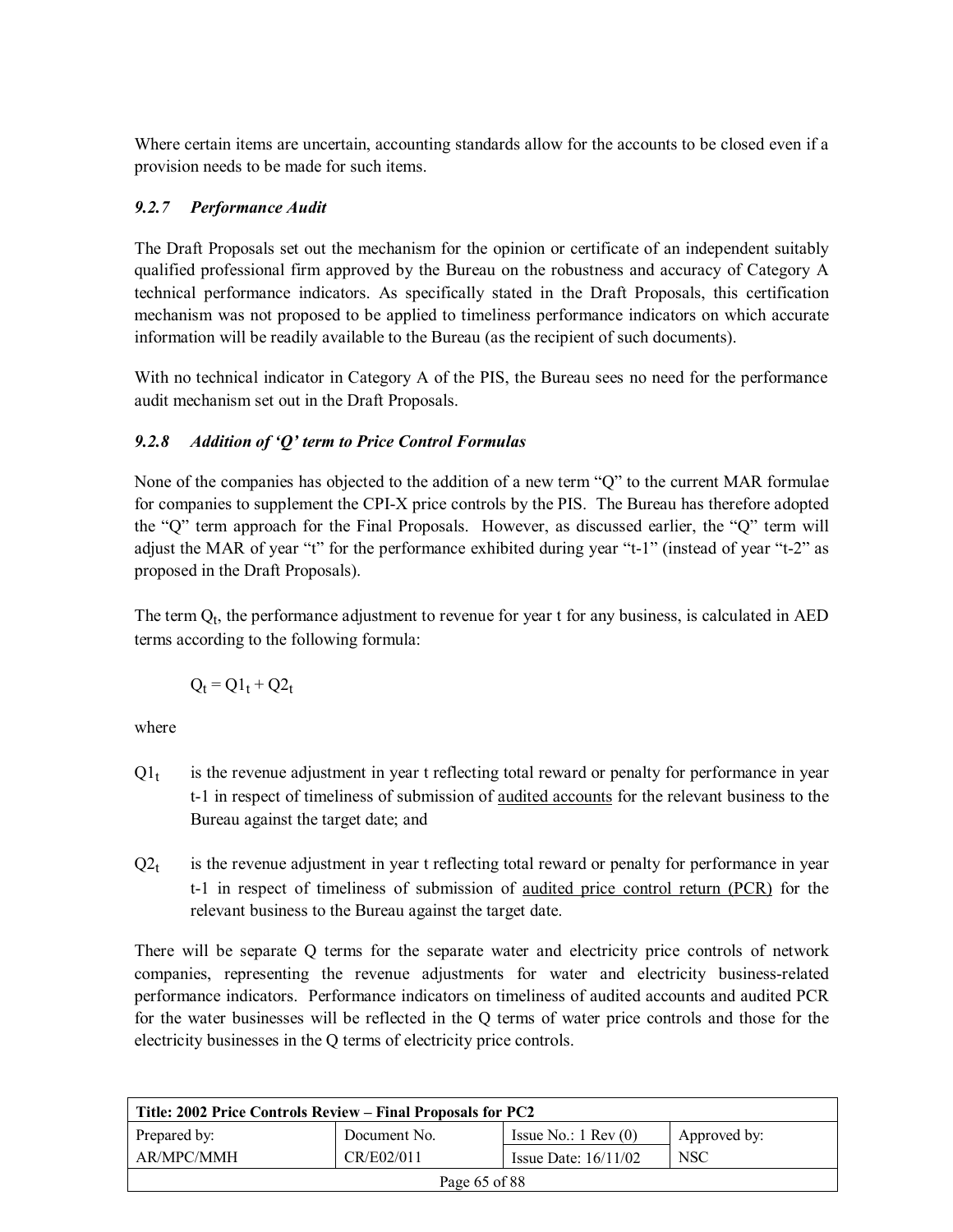# **9.3 Performance Indicators**

## *9.3.1 The Draft Proposals*

In the Draft Proposals, the Bureau proposed the following Category A performance indicators for ADWEC and electricity and water businesses of TRANSCO, ADDC and AADC:

- 1. Audited Accounts Timeliness indicator for ADWEC and for separate electricity and water business of TRANSCO, ADDC and AADC;
- 2. Audited PCR Timeliness indicator for ADWEC and for separate electricity and water business of TRANSCO, ADDC and AADC;
- 3. BST Timeliness indicator for ADWEC;
- 4. Energy Lost indicator for electricity business of TRANSCO; and
- 5. Customer Minutes Lost (CML) indicator for electricity businesses of ADDC and AADC.

The Bureau also proposed a number of Category B indicators, which were listed in Appendix G of the Draft Proposals.

### *9.3.2 Responses to Draft Proposals*

A summary of companies' responses to the Draft Proposals is as follows:

- 1. TRANSCO has not specifically objected to the proposed Energy Lost indicator for its electricity business. However, it has expressed strong concerns on the Bureauís comparison of TRANSCO's performance with that of three UK companies in relation to this indicator. Besides various other reasons, TRANSCO has highlighted N-2 design criteria of the UK's National Grid Company (NGC) against N-1 criteria generally used by TRANSCO as the main reason for difference in performance.
- 2. ADWEC has raised two arguments against the BST timeliness indicator proposed in the Draft Proposals. First, ADWEC considered it possibly discriminatory to include an indicator for a charges statement for ADWEC (i.e. BST) but not similar statements for TRANSCO. Second, ADWEC is concerned that if the BST is delayed then the Bureau will itself assess the extent of its own role (if any) in the delay.
- 3. ADWEC has also raised some concerns on the audited accounts and PCRs related timeliness indicators. In addition to its concerns on the Bureau's examples of other UAE companies, ADWEC has highlighted the possible delays in audited accounts due to the Abu Dhabi Finance Department and disputed amounts with other companies.

| Title: 2002 Price Controls Review – Final Proposals for PC2 |              |                               |              |  |
|-------------------------------------------------------------|--------------|-------------------------------|--------------|--|
| Prepared by:                                                | Document No. | Issue No.: $1 \text{ Rev}(0)$ | Approved by: |  |
| AR/MPC/MMH                                                  | CR/E02/011   | Issue Date: $16/11/02$        | <b>NSC</b>   |  |
| Page 66 of 88                                               |              |                               |              |  |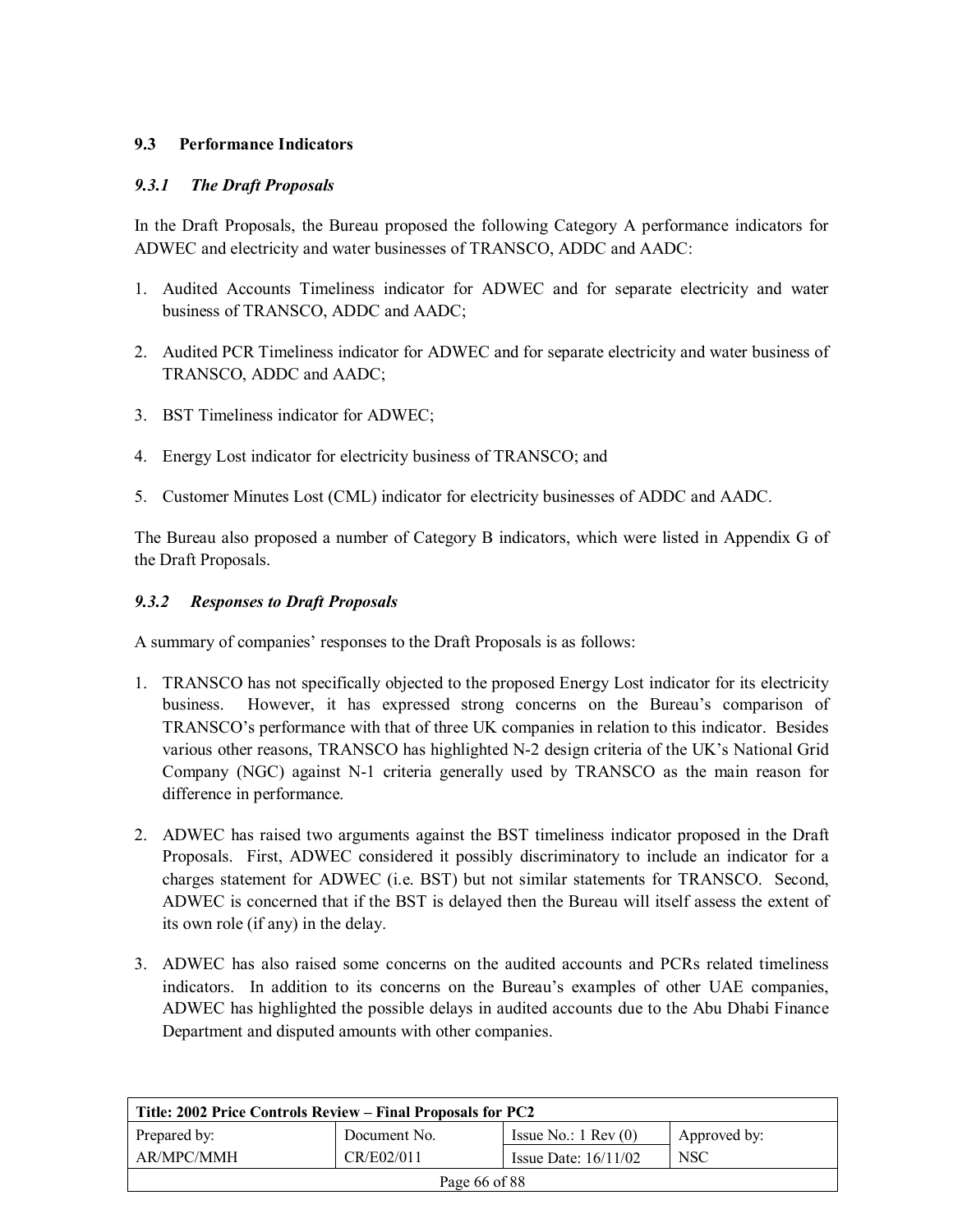# *9.3.3 Bureauís Views on Responses to Draft Proposals*

The Bureau's views on the responses to the Draft Proposals are as follows:

1. Although the Bureau did not pass any judgement on TRANSCO's performance while comparing it with other companies, the Bureau agrees with TRANSCO that an assessment of TRANSCO's performance against any other company should be made keeping in view all related factors, such as N-d criteria for other UK companies and other factors such as the age and size of each network. The Bureau does not consider most of other reasons cited by TRANSCO for difference of performance are outside of TRANSCO's full control.

Notwithstanding the above, the Bureau has not been able to satisfy itself on the current accuracy of measurement of the technical indicators (Energy Lost and particularly the CML) for the purposes of a mechanistic link to the price controls. The Bureau has therefore removed these indicators from Category A to Category B for the Final Proposal.

2. The Bureau considers that the charges statement for ADWEC and TRANSCO are of a different nature, complexity and importance (TRANSCO's statements of charges are further discussed below). Second, the detailed timetable agreed between ADWEC and the Bureau for the preparation of the BST should automatically point to the reasons for delays, as the present timetable for 2003 BST is performing its function. However, the Bureau has also taken into consideration possible future changes to the BST calculations (which need discussion with ADWEC) which intend to simplify and improve the BST calculations on one hand and may make it difficult to set out in advance a detailed timetable for future BSTs.

Based on ADWEC's response and its above considerations, the Bureau has decided to move the BST timeliness indicator from Category A to Category B.

3. ADWEC's concerns on the Bureau's examples of the UAE companies have been discussed earlier in Section 9.2.3 above. In respect of other concerns, the Bureau does not understand why the Abu Dhabi Finance Department should cause any delay to ADWEC's accounts. Further, the Bureau believes that the disputed amounts with other companies can be handled without delaying the audited accounts. There are accounting standards and disclosure requirements, which can provide solutions to these problems.

Therefore, the Bureau does not agree with ADWEC that the audited accounts and PCRs related timeliness indicators or their target dates are not achievable or beyond companies' control. Indeed, the glide-path approach to set target dates has been proposed by ADWEC and accepted by the Bureau is intended to address issues such as those discussed above.

As indicated in the Draft Proposals, the Bureau has been discussing with TRANSCO the Statements of Connection and Use of System Charges. In fact, TRANSCO has submitted the first drafts of these statement by the proposed target date of  $30<sup>th</sup>$  September. The Bureau has provided its comments to TRANSCO on these drafts and expects that TRANSCO will be able to publish the Bureauís

| Title: 2002 Price Controls Review – Final Proposals for PC2 |              |                               |              |  |
|-------------------------------------------------------------|--------------|-------------------------------|--------------|--|
| Prepared by:                                                | Document No. | Issue No.: $1 \text{ Rev}(0)$ | Approved by: |  |
| AR/MPC/MMH                                                  | CR/E02/011   | Issue Date: $16/11/02$        | <b>NSC</b>   |  |
| Page 67 of 88                                               |              |                               |              |  |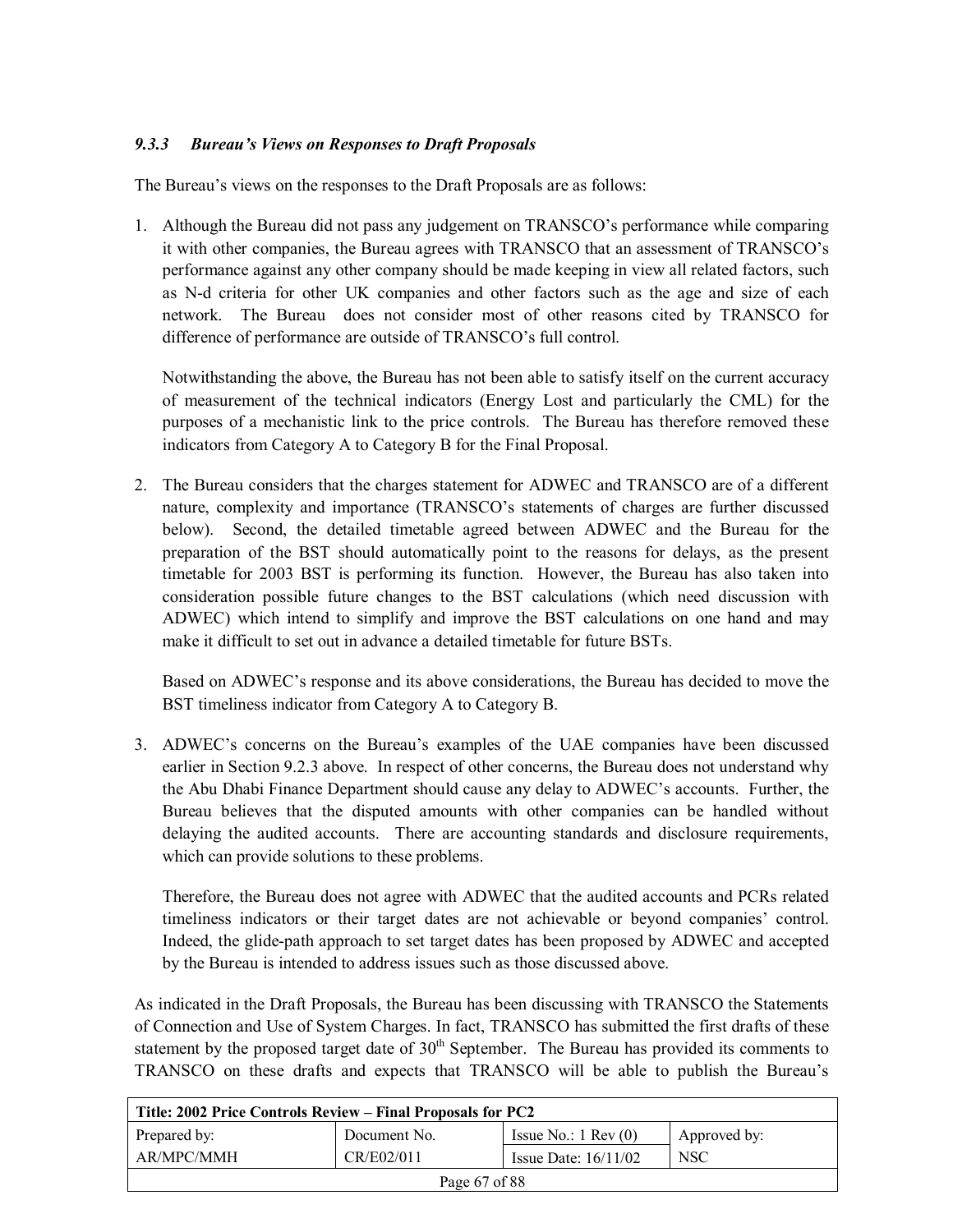approved statements by  $31<sup>st</sup>$  December 2002. Once these statements are published for 2003, their further revisions and improvements should not be a difficult task. In view of this progress, the Bureau has not included a timeliness indicator for these statements in Category A, though it will remain under monitoring as a Category B indicator.

# *9.3.4 The Final Proposals*

In view of the above, for the Final Proposals the Bureau has kept only two performance indicators in Category A for the PIS for each business. These indicators are common between the companies and are related to audited accounts and PCRs, which the Bureau considers vital to effective regulation of the sector. The BST timeliness indicator for ADWEC, the Energy Lost for TRANSCO's electricity business and the Customer Minutes Lost (CML) for the distribution companies should now be considered as Category B, along with other outputs listed in Appendix G of the Draft Proposals.

The Category A performance indicators for the Final Proposals are defined as follows:

- **Audited Accounts Timeliness** for any company is the difference (measured in months) between the actual date and the glide-path target date for submission to the Bureau of audited accounts for the relevant business for the preceding year.
- **Audited Price Control Return (PCR) Timeliness** for any company is the difference (measured in months) between the actual date and the glide-path target date for submission to the Bureau of audited PCR for the relevant business for the preceding year.

# **9.4 Target Dates for Category A Performance Indicators**

Tables 9.1 and 9.2 show the Bureau's target dates for Category A performance indicators for ADWEC and the network companies, respectively.

It can be seen that the Bureau has continued with the same target dates for the performance indicators as were proposed in the Draft Proposals. These targets dates for submission of audited accounts and audited PCRs under the PIS are set on a glide-path approach keeping in view the present performance of the companies. The glide-path targets are such that, by the end of the next control period (i.e. by 2005), companies must be able to meet the target dates set by their licences. Like the licence target dates, the proposed glide-path target dates are the same for all the four companies. Further, the first set of audited accounts and PCRs are not scheduled (for the purposes for this Scheme) until December 2003, which provides ample time for the management/shareholder of the companies to resolve any impediments there may have been to date in getting the statements audited.

| Title: 2002 Price Controls Review – Final Proposals for PC2 |              |                               |              |  |
|-------------------------------------------------------------|--------------|-------------------------------|--------------|--|
| Prepared by:                                                | Document No. | Issue No.: $1 \text{ Rev}(0)$ | Approved by: |  |
| AR/MPC/MMH                                                  | CR/E02/011   | Issue Date: $16/11/02$        | <b>NSC</b>   |  |
| Page 68 of 88                                               |              |                               |              |  |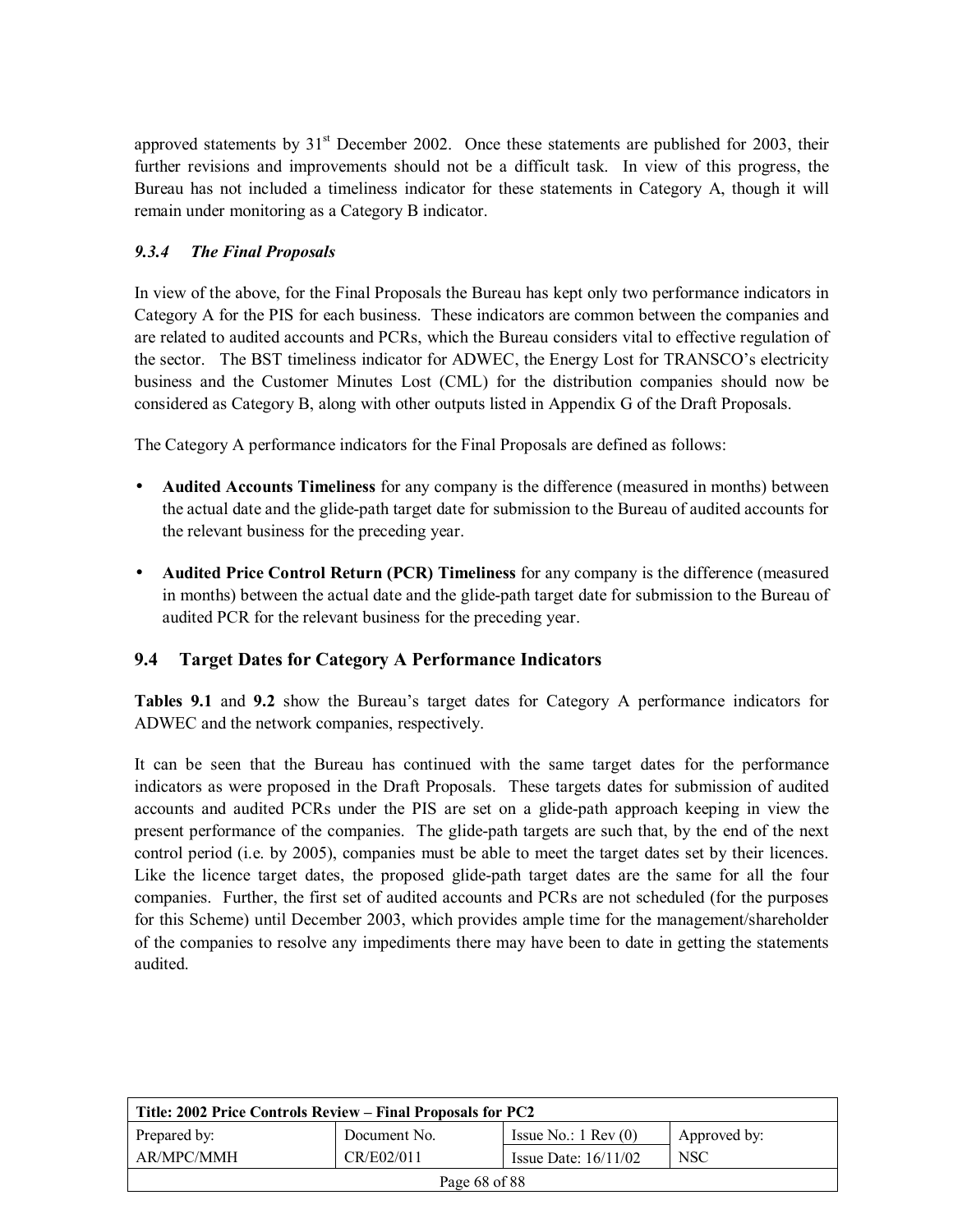| Table 9.1: Category A Performance Indicators for ADWEC – Final Proposals |                               |                        |                                      |                               |                                          |
|--------------------------------------------------------------------------|-------------------------------|------------------------|--------------------------------------|-------------------------------|------------------------------------------|
| S.<br>No.                                                                | Performance<br>Indicator      | <b>Formula</b><br>Year | <b>Performance</b><br><b>Measure</b> | <b>Licence Target</b><br>Date | <b>Glide-Path Target</b><br>Date for PIS |
| 1                                                                        | Audited                       |                        | Audited accounts for:                |                               |                                          |
|                                                                          | Accounts<br><b>Timeliness</b> | 2003                   | 2002                                 | $30 - \text{I}$ un-03         | $31$ -Dec-03                             |
|                                                                          |                               | 2004                   | 2003                                 | $30 - \text{Jun} - 04$        | $30-Sep-04$                              |
|                                                                          |                               | 2005                   | 2004                                 | $30 - \text{Jun} - 0.5$       | $30 - \text{Jun} - 0.5$                  |
| $\overline{2}$                                                           | <b>Audited Price</b>          |                        | Audited PCR for:                     |                               |                                          |
|                                                                          | Control Return<br>(PCR)       | 2003                   | 2002                                 | $31-Mar-03$                   | $30$ -Sep-03                             |
|                                                                          | <b>Timeliness</b>             | 2004                   | 2003                                 | $31-Mar-04$                   | $30 - \text{Jun} - 04$                   |
|                                                                          |                               | 2005                   | 2004                                 | $31-Mar-05$                   | $31-Mar-05$                              |

|                | Table 9.2: Category A Performance Indicators for TRANSCO, ADDC & AADC - Final Proposals |                 |                               |                               |                                          |
|----------------|-----------------------------------------------------------------------------------------|-----------------|-------------------------------|-------------------------------|------------------------------------------|
| S.<br>No.      | Performance<br>Indicator                                                                | Formula<br>Year | Performance<br><b>Measure</b> | <b>Licence Target</b><br>Date | <b>Glide-Path Target</b><br>Date for PIS |
| 1              | Audited                                                                                 |                 | Audited accounts for:         |                               |                                          |
|                | Electricity<br>Accounts                                                                 | 2003            | 2002                          | $30$ -Jun-03                  | $31$ -Dec-03                             |
|                | Timeliness                                                                              | 2004            | 2003                          | $30$ -Jun-04                  | $30-Sep-04$                              |
|                |                                                                                         | 2005            | 2004                          | 30-Jun-05                     | 30-Jun-05                                |
| $\overline{2}$ | <b>Audited Water</b>                                                                    |                 | Audited accounts for:         |                               |                                          |
|                | Accounts<br>Timeliness                                                                  | 2003            | 2002                          | 30-Jun-03                     | $31$ -Dec-03                             |
|                |                                                                                         | 2004            | 2003                          | 30-Jun-04                     | 30-Sep-04                                |
|                |                                                                                         | 2005            | 2004                          | $30$ -Jun-05                  | 30-Jun-05                                |
| 3              | Audited                                                                                 |                 | Audited PCR for:              |                               |                                          |
|                | Electricity<br>Price Control                                                            | 2003            | 2002                          | $31-Mar-03$                   | $30-Sep-03$                              |
|                | Return (PCR)                                                                            | 2004            | 2003                          | 31-Mar-04                     | 30-Jun-04                                |
|                | Timeliness                                                                              | 2005            | 2004                          | 31-Mar-05                     | 31-Mar-05                                |
| $\overline{4}$ | <b>Audited Water</b>                                                                    |                 | Audited PCR for:              |                               |                                          |
|                | Price Control<br>Return (PCR)                                                           | 2003            | 2002                          | 31-Mar-03                     | 30-Sep-03                                |
|                | Timeliness                                                                              | 2004            | 2003                          | $31-Mar-04$                   | 30-Jun-04                                |
|                |                                                                                         | 2005            | 2004                          | 31-Mar-05                     | $31-Mar-05$                              |

## **9.5 Performance Incentive Rates**

# *9.5.1 The Overall Approach*

For the Final Proposals, consistent with the approach used in the Draft Proposals, the Bureau has calculated the incentive rates for Category A performance indicators for the four companies as follows:

| Title: 2002 Price Controls Review – Final Proposals for PC2 |              |                               |              |  |
|-------------------------------------------------------------|--------------|-------------------------------|--------------|--|
| Prepared by:                                                | Document No. | Issue No.: $1 \text{ Rev}(0)$ | Approved by: |  |
| AR/MPC/MMH                                                  | CR/E02/011   | Issue Date: $16/11/02$        | <b>NSC</b>   |  |
| Page 69 of 88                                               |              |                               |              |  |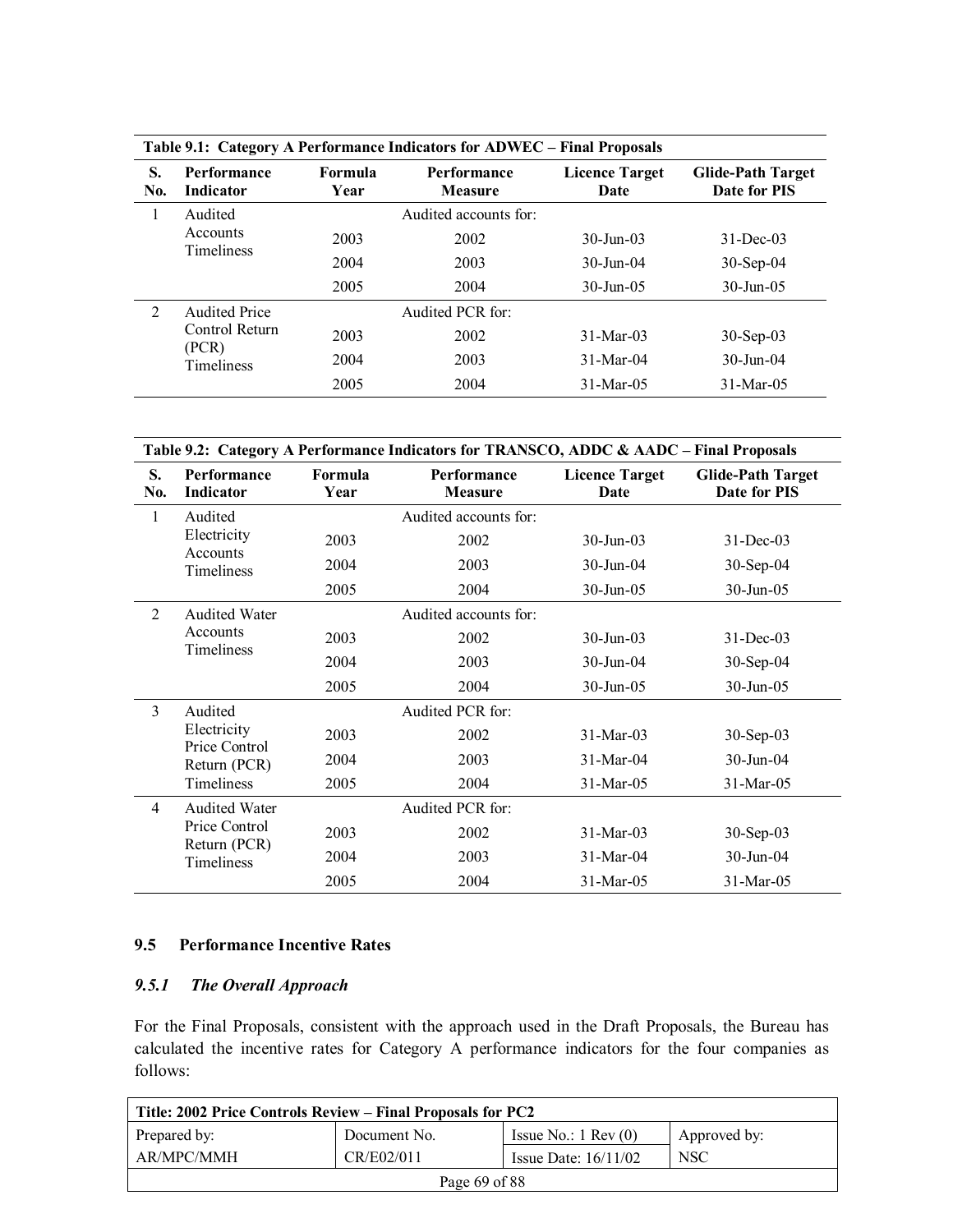- The maximum penalty or reward under the PIS has been calculated by applying 2% to the forecast MAR (in relation to "own costs") of each business for 2004.
- The resulting amount has been equally apportioned to the two performance indicators in the PIS of the business concerned.
- The incentive rate for each indicator has been derived by dividing the relevant amount apportioned as above by the variance between target performance and hypothetical worst-case actual performance (i.e. 6 month delay beyond glide-path target date).
- The same incentive rates are then employed in each of 2003, 2004 and 2005.

# *9.5.2 Incentive Rates*

See **Table 9.3** below for various intermediate and final results of the above calculations. The resulting incentive rates for all the performance indicators of each company (same for each year of the next control period) are presented in the last column of **Table 9.3**, which have been rounded to the nearest thousand Dirhams. The incentive rates for the timeliness indicators are the payments expressed in AED per month of delay. A slight different treatment is applied in 2003, 2004 and 2005 to calculate reward or penalty, as explained in Section 9.6 of this paper. For the purpose of this Scheme, anything received by the Bureau up to  $15<sup>th</sup>$  day of a month will be regarded as having been received by the last day of the previous month.

The incentive rates shown in the last column of **Table 9.3** will not change during the next control period and will be independent of the assumptions underlying their calculations. That is, the assumptions (set out in **Table 9.3** above) have been used solely in calculating the fixed incentive rates and will be of no significance during the implementation of the PIS or price controls in 2003- 2005.

| Title: 2002 Price Controls Review – Final Proposals for PC2 |              |                               |              |  |
|-------------------------------------------------------------|--------------|-------------------------------|--------------|--|
| Prepared by:                                                | Document No. | Issue No.: $1 \text{ Rev}(0)$ | Approved by: |  |
| AR/MPC/MMH                                                  | CR/E02/011   | Issue Date: $16/11/02$        | <b>NSC</b>   |  |
| Page 70 of 88                                               |              |                               |              |  |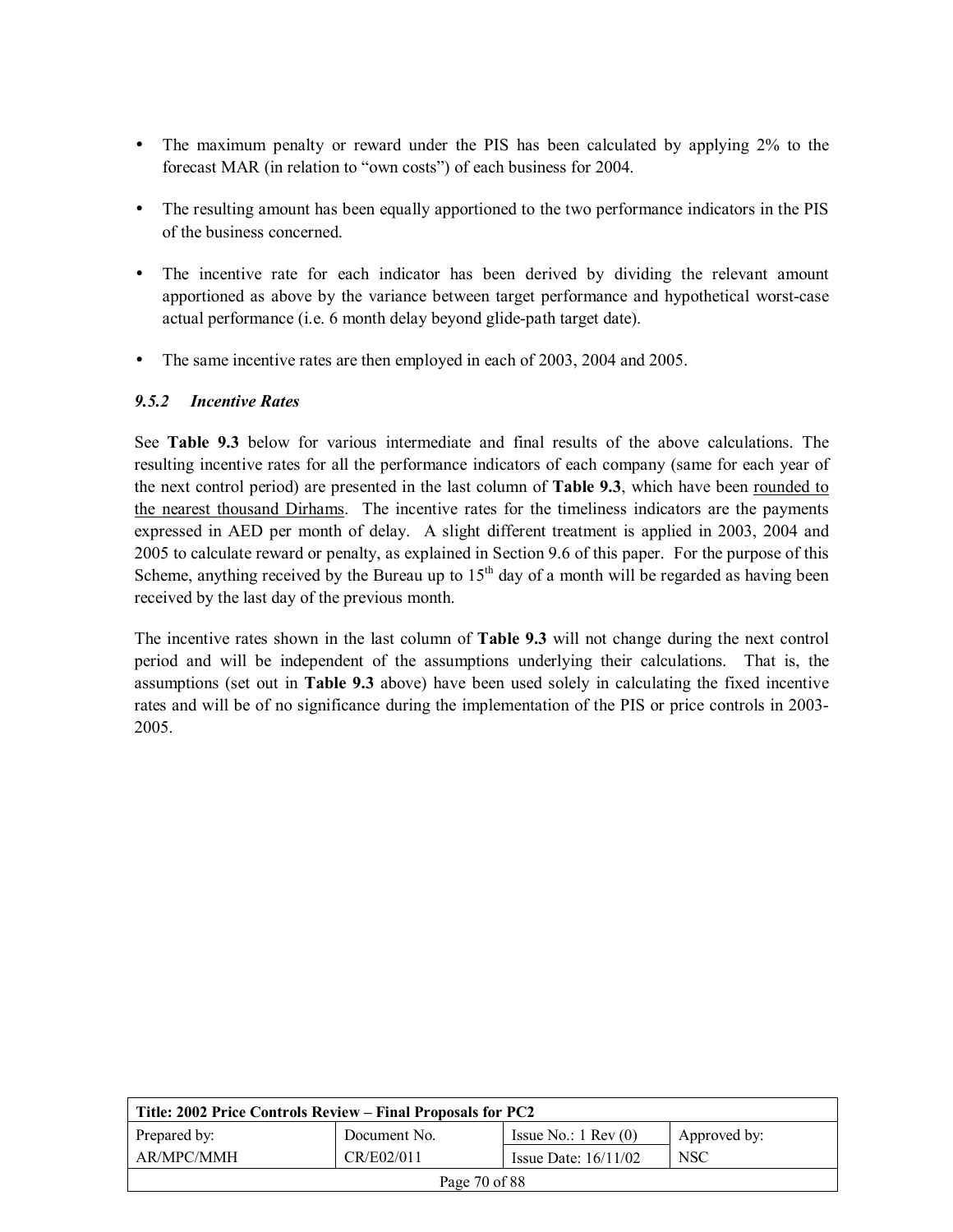| Table 9.3: Calculation of Incentive Rate for Each Category A Indicator - Final Proposals*                             |                                         |                          |                       |                                  |           |                                     |
|-----------------------------------------------------------------------------------------------------------------------|-----------------------------------------|--------------------------|-----------------------|----------------------------------|-----------|-------------------------------------|
| Company<br>/Business                                                                                                  | <b>Total Amount</b><br>at Stake for PIS | Performance<br>Indicator | Weights<br>in the PIS | <b>Total Incentive</b><br>Amount |           | Incentive Rate**<br>$(2003 - 2005)$ |
| <b>ADWEC</b>                                                                                                          | AED 214,376                             | <b>Audited Accounts</b>  | 50%                   | AED 107,188                      | 18,000    | AED p.m.                            |
|                                                                                                                       |                                         |                          |                       |                                  |           |                                     |
|                                                                                                                       |                                         | <b>Audited PCR</b>       | 50%                   | AED 107,188                      | 18,000    | AED p.m.                            |
| TRANSCO (E)                                                                                                           | AED 16,019,130                          | Audited Accounts (E)     | 50%                   | AED 8,009,565                    | 1,335,000 | AED p.m.                            |
|                                                                                                                       |                                         | Audited PCR (E)          | 50%                   | AED 8,009,565                    | 1,335,000 | AED p.m.                            |
| TRANSCO (W)                                                                                                           | AED 10,711,868                          | Audited Accounts (W)     | 50%                   | AED 5,355,934                    | 893,000   | AED p.m.                            |
|                                                                                                                       |                                         | Audited PCR (W)          | 50%                   | AED 5,355,934                    | 893,000   | AED p.m.                            |
| ADDC(E)                                                                                                               | AED 13,629,758                          | Audited Accounts (E)     | 50%                   | AED 6,814,879                    | 1,136,000 | AED p.m.                            |
|                                                                                                                       |                                         | Audited PCR (E)          | 50%                   | AED 6,814,879                    | 1,136,000 | AED p.m.                            |
| ADDC (W)                                                                                                              | AED 6,059,064                           | Audited Accounts (W)     | 50%                   | AED 3,029,532                    | 505,000   | AED p.m.                            |
|                                                                                                                       |                                         | Audited PCR (W)          | 50%                   | AED 3,029,532                    | 505,000   | AED p.m.                            |
| $AADC$ (E)                                                                                                            | AED 7,255,007                           | Audited Accounts (E)     | 50%                   | AED 3,627,503                    | 605,000   | AED p.m.                            |
|                                                                                                                       |                                         | Audited PCR (E)          | 50%                   | AED 3,627,503                    | 605,000   | AED p.m.                            |
| AADC (W)                                                                                                              | AED 2,843,595                           | Audited Accounts (W)     | 50%                   | AED 1,421,798                    | 237,000   | AED p.m.                            |
|                                                                                                                       |                                         | Audited PCR (W)          | 50%                   | AED 1,421,798                    | 237,000   | AED p.m.                            |
| $\ast$<br>$E = E1$ ostrinity<br>$W = W_{\alpha+\alpha\mu}$<br>$m_{\rm m} = m_{\rm m}$ month of dolors or accoloration |                                         |                          |                       |                                  |           |                                     |

 $E =$  Electricity;  $W =$  Water; p.m. = per month of delay or acceleration

\*\* Incentive rates are rounded to the nearest thousand after calculation from total incentive amounts.

In all cases (except for AADC's water business), the incentive rates have increased from the Draft Proposals, due to two reasons: first, the allowed revenue for each business has increased in the Final Proposals; and second, the number of Category A performance indicators has been reduced to two in each case.

### **9.6 Operation of Scheme**

Based on the targets and incentive rates as set out in **Tables 9.1-9.2** and **Table 9.3**, respectively, the following incentive schemes will apply to each timeliness indicator of each company or business under the new price controls:

• For all "timeliness" indicators in all the years, in case of any delay beyond the glide-path target date, the company will receive a **penalty** equal to the monthly incentive rate (see **Table 9.3**) multiplied by the number of months by which the audited accounts or audited PCRs are late in comparison with the glide-path target date.

That is, penalty for delay is given by the following formula ( $\dot{Q}$  term will automatically take a negative sign for delays):

 $Q$  Term = Incentive Rate  $\times$  (Glide-path target date - Actual month achieved)

| Title: 2002 Price Controls Review – Final Proposals for PC2 |              |                               |              |  |
|-------------------------------------------------------------|--------------|-------------------------------|--------------|--|
| Prepared by:                                                | Document No. | Issue No.: $1 \text{ Rev}(0)$ | Approved by: |  |
| AR/MPC/MMH                                                  | CR/E02/011   | Issue Date: $16/11/02$        | <b>NSC</b>   |  |
| Page 71 of 88                                               |              |                               |              |  |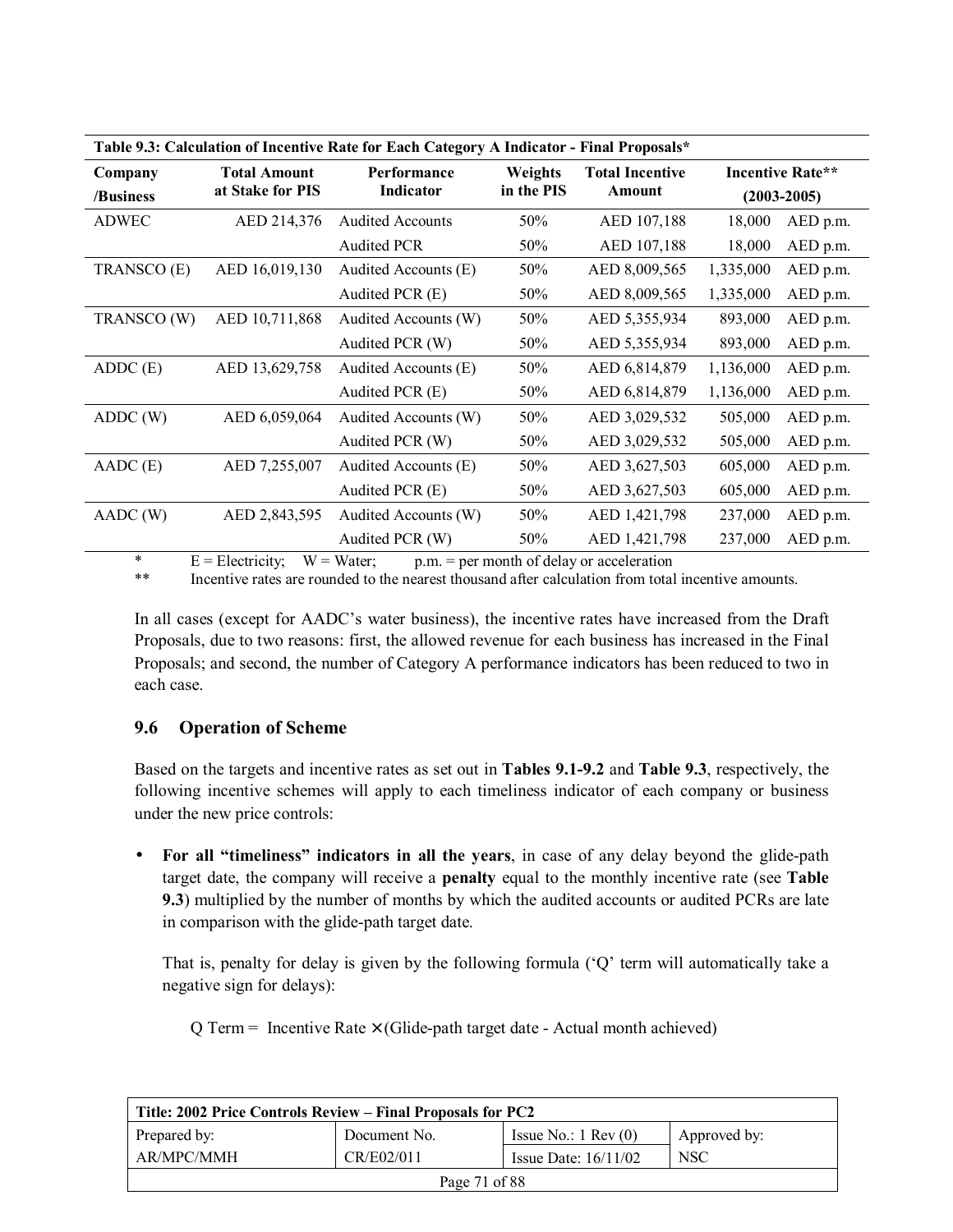• For all "timeliness" indicators in 2003 and 2004, the company will receive a reward equal to the product of (i) the monthly incentive rate in case of 2003, or twice of the monthly incentive rate in case of 2004, and (ii) the number of months by which the audited accounts or PCRs are early in comparison with the glide-path target date.

That is, reward for 2003:

 $\overline{Q}$  Term = Incentive Rate  $\times$  (Glide-path target date - Actual month of submission)

and reward for 2004:

 $\overline{Q}$  Term = 2 × Incentive Rate × (Glide-path target date - Actual month of submission)

• For all "timeliness" indicators in 2005, if the company meets the target date it will receive a **reward** equal to six times the monthly incentive rate. That is:

O Term =  $6 \times$  Incentive Rate

- The maximum delay in *any "timeliness" indicator* will be capped at the penalty that would be incurred if the audited accounts or PCRs was submitted or published on the glide-path target date for the same indicator for the following year.
- The maximum reward for *any "timeliness" indicator* will be capped by the licence target date.
- For the purpose of all the "timeliness" indicators, the number of "months" shall be calculated assuming the date of submission of audited account or PCRs to the Bureau as the last day of the previous month if such audited accounts or PCRs are received by the Bureau on or before the 15<sup>th</sup> day of a month, or as the last day of a month if such audited accounts or PCRs are received by the Bureau after the  $15<sup>th</sup>$  day of the month but before the end of the month. (This proposal, which effectively gives companies a further 15 days 'grace period' on top of the glide-path target dates, represents a minor change from the Draft Proposals.)
- The total reward or penalty under the PIS for any company (the  $\degree$ Q<sup>n</sup> term in its price control formula) for performance in any year (say 't') will be capped at  $2\%$  of the maximum allowed revenue in relation to its 'own' cost in that year ( $i$ ) ("own" costs being procurement cost, transmission costs, and distribution and supply costs, in relation to ADWEC, TRANSCO and ADDC/AADC, respectively).

| Title: 2002 Price Controls Review – Final Proposals for PC2 |              |                               |              |  |
|-------------------------------------------------------------|--------------|-------------------------------|--------------|--|
| Prepared by:                                                | Document No. | Issue No.: $1 \text{ Rev}(0)$ | Approved by: |  |
| AR/MPC/MMH                                                  | CR/E02/011   | Issue Date: $16/11/02$        | <b>NSC</b>   |  |
| Page 72 of 88                                               |              |                               |              |  |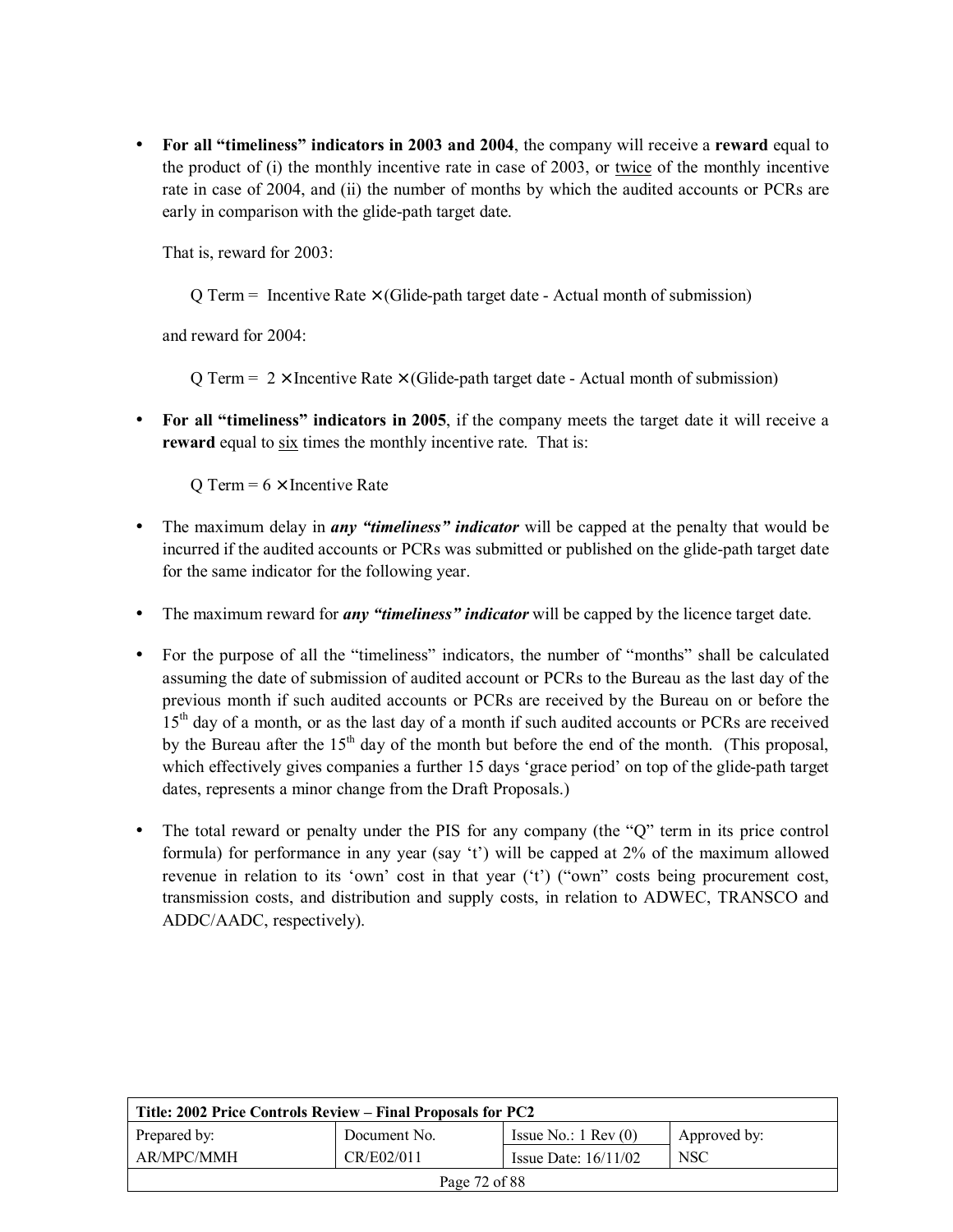# **Appendix A: Updating Regulatory Asset Values (RAVs)**

**Table A.1: TRANSCO Electricity - Updating RAVs**

| <b>Inputs</b>                                                    | 1998     | 1999   | 2000   | 2001   | 2002    |
|------------------------------------------------------------------|----------|--------|--------|--------|---------|
| <b>Provisional figure for new investment (AEDm, 1999 prices)</b> |          | 344.17 | 533.79 | 795.29 | 1222.50 |
| Historical CPI $(1995 = 100)$                                    | 106.9    | 109.2  | 110.7  | 113.1  | n/a     |
| Forecast CPI (1995 = $100$ )                                     |          | n/a    | n/a    | n/a    | 114.7   |
| Initial (1 January 1999) RAV (AED m, 1999 prices)                | 2,907.10 |        |        |        |         |
| Depreciation on Initial RAV (AED m, 1999 prices)                 | 115.1    |        |        |        |         |
| Assumed average asset life for new investment (vears)            | 30       |        |        |        |         |
| Cost of capital (real)                                           | $6.00\%$ |        |        |        |         |

#### **Calculation of PCR1 Closing RAV (excluding PCR1 Financing Costs Foregone)**

| 1999 prices                                           | 1999    | 2000    | 2001    | 2002    |
|-------------------------------------------------------|---------|---------|---------|---------|
| Opening RAV                                           | 2.907.1 | 3.124.7 | 3.514.1 | 4,138.5 |
| Depreciation on Initial (1 January 1999) RAV          | 115.1   | 115.1   | 115.1   | 115.1   |
| New investment                                        | 344.2   | 533.8   | 795.3   | 1,222.5 |
| New investment 1999 to date                           | 344.2   | 878.0   | 1.673.3 | 2,895.7 |
| Depreciation on new investment 1999 to date           | 11.5    | 29.3    | 55.8    | 96.5    |
| Closing RAV (excluding PCR1 Financing Costs Foregone) | 3.124.7 | 3.514.1 | 4.138.5 | 5,149.4 |

#### **Calculation of PCR1 Financing Costs Foregone**

| 1999 prices                                                          | 1999 | 2000  | 2001  | 2002  |
|----------------------------------------------------------------------|------|-------|-------|-------|
| Depreciation foregone                                                | 11.5 | 29.3  | 55.8  | 96.5  |
| Return on capital foregone                                           | 20.7 | 52.7  | 100.4 | 173.7 |
| Total financing costs foregone                                       | 32.1 | 81.9  | 156.2 | 270.3 |
| Years from year mid point to 1 Jan 2003                              | 3.5  | 2.5   | 1.5   | 0.5   |
| NPV $(a)$ 1 Jan 2003 of financing costs foregone                     | 39.4 | 94.8  | 170.4 | 278.3 |
| Accumulated NPV ( $\omega$ ) 1 Jan 2003) of financing costs foregone | 39.4 | 134.2 | 304.6 | 582.9 |

| <b>PCR Closing RAV (including PCR1 Financing Costs Foregone)</b> |          |
|------------------------------------------------------------------|----------|
| in 1999 Prices                                                   | 5.732.29 |
| in 2003 Prices                                                   | 6.150.55 |

| Total Depreciation (Initial Depreciation and Depreciation on New Investment) |        |
|------------------------------------------------------------------------------|--------|
| in 1999 Prices                                                               | 211.62 |
| in 2003 Prices                                                               | 227.07 |

| Title: 2002 Price Controls Review – Final Proposals for PC2 |              |                               |              |  |
|-------------------------------------------------------------|--------------|-------------------------------|--------------|--|
| Prepared by:                                                | Document No. | Issue No.: $1 \text{ Rev}(0)$ | Approved by: |  |
| AR/MPC/MMH                                                  | CR/E02/011   | Issue Date: $16/11/02$        | <b>NSC</b>   |  |
| Page 73 of 88                                               |              |                               |              |  |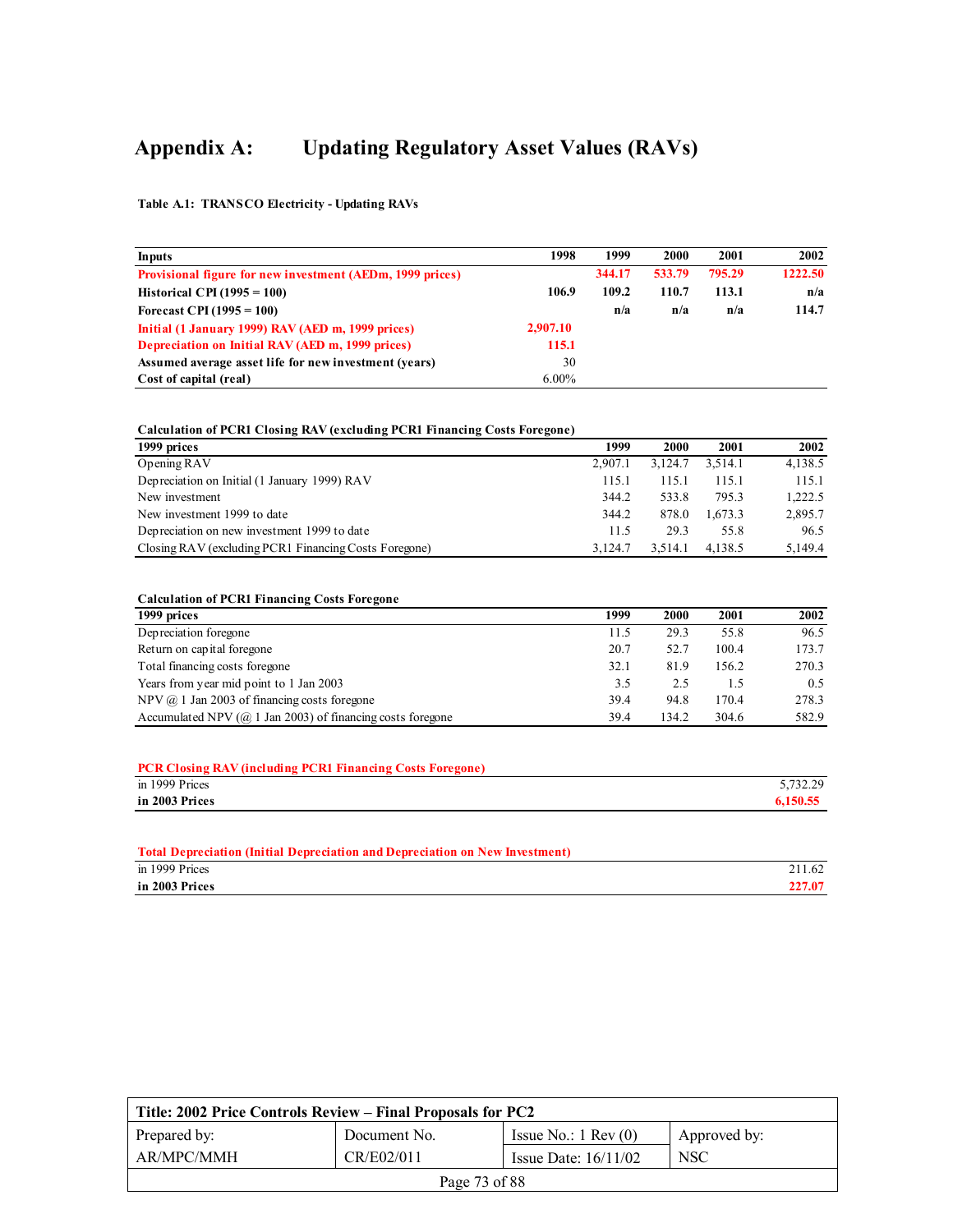#### **Table A.2: TRANSCO Water - Updating RAVs**

| Inputs                                                    | 1998     | 1999   | 2000   | 2001  | 2002   |
|-----------------------------------------------------------|----------|--------|--------|-------|--------|
| Provisional figure for new investment (AEDm, 1999 prices) |          | 118.74 | 123.46 | 92.11 | 289.04 |
| Historical CPI $(1995 = 100)$                             | 106.9    | 109.2  | 110.7  | 113.1 | n/a    |
| Forecast CPI $(1995 = 100)$                               |          | n/a    | n/a    | n/a   | 114.7  |
| Initial (1 January 1999) RAV (AED m, 1999 prices)         | 2,053.19 |        |        |       |        |
| Depreciation on Initial RAV (AED m, 1999 prices)          | 113.65   |        |        |       |        |
| Assumed average asset life for new investment (years)     | 30       |        |        |       |        |
| Cost of capital (real)                                    | $6.00\%$ |        |        |       |        |

#### **Calculation of PCR1 Closing RAV (excluding PCR1 Financing Costs Foregone)**

| 1999 prices                                           | 1999    | 2000            | 2001  | 2002    |
|-------------------------------------------------------|---------|-----------------|-------|---------|
| Opening RAV                                           | 2.053.2 | 2,054.3 2,056.1 |       | 2,023.4 |
| Depreciation on Initial (1 January 1999) RAV          | 113.6   | 113.6           | 113.6 | 113.6   |
| New investment                                        | 118.7   | 123.5           | 92.1  | 289.0   |
| New investment 1999 to date                           | 118.7   | 242.2           | 334.3 | 623.3   |
| Depreciation on new investment 1999 to date           | 4.0     | 8.1             | 11.1  | 20.8    |
| Closing RAV (excluding PCR1 Financing Costs Foregone) | 2.054.3 | 2,056.1 2,023.4 |       | 2,178.0 |

#### **Calculation of PCR1 Financing Costs Foregone**

| 1999 prices                                                          | 1999 | 2000 | 2001 | 2002  |
|----------------------------------------------------------------------|------|------|------|-------|
| Depreciation foregone                                                | 4.0  | 8.1  | 11.1 | 20.8  |
| Return on capital foregone                                           | 7.1  | 14.5 | 20.1 | 37.4  |
| Total financing costs foregone                                       | 11.1 | 22.6 | 31.2 | 58.2  |
| Years from year mid point to 1 Jan 2003                              | 3.5  | 2.5  | 1.5  | 0.5   |
| NPV $(a)$ 1 Jan 2003 of financing costs foregone                     | 13.6 | 26.1 | 34.1 | 59.9  |
| Accumulated NPV ( $\omega$ ) 1 Jan 2003) of financing costs foregone | 13.6 | 39.7 | 73.8 | 133.7 |

| <b>PCR Closing RAV (including PCR1 Financing Costs Foregone)</b> |          |
|------------------------------------------------------------------|----------|
| in 1999 Prices                                                   | 2,311.68 |
| in 2003 Prices                                                   | 2,480.35 |
|                                                                  |          |

| <b>Total Depreciation (Initial Depreciation and Depreciation on New Investment)</b> |        |
|-------------------------------------------------------------------------------------|--------|
| in 1999 Prices                                                                      | 134.42 |
| in 2003 Prices                                                                      | 144.23 |

| Title: 2002 Price Controls Review – Final Proposals for PC2 |              |                               |              |  |
|-------------------------------------------------------------|--------------|-------------------------------|--------------|--|
| Prepared by:                                                | Document No. | Issue No.: $1 \text{ Rev}(0)$ | Approved by: |  |
| AR/MPC/MMH                                                  | CR/E02/011   | Issue Date: $16/11/02$        | <b>NSC</b>   |  |
| Page 74 of 88                                               |              |                               |              |  |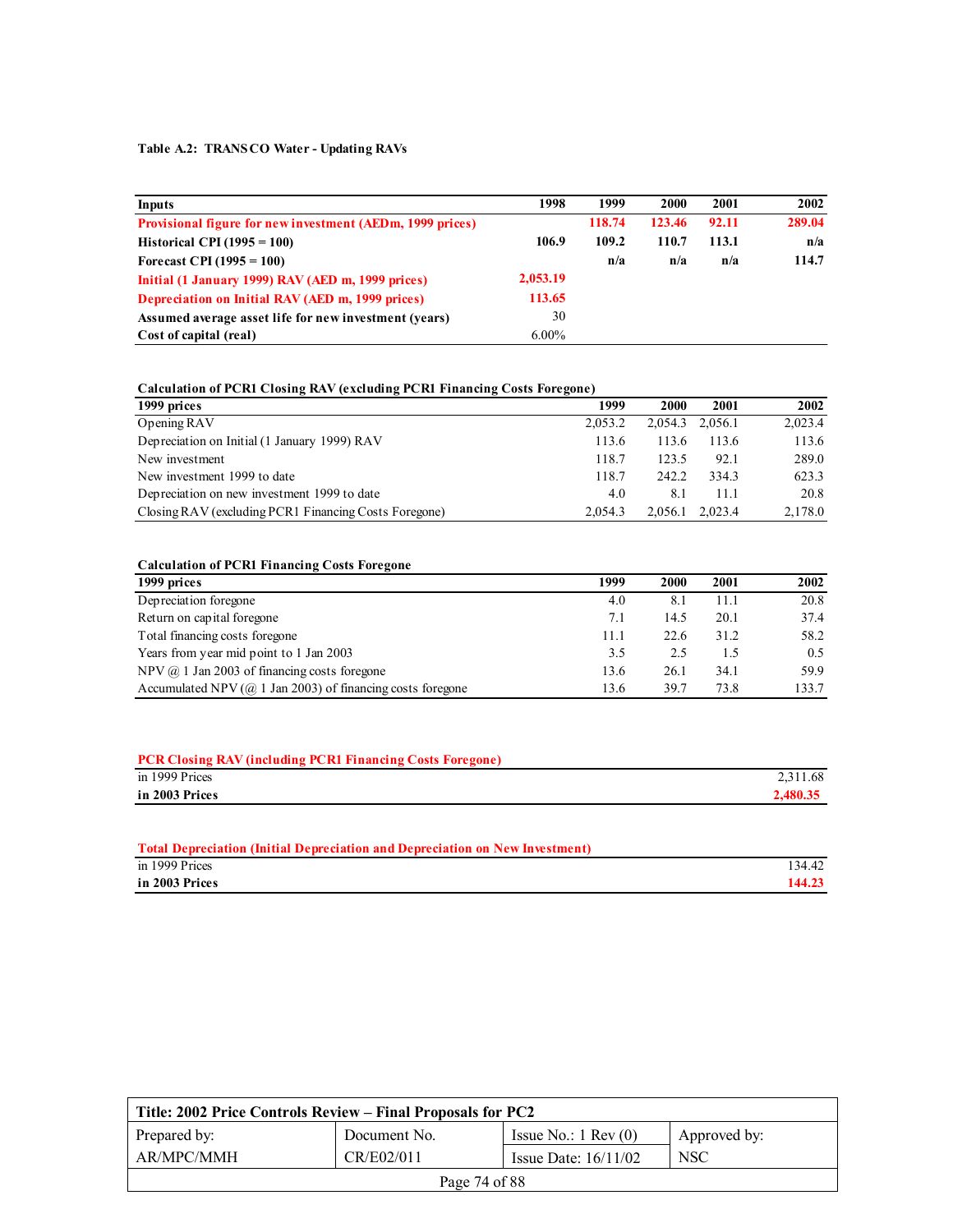#### **Table A.3: ADDC Electricity - Updating RAVs**

| <b>Inputs</b>                                                    | 1998     | 1999   | 2000   | 2001   | 2002   |
|------------------------------------------------------------------|----------|--------|--------|--------|--------|
| <b>Provisional figure for new investment (AEDm, 1999 prices)</b> |          | 196.51 | 300.86 | 398.34 | 389.89 |
| Historical CPI $(1995 = 100)$                                    | 106.9    | 109.2  | 110.7  | 113.1  | n/a    |
| Forecast CPI $(1995 = 100)$                                      |          | n/a    | n/a    | n/a    | 114.7  |
| Initial (1 January 1999) RAV (AED m, 1999 prices)                | 2,939.20 |        |        |        |        |
| Depreciation on Initial RAV (AED m, 1999 prices)                 | 130.95   |        |        |        |        |
| Assumed average asset life for new investment (years)            | 30       |        |        |        |        |
| Cost of capital (real)                                           | $6.00\%$ |        |        |        |        |

#### **Calculation of PCR1 Closing RAV (excluding PCR1 Financing Costs Foregone)**

| 1999 prices                                           | 1999    | 2000    | 2001    | 2002    |
|-------------------------------------------------------|---------|---------|---------|---------|
| Opening RAV                                           | 2.939.2 | 2.998.2 | 3.151.5 | 3,389.1 |
| Depreciation on Initial (1 January 1999) RAV          | 131.0   | 131.0   | 131.0   | 131.0   |
| New investment                                        | 196.5   | 300.9   | 398.3   | 389.9   |
| New investment 1999 to date                           | 196.5   | 497.4   | 895.7   | 1,285.6 |
| Depreciation on new investment 1999 to date           | 6.6     | 16.6    | 29.9    | 42.9    |
| Closing RAV (excluding PCR1 Financing Costs Foregone) | 2.998.2 | 3,151.5 | 3.389.1 | 3,605.2 |

#### **Calculation of PCR1 Financing Costs Foregone**

| 1999 prices                                                          | 1999 | 2000 | 2001  | 2002  |
|----------------------------------------------------------------------|------|------|-------|-------|
| Depreciation foregone                                                | 6.6  | 16.6 | 29.9  | 42.9  |
| Return on capital foregone                                           | 11.8 | 29.8 | 53.7  | 77.1  |
| Total financing costs foregone                                       | 18.3 | 46.4 | 83.6  | 120.0 |
| Years from year mid point to 1 Jan 2003                              | 3.5  | 2.5  | 1.5   | 0.5   |
| NPV $(a)$ 1 Jan 2003 of financing costs foregone                     | 22.5 | 53.7 | 91.2  | 123.5 |
| Accumulated NPV ( $\omega$ ) 1 Jan 2003) of financing costs foregone | 22.5 | 76.2 | 167.4 | 291.0 |

| <b>PCR Closing RAV (including PCR1 Financing Costs Foregone)</b> |          |
|------------------------------------------------------------------|----------|
| in 1999 Prices                                                   | 3.896.12 |
| in 2003 Prices                                                   | 4.180.40 |

#### **Total Depreciation (Initial Depreciation and Depreciation on New Investment)**

| in 2003 Prices | 186.48 |
|----------------|--------|
| in 1999 Prices | 173.80 |

| Title: 2002 Price Controls Review – Final Proposals for PC2 |              |                               |              |  |
|-------------------------------------------------------------|--------------|-------------------------------|--------------|--|
| Prepared by:                                                | Document No. | Issue No.: $1 \text{ Rev}(0)$ | Approved by: |  |
| AR/MPC/MMH                                                  | CR/E02/011   | Issue Date: $16/11/02$        | <b>NSC</b>   |  |
| Page 75 of 88                                               |              |                               |              |  |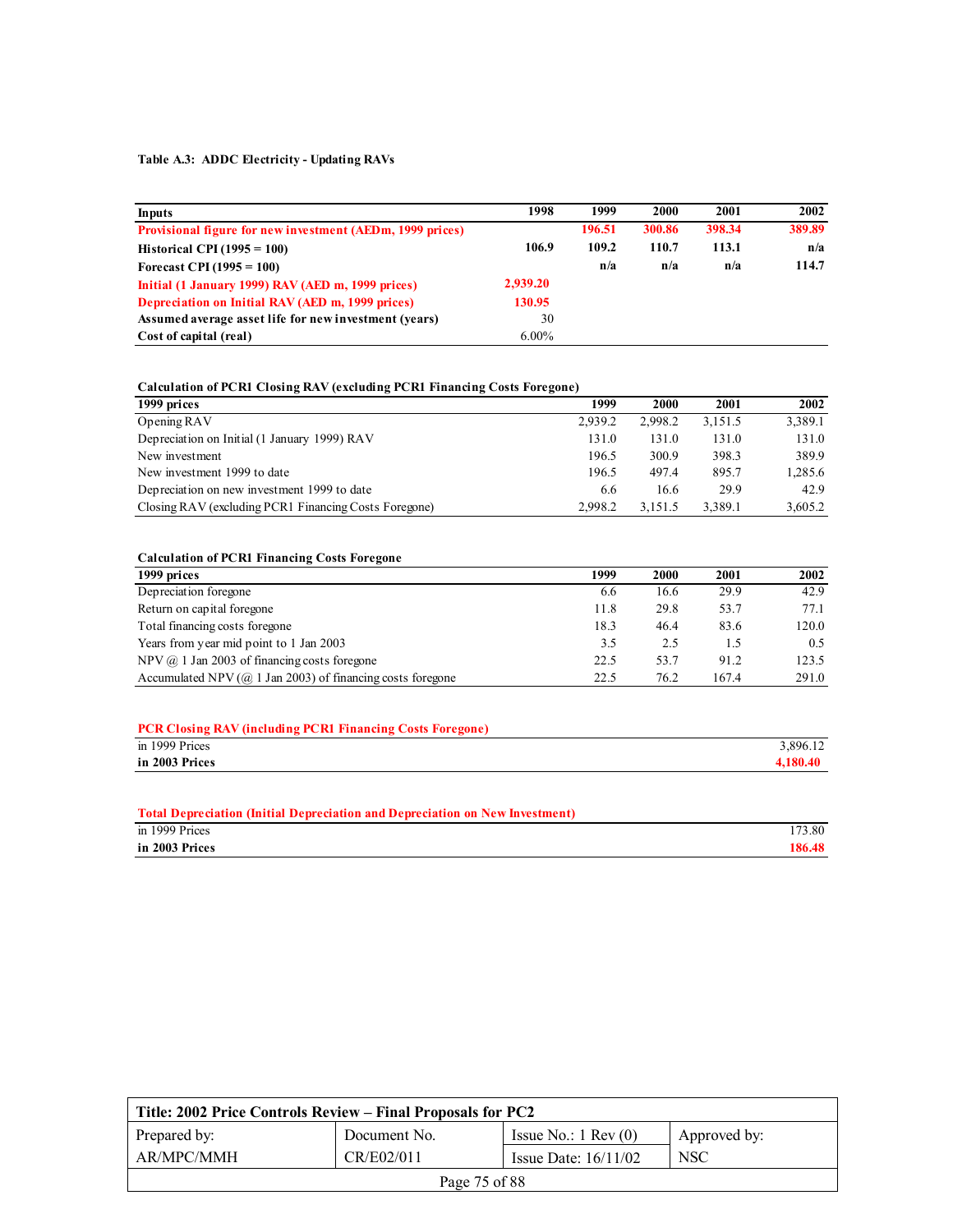### **Table A.4: ADDC Water - Updating RAVs**

| <b>Inputs</b>                                                    | 1998     | 1999  | 2000  | 2001   | 2002   |
|------------------------------------------------------------------|----------|-------|-------|--------|--------|
| <b>Provisional figure for new investment (AEDm, 1999 prices)</b> |          | 69.11 | 44.92 | 130.47 | 380.71 |
| Historical CPI $(1995 = 100)$                                    | 106.9    | 109.2 | 110.7 | 113.1  | n/a    |
| Forecast CPI $(1995 = 100)$                                      |          | n/a   | n/a   | n/a    | 114.7  |
| Initial (1 January 1999) RAV (AED m, 1999 prices)                | 845.56   |       |       |        |        |
| Depreciation on Initial RAV (AED m, 1999 prices)                 | 57.13    |       |       |        |        |
| Assumed average asset life for new investment (years)            | 30       |       |       |        |        |
| Cost of capital (real)                                           | $6.00\%$ |       |       |        |        |

#### **Calculation of PCR1 Closing RAV (excluding PCR1 Financing Costs Foregone)**

| 1999 prices                                           | 1999  | 2000  | 2001  | 2002    |
|-------------------------------------------------------|-------|-------|-------|---------|
| Opening RAV                                           | 845.6 | 855.2 | 839.2 | 904.4   |
| Depreciation on Initial (1 January 1999) RAV          | 57.1  | 57.1  | 57.1  | 57.1    |
| New investment                                        | 69.1  | 44.9  | 130.5 | 380.7   |
| New investment 1999 to date                           | 69.1  | 114.0 | 244.5 | 625.2   |
| Depreciation on new investment 1999 to date           | 2.3   | 3.8   | 8.1   | 20.8    |
| Closing RAV (excluding PCR1 Financing Costs Foregone) | 855.2 | 839.2 | 904.4 | 1.207.2 |

#### **Calculation of PCR1 Financing Costs Foregone**

| 1999 prices                                                          | 1999 | 2000 | 2001 | 2002  |
|----------------------------------------------------------------------|------|------|------|-------|
| Depreciation foregone                                                | 2.3  | 3.8  | 8.1  | 20.8  |
| Return on capital foregone                                           | 4.1  | 6.8  | 14.7 | 37.5  |
| Total financing costs foregone                                       | 6.4  | 10.6 | 22.8 | 58.4  |
| Years from year mid point to 1 Jan 2003                              | 3.5  | 2.5  |      | 0.5   |
| NPV $(a)$ 1 Jan 2003 of financing costs foregone                     | 7.9  | 12.3 | 24.9 | 60.1  |
| Accumulated NPV ( $\omega$ ) 1 Jan 2003) of financing costs foregone | 7.9  | 20.2 | 45.1 | 105.2 |

| <b>PCR Closing RAV (including PCR1 Financing Costs Foregone)</b> |          |
|------------------------------------------------------------------|----------|
| in 1999 Prices                                                   | 1.312.35 |
| in 2003 Prices                                                   | 1.408.11 |
|                                                                  |          |

| Total Depreciation (Initial Depreciation and Depreciation on New Investment) |       |
|------------------------------------------------------------------------------|-------|
| in 1999 Prices                                                               | 77 97 |
| in 2003 Prices                                                               | 83.66 |

| Title: 2002 Price Controls Review – Final Proposals for PC2 |              |                               |              |  |
|-------------------------------------------------------------|--------------|-------------------------------|--------------|--|
| Prepared by:                                                | Document No. | Issue No.: $1 \text{ Rev}(0)$ | Approved by: |  |
| AR/MPC/MMH                                                  | CR/E02/011   | Issue Date: $16/11/02$        | <b>NSC</b>   |  |
| Page 76 of 88                                               |              |                               |              |  |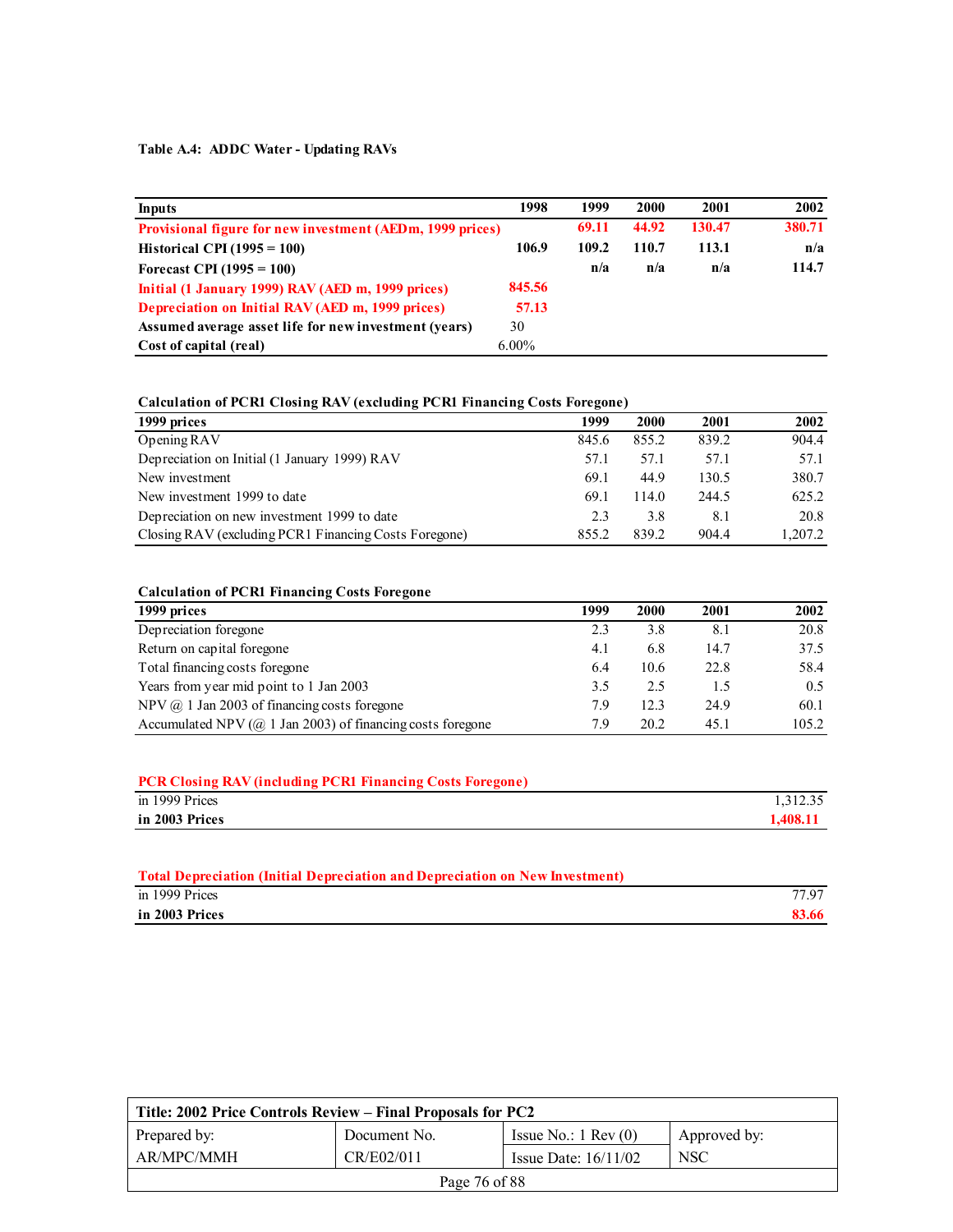#### **Table A.5: AADC Electricity - Updating RAVs**

| Inputs                                                           | 1998     | 1999   | 2000   | 2001   | 2002   |
|------------------------------------------------------------------|----------|--------|--------|--------|--------|
| <b>Provisional figure for new investment (AEDm, 1999 prices)</b> |          | 188.68 | 188.68 | 188.68 | 188.68 |
| Historical CPI $(1995 = 100)$                                    | 106.9    | 109.2  | 110.7  | 113.1  | n/a    |
| Forecast CPI (1995 = $100$ )                                     |          | n/a    | n/a    | n/a    | 114.7  |
| Initial (1 January 1999) RAV (AED m, 1999 prices)                | 1,516.14 |        |        |        |        |
| Depreciation on Initial RAV (AED m, 1999 prices)                 | 78.78    |        |        |        |        |
| Assumed average asset life for new investment (years)            | 30       |        |        |        |        |
| Cost of capital (real)                                           | $6.00\%$ |        |        |        |        |

| <b>Calculation of PCR1 Closing RAV (excluding PCR1 Financing Costs Foregone)</b> |  |  |
|----------------------------------------------------------------------------------|--|--|
|                                                                                  |  |  |

| 1999    | 2000    | 2001   | 2002    |
|---------|---------|--------|---------|
| 1.516.1 | 1.619.7 | .717.1 | 1,808.1 |
| 78.8    | 78.8    | 78.8   | 78.8    |
| 188.7   | 188.7   | 188.7  | 188.7   |
| 188.7   | 3774    | 566.0  | 754.7   |
| 6.3     | 12.6    | 18.9   | 25.2    |
| 1.619.7 | 1.717.1 | .808.1 | 892.8   |
|         |         |        |         |

#### **Calculation of PCR1 Financing Costs Foregone 1999 prices 1999 2000 2001 2002 Depreciation foregone** 6.3 12.6 18.9 25.2 Return on capital foregone 11.3 22.6 34.0 45.3 Return on capital foregone 11.3 22.6 34.0 45.3 Total financing costs foregone 17.6 35.2 52.8 70.4 Years from year mid point to 1 Jan 2003<br>
NPV @ 1 Jan 2003 of financing costs foregone<br>
21.6 40.7 57.7 72.5 NPV @ 1 Jan 2003 of financing costs foregone 21.6 40.7 57.7 Accumulated NPV (@ 1 Jan 2003) of financing costs foregone 21.6 62.3 120.0 192.5

| <b>PCR Closing RAV (including PCR1 Financing Costs Foregone)</b> |          |
|------------------------------------------------------------------|----------|
| in 1999 Prices                                                   | 2,085.34 |
| in 2003 Prices                                                   | 2.237.50 |

| <b>Total Depreciation (Initial Depreciation and Depreciation on New Investment)</b> |        |
|-------------------------------------------------------------------------------------|--------|
| in 1999 Prices                                                                      | 103.94 |
| in 2003 Prices                                                                      | 111.52 |

| Title: 2002 Price Controls Review – Final Proposals for PC2 |               |                               |              |  |  |
|-------------------------------------------------------------|---------------|-------------------------------|--------------|--|--|
| Prepared by:                                                | Document No.  | Issue No.: $1 \text{ Rev}(0)$ | Approved by: |  |  |
| AR/MPC/MMH                                                  | CR/E02/011    | Issue Date: $16/11/02$        | <b>NSC</b>   |  |  |
|                                                             | Page 77 of 88 |                               |              |  |  |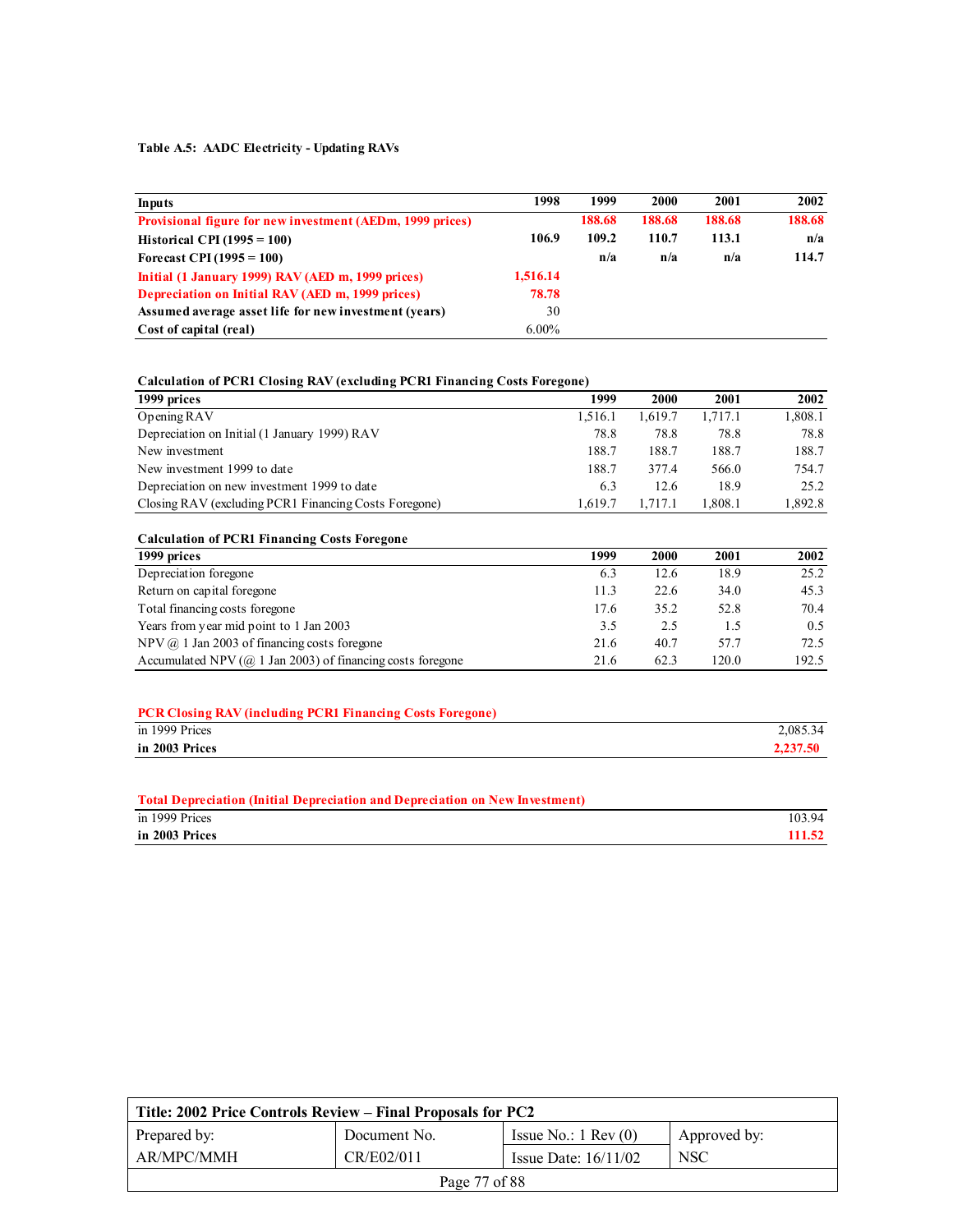#### **Table A.6: AADC Water - Updating RAVs**

| Inputs                                                           | 1998     | 1999  | 2000  | 2001  | 2002  |
|------------------------------------------------------------------|----------|-------|-------|-------|-------|
| <b>Provisional figure for new investment (AEDm, 1999 prices)</b> |          | 66.35 | 66.35 | 66.35 | 66.35 |
| Historical CPI $(1995 = 100)$                                    | 106.9    | 109.2 | 110.7 | 113.1 | n/a   |
| Forecast CPI $(1995 = 100)$                                      |          | n/a   | n/a   | n/a   | 114.7 |
| Initial (1 January 1999) RAV (AED m, 1999 prices)                | 129.32   |       |       |       |       |
| Depreciation on Initial RAV (AED m, 1999 prices)                 | 3.85     |       |       |       |       |
| Assumed average asset life for new investment (years)            | 30       |       |       |       |       |
| Cost of capital (real)                                           | $6.00\%$ |       |       |       |       |

#### **Calculation of PCR1 Closing RAV (excluding PCR1 Financing Costs Foregone)**

| 1999 prices                                           | 1999  | 2000  | 2001  | 2002  |
|-------------------------------------------------------|-------|-------|-------|-------|
| Opening RAV                                           | 129.3 | 189.6 | 247.7 | 303.5 |
| Depreciation on Initial (1 January 1999) RAV          | 3.9   | 3.9   | 39    | 3.9   |
| New investment                                        | 66.3  | 66.3  | 66.3  | 66.3  |
| New investment 1999 to date                           | 66.3  | 132.7 | 199.0 | 265.4 |
| Depreciation on new investment 1999 to date           | 2.2   | 4.4   | 6.6   | 8.8   |
| Closing RAV (excluding PCR1 Financing Costs Foregone) | 189.6 | 247.7 | 303.5 | 357.2 |

#### **Calculation of PCR1 Financing Costs Foregone**

| 1999 prices                                                          | 1999 | 2000 | 2001 | 2002 |
|----------------------------------------------------------------------|------|------|------|------|
| Depreciation foregone                                                | 2.2  | 4.4  | 6.6  | 8.8  |
| Return on capital foregone                                           | 4.0  | 8.0  | 11.9 | 15.9 |
| Total financing costs foregone                                       | 6.2  | 12.4 | 18.6 | 24.8 |
| Years from year mid point to 1 Jan 2003                              | 3.5  | 2.5  | 1.5  | 0.5  |
| NPV $\omega$ 1 Jan 2003 of financing costs foregone                  | 7.6  | 14.3 | 20.3 | 25.5 |
| Accumulated NPV ( $\omega$ ) 1 Jan 2003) of financing costs foregone | 7.6  | 21.9 | 42.2 | 67.7 |

| <b>PCR Closing RAV (including PCR1 Financing Costs Foregone)</b> |        |
|------------------------------------------------------------------|--------|
| in 1999 Prices                                                   | 424.90 |
| in 2003 Prices                                                   | 455.90 |
|                                                                  |        |

### **Total Depreciation (Initial Depreciation and Depreciation on New Investment)**  in 1999 Prices 12.70 **in 2003 Prices 13.62**

| Title: 2002 Price Controls Review – Final Proposals for PC2 |               |                               |              |  |  |
|-------------------------------------------------------------|---------------|-------------------------------|--------------|--|--|
| Prepared by:                                                | Document No.  | Issue No.: $1 \text{ Rev}(0)$ | Approved by: |  |  |
| AR/MPC/MMH                                                  | CR/E02/011    | Issue Date: $16/11/02$        | NSC          |  |  |
|                                                             | Page 78 of 88 |                               |              |  |  |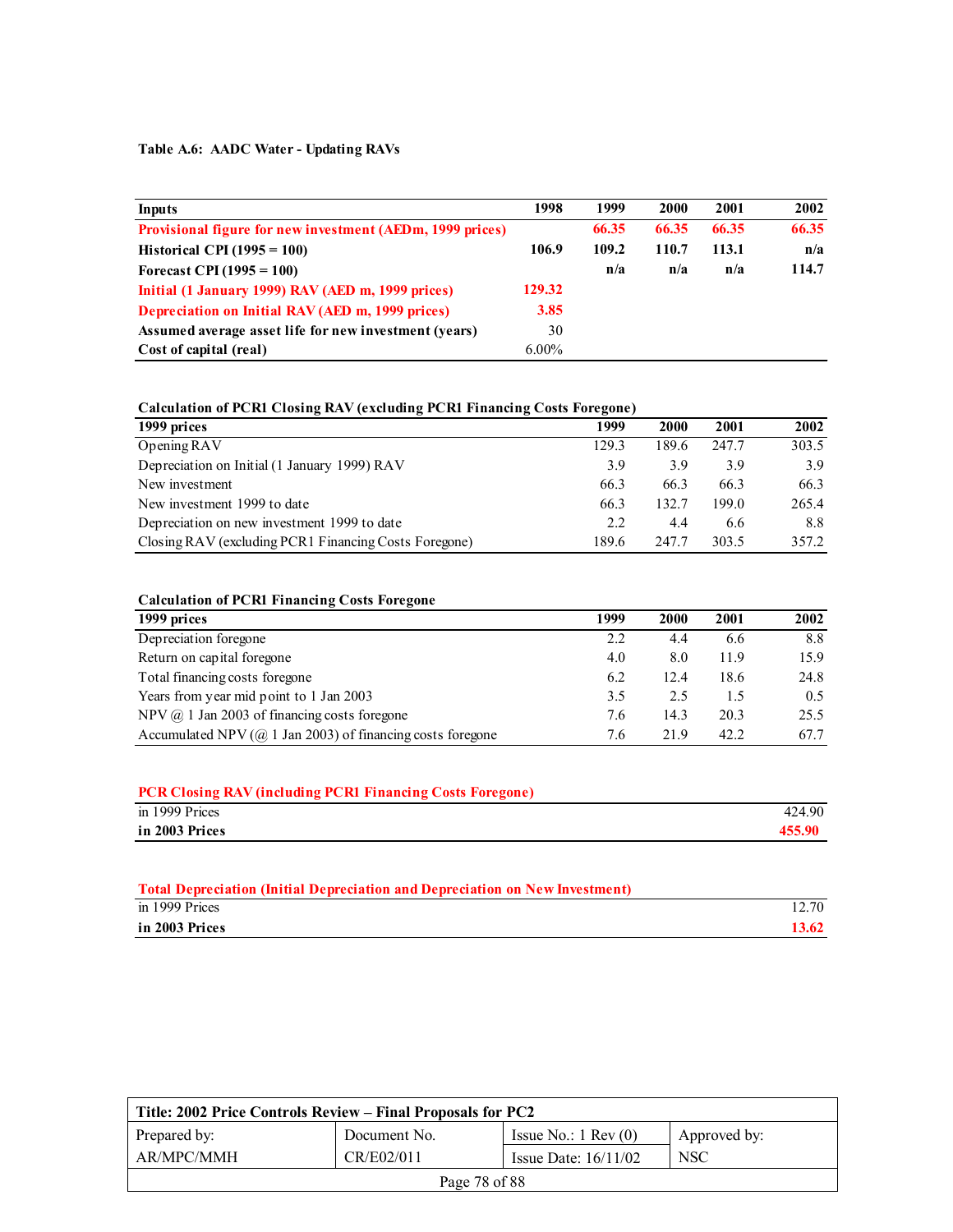# **Appendix B: Price Control Calculations for ADWEC**

|      | Table B.1: Draft Proposal Price Control Calculations for ADWEC |        |                                 |               |               |              |                              |
|------|----------------------------------------------------------------|--------|---------------------------------|---------------|---------------|--------------|------------------------------|
| Line | (all amounts are in 2003 prices)                               |        |                                 |               |               |              |                              |
|      | <b>Inputs</b>                                                  |        | 2003                            | 2004          | 2005          |              |                              |
| 1    | Operating expenditure allowance (AED, 2003 prices)             |        | 9,798,177                       | 9,798,177     | 9,798,177     |              |                              |
| 2.1  | Turnover (AED, 2002 prices)                                    |        | 3,217,916,040                   | 3,627,659,362 | 4,071,606,130 |              |                              |
| 2.2  | Turnover (AED, 2003 prices)                                    |        | 3,271,220,665                   | 3,687,751,366 | 4,139,052,091 |              |                              |
| 2.3  | Profit Margin on Turnover (%)                                  | 0.025% |                                 |               |               |              |                              |
| 2.4  | Profit on Turnover (AED, 2003 prices)                          |        | 817,805                         | 921,938       | 1,034,763     |              |                              |
| 9    | Cost of Capital (real)                                         | 6.00%  |                                 |               |               |              |                              |
| 13   | X Factor                                                       | 0.00   |                                 |               |               |              |                              |
|      | <b>PCR2 Required Revenue Calculations</b>                      |        |                                 |               |               |              |                              |
|      | <b>PCR2 Discounted Costs</b>                                   |        | 2003                            | 2004          | 2005          | <b>TOTAL</b> |                              |
| 20   | Discounted operating expenditure                               |        | 9,516,831                       | 8,978,142     | 8.469.945     | 26,964,918   |                              |
| 22   | Discounted profit on turnover                                  |        | 794,323                         | 844,778       | 894,492       | 2,533,593    |                              |
| 23   | Total discounted costs (= revenue requirement) (AED)           |        | 10,311,153                      | 9,822,921     | 9,364,437     | 29,498,511   |                              |
|      | <b>PCR 2 Revenue Forecast</b>                                  |        | 2003                            | 2004          | 2005          | PV Share in  |                              |
|      |                                                                |        |                                 |               |               | <b>TOTAL</b> |                              |
| 36   | Notified Value (A): Annual revenue (AED m)                     |        | 10,718,802                      | 10,718,802    | 10,718,802    | <b>TOTAL</b> | <b>Difference</b>            |
| 37   | Discounted annual revenue (AED)                                |        | 10.411.021                      | 9,821,718     | 9,265,772     | 29,498,511   | (0.00)                       |
|      |                                                                |        |                                 |               |               |              |                              |
|      |                                                                |        | <b>Variables for Solver Run</b> |               |               |              | <b>Target for Solver Run</b> |
|      | <b>PCR2</b> Implied Financial Indicators                       |        | 2003                            | 2004          | 2005          | Average      |                              |
| 38   | Implied annual profit (AED, 2003 prices)                       |        | 920,625                         | 920,625       | 920,625       | 920,625      |                              |
| 39   | Implied profit margin on turnover $(\%)$                       |        | 0.0281%                         | 0.0250%       | 0.0222%       | 0.0251%      |                              |
|      | <b>PCR2 Notified Values</b>                                    |        | 2003                            |               |               |              |                              |
| 40   | X Factor                                                       |        | 0.0                             |               |               |              |                              |
|      | Notified Value (A)                                             |        | 10,718,802 AED                  |               |               |              |                              |

| Title: 2002 Price Controls Review – Final Proposals for PC2 |               |                               |              |  |  |  |
|-------------------------------------------------------------|---------------|-------------------------------|--------------|--|--|--|
| Prepared by:                                                | Document No.  | Issue No.: $1 \text{ Rev}(0)$ | Approved by: |  |  |  |
| AR/MPC/MMH                                                  | CR/E02/011    | Issue Date: $16/11/02$        | <b>NSC</b>   |  |  |  |
|                                                             | Page 79 of 88 |                               |              |  |  |  |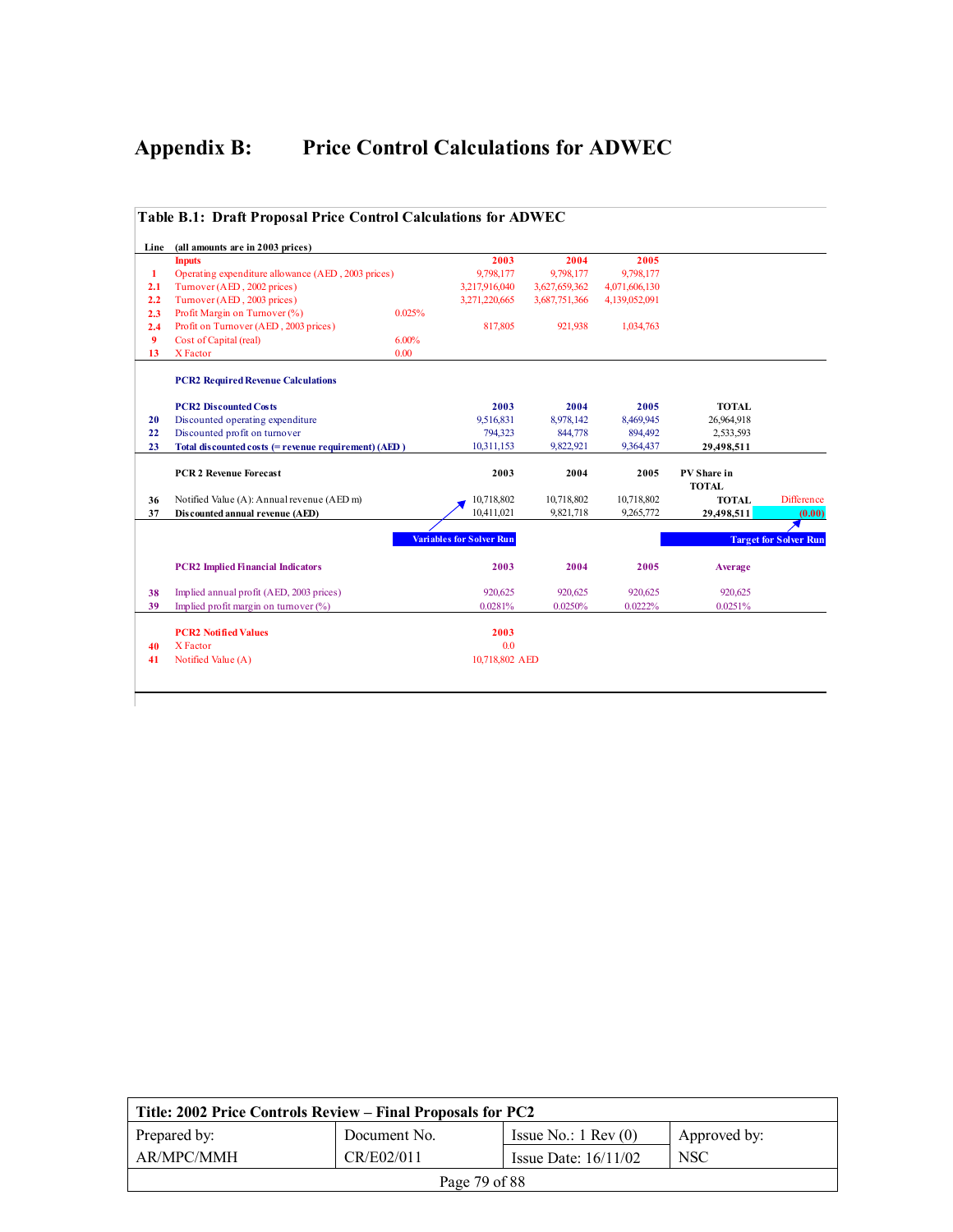# **Appendix C: Price Control Calculations for TRANSCO**

|                         | Line (all amounts are in 2003 prices)                 |                                                           |                                 |          |                                                             |                     |                   |                                   |
|-------------------------|-------------------------------------------------------|-----------------------------------------------------------|---------------------------------|----------|-------------------------------------------------------------|---------------------|-------------------|-----------------------------------|
|                         | <b>Inputs</b>                                         |                                                           |                                 |          | 2003                                                        | 2004                | 2005              |                                   |
| 1                       |                                                       | Operating expenditure allowance (AED m, 2003 prices)      |                                 |          | 96.81                                                       | 96.81               | 96.81             |                                   |
| $\overline{2}$          |                                                       | Provisional figure for new investment (AEDm, 2003 prices) |                                 |          | 1,267.79                                                    | 730.38              | 346.04            |                                   |
| 3                       | Forecast for revenue driver 1                         |                                                           |                                 |          | 1.0                                                         | 1.0                 | 1.0               |                                   |
| $\overline{\mathbf{4}}$ | Forecast for revenue driver 2 (MW)                    |                                                           |                                 |          | 4,056                                                       | 4,519               | 5,109             |                                   |
| 5                       |                                                       | Forecast for revenue driver 3 (GWh metered)               |                                 |          | 2,230                                                       | 7,440               | 14,000            |                                   |
| 6                       |                                                       | Opening (1 January 2003) RAV (AED m, 2003 prices)         |                                 | 6,150.55 |                                                             |                     |                   |                                   |
| 7                       |                                                       | Depreciation on Initial RAV (AED m, 2003 prices)          |                                 | 227.07   |                                                             |                     |                   |                                   |
| 8                       |                                                       | Assumed average asset life for new investment (years)     |                                 | 30       |                                                             |                     |                   |                                   |
| 9                       | Cost of capital (real)                                |                                                           |                                 | 6.00%    |                                                             |                     |                   |                                   |
| 10                      | Weight in revenue for Revenue driver 1                |                                                           |                                 | 65.00%   |                                                             |                     |                   |                                   |
| 11                      | Weight in revenue for Revenue driver 2                |                                                           |                                 | 25.00%   |                                                             |                     |                   |                                   |
| 12                      | Weight in revenue for Revenue driver 3                |                                                           |                                 | 10.00%   |                                                             |                     |                   |                                   |
| 13                      | X Factor<br><b>PCR2 Required Revenue Calculations</b> |                                                           |                                 | 0.00     |                                                             |                     |                   |                                   |
|                         |                                                       |                                                           |                                 |          |                                                             |                     |                   |                                   |
|                         | <b>PCR2 RAV Calculations</b>                          |                                                           |                                 |          | 2003                                                        | 2004                | 2005              |                                   |
| 14                      | Opening RAV                                           |                                                           |                                 |          | 6,150.5                                                     | 7,149.0             | 7,585.7           |                                   |
| 15                      |                                                       | Depreciation on Opening (1 January 2003) RAV              |                                 |          | 227.1                                                       | 227.1               | 227.1             |                                   |
| 16                      | New investment                                        |                                                           |                                 |          | 1,267.8                                                     | 730.4               | 346.0             |                                   |
| 17                      | New investment 2003 to date                           |                                                           |                                 |          | 1,267.8                                                     | 1.998.2             | 2,344.2           |                                   |
| 18                      |                                                       | Depreciation on new investment 2003 to date               |                                 |          | 42.3                                                        | 66.6                | 78.1              |                                   |
| 19                      | Closing RAV                                           |                                                           |                                 |          | 7,149.0                                                     | 7,585.7             | 7,626.5           |                                   |
|                         | <b>PCR2 Discounted Costs</b>                          |                                                           |                                 |          | 2003                                                        | 2004                | 2005              | <b>TOTAL</b>                      |
| 20                      | Discounted operating expenditure                      |                                                           |                                 |          | 94.0                                                        | 88.7                | 83.7              | 266.4                             |
| 21                      | Discounted capital expenditure                        |                                                           |                                 |          | 1231.4                                                      | 669.3               | 299.1             | 2199.8                            |
| 22                      |                                                       | Discounted Difference between Opening and Closing RAVs    |                                 |          | 6,150.5                                                     |                     | $-6,403.4$        | $-252.8$                          |
| 23                      |                                                       | Total discounted costs (= revenue requirement) (AED m)    |                                 |          |                                                             |                     |                   | 2,213.3                           |
|                         | <b>PCR 2 Revenue Forecast</b>                         |                                                           |                                 |          | 2003                                                        | 2004                | 2005              | PVS hare in<br><b>TOTAL</b>       |
| 24                      | Revenue driver 1                                      | Driver forecast                                           | Units                           |          | 1.0                                                         | 1.0                 | 1.0               |                                   |
| 25                      |                                                       | Notified value (a)                                        | AED <sub>m</sub>                |          | 522.766                                                     | 522.766             | 522.766           |                                   |
| 26                      |                                                       | Revenue forecast                                          | AED <sub>m</sub>                |          | 522.8                                                       | 522.8               | 522.8             | 1,438.7                           |
| 27                      |                                                       | Share of revenue                                          | $\frac{0}{0}$                   |          | 72%                                                         | 65%                 | 58%               | 65%                               |
|                         |                                                       |                                                           |                                 |          |                                                             |                     |                   |                                   |
| 28<br>29                | Revenue driver 2                                      | Driver forecast<br>Notified value (b)                     | Units<br>AED m / MW             |          | 4,056.0<br>0.0443                                           | 4,519.0<br>0.0443   | 5,109.0<br>0.0443 | <b>Constraints for Solver Run</b> |
| 30                      |                                                       | Revenue forecast                                          | AED <sub>m</sub>                |          | 179.6                                                       | 200.1               | 226.2             | 553.3                             |
| 31                      |                                                       | Share of revenue                                          | $\%$                            |          | 25%                                                         | 25%                 | 25%               | 25%                               |
|                         |                                                       |                                                           |                                 |          |                                                             |                     |                   |                                   |
| 32                      | Revenue driver 3                                      | Driver forecast                                           | Units                           |          | 2,230.0                                                     | 7,440.0             | 14,000.0          |                                   |
| 33                      |                                                       | Notified value (c)                                        | AED m / GWh                     |          | 0.0105                                                      | 0.0105              | 0.0105            |                                   |
| 34                      |                                                       | Revenue forecast                                          | AED <sub>m</sub>                |          | 23.4                                                        | 78.1                | 147.0             | 221.3                             |
| 35                      |                                                       | Share of revenue                                          | $\frac{0}{0}$                   |          | 3%                                                          | 10%                 | 16%               | 10%                               |
| 36                      | Annual revenue (AED m)                                |                                                           | <b>Variables for Solver Run</b> |          | 725.8                                                       | 801.0               | 895.9             | <b>TOTAL</b> Difference           |
| 37                      | Discounted annual revenue (AED m)                     |                                                           |                                 |          | 704.9                                                       | 733.9               | 774.5             | 2,213.3<br>0.00                   |
|                         |                                                       |                                                           |                                 |          |                                                             |                     |                   |                                   |
|                         | <b>PCR2 Implied Financial Indicators</b>              |                                                           |                                 |          | 2003                                                        | 2004                | 2005              | <b>Target for Solver Run</b>      |
|                         |                                                       |                                                           |                                 |          |                                                             |                     |                   |                                   |
| 38                      | Implied annual profit (AED m)                         |                                                           |                                 |          | 359.6                                                       | 410.5               | 493.9             |                                   |
| 39                      | Implied return on mid-point RAV (%)                   |                                                           |                                 |          | 5.41%                                                       | 5.57%               | 6.49%             |                                   |
|                         | <b>PCR2 Notified Values</b>                           |                                                           |                                 |          | 2003                                                        |                     |                   |                                   |
| 40                      | X Factor                                              |                                                           |                                 |          | 0.0                                                         |                     |                   |                                   |
| 41                      | Notified Value (a)                                    |                                                           |                                 |          |                                                             | 522.766 AED million |                   |                                   |
| 42<br>43                | Notified Value (b)                                    |                                                           |                                 |          | 0.04427823 AED million / MW<br>0.01049698 AED million / GWh |                     |                   |                                   |
|                         | Notified Value (c)                                    |                                                           |                                 |          |                                                             |                     |                   |                                   |

| Title: 2002 Price Controls Review – Final Proposals for PC2 |                   |                               |                  |  |  |  |
|-------------------------------------------------------------|-------------------|-------------------------------|------------------|--|--|--|
| Prepared by:                                                | Document No.      | Issue No.: $1 \text{ Rev}(0)$ | Approved by:     |  |  |  |
| AR/MPC/MMH                                                  | CR/E02/011        | Issue Date: $16/11/02$        | NSC <sup>.</sup> |  |  |  |
|                                                             | Page $80$ of $88$ |                               |                  |  |  |  |

### **Table C.1: Draft Proposal Price Control Calculations for TRANSCO (Electricity)**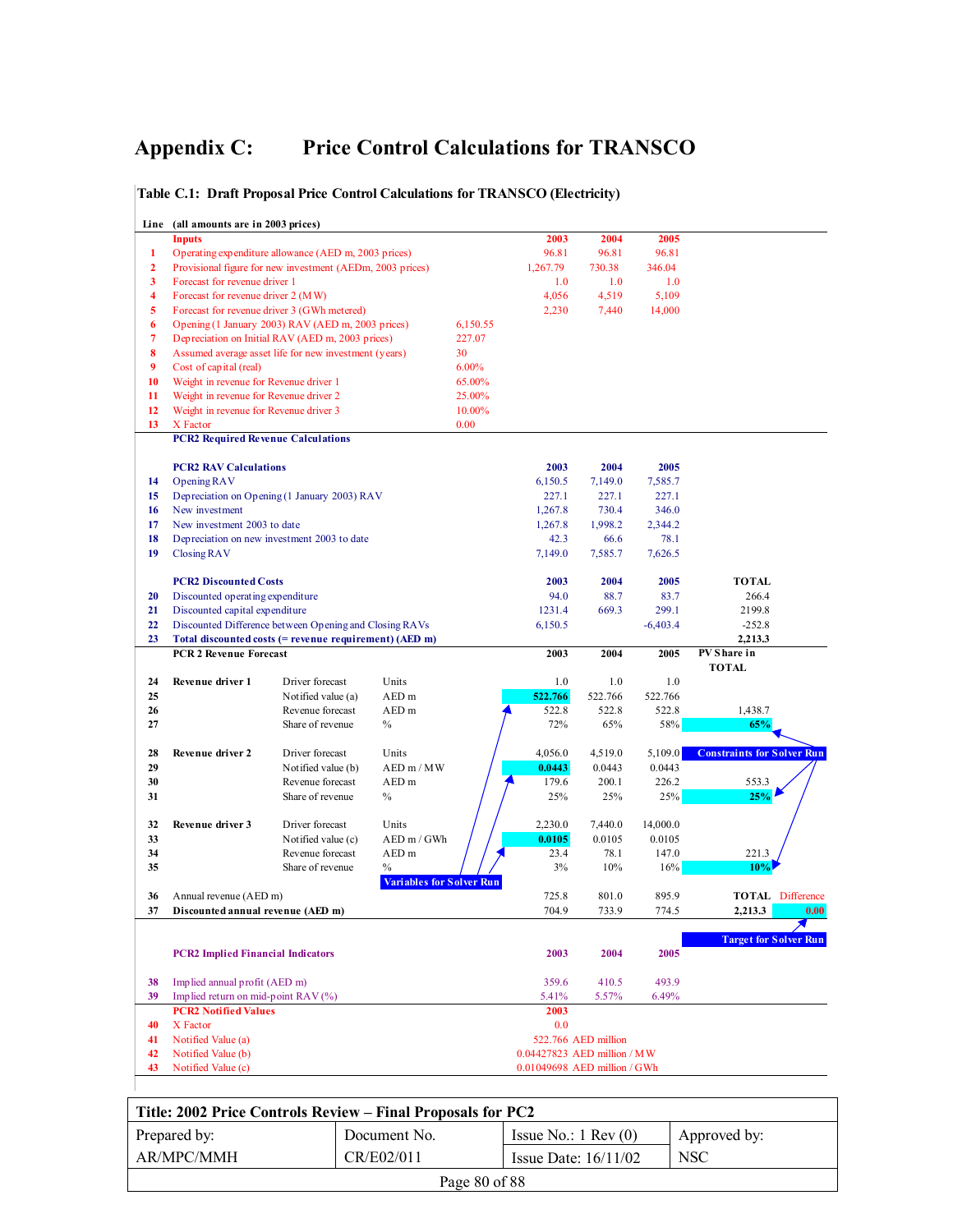#### **Table C.2: Draft Proposal Price Control Calculations for TRANSCO (Water)**

|                         | Line (all amounts are in 2003 prices)      |                                                           |                  |                                 |                              |                     |            |                                   |
|-------------------------|--------------------------------------------|-----------------------------------------------------------|------------------|---------------------------------|------------------------------|---------------------|------------|-----------------------------------|
|                         | <b>Inputs</b>                              |                                                           |                  |                                 | 2003                         | 2004                | 2005       |                                   |
| 1                       |                                            | Operating expenditure allowance (AED m, 2003 prices)      |                  |                                 | 93.25                        | 93.25               | 93.25      |                                   |
| $\overline{2}$          |                                            | Provisional figure for new investment (AEDm, 2003 prices) |                  |                                 | 1,261.1                      | 1,280.1             | 243.2      |                                   |
| 3                       | Forecast for revenue driver 1 (units)      |                                                           |                  |                                 | 1.0                          | 1.0                 | 1.0        |                                   |
| $\overline{\mathbf{4}}$ | Forecast for revenue driver 2 (MGD)        |                                                           |                  |                                 | 389                          | 440                 | 490        |                                   |
| 5                       | Forecast for revenue driver 3 (MG metered) |                                                           |                  |                                 | 104,852                      | 120,668             | 139,200    |                                   |
| 6                       |                                            | Opening (1 January 2003) RAV (AED m, 2003 prices)         |                  | 2,480.35                        |                              |                     |            |                                   |
| $\overline{7}$          |                                            | Depreciation on Initial RAV (AED m, 2003 prices)          |                  | 144.23                          |                              |                     |            |                                   |
| 8                       |                                            | Assumed average asset life for new investment (years)     |                  | 30                              |                              |                     |            |                                   |
| 9                       | Cost of capital (real)                     |                                                           |                  | 6.00%                           |                              |                     |            |                                   |
| 10                      | Weight in revenue for Revenue driver 1     |                                                           |                  | 65.00%                          |                              |                     |            |                                   |
| 11                      | Weight in revenue for Revenue driver 2     |                                                           |                  | 25.00%                          |                              |                     |            |                                   |
| 12                      | Weight in revenue for Revenue driver 3     |                                                           |                  | 10.00%                          |                              |                     |            |                                   |
| 13                      | X Factor                                   |                                                           |                  | 0.00                            |                              |                     |            |                                   |
|                         | <b>PCR2 Required Revenue Calculations</b>  |                                                           |                  |                                 |                              |                     |            |                                   |
|                         |                                            |                                                           |                  |                                 |                              |                     |            |                                   |
|                         | <b>PCR2 RAV Calculations</b>               |                                                           |                  |                                 | 2003                         | 2004                | 2005       |                                   |
| 14                      | Opening RAV                                |                                                           |                  |                                 | 2,480.4                      | 3,555.2             | 4,606.3    |                                   |
| 15                      |                                            | Depreciation on Opening (1 January 2003) RAV              |                  |                                 | 144.2                        | 144.2               | 144.2      |                                   |
| 16                      | New investment                             |                                                           |                  |                                 | 1,261.1                      | 1,280.1             | 243.2      |                                   |
| 17                      | New investment 2003 to date                |                                                           |                  |                                 | 1,261.1                      | 2,541.2             | 2,784.4    |                                   |
| 18                      |                                            | Depreciation on new investment 2003 to date               |                  |                                 | 42.0                         | 84.7                | 92.8       |                                   |
| 19                      | <b>Closing RAV</b>                         |                                                           |                  |                                 | 3,555.2                      | 4,606.3             | 4,612.5    |                                   |
|                         |                                            |                                                           |                  |                                 |                              |                     |            |                                   |
|                         | <b>PCR2 Discounted Costs</b>               |                                                           |                  |                                 | 2003                         | 2004                | 2005       | <b>TOTAL</b>                      |
| 20                      | Discounted operating expenditure           |                                                           |                  |                                 | 90.6                         | 85.4                | 80.6       | 256.6                             |
| 21                      | Discounted capital expenditure             |                                                           |                  |                                 | 1,224.9                      | 1,173.0             | 210.3      | 2,608.1                           |
| 22                      |                                            | Discounted Difference between Opening and Closing RAVs    |                  |                                 | 2,480.4                      |                     | $-3,872.8$ | $-1,392.4$                        |
| 23                      |                                            | Total discounted costs (= revenue requirement) (AED m)    |                  |                                 |                              |                     |            | 1,472.3                           |
|                         |                                            |                                                           |                  |                                 |                              |                     |            |                                   |
|                         |                                            |                                                           |                  |                                 |                              |                     |            |                                   |
|                         | <b>PCR 2 Revenue Forecast</b>              |                                                           |                  |                                 | 2003                         | 2004                |            | 2005 PV Share in TOTAL            |
| 24                      | Revenue driver 1                           | Driver forecast                                           | Units            |                                 | 1.0                          | 1.0                 | 1.0        |                                   |
| 25                      |                                            | Notified value (a)                                        | AED <sub>m</sub> |                                 | 347.749                      | 347.749             | 347.749    |                                   |
| 26                      |                                            | Revenue forecast                                          | AED <sub>m</sub> |                                 | 347.7                        | 347.7               | 347.7      | 957.0                             |
| 27                      |                                            | Share of revenue                                          | $\%$             |                                 | 68%                          | 65%                 | 62%        | 65%                               |
|                         |                                            |                                                           |                  |                                 |                              |                     |            |                                   |
| 28                      | Revenue driver 2                           | Driver forecast                                           | Units            |                                 | 389.0                        | 440.0               | 490.0      | <b>Constraints for Solver Run</b> |
| 29                      |                                            | Notified value (b)                                        | $AED$ m / $MGD$  |                                 | 0.3056                       | 0.3056              | 0.3056     |                                   |
| 30                      |                                            | Revenue forecast                                          | AED <sub>m</sub> |                                 | 118.9                        | 134.5               | 149.7      | 368.1                             |
| 31                      |                                            | Share of revenue                                          | $\%$             |                                 | 23%                          | 25%                 | 27%        | 25%                               |
|                         |                                            |                                                           |                  |                                 |                              |                     |            |                                   |
| 32                      | Revenue driver 3                           | Driver forecast                                           | Units            |                                 | 104852.0                     | 120668.0            | 139200.0   |                                   |
| 33                      |                                            | Notified value (c)                                        | AEDm/MG          |                                 | 0.0004                       | 0.0004              | 0.0004     |                                   |
| 34                      |                                            | Revenue forecast                                          | AED <sub>m</sub> |                                 | 46.4                         | 53.4                | 61.6       | 147.2                             |
| 35                      |                                            | Share of revenue                                          | $\%$             |                                 | 9%                           | 10%                 | $11\%$     | 10%                               |
|                         |                                            |                                                           |                  | <b>Variables for Solver Run</b> |                              |                     |            |                                   |
| 36                      | Annual revenue (AED m)                     |                                                           |                  |                                 | 513.0                        | 535.6               | 559.1      | <b>TOTAL Difference</b>           |
| 37                      | Discounted annual revenue (AED m)          |                                                           |                  |                                 | 498.3                        | 490.8               | 483.3      | 1,472.3<br>0.00                   |
|                         |                                            |                                                           |                  |                                 |                              |                     |            |                                   |
|                         |                                            |                                                           |                  |                                 |                              |                     |            | <b>Target for Solver Run</b>      |
|                         | <b>PCR2 Implied Financial Indicators</b>   |                                                           |                  |                                 | 2003                         | 2004                | 2005       |                                   |
|                         |                                            |                                                           |                  |                                 |                              |                     |            |                                   |
| 38                      | Implied annual profit (AED m)              |                                                           |                  |                                 | 233.5                        | 213.4               | 228.8      |                                   |
| 39                      | Implied return on mid-point RAV (%)        |                                                           |                  |                                 | 7.74%                        | 5.23%               | 4.96%      |                                   |
|                         | <b>PCR2 Notified Values</b>                |                                                           |                  |                                 | 2003                         |                     |            |                                   |
| 40                      | X Factor                                   |                                                           |                  |                                 | 0.0                          |                     |            |                                   |
| 41                      | Notified Value (a)                         |                                                           |                  |                                 |                              | 347.749 AED million |            |                                   |
| 42                      | Notified Value (b)                         |                                                           |                  |                                 | 0.30556946 AED million / MGD |                     |            |                                   |

| Title: 2002 Price Controls Review – Final Proposals for PC2 |               |                               |                  |  |  |  |
|-------------------------------------------------------------|---------------|-------------------------------|------------------|--|--|--|
| Prepared by:                                                | Document No.  | Issue No.: $1 \text{ Rev}(0)$ | Approved by:     |  |  |  |
| AR/MPC/MMH                                                  | CR/E02/011    | Issue Date: $16/11/02$        | NSC <sup>.</sup> |  |  |  |
|                                                             | Page 81 of 88 |                               |                  |  |  |  |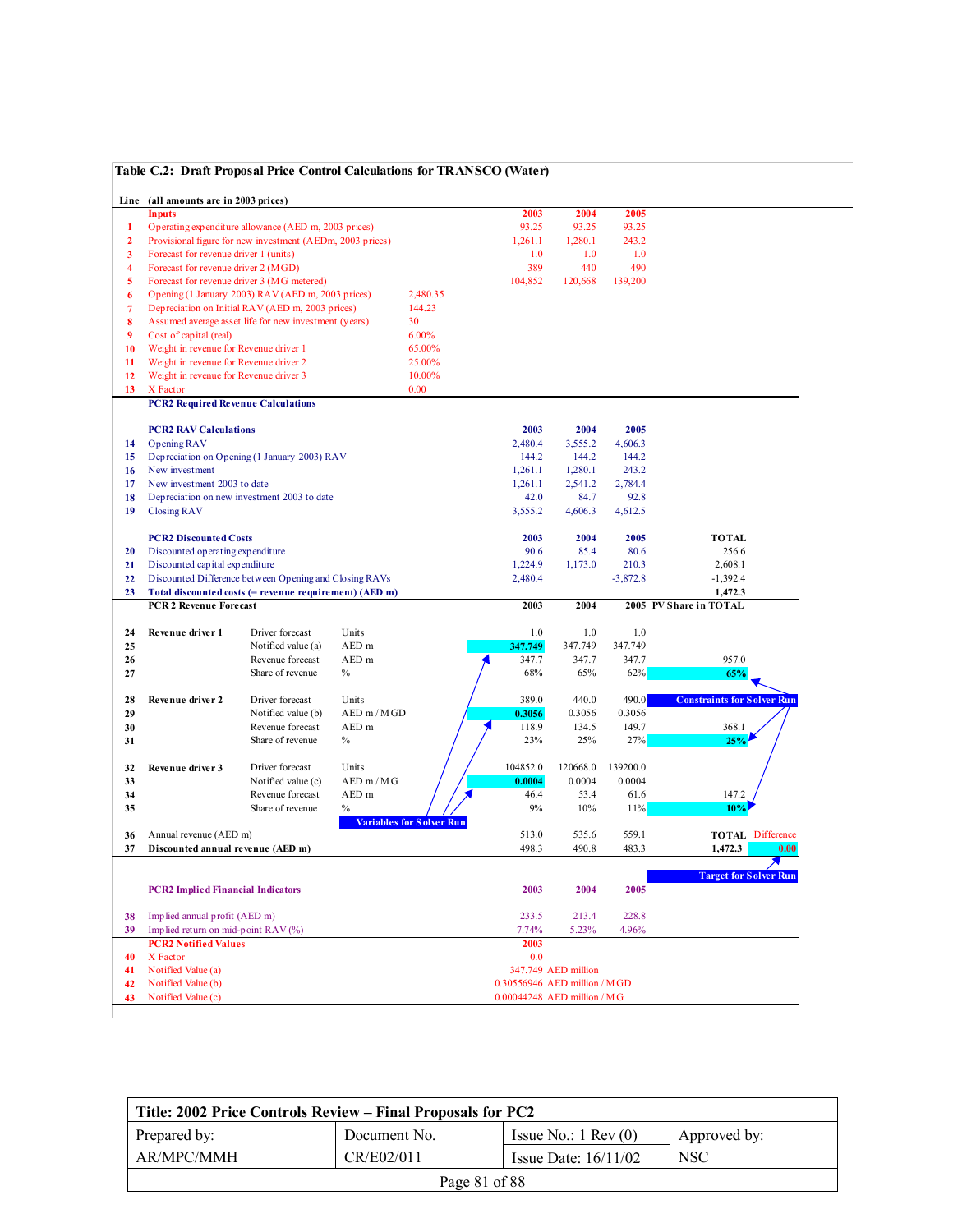### **Appendix D: Price Control Calculations for ADDC**

#### **Line (all amounts are in 2003 prices) Inputs 2003 2004 2005 1** Operating expenditure allowance (AED m, 2003 prices) 196.37 196.37 196.37 **2** Provisional figure for new investment (AEDm, 2003 prices) 461.9 485.0 509.2 **3** Forecast for revenue driver 1 1.0 1.0 1.0 1.0 **4** Forecast for revenue driver 2 (Electricity Customer Accounts) 207,628 225,110 238,920 **5** Forecast for revenue driver 3 (GWh metered) 13,152 15,095 17,221 **6** Opening (1 January 2003) RAV (AED m, 2003 prices) 4,180.40 **7** Depreciation on Initial RAV (AED m, 2003 prices) 186.48 **8** Assumed average asset life for new investment (years) 30 **9** Cost of capital (real) 6.00% **10** Weight in revenue for Revenue driver 1 65.00%<br> **11** Weight in revenue for Revenue driver 2 25.00% **11** Weight in revenue for Revenue driver 2 **12** Weight in revenue for Revenue driver 3 10.00% **13** X Factor 0.00 **PCR2 Required Revenue Calculations PCR2 RAV Calculations** 2003 2004 2005 **14** Opening RAV 4,180.4 4,440.4 4,707.3 **15** Depreciation on Opening (1 January 2003) RAV 186.5 186.5 186.5 **16** New investment 461.9 485.0 509.2 **17** New investment 2003 to date 461.9 946.8 1,456.1 **18** Depreciation on new investment 2003 to date 15.4 31.6 48.5 **19** Closing RAV 4,440.4 4,707.3 4,981.5 **PCR2 Discounted Costs 2003 2004 2005 TOTAL 20** Discounted operating expenditure 190.7 179.9 169.7 540.4 **21** Discounted capital expenditure 448.6 444.4 440.2 1,333.2 **22** Discounted Difference between Opening and Closing RAVs 4,180.4 -4,182.6 -2.2<br> **23** Total discounted costs (= revenue requirement) (AED m) 1.871.4 **23** Total discounted costs (= revenue requirement) (AED m) **PCR 2 Revenue Forecast** 2005 2004 2005 **24 Revenue driver 1** Driver forecast Units 1.0 1.0 1.0 1.0 **25** Notified value (a) AED m **442.008** 442.008 442.008 **26** Revenue forecast AED m **442.0** 442.0 442.0 442.0 1,216.4 **27** Share of revenue % 65% 65% 63% 63% 65% **28 Revenue driver 2** Driver forecast Units  $\begin{pmatrix} 207628.0 & 225110.0 & 238920.0 &$  **Constraints for Solver Run 29** Notified value (b) AED m / Cust. Account  $\sqrt{0.0008}$  0.0008 0.0008 **30** Revenue forecast AED m  $\sqrt{2}$  158.1 171.4 181.9 467.9 **31** Share of revenue % 24% 25% 26% **25% 32 Revenue driver 3** Driver forecast Units  $\frac{1}{1}$  13152.0 15095.0 1722.1.0 **33** Notified value (c) AED m / GWh  $\frac{1}{2}$  **0.0045** 0.0045 0.0045 **34** Revenue forecast AED m  $\frac{1}{5}$  59.3 68.1 77.7 187.1 **35** Share of revenue %  $\frac{1}{\sqrt{}}$  9% 10% 11% 10% **Variables for Solver Run 36** Annual revenue (AED m) 659.4 681.5 701.6 **TOTAL** Difference **37 Discounted annual revenue (AED m)** 640.5 624.5 606.5 **1,871.4 0.00 Target for Solver Run PCR2 Implied Indicators 2003 2004 2005 38** Implied annual profit (AED m) 261.2 267.1 270.2 **39** Implied return on mid-point RAV (%) 6.06% 5.84% 5.58% **PCR2 Notified Values** 2003 **40** X Factor 0.0 **41** Notified Value (a) 442.008 AED million **42** Notified Value (b) 0.00076140 AED million / Cust. Account **43** Notified Value (c) 0.00451025 AED million / GWh **PV Share in TOTAL**

**Table D.1: Draft Proposal Price Control Calculations for ADDC (Electricity)**

| Title: 2002 Price Controls Review – Final Proposals for PC2 |               |                               |              |  |  |  |
|-------------------------------------------------------------|---------------|-------------------------------|--------------|--|--|--|
| Prepared by:                                                | Document No.  | Issue No.: $1 \text{ Rev}(0)$ | Approved by: |  |  |  |
| AR/MPC/MMH                                                  | CR/E02/011    | Issue Date: $16/11/02$        | <b>NSC</b>   |  |  |  |
|                                                             | Page 82 of 88 |                               |              |  |  |  |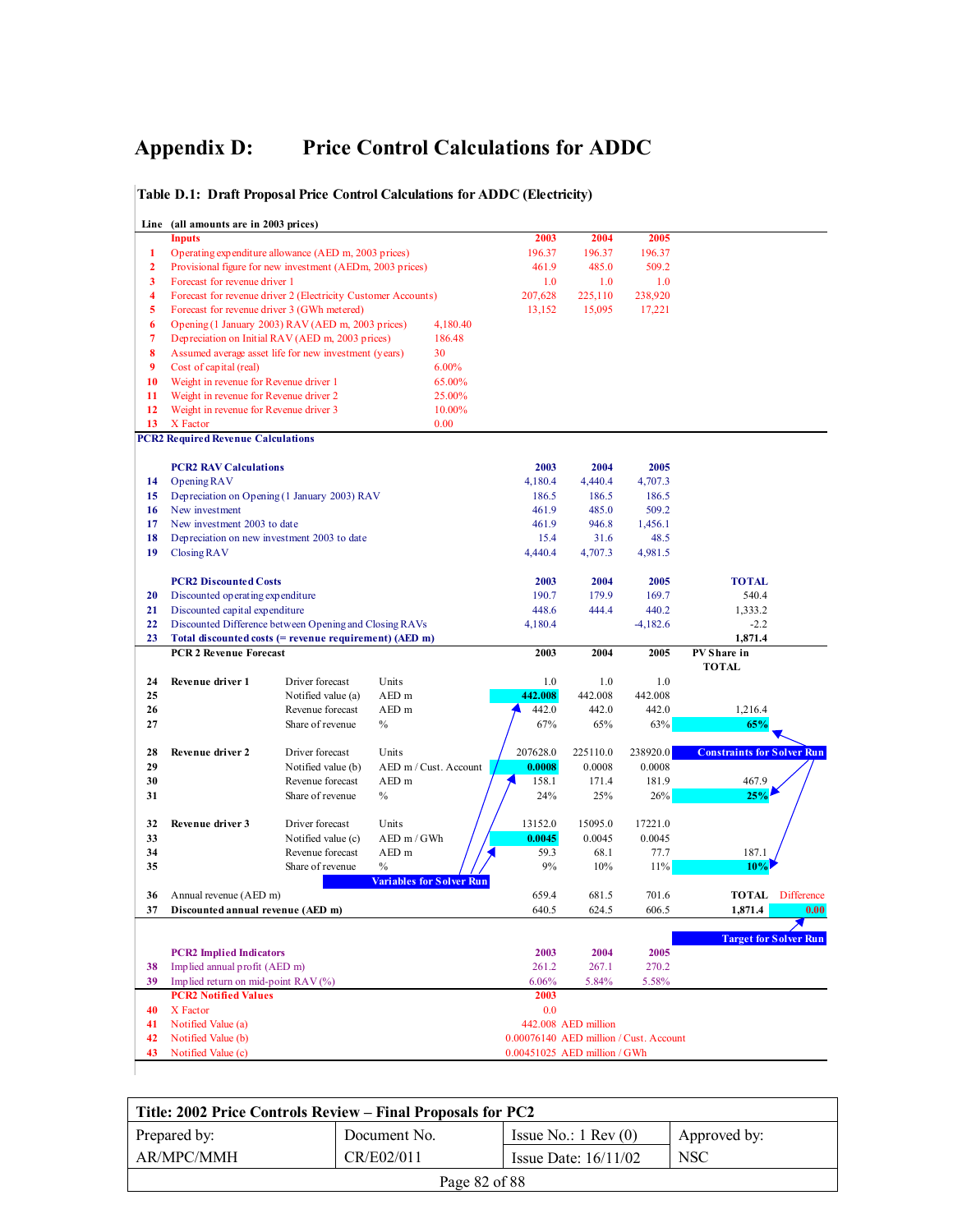| Line                    | (all amounts are in 2003 prices)                          |                                        |                                         |                                        |                     |                  |                                   |
|-------------------------|-----------------------------------------------------------|----------------------------------------|-----------------------------------------|----------------------------------------|---------------------|------------------|-----------------------------------|
|                         | <b>Inputs</b>                                             |                                        |                                         | 2003                                   | 2004                | 2005             |                                   |
| $\mathbf{1}$            | Operating expenditure allowance (AED m, 2003 prices)      |                                        |                                         | 122.58                                 | 122.58              | 122.58           |                                   |
| $\overline{2}$          | Provisional figure for new investment (AEDm, 2003 prices) |                                        |                                         | 151.4                                  | 159.0               | 166.9            |                                   |
| 3                       | Forecast for revenue driver 1 (units)                     |                                        |                                         | 1.0                                    | 1.0                 | 1.0              |                                   |
| $\overline{\mathbf{4}}$ | Forecast for revenue driver 2 (Water Customer Accounts)   |                                        |                                         | 184,601                                | 200,151             | 212,461          |                                   |
| 5                       | Forecast for revenue driver 3 (MG metered)                |                                        |                                         | 19,550                                 | 42,021              | 74,733           |                                   |
| 6                       | Opening (1 January 2003) RAV (AED m, 2003 prices)         |                                        | 1,408.11                                |                                        |                     |                  |                                   |
| $\overline{7}$          | Depreciation on Initial RAV (AED m, 2003 prices)          |                                        | 83.66                                   |                                        |                     |                  |                                   |
| 8                       | Assumed average asset life for new investment (years)     |                                        | 30                                      |                                        |                     |                  |                                   |
| 9                       | Cost of capital (real)                                    |                                        | 6.00%                                   |                                        |                     |                  |                                   |
| 10                      | Weight in revenue for Revenue driver 1                    |                                        | 65.00%                                  |                                        |                     |                  |                                   |
| 11                      | Weight in revenue for Revenue driver 2                    |                                        | 25.00%                                  |                                        |                     |                  |                                   |
| 12                      | Weight in revenue for Revenue driver 3                    |                                        | 10.00%                                  |                                        |                     |                  |                                   |
| 13                      | X Factor                                                  |                                        | 0.00                                    |                                        |                     |                  |                                   |
|                         | <b>PCR2 Required Revenue Calculations</b>                 |                                        |                                         |                                        |                     |                  |                                   |
|                         | <b>PCR2 RAV Calculations</b>                              |                                        |                                         | 2003                                   | 2004                | 2005             |                                   |
| 14                      | Opening RAV                                               |                                        |                                         | 1,408.1                                | 1,470.8             | 1,535.8          |                                   |
| 15                      | Depreciation on Opening (1 January 2003) RAV              |                                        |                                         | 83.7                                   | 83.7                | 83.7             |                                   |
| 16                      | New investment                                            |                                        |                                         | 151.4                                  | 159.0               | 166.9            |                                   |
| 17                      | New investment 2003 to date                               |                                        |                                         | 151.4                                  | 310.4               | 477.4            |                                   |
| 18                      | Depreciation on new investment 2003 to date               |                                        |                                         | 5.0                                    | 10.3                | 15.9             |                                   |
| 19                      | <b>Closing RAV</b>                                        |                                        |                                         | 1,470.8                                | 1,535.8             | 1,603.2          |                                   |
|                         |                                                           |                                        |                                         |                                        |                     |                  |                                   |
|                         | <b>PCR2 Discounted Costs</b>                              |                                        |                                         | 2003                                   | 2004                | 2005             | <b>TOTAL</b>                      |
| 20                      | Discounted operating expenditure                          |                                        |                                         | 119.1                                  | 112.3               | 106.0            | 337.3                             |
| 21                      | Discounted capital expenditure                            |                                        |                                         | 147.1                                  | 145.7               | 144.3            | 437.1                             |
| 22                      | Discounted Difference between Opening and Closing RAVs    |                                        |                                         | 1,408.1                                |                     | $-1,346.1$       | 62.1                              |
| 23                      | Total discounted costs (= revenue requirement) (AED m)    |                                        |                                         |                                        |                     |                  |                                   |
|                         |                                                           |                                        |                                         |                                        |                     |                  | 836.5                             |
|                         | <b>PCR 2 Revenue Forecast</b>                             |                                        |                                         | 2003                                   | 2004                | 2005             | PV Share in                       |
|                         |                                                           |                                        |                                         |                                        |                     |                  | <b>TOTAL</b>                      |
| 24                      | Revenue driver 1                                          | Driver forecast                        | Units                                   | 1.0                                    | 1.0                 | 1.0              |                                   |
| 25<br>26                |                                                           | Notified value (a)<br>Revenue forecast | AED <sub>m</sub><br>AED <sub>m</sub>    | 197.560<br>197.6                       | 197.560<br>197.6    | 197.560<br>197.6 | 543.69                            |
| 27                      |                                                           | Share of revenue                       | $\%$                                    | 70%                                    | 65%                 | 60%              | 65%                               |
|                         |                                                           |                                        |                                         |                                        |                     |                  |                                   |
| 28                      | Revenue driver 2                                          | Driver forecast                        | Units                                   | 184601.0                               | 200151.0            | 212461.0         | <b>Constraints for Solver Run</b> |
| 29                      |                                                           | Notified value (b)                     | AED m / Cust.Account                    | 0.0004                                 | 0.0004              | 0.0004           |                                   |
| 30                      |                                                           | Revenue forecast                       | AED <sub>m</sub>                        | 70.7                                   | 76.6                | 81.3             | 209.1                             |
| 31                      |                                                           | Share of revenue                       | $\%$                                    | 25%                                    | 25%                 | 25%              | 25%                               |
|                         |                                                           |                                        |                                         |                                        |                     |                  |                                   |
| 32                      | Revenue driver 3                                          | Driver forecast                        | Units                                   | 19550.2                                | 42020.8             | 74733.1          |                                   |
| 33                      |                                                           | Notified value (c)                     | $AED \text{ m} / MG$                    | 0.0007                                 | 0.0007              | 0.0007           |                                   |
| 34                      |                                                           | Revenue forecast                       | AED <sub>m</sub>                        | 13.4                                   | 28.8                | 51.2             | 83.6                              |
| 35                      |                                                           | Share of revenue                       | $\%$<br><b>Variables for Solver Run</b> | 5%                                     | 10%                 | 16%              | 10%                               |
| 36                      | Annual revenue (AED m)                                    |                                        |                                         | 281.6                                  | 303.0               | 330.1            | <b>TOTAL</b> Difference           |
| 37                      | Discounted annual revenue (AED m)                         |                                        |                                         | 273.5                                  | 277.6               | 285.3            | 836.5<br>0.00                     |
|                         |                                                           |                                        |                                         |                                        |                     |                  |                                   |
|                         |                                                           |                                        |                                         |                                        |                     |                  | <b>Target for Solver Run</b>      |
|                         | <b>PCR2 Implied Financial Indicators</b>                  |                                        |                                         | 2003                                   | 2004                | 2005             |                                   |
| 38                      | Implied annual profit (AED m)                             |                                        |                                         | 70.3                                   | 86.4                | 107.9            |                                   |
| 39                      | Implied return on mid-point RAV (%)                       |                                        |                                         | 4.89%                                  | 5.75%               | 6.88%            |                                   |
|                         | <b>PCR2 Notified Values</b>                               |                                        |                                         | 2003                                   |                     |                  |                                   |
| 40                      | X Factor                                                  |                                        |                                         | 0.0                                    |                     |                  |                                   |
| 41<br>42                | Notified Value (a)<br>Notified Value (b)                  |                                        |                                         | 0.00038274 AED million / Cust. Account | 197.560 AED million |                  |                                   |

| Title: 2002 Price Controls Review – Final Proposals for PC2 |               |                               |              |  |  |  |
|-------------------------------------------------------------|---------------|-------------------------------|--------------|--|--|--|
| Prepared by:                                                | Document No.  | Issue No.: $1 \text{ Rev}(0)$ | Approved by: |  |  |  |
| AR/MPC/MMH                                                  | CR/E02/011    | Issue Date: $16/11/02$        | NSC          |  |  |  |
|                                                             | Page 83 of 88 |                               |              |  |  |  |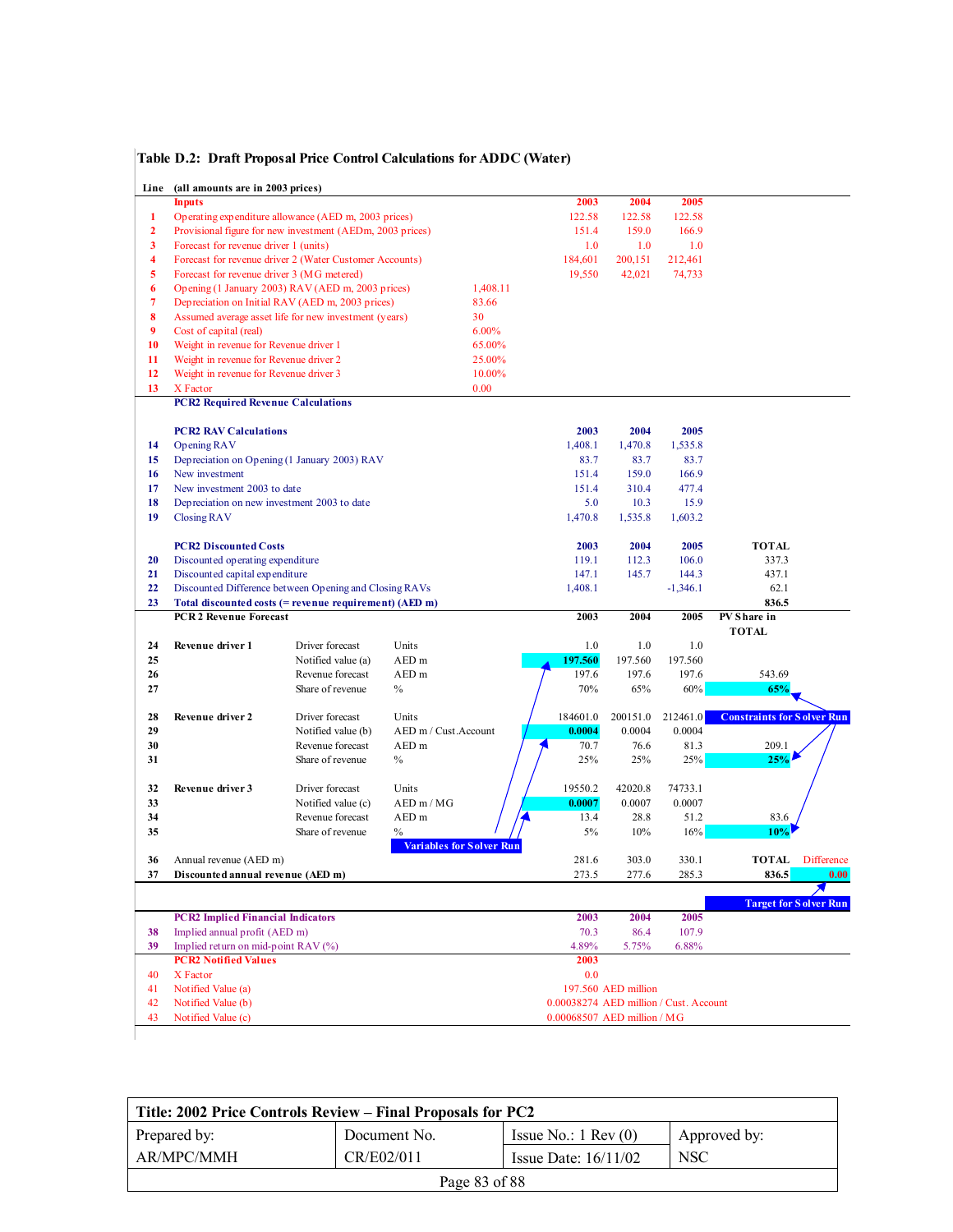# **Appendix E: Price Control Calculations for AADC**

| Line                    | (all amounts are in 2003 prices)            |                                                               |                                         |                                                                        |                     |            |                                   |
|-------------------------|---------------------------------------------|---------------------------------------------------------------|-----------------------------------------|------------------------------------------------------------------------|---------------------|------------|-----------------------------------|
|                         | <b>Inputs</b>                               |                                                               |                                         | 2003                                                                   | 2004                | 2005       |                                   |
| 1                       |                                             | Operating expenditure allowance (AED m, 2003 prices)          |                                         | 100.12                                                                 | 100.12              | 100.12     |                                   |
| $\overline{2}$          |                                             | Provisional figure for new investment (AEDm, 2003 prices)     |                                         | 205.8                                                                  | 205.8               | 205.8      |                                   |
| 3                       | Forecast for revenue driver 1 (units)       |                                                               |                                         | 1.0                                                                    | 1.0                 | 1.0        |                                   |
| $\overline{\mathbf{4}}$ |                                             | Forecast for revenue driver 2 (Electricity Customer Accounts) |                                         | 84,000                                                                 | 88,202              | 92,612     |                                   |
| 5                       | Forecast for revenue driver 3 (GWh metered) |                                                               |                                         | 5,915                                                                  | 6,385               | 6,873      |                                   |
| 6                       |                                             | Opening (1 January 2003) RAV (AED m, 2003 prices)             | 2,237.50                                |                                                                        |                     |            |                                   |
| 7<br>8                  |                                             | Depreciation on Initial RAV (AED m, 2003 prices)              | 111.52<br>30                            |                                                                        |                     |            |                                   |
| 9                       | Cost of capital (real)                      | Assumed average asset life for new investment (years)         | 6.00%                                   |                                                                        |                     |            |                                   |
| 10                      | Weight in revenue for Revenue driver 1      |                                                               | 65.00%                                  |                                                                        |                     |            |                                   |
| 11                      | Weight in revenue for Revenue driver 2      |                                                               | 25.00%                                  |                                                                        |                     |            |                                   |
| 12                      | Weight in revenue for Revenue driver 3      |                                                               | 10.00%                                  |                                                                        |                     |            |                                   |
| 13                      | X Factor                                    |                                                               | 0.00                                    |                                                                        |                     |            |                                   |
|                         | <b>PCR2 Required Revenue Calculations</b>   |                                                               |                                         |                                                                        |                     |            |                                   |
|                         | <b>PCR2 RAV Calculations</b>                |                                                               |                                         | 2003                                                                   | 2004                | 2005       |                                   |
| 14                      | Opening RAV                                 |                                                               |                                         | 2,237.5                                                                | 2,324.9             | 2,405.5    |                                   |
| 15                      |                                             | Depreciation on Opening (1 January 2003) RAV                  |                                         | 111.5                                                                  | 111.5               | 111.5      |                                   |
| 16                      | New investment                              |                                                               |                                         | 205.8                                                                  | 205.8               | 205.8      |                                   |
| 17                      | New investment 2003 to date                 |                                                               |                                         | 205.8                                                                  | 411.6               | 617.4      |                                   |
| 18                      |                                             | Depreciation on new investment 2003 to date                   |                                         | 6.9                                                                    | 13.7                | 20.6       |                                   |
| 19                      | <b>Closing RAV</b>                          |                                                               |                                         | 2,324.9                                                                | 2,405.5             | 2,479.2    |                                   |
|                         | <b>PCR2 Discounted Costs</b>                |                                                               |                                         | 2003                                                                   | 2004                | 2005       | <b>TOTAL</b>                      |
| 20                      | Discounted operating expenditure            |                                                               |                                         | 97.2                                                                   | 91.7                | 86.5       | 275.5                             |
| 21                      | Discounted capital expenditure              |                                                               |                                         | 199.9                                                                  | 188.6               | 177.9      | 566.4                             |
| 22                      |                                             | Discounted Difference between Opening and Closing RAVs        |                                         | 2,237.5                                                                |                     | $-2,081.6$ | 155.9                             |
| 23                      |                                             | Total discounted costs (= revenue requirement) (AED m)        |                                         |                                                                        |                     |            | 997.8                             |
|                         | <b>PCR 2 Revenue Forecast</b>               |                                                               |                                         | 2003                                                                   | 2004                | 2005       | PV Share in                       |
| 24                      | Revenue driver 1                            | Driver forecast                                               | Units                                   | 1.0                                                                    | 1.0                 | 1.0        | <b>TOTAL</b>                      |
| 25                      |                                             | Notified value (a)                                            | AED <sub>m</sub>                        | 235.676                                                                | 235.676             | 235.676    |                                   |
| 26                      |                                             | Revenue forecast                                              | AED <sub>m</sub>                        | 235.7                                                                  | 235.7               | 235.7      | 648.6                             |
| 27                      |                                             | Share of revenue                                              | $\%$                                    | 66%                                                                    | 65%                 | 64%        | 65%                               |
| 28                      | Revenue driver 2                            | Driver forecast                                               | Units                                   | 84000.0                                                                | 88202.0             | 92612.0    | <b>Constraints for Solver Run</b> |
| 29                      |                                             | Notified value (b)                                            | AED m / Cust. Account                   | 0.0010                                                                 | 0.0010              | 0.0010     |                                   |
| 30                      |                                             | Revenue forecast                                              | AED <sub>m</sub>                        | 86.4                                                                   | 90.7                | 95.3       | 249.5                             |
| 31                      |                                             | Share of revenue                                              | $\%$                                    | 24%                                                                    | 25%                 | 26%        | 25%                               |
| 32                      | Revenue driver 3                            | Driver forecast                                               | Units                                   | 5915.0                                                                 | 6385.0              | 6873.0     |                                   |
| 33                      |                                             | Notified value (c)                                            | AED m / GWh                             | 0.0057                                                                 | 0.0057              | 0.0057     |                                   |
| 34                      |                                             | Revenue forecast                                              | AED m                                   | 33.7                                                                   | 36.3                | 39.1       | 99.8                              |
| 35                      |                                             | Share of revenue                                              | $\%$<br><b>Variables for Solver Run</b> | 9%                                                                     | 10%                 | 11%        | 10%                               |
|                         | Annual revenue (AED m)                      |                                                               |                                         | 355.8                                                                  | 362.8               | 370.1      | <b>TOTAL</b> Difference           |
| 36                      |                                             |                                                               |                                         | 345.5                                                                  | 332.4               | 319.9      | 997.83<br>0.00                    |
| 37                      | Discounted annual revenue (AED m)           |                                                               |                                         |                                                                        |                     |            |                                   |
|                         |                                             |                                                               |                                         |                                                                        |                     |            |                                   |
|                         | <b>PCR2</b> Implied Financial Indicators    |                                                               |                                         | 2003                                                                   | 2004                | 2005       | <b>Target for Solver Run</b>      |
| 38                      | Implied annual profit (AED m)               |                                                               |                                         | 137.3                                                                  | 137.4               | 137.8      |                                   |
| 39                      | Implied return on mid-point RAV (%)         |                                                               |                                         | 6.02%                                                                  | 5.81%               | 5.64%      |                                   |
|                         | <b>PCR2 Notified Values</b>                 |                                                               |                                         | 2003                                                                   |                     |            |                                   |
| 40                      | X Factor                                    |                                                               |                                         | 0.0                                                                    |                     |            |                                   |
| 41                      | Notified Value (a)                          |                                                               |                                         |                                                                        | 235.676 AED million |            |                                   |
| 42<br>43                | Notified Value (b)<br>Notified Value (c)    |                                                               |                                         | 0.00102883 AED million / Cust. Account<br>0.00568981 AED million / GWh |                     |            |                                   |

**Table E.1: Draft Proposal Price Control Calculations for AADC (Electricity)**

| Title: 2002 Price Controls Review – Final Proposals for PC2 |               |                               |              |  |  |  |
|-------------------------------------------------------------|---------------|-------------------------------|--------------|--|--|--|
| Prepared by:                                                | Document No.  | Issue No.: $1 \text{ Rev}(0)$ | Approved by: |  |  |  |
| AR/MPC/MMH                                                  | CR/E02/011    | Issue Date: $16/11/02$        | <b>NSC</b>   |  |  |  |
|                                                             | Page 84 of 88 |                               |              |  |  |  |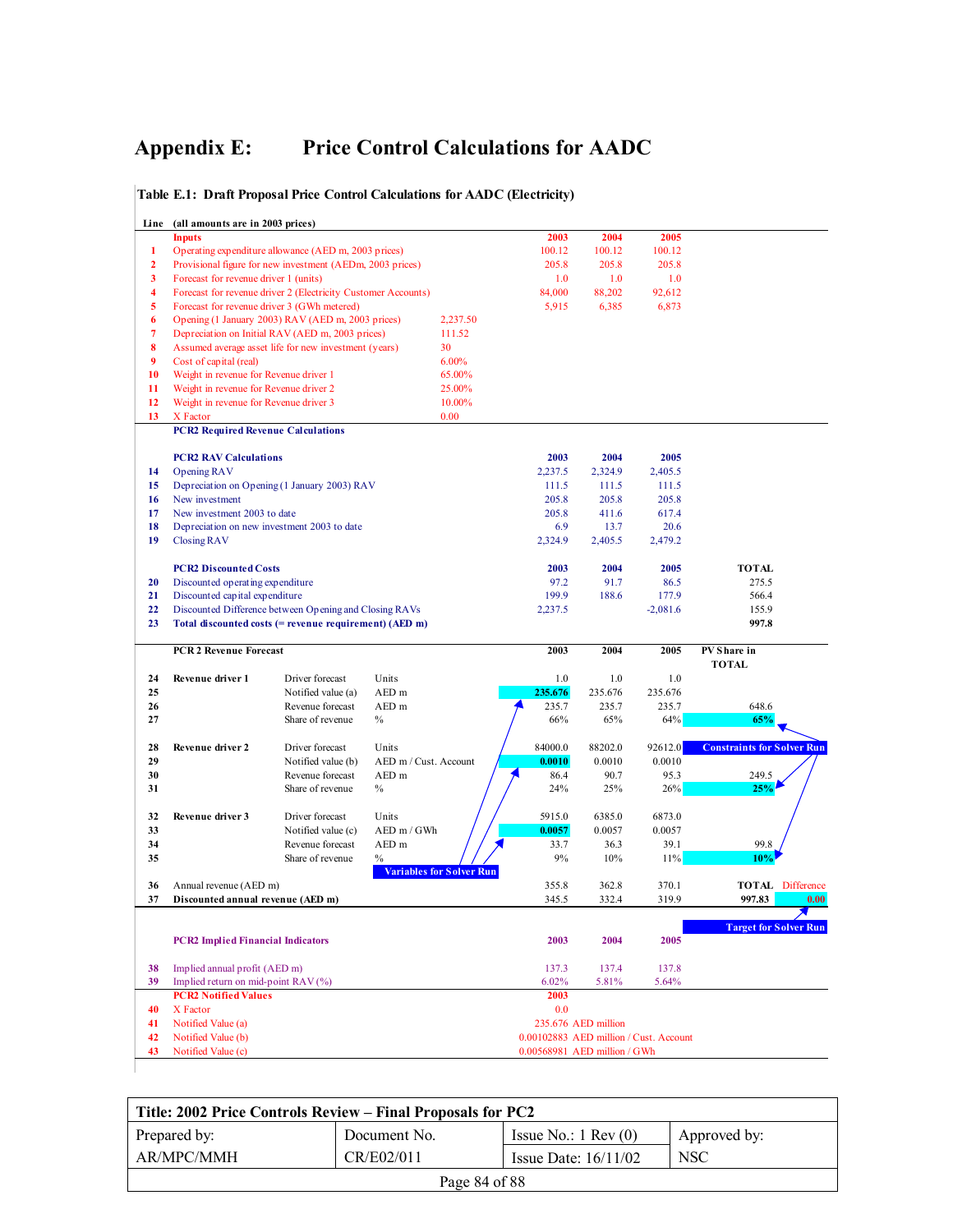|                         |                                           | Table E.2: Draft Proposal Price Control Calculations for AADC (Water) |                       |                           |                                        |                    |          |                                   |
|-------------------------|-------------------------------------------|-----------------------------------------------------------------------|-----------------------|---------------------------|----------------------------------------|--------------------|----------|-----------------------------------|
|                         | Line (all amounts are in 2003 prices)     |                                                                       |                       |                           |                                        |                    |          |                                   |
|                         | <b>Inputs</b>                             |                                                                       |                       |                           | 2003                                   | 2004               | 2005     |                                   |
| 1                       |                                           | Operating expenditure allowance (AED m, 2003 prices)                  |                       |                           | 93.10                                  | 93.10              | 93.10    |                                   |
| $\overline{2}$          |                                           | Provisional figure for new investment (AEDm, 2003 prices)             |                       |                           | 72.37                                  | 72.37              | 72.37    |                                   |
| 3                       | Forecast for revenue driver 1 (units)     |                                                                       |                       |                           | 1.0                                    | 1.0                | 1.0      |                                   |
| $\overline{\mathbf{4}}$ |                                           | Forecast for revenue driver 2 (Water Customer Accounts)               |                       |                           | 57,987                                 | 60,887             | 63,931   |                                   |
| 5                       |                                           | Forecast for revenue driver 3 (MG Metered)                            |                       |                           | 5,242                                  | 7,862              | 11,794   |                                   |
| 6                       |                                           | Opening (1 January 2003) RAV (AED m, 2003 prices)                     |                       | 455.90                    |                                        |                    |          |                                   |
| $\overline{7}$          |                                           | Depreciation on Initial RAV (AED m, 2003 prices)                      |                       | 13.62                     |                                        |                    |          |                                   |
| 8                       |                                           | Assumed average asset life for new investment (years)                 |                       | 30                        |                                        |                    |          |                                   |
| 9                       | Cost of capital (real)                    |                                                                       |                       | 6.00%                     |                                        |                    |          |                                   |
| 10                      | Weight in revenue for Revenue driver 1    |                                                                       |                       | 65.00%                    |                                        |                    |          |                                   |
| 11                      | Weight in revenue for Revenue driver 2    |                                                                       |                       | 25.00%                    |                                        |                    |          |                                   |
| 12                      | Weight in revenue for Revenue driver 3    |                                                                       |                       | 10.00%                    |                                        |                    |          |                                   |
| 13                      | X Factor                                  |                                                                       |                       | 0.00                      |                                        |                    |          |                                   |
|                         | <b>PCR2 Required Revenue Calculations</b> |                                                                       |                       |                           |                                        |                    |          |                                   |
|                         | <b>PCR2 RAV Calculations</b>              |                                                                       |                       |                           | 2003                                   | 2004               | 2005     |                                   |
| 14                      | Opening RAV                               |                                                                       |                       |                           | 455.9                                  | 512.2              | 566.2    |                                   |
| 15                      |                                           | Depreciation on Opening (1 January 2003) RAV                          |                       |                           | 13.6                                   | 13.6               | 13.6     |                                   |
| 16                      | New investment                            |                                                                       |                       |                           | 72.4                                   | 72.4               | 72.4     |                                   |
| 17                      | New investment 2003 to date               |                                                                       |                       |                           | 72.4                                   | 144.7              | 217.1    |                                   |
| 18                      |                                           | Depreciation on new investment 2003 to date                           |                       |                           | 2.4                                    | 4.8                | 7.2      |                                   |
| 19                      | Closing RAV                               |                                                                       |                       |                           | 512.2                                  | 566.2              | 617.7    |                                   |
|                         | <b>PCR2 Discounted Costs</b>              |                                                                       |                       |                           | 2003                                   | 2004               | 2005     | <b>TOTAL</b>                      |
| 20                      | Discounted operating expenditure          |                                                                       |                       |                           | 90.4                                   | 85.3               | 80.5     | 256.2                             |
| 21                      | Discounted capital expenditure            |                                                                       |                       |                           | 70.3                                   | 66.3               | 62.6     | 199.2                             |
| 22                      |                                           | Discounted Difference between Opening and Closing RAVs                |                       |                           | 455.9                                  |                    | $-518.6$ | $-62.7$                           |
| 23                      |                                           |                                                                       |                       |                           |                                        |                    |          |                                   |
|                         |                                           |                                                                       |                       |                           |                                        |                    |          | 392.7                             |
|                         | <b>PCR 2 Revenue Forecast</b>             | Total discounted costs (= revenue requirement) (AED m)                |                       |                           | 2003                                   | 2004               | 2005     | PV Share in                       |
|                         |                                           |                                                                       |                       |                           |                                        |                    |          | <b>TOTAL</b>                      |
| 24                      | Revenue driver 1                          | Driver forecast                                                       | Units                 |                           | 1.0                                    | 1.0                | 1.0      |                                   |
| 25                      |                                           | Notified value (a)                                                    | AED m                 |                           | 92.743                                 | 92.743             | 92.743   |                                   |
| 26                      |                                           | Revenue forecast                                                      | AED <sub>m</sub>      |                           | 92.7                                   | 92.7               | 92.7     | 255.2                             |
| 27                      |                                           | Share of revenue                                                      | $\%$                  |                           | 68%                                    | 65%                | 61%      | 65%                               |
| 28                      | Revenue driver 2                          | Driver forecast                                                       | Units                 |                           | 57987.0                                | 60887.0            | 63931.0  | <b>Constraints for Solver Run</b> |
| 29                      |                                           | Notified value (b)                                                    | AED m / Cust. Account |                           | 0.0006                                 | 0.0006             | 0.0006   |                                   |
| 30                      |                                           | Revenue forecast                                                      | AED <sub>m</sub>      |                           | 34.0                                   | 35.7               | 37.5     | 98.2                              |
| 31                      |                                           | Share of revenue                                                      | $\%$                  |                           | 25%                                    | 25%                | 25%      | 25%                               |
|                         |                                           |                                                                       |                       |                           |                                        |                    |          |                                   |
| 32                      | Revenue driver 3                          | Driver forecast                                                       | Units                 |                           | 5242.0                                 | 7862.0             | 11794.0  |                                   |
| 33                      |                                           | Notified value (c)                                                    | $AED \text{ m} / MG$  |                           | 0.0017                                 | 0.0017             | 0.0017   |                                   |
| 34                      |                                           | Revenue forecast                                                      | AED <sub>m</sub>      |                           | 9.2                                    | 13.7               | 20.6     | 39.3                              |
| 35                      |                                           | Share of revenue                                                      | $\%$                  |                           | 7%                                     | 10%                | 14%      | 10%                               |
| 36                      | Annual revenue (AED m)                    |                                                                       |                       | Variables for S olver Run | 135.9                                  | 142.2              | 150.8    | TOTAL<br><b>Difference</b>        |
| 37                      | Discounted annual revenue (AED m)         |                                                                       |                       |                           | 132.0                                  | 130.3              | 130.4    | 392.7<br>0.00                     |
|                         |                                           |                                                                       |                       |                           |                                        |                    |          |                                   |
|                         | <b>PCR2</b> Implied Financial Indicators  |                                                                       |                       |                           | 2003                                   | 2004               | 2005     | <b>Target for Solver Run</b>      |
|                         |                                           |                                                                       |                       |                           |                                        |                    |          |                                   |
| 38                      | Implied annual profit (AED m)             |                                                                       |                       |                           | 26.8                                   | 30.6               | 36.9     |                                   |
| 39                      | Implied return on mid-point RAV (%)       |                                                                       |                       |                           | 5.53%                                  | 5.68%              | 6.23%    |                                   |
|                         | <b>PCR2 Notified Values</b>               |                                                                       |                       |                           | 2003                                   |                    |          |                                   |
| 40                      | X Factor                                  |                                                                       |                       |                           | 0.0                                    |                    |          |                                   |
| 41<br>42                | Notified Value (a)<br>Notified Value (b)  |                                                                       |                       |                           | 0.00058650 AED million / Cust. Account | 92.743 AED million |          |                                   |

#### Title: 2002 Price Controls Review - Final Proposals for PC2 Prepared by: <br> Issue No.: 1 Rev (0) AR/MPC/MMH Document No. CR/E02/011 Issue Date: 16/11/02 Approved by: NSC Page 85 of 88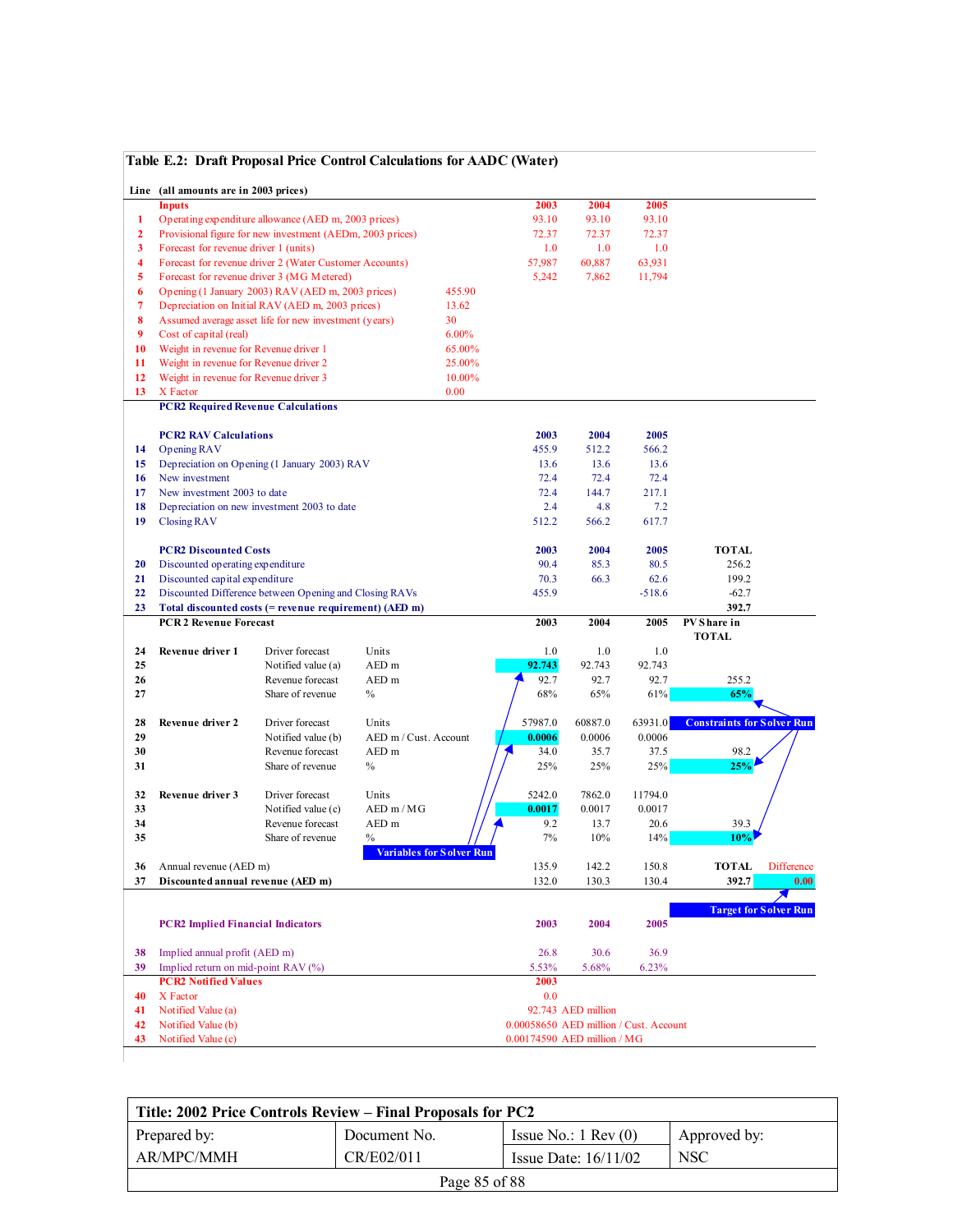## **Appendix F: Category B Performance Indicators for Companies**

**Tables F.1, F.2 and F.3** below list the proposed Category B performance indicators for ADWEC, TRANSCO and ADDC/AADC, respectively. These indicators are the same as listed in Appendix G of the Draft Proposals, with the exception of three indicators, marked with "\*" in the following tables, which were in Category A in the Draft Proposals and now have been included in Category B.

Category B indicators will be monitored during the second price control period. Adjustments may be made to financial projections in 2005 for next price control review in light of assessed performance. Such indicators may be considered for suitability for Category A indicators in the PIS at the 2005 Price Controls Review.

| Table F.1: Category B Performance Indicators for ADWEC |                                                                                                                                                                                                                                                            |  |  |
|--------------------------------------------------------|------------------------------------------------------------------------------------------------------------------------------------------------------------------------------------------------------------------------------------------------------------|--|--|
| <b>Performance Indicator</b>                           | <b>Description/Formula</b>                                                                                                                                                                                                                                 |  |  |
| Generation Security Standard<br>(GSS)                  | Planning standard to ensure that supply of electricity to customers will not<br>be discontinued for a total of more than 1 day in any period of 10 years i.e.<br>Loss of Load Expectation $\leq 0.1$ day / year (Refer to ADWEC's Licence<br>Condition 17) |  |  |
| <b>Desalination Security</b><br>Standard (DSS)         | (Refer to ADWEC's Licence Condition 17 and Seven-year Statement of<br>July 2001)                                                                                                                                                                           |  |  |
| Interim P&L Account<br>Timeliness                      | Difference between the actual date and the target date $(30th$ September each<br>year) for submission of un-audited interim profit and loss account for the<br>first six months of the year (Refer to ADWEC's Licence Condition 6)                         |  |  |
| <b>PWPA</b> Timeliness                                 | Difference between the actual date and the target date $(31st$ December each<br>year) for signing of the PWPAs for the following year                                                                                                                      |  |  |
| Seven-Year Planning<br><b>Statement Timeliness</b>     | Difference between the actual date and the agreed target date (18 May) for<br>submission of the statement (Refer to ADWEC's Licence Condition 18)                                                                                                          |  |  |
| * BST Timeliness                                       | Difference between the actual date and the target date $(31st$ December each<br>year) for publication of the BST for the following year (Refer to ADWEC's<br>Licence Condition 12)                                                                         |  |  |
| Economic Purchase Indicator                            | Year-on-year difference in total production costs per unit for ADWEA<br>owned GDs due to ADWEC's efforts (Refer to ADWEC's Licence<br>Conditions 14-17)                                                                                                    |  |  |

| Title: 2002 Price Controls Review – Final Proposals for PC2 |              |                               |              |
|-------------------------------------------------------------|--------------|-------------------------------|--------------|
| Prepared by:                                                | Document No. | Issue No.: $1 \text{ Rev}(0)$ | Approved by: |
| AR/MPC/MMH                                                  | CR/E02/011   | Issue Date: $16/11/02$        | NSC          |
| Page 86 of 88                                               |              |                               |              |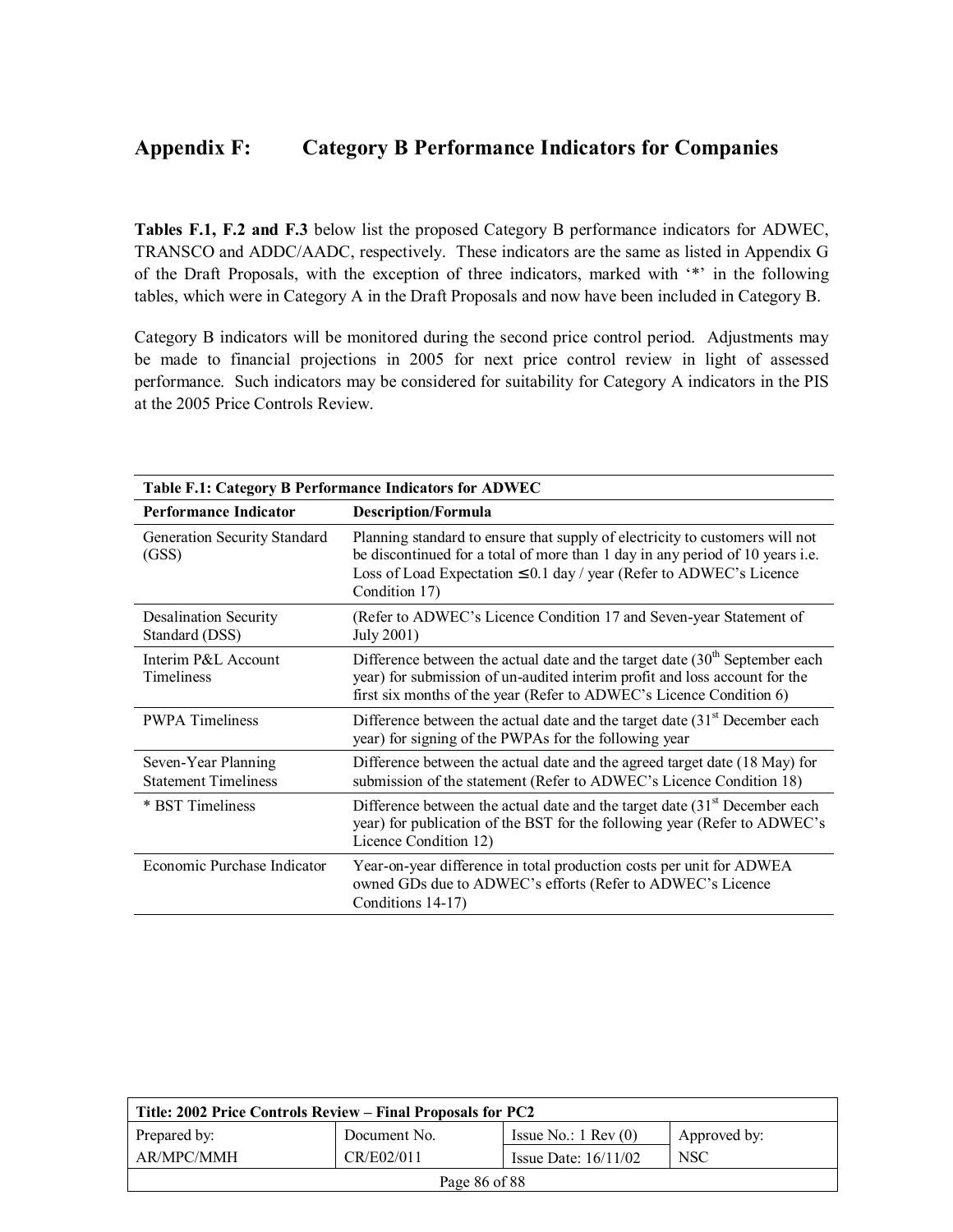| Table F.2: Category B Performance Indicators for TRANSCO               |                                                                                                                                                                                                                                                                                                                                                                                                                                                       |  |  |
|------------------------------------------------------------------------|-------------------------------------------------------------------------------------------------------------------------------------------------------------------------------------------------------------------------------------------------------------------------------------------------------------------------------------------------------------------------------------------------------------------------------------------------------|--|--|
| <b>Performance Indicator</b>                                           | <b>Description/Formula</b>                                                                                                                                                                                                                                                                                                                                                                                                                            |  |  |
| <b>Electricity Transmission Security</b>                               | Number of incidents                                                                                                                                                                                                                                                                                                                                                                                                                                   |  |  |
| <b>Electricity Average Incident Duration</b>                           | Total duration of all incidents as a proportion of the number of<br>incidents (where incident is an event causing of loss of supply)                                                                                                                                                                                                                                                                                                                  |  |  |
| * Energy Lost                                                          | Energy lost or un-supplied (MWh) due to incidents                                                                                                                                                                                                                                                                                                                                                                                                     |  |  |
| Water Transmission Security                                            | Number of incidents                                                                                                                                                                                                                                                                                                                                                                                                                                   |  |  |
| Water Average Incident Duration                                        | Total duration of all incidents as a proportion of the number of<br>incidents                                                                                                                                                                                                                                                                                                                                                                         |  |  |
| <b>Water Quality</b>                                                   | The number of samples that pass water quality regulations as a<br>proportion of the total number of samples that are required to be<br>taken in accordance with the sampling frequency regulations<br>(whether taken or not). In effect, this indicator will be calculated<br>from the actual sampling frequency and samples that fail to comply<br>with the Water Quality Regulations 2000, both of these indicators<br>are being reported presently |  |  |
| <b>Electricity Transmission Loss</b>                                   | Difference between the numbers of units entered into the system and<br>units exit from the system as a proportion of the number of units<br>entered into the system                                                                                                                                                                                                                                                                                   |  |  |
| <b>Water Transmission Loss</b>                                         | Difference between the numbers of units entered into the system and<br>units exit from the system as a proportion of the number of units<br>entered into the system                                                                                                                                                                                                                                                                                   |  |  |
| Economic Despatch                                                      | Under discussion between the Bureau and TRANSCO (Refer to<br>TRANSCO's Licence Condition 22)                                                                                                                                                                                                                                                                                                                                                          |  |  |
| Settlement Data Accuracy and<br>Timeliness                             | Under discussion between the Bureau and ADWEC and to be<br>discussed with TRANSCO                                                                                                                                                                                                                                                                                                                                                                     |  |  |
| Planning Data Accuracy and<br>Timeliness                               | Under discussion between the Bureau, TRANSCO and ADWEC                                                                                                                                                                                                                                                                                                                                                                                                |  |  |
| Statement of Connection and Use of<br><b>System Charges Timeliness</b> | Difference between the actual date and the target date (31 December<br>each year, to be agreed) for submission of the statement (Refer to<br>TRANSCO's Licence Condition 15)                                                                                                                                                                                                                                                                          |  |  |
| Interim P&L Account Timeliness                                         | Difference between the actual date and the target date (30 <sup>th</sup> )<br>September each year) for submission of un-audited interim profit<br>and loss account for the first six months of the year (Refer to<br>TRANSCO's Licence Condition 8)                                                                                                                                                                                                   |  |  |
| Five-Year Planning Statement<br>Timeliness                             | Difference between actual date and target date (30 June each year, to<br>be agreed) for submission of the statement (TRANSCO's Licence<br>Condition 15)                                                                                                                                                                                                                                                                                               |  |  |

| Title: 2002 Price Controls Review – Final Proposals for PC2 |              |                               |              |
|-------------------------------------------------------------|--------------|-------------------------------|--------------|
| Prepared by:                                                | Document No. | Issue No.: $1 \text{ Rev}(0)$ | Approved by: |
| AR/MPC/MMH                                                  | CR/E02/011   | Issue Date: $16/11/02$        | NSC          |
| Page 87 of 88                                               |              |                               |              |